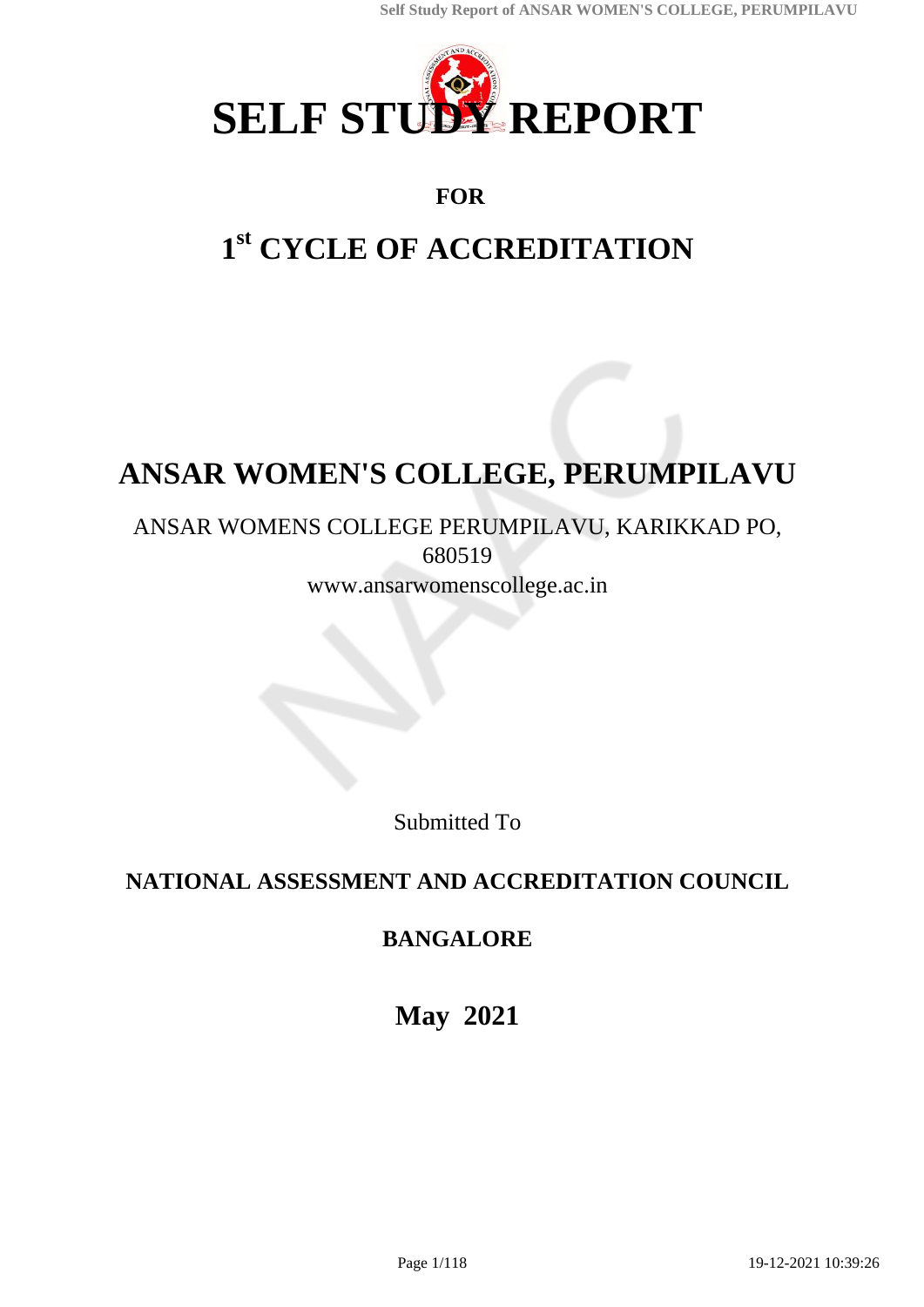# **1. EXECUTIVE SUMMARY**

# **1.1 INTRODUCTION**

Ansar Women's College, entering its 20th year since its inception in 2002, has become a name to reckon with in both academic and extra-curricular fields. It has been inspired by a dream to become and remain a towering lighthouse of enrichment and enlightenment. The institution affiliated to the University of Calicut is managed by Ansari Charitable Trust and adorns a minority status. The demographic profile of the institution comprising diverse indigenous ethnography from various strata of the society is proof enough of its achievement.

 The institution is enhanced with 18 programmes which includes 13 Undergraduate and 5 Postgraduate programmes in Arts, Science, Commerce and Management streams. It offers an additional 14 Certificate Courses catering to the continuing educational and employment needs of the new generation. The institution caters to the weaker sections of the society by providing coaching classes for entry in civil services, competitive exams, and remedial classes for weak students.

The institution boasts of a rich cultural heritage and has attained many milestones pursuing philanthropic ideals of democratizing education with a profound understanding of the rural background and its cultural foundation. The institution was recognized as a Special Study Centre of IGNOU in 2017 under the IGNOU Regional Centre at Cochin, providing a platform for our students to enrol in Add-on Courses, equipping them with better skills and exposure for advanced career opportunities.

Besides the academic standards set by the university, the institution has been a platform for social change providing gender awareness and trainings through various entities like Alumni, NSS, Women Cell, Ashwas, Centre for Life Skill Education and other clubs. The Centre for Life Skill Education caters to the institutional vision of educating and nurturing competent and morally upright young women.

It has been an eventful journey so far and Ansar Women's College intends to cross many more miles in the path of excellence. Endeavouring to evolve into a comprehensive academic institution, our ethos has always been attached to human welfare through compassion and integrity. We believe in empowerment through education and then further through the application of knowledge for human welfare.

## **Vision**

Every graduating student is empowered with the highest spiritual and intellectual competencies to be able to lead the institution of a moral upright, welfare world.

#### **Mission**

To facilitate every student to grow into an integral personality having the traits of Character, Scholarship, Leadership and Citizenship.

**Character:** Durable moral qualities such as integrity, courage, fortitude, honesty, loyalty and trustworthiness which reflect in one's personality, behaviour and actions.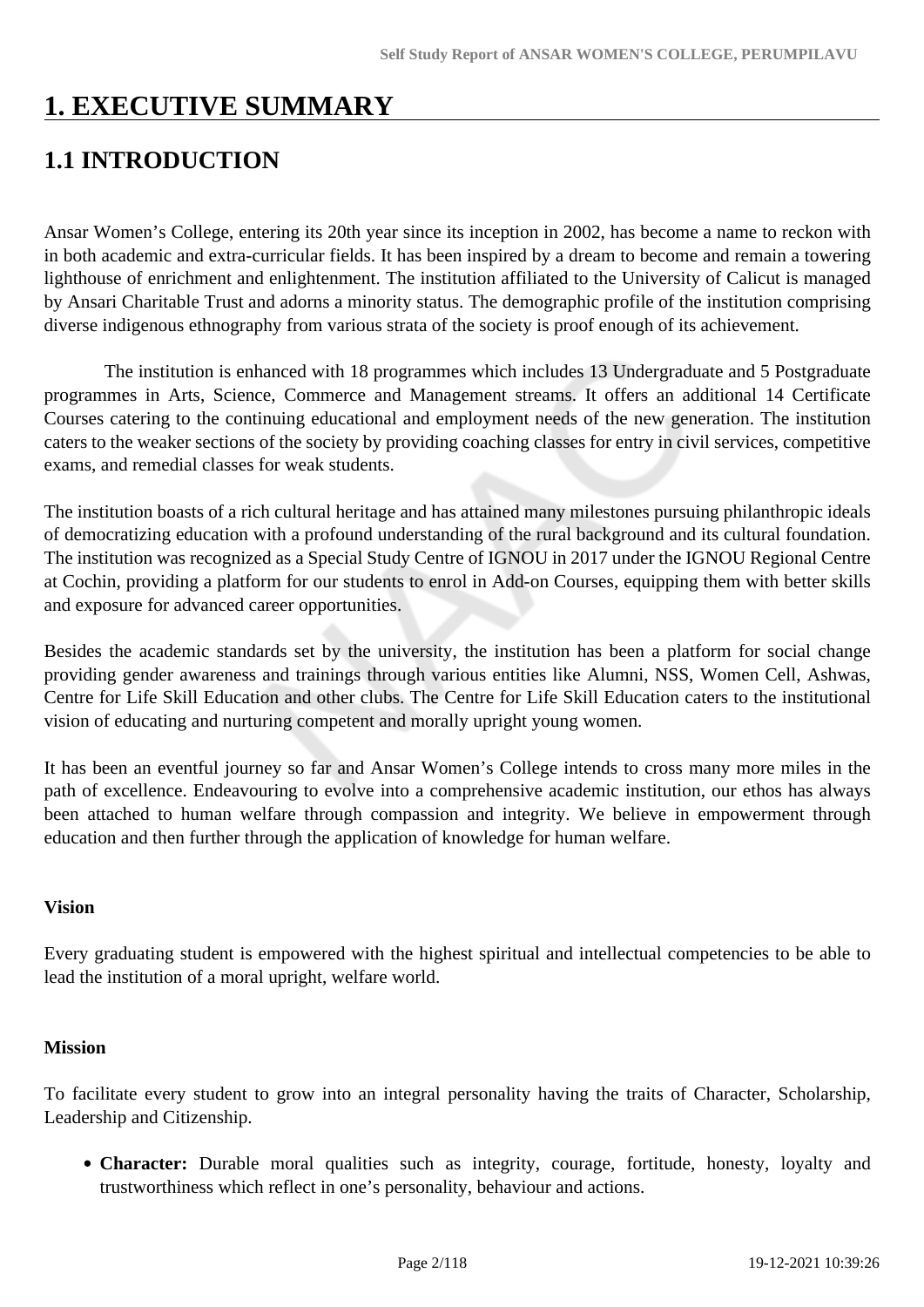- **Leadership:** The power to choose the right direction towards fulfilment in life, to lead the self and to powerfully influence inspire and lead the rest.
- **Scholarship:** Profound learning, observing, discovering and applying knowledge to enable one to exercise the responsibility as a voice of reason and conscience in the society.
- **Citizenship:** To be considerate of others and to contribute positively for the well-being of the societylocally, nationally and globally.

# **1.2 Strength, Weakness, Opportunity and Challenges(SWOC)**

## **Institutional Strength**

- Rich legacy of excellence of The Ansari Charitable Trust in education and altruistic discourses for almost two decades
- Quality ensuring initiatives with well-structured tutorial and mentoring system
- The institution is an authorised special study centre of IGNOU
- The institution is a recognised local chapter of NPTEL
- Centre for Life Skill Education imparts moral values and inculcates human rights culture in the students
- Focused investment in providing the best infrastructure
- Ample student exposure to field visits and residential camps
- Student-teacher rapport conducive for interpersonal skill development
- Student involvement in co-curricular activities inculcating leadership qualities
- Recognized for contribution to community-based practice
- Known for its quality education and serene, secure campus
- Easily accessible location in Thrissur-Kozhikode highway
- The only self-financing women's college in the District with 19 years of yeomen service
- Catering to the educational needs of girls of minority communities
- Socially committed, proactive and visionary management; decentralized governance and administration
- Healthy and amicable relationship among the Management and stakeholders
- A rich arena of academic programmes envisioned on gender equity
- Commendable community service through extension and outreach activities
- Digitally equipped library with 37,610 books, N-LIST access
- Highly committed, vibrant and young pool of qualified faculty members & administrative staff
- Academic and administrative audit conducted regularly
- Serene, eco-friendly and lush campus make the teaching-learning exercise fruitful and hassle-free
- ICT-enabled classrooms, well-equipped labs, a resourceful library etc. enhance the academic ambience
- Academic collaboration & student and staff exchanges facilitate co-hosting of National/State level conferences and workshops
- Skill-oriented Certificate courses
- Eco-friendly Green campus
- Various clubs and forums ensure appropriate enhancement of students' artistic skills
- Strong support for extracurricular and sport activities
- NSS and Palliative club play a vital role in nurturing human values
- Skill development training under ED Club
- Civil Service coaching and coaching for qualifying examinations like NET, KMAT, PSC examinations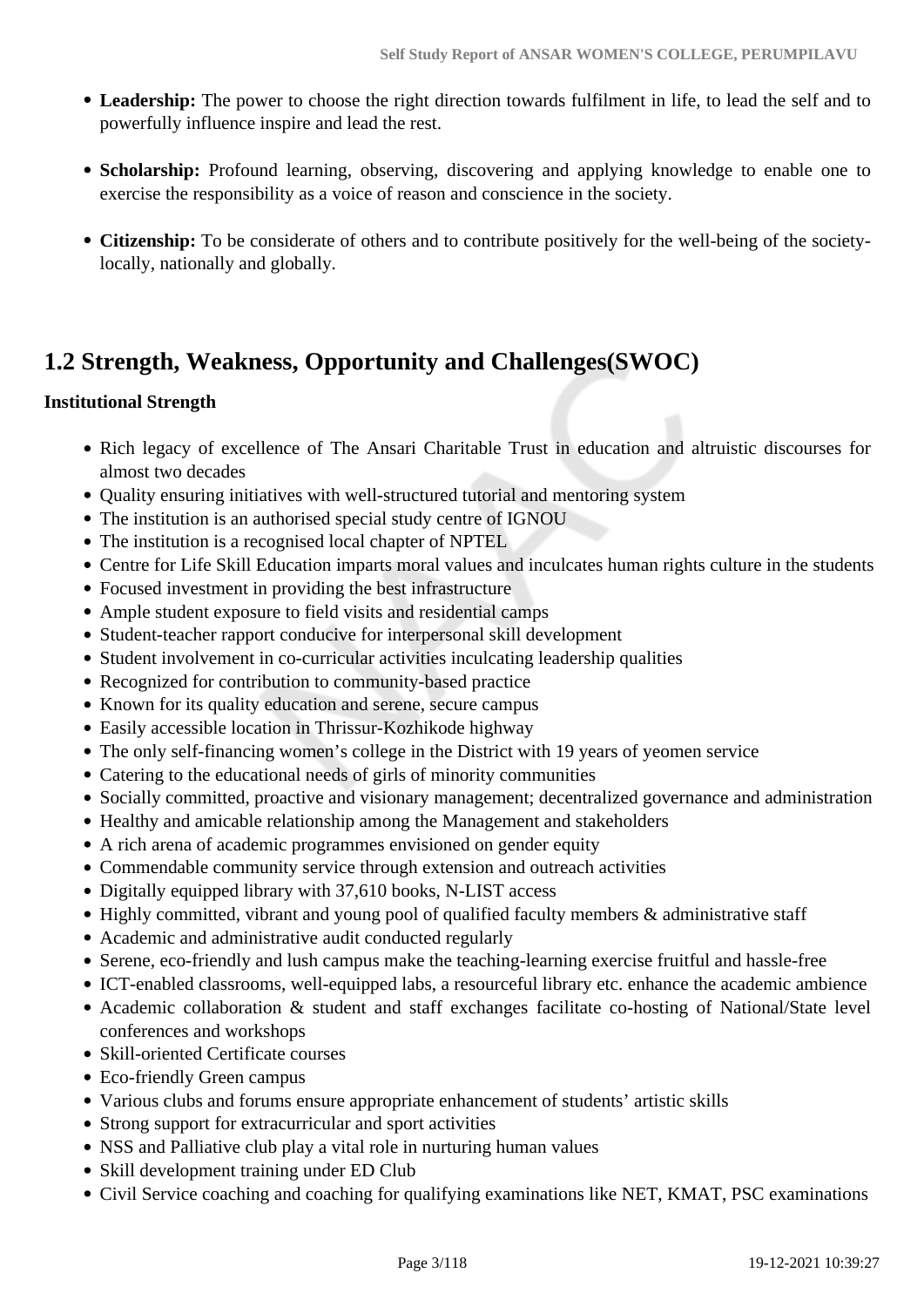- Psychological support to students and Parents with the help of the college Counsellors
- Special welfare measures for staff members and financial support to economically backward students
- E-governance in administration and automation in the library
- Well-facilitated residential facilities for women

#### **Institutional Weakness**

- Being self-financed, the College has no membership in Academic bodies of the University hindering the scope for taking part in curriculum planning and question paper preparation
- Lack of external financial grants/supports
- Faculty members with research experience are low in number. A centre for Research and Consultancy has to be established
- Economically backward parents are high in number and they face financial challenges
- Student drop-outs after marriage is common and it creates a dearth in pursuing higher education

## **Institutional Opportunity**

- ??????The college is a boon to Women Community
- Overseas students can be enrolled in relevant programmes
- Low and reasonable fee structure
- Inclusive admissions attract more students to commerce and management programmes
- Growing demand for commerce and management professionals due to globalization in general and ecommerce in particular
- Has high potential to add more add-on and certificate courses for academic enrichment
- Services of Alumni can be channelled to the developmental, academic, research and mentorship activities of the students
- High potential for enhanced National /International MOUs and linkages for collaborative research & academic exchanges for students and faculty
- Establishment of Entrepreneurship Development Club to foster an ecosystem encouraging students for **Startups**
- Opportunities for the development of E-content by faculty by enlisting itself as a MOOC centre

## **Institutional Challenge**

- Need to get Govt. sanction for more new generation courses
- Need to add more skill enhancement programmes
- Need to improve student quality/skills for employability and life skills. (With significant increase in coaching programmes for Competitive Exams, the Institution aims to create greater number of placements for the students)
- Need to provide exposure for faculties/students in National and International Universities
- Need to obtain govt. grants for research and development
- Need to obtain financial support from government agencies to carry out academic and cocurricular/extra-curricular activities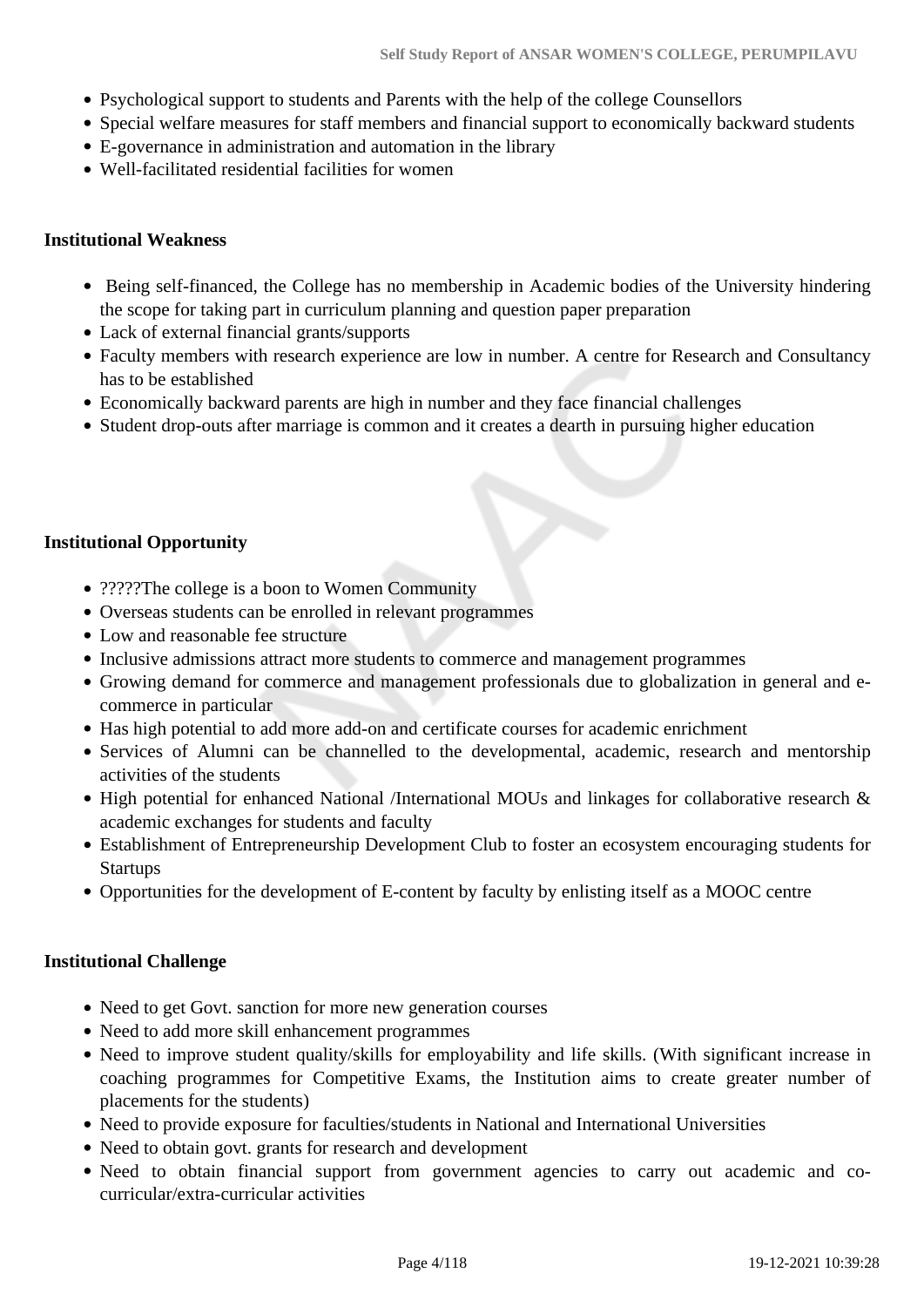# **1.3 CRITERIA WISE SUMMARY**

#### **Curricular Aspects**

Curriculum plays a vital role to uplift the students to the zenith of the competitive world and it sustains as a backbone to education. The curriculum is based on UGC norms and regulations and follows the Choice Based Credit system in curriculum besides the outcome based education.

The College believes in realizing the curricular aspects by defining Programme outcomes, Programme Specific Outcomes and Course Outcomes that bring out the desired competencies. Curriculum review and development is done regularly to keep in pace with developments in the respective fields.

The Academic Calendar is prepared by every department in accordance with the University Academic Calendar. The HoDs meet at the beginning of each semester to decide the subject allocation and the faculties create and maintain session plans, which is then communicated to the students. Regular guest lectures and workshops are regularly organized to aid in curriculum transfer. The College has diverse range of course options catering to the diverse range of learners in terms of Core options, Elective options and Add-on courses at UG and PG levels.

The student-centric methodology is followed by every department and quality teaching learning is one of the key focus areas of the institution. The curriculum enhances the enrichment in ethical values, human values and environmental studies besides moral values of the students.

The College has since its inception forwarded the importance of value inculcation through formal weekly hour within the timetable under the aegis of Life Skill Department, which offers various value added programmed and a special syllabus designed for the holistic development of the students.

The Institution enriches the curriculum through additional Add-on and Certificate courses, to augment to the University stipulated syllabus, keeping in tune with updates around the globe from time to time.

A systematic feedback mechanism enhancing Quality sustained education is practiced by the IQAC. Online courses like MOOC, SWAYAM promote the students and staff to step into the modern world. Well-structured and maintained libraries for Arts and Science provide adequate books and e-resources to make the curriculum strong.

## **Teaching-learning and Evaluation**

The College places prime importance in inculcating the fire of knowledge acquisition among learners. University of Calicut approves the Academic Calendar and syllabus for its affiliated Colleges which sets a broad roadmap for the academic year. The Staff Council in tandem with IQAC enable a well spread Action Plan that immerses the students on an academic schedule enriched with add-ons, certificate courses, cocurricular and extracurricular activities.

The Institution has taken several steps in implementing innovative methods of teaching and learning ensuring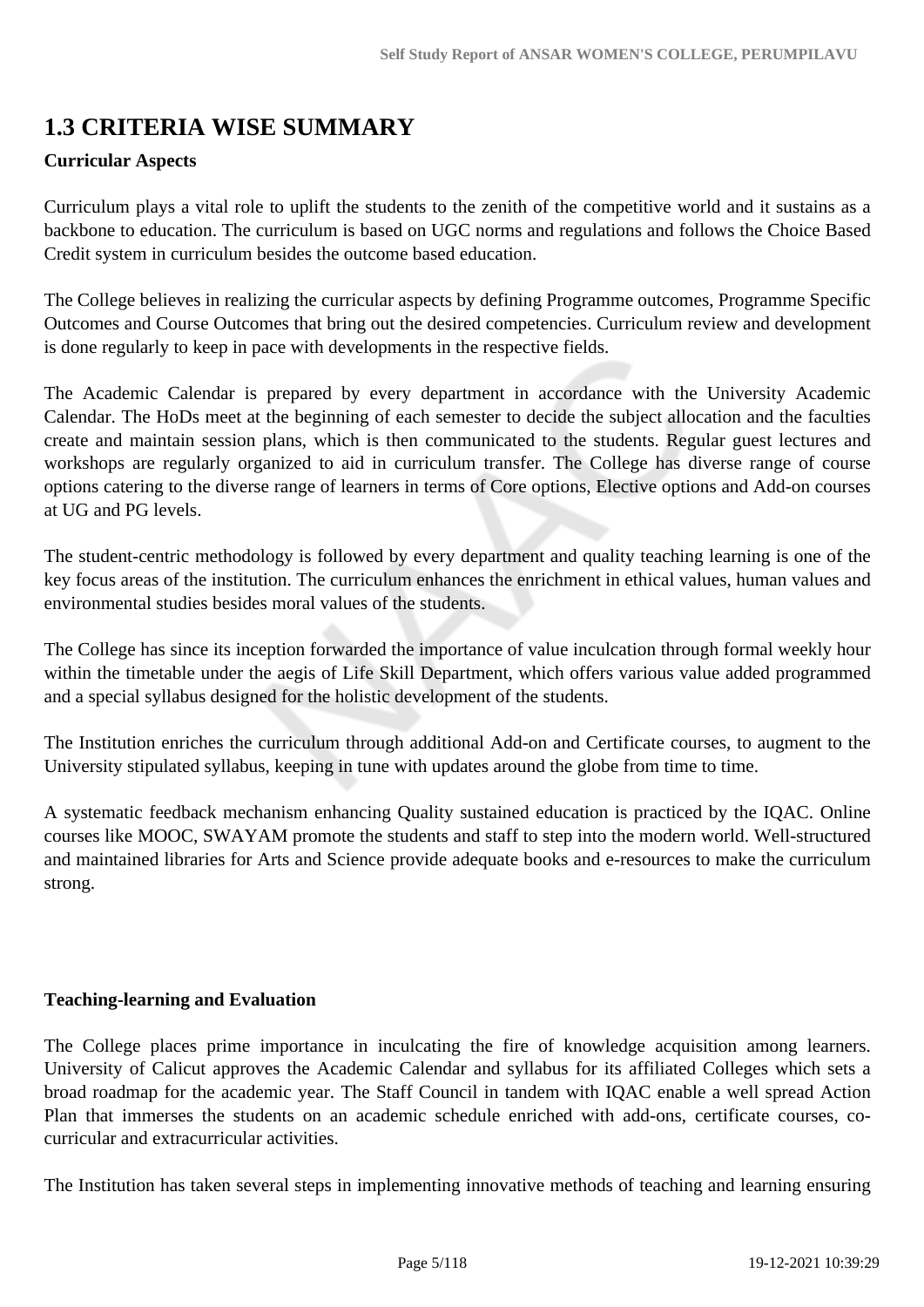quality education. The College has a commendable enrolment percentage of 82, with adequate representation of socially and economically weaker sections and can boast of an academic prowess achieving over 81% success every year with Ranks in various Programmes.

The College promotes experiential and student centric learning approaches that has paid off well in holistic achievement of our students. The learning level of students is assessed early and considering the heterogeneous nature of the student community, the institution follows systematic and scientific procedures to cater to their individual needs.

Bridge courses are offered by various department providing a basic idea of the respective courses and paving equal opportunities for slow and advanced learners. Library provides enough materials and access to e-journals. Advanced learners are given special coaching on competitive examinations and remedial coaching is provided for the slow learners.

The Internal Examination Cell ensures the time-bound, smooth and transparent implementation of continuous internal evaluation as per University guidelines. A five-tier grievance-redressal mechanism is robust and allows students to rectify any discrepancy.

The Massive Online Open Courses too are encouraged to open new frontiers of education for young learners and faculty to keep abreast in the field of teaching-learning.

The Institution has a mentor-mentee ratio of 19:1. All teaching posts are filled punctually with experienced faculty, preferably with NET and Ph.D. The College promotes ICT enabled teaching through the learning systems facilitated by INFLIBNET, NPTEL, digital resources, Google Classroom, Moodle, video lectures and PowerPoint presentations.

The stakeholders are familiarized with Course Outcome (CO), Programme Outcome (PO) and Programme Specific Outcome (PSO) through website and Induction programmes.

## **Research, Innovations and Extension**

The institution avows to ensure the faculty of the institution to maintain the highest level of quality in terms of the teaching and learning process. The faculty takes adequate measures to ensure timely quality enhancement for effective teaching. The management promotes an ambience for the faculty to enrich their repertoire of teaching skills to augment student learning outcomes through Research Promotion Cell and other Extensions activities. The knowledge creation activities to widen the horizon of knowledge for both the faculty and students are encouraged in the campus through seminars, workshops and lectures by experts on diverse topics to facilitate knowledge expansion and exploration of new technologies in order to improve the quality of imbibed understanding.

The institution has an innovation ecosystem to promote the innovative and entrepreneurial skills of the students. Innovative research for the benefit of the society is the key element of outlook for the institution. The institution thrives to fulfil its mission through elaborate extension activities in local community and adopted villages. The students are primed to be responsible citizens through experiential opportunities in serving less privileged and collaborating with local authorities to create an ecosystem for a seamless transfer of new trends of awareness to the local community. The institution has 52 functional MoUs and about 68 linkages with eminent institutions /individuals. IPR cell organizes seminars and workshops. Research Promotion Council promotes the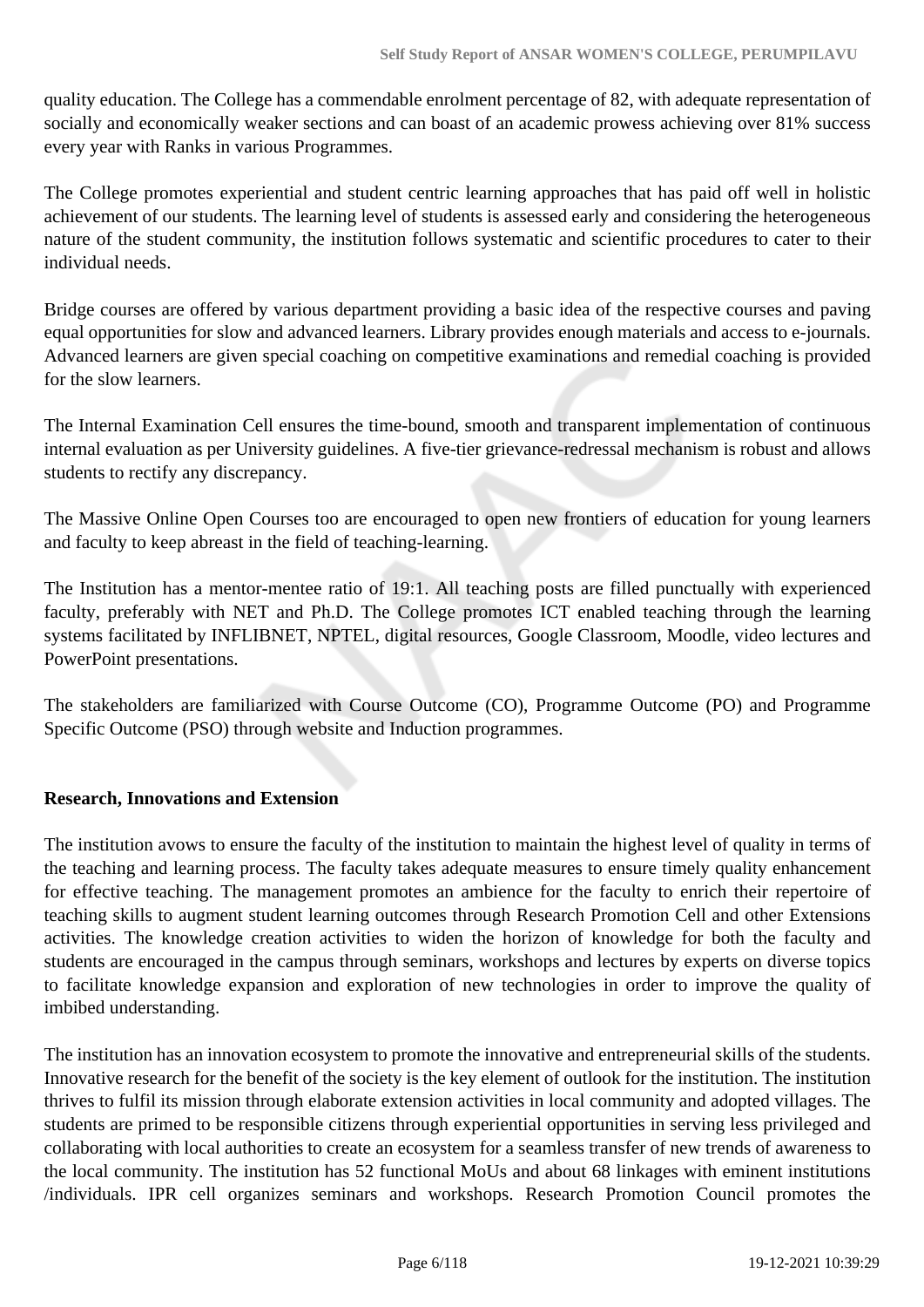augmentation of the research activities. The keen effort initiated by the faculty in pursuing Doctoral Programmes, presenting and publishing Research papers and Books in National, International and Regional echelons ensure quality sustenance of the prevalent innovative ecosystem.

Community-oriented programmes are organized under the auspices of various departments and clubs like NSS, ASHWAS, Women Cell and Nature Club. The College through Entrepreneurship Development Club facilitates the exclusive student skills in diverse areas for their experiential learning. Through the progressive success in Swachata Mission, Social Extension Activities, Gender sensitization programmes, and Research to Society Initiatives etc. the institution transfers humanitarian values which are treasured lifelong. The institution stands for the holistic development of the young learners.

#### **Infrastructure and Learning Resources**

Ansar Women's College has consistently adopted a proactive policy in nurturing an environment productive to the academic and holistic development of students. The College, situated on a 12.62 acres campus, is located in the rural town of Perumpilavu and has adequate facilities for teaching and learning with Wi-Fi enabled classrooms, well equipped laboratories and updated technological facilities.

The campus has 3 main blocks, a library block, an auditorium block, a crèche block and an aesthetically designed physical space for recreation. The entire campus is built with a keen sense of the surroundings, ensuring ample ventilation across the campus. The Institution offers an adequate number of spacious classrooms, laboratories, Seminar halls and library for carrying out academic activities proficiently. Separate hostel facility for girls, hygienic washrooms, creche facility, counselling centre, social centre are maintained in the campus and the campus is under CCTV surveillance.

The Institution has ensured infrastructure facilities and resources to conduct outdoor and indoor games. Well maintained fitness centre and Yoga centre exist in the campus. Spacious auditoriums are available for organizing cultural activities.

All classrooms are ICT enabled, with LCD projectors and network connection (LAN/ Wi-Fi) to integrate technology in the teaching-learning process. A well-facilitated computer lab and language lab are operational. An Audio-Visual Lab which aids in e-content development has been functioning in the campus. All the science departments have adequate laboratories and well-sophisticated instruments.

The college has an academic library containing 12,800 books and 28 subscribed periodicals and other resources to meet the needs of students for education, information and personal development. The library provides physical and digital access to materials through INFLIBNET thus facilitating group study and collaboration.

The campus is always undergoing expansion of infrastructure to cope up with the timely advancement to meet the needs of new courses. Upgradation of technological resources, cleaning of campus with proper waste disposal, life skills and spiritual enhancement are consistently elevated to provide an effective teaching learning process.To ensure optimum utilisation and proper maintenance of the infrastructure, the Institution has developed an established systems and procedures for maintaining and utilizing physical, academic and support facilities.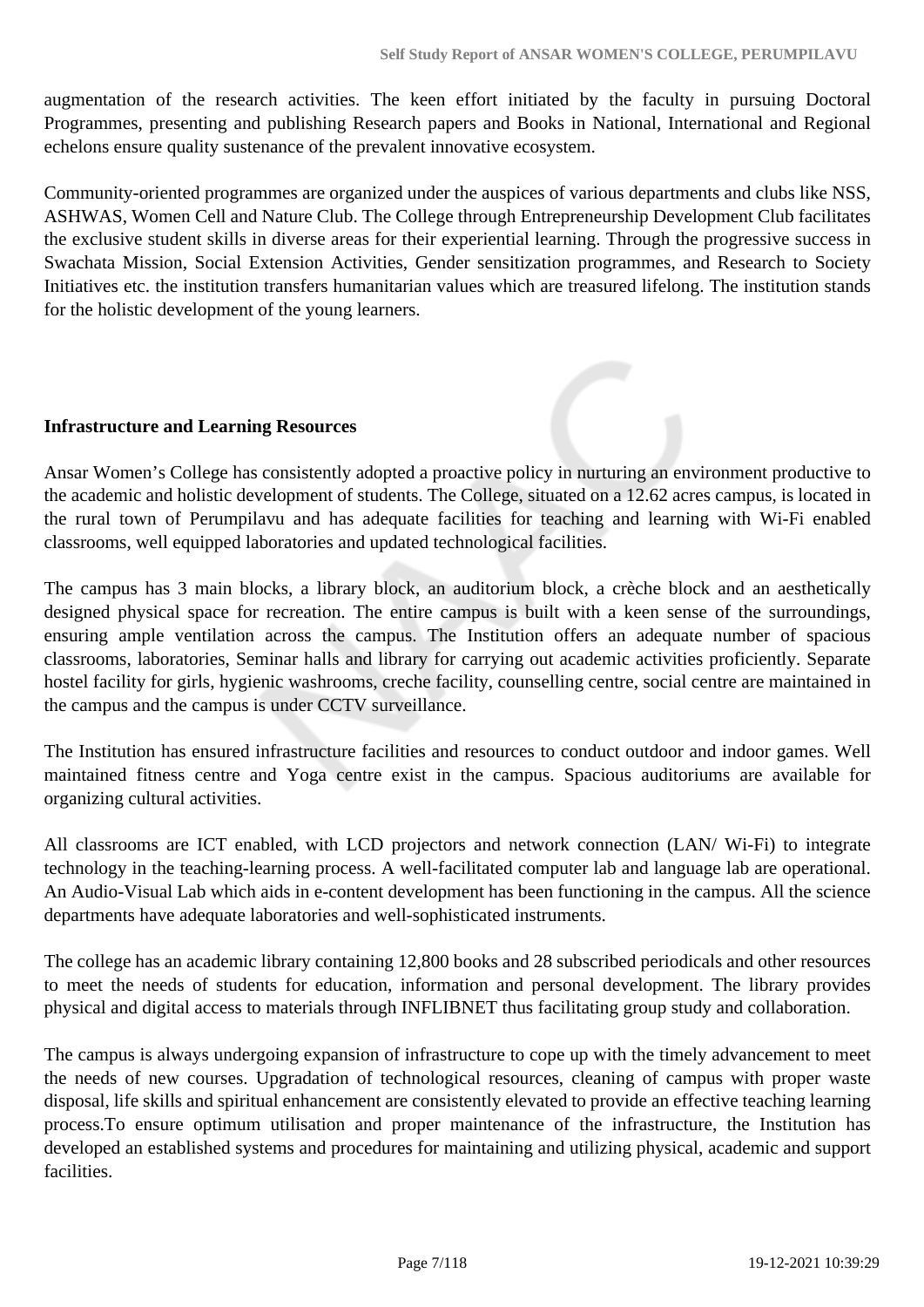#### **Student Support and Progression**

The Institution has earned its strong academic reputation through its professed mission of providing excellent education to women. The college aims in sound upbringing of women for national development. The college has consistently extended its higher education portal to students with diverse caste, creed and socio-economic status for the past nineteen years.

The Institution has around forty clubs and cells that aim to develop imaginative and creative ideas of students. The club activities also aim to augment the student responsibilities. Financial ministrations are extended to underprivileged students for their various academic endeavors. More than eight hundred students are benefitted from the Government and Non-government scholarships from the college.

Students are provided with different Skill Development Programmes, Personal Counseling sessions, Career Guidance classes, Pre-marital Counseling, Grievance and Redressal cell for their holistic enrichment. Various vocational and entrepreneurial development programmes are regularly organized and Career guidance and Placement cell give up-to-date orientation to students and assist them in choosing a career.

The Students are also guided with career orientation programmes like Civil Service, CA, CMA. The Students are prepared for the competitive exams like NET, Bank Coaching and Public Service Commission. The Students also achieve accolades in academic and co-curricular activities in University and Interuniversity tests.

The students' union functions as the most influential stakeholder in both the academic and non-academic activities related to the institution. The College ensures the representation of students in various administrative bodies, clubs and forums. Students regularly participate in zonal, state and national level competitions. The Institution has a robust mechanism in the from of Grievance Redressal Cell, Anti Sexual Harassment Cell and Anti Ragging Cell for the timely redressal of student grievances.

Pre-marital Counselling Centre is functioning for students in collaboration with the Minority Welfare Department and CIGI.

The Alumnae of the college envisages overall development of the Institution by their incredulous service and co operation in all the welfare measures. The annual alumni meet is conducted every year and their contributions range from scholarships, contribution towards infrastructural development, knowledge sharing to the institution of awards.

#### **Governance, Leadership and Management**

The College is governed by the Ansari Charitable Trust, a non-profit charitable organization and the academic and administrative activities are carried out in consensus with the stated policies. A participative management and decentralization policy are followed in all parts. Department decisions are taken by the Heads with the support of its faculty members. A perspective plan is created with the approval of Management Committee and the IQAC, which is then implemented through IQAC, Planning board and other sub-committees. Some of the thrust areas are infrastructure development, student progression, digital campus, research and consultancy, skill acquisition, community outreach, gender sensitivity, quality enhancement of the faculty members and departments.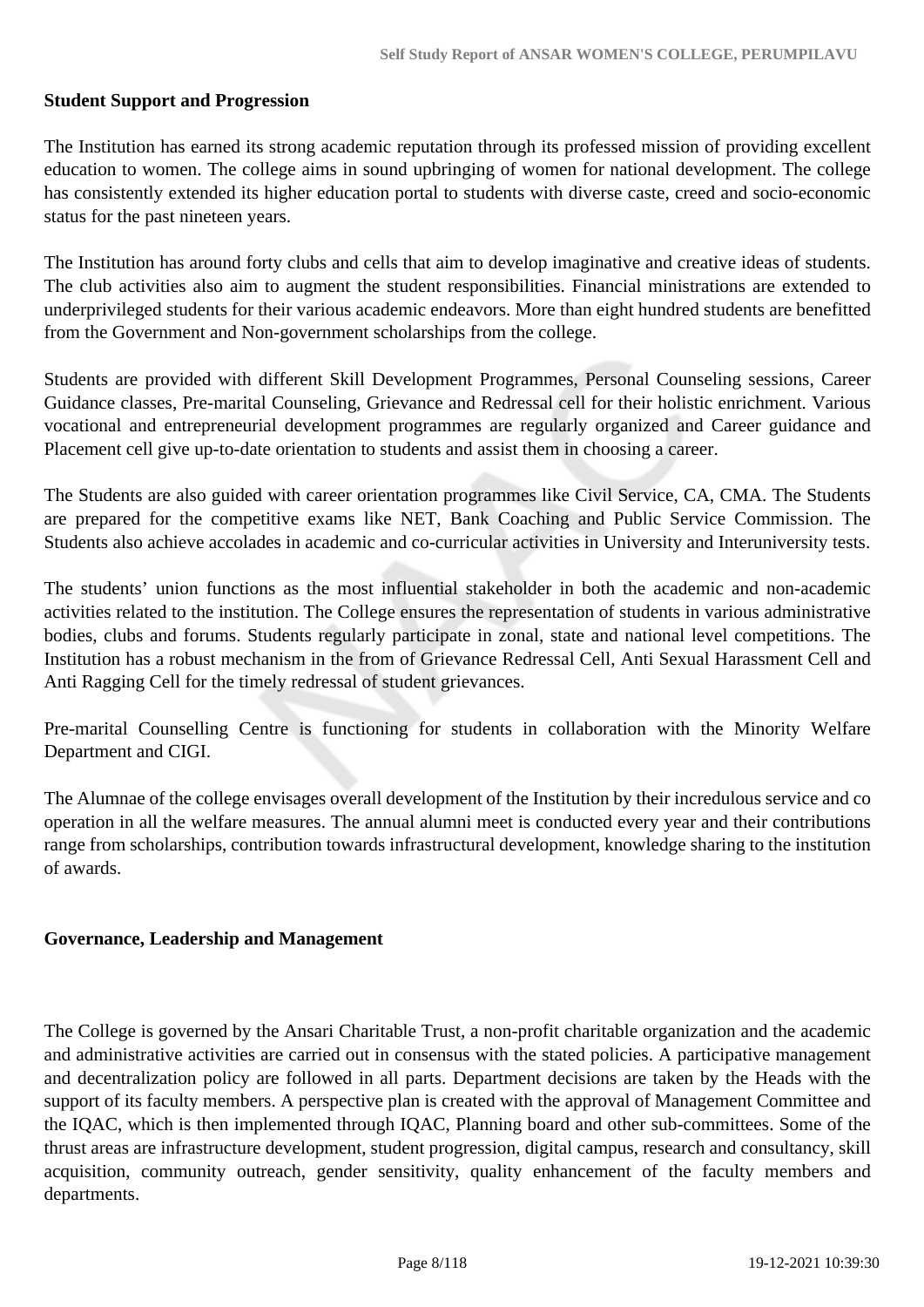The institution practices the policy of decentralization and participative management thus ensuring the participation of stakeholders. Guidelines and strategies for institutional progress are framed by the Management Committee after consulting and collecting feedback from all stakeholders. The Principal takes decisions on the managerial and academic affairs of the institution with assistance from the Staff Council and IQAC. These decisions are executed at the department level through the respective HoDs and Department coordinators.

Academic, Administrative and Quality audit are conducted by concerned agencies. IQAC have conducted a number of activities over the years to support the quality improvement. Feedbacks are collected and analysed in an offline method and recommendations will be forwarded to Principal. A set of policies and procedures are laid down by the Institution for staff selection and recruitment. Effective welfare measures for teaching and nonteaching staff has been introduced by the Management. In order to ensure a contended and fruitful working atmosphere, the Institution and Management renders outright backing and direction to the faculty.

An all-round Performance Appraisal System is in place to ensure efficacy enhancement and competency power of the teaching and non-teaching staff in the right direction. The institutional mechanism for fund mobilization ensures transparency by conducting annual financial audits and has methodical policies to guarantee the perfect utilization of obtainable monetary funds from various sources like the Management, PTA, Alumni and Government.

## **Institutional Values and Best Practices**

The Institution avows to stand out with its distinctive institutional values and practices that encircle the society and the nation for its deep commitment for the progress of the society.

The College, with more than 1000 students, provides adequate physical facilities as well as counselling services and activities ensuring gender sensitization. Emphasis is placed on the intrinsic and extrinsic values moulding excellence in the young learners with an awareness of the citizen rights and duties towards the nation.

The Institution has an environmental ambience that inculcates the importance of safe guarding the environment for sustainable future. The Nature Club and Eco Club actively organizes programmes and activities for instilling such an attitude in the young generation.

The Institution aims at facilitating an inclusive environment, extending a sense of belonging within the campus irrespective of social, cultural and economic disparities. Recognizing the need to educate as well as socialize, the NSS Unit of the college, the Departments, the various clubs and cells conducts several programmes and awareness classes to instil social values and a culture of tolerance & harmony.

Activities inculcating consciousness about national identity and symbols, Fundamental duties, rights of the students as citizens and other constitutional obligations are also regularly organized.

The two best practices are **ASHWAS** (Activist for the Service of Human Welfare and Altruism to Society) which organizes activities that benefit the neighbouring community and society at large and the **CENTRE FOR LIFE SKILL EDUCATION**, a centre that exclusively caters to the institutional mission of grooming students in Character, Scholarship, Leadership and Citizenship and thereby empowering our graduates to be part of building a morally upright, welfare world.

The Institutional distinctiveness is the holistic mission of **WOMEN EMPOWERMENT** aiming to empower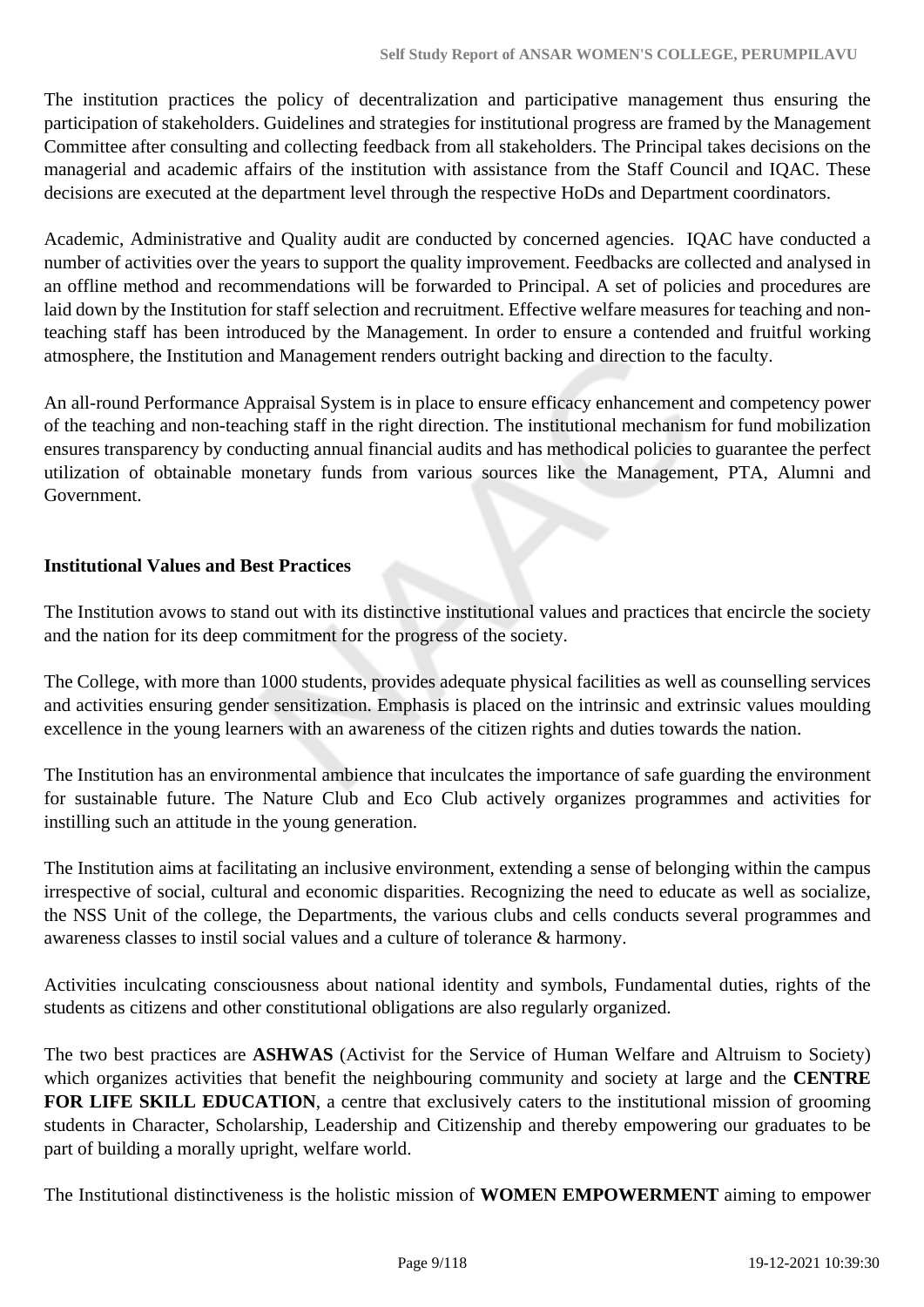and enlighten women through academic excellence embedded with moral values to face challenges and thereby mould and lead the successive generations. Being a women's college with a minority status, it ensures the economic and social development of its students and aims to empower them with better career opportunities. A profound understanding of the rural background and its cultural foundation has enabled this noble mission.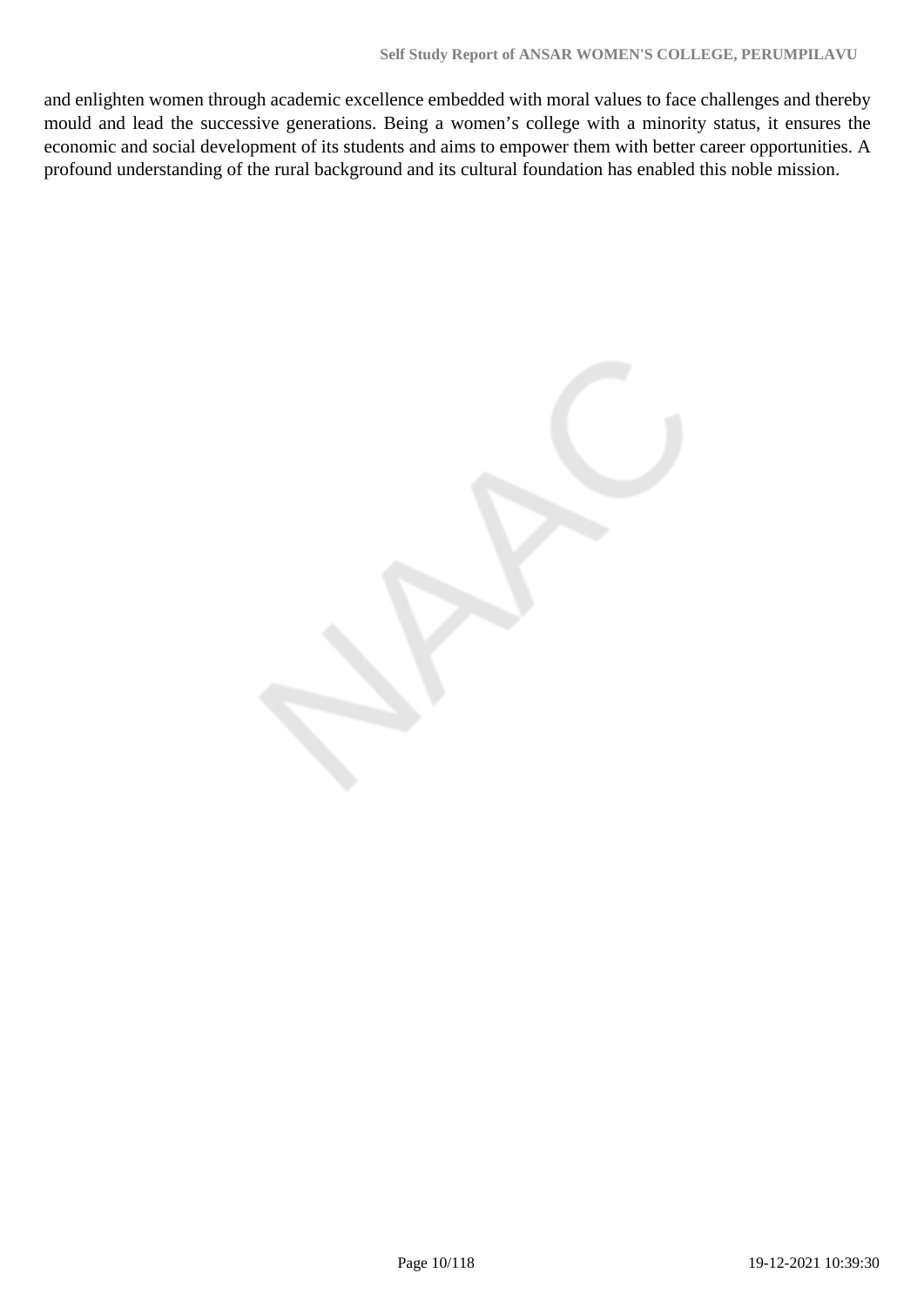# **2. PROFILE**

# **2.1 BASIC INFORMATION**

| Name and Address of the College |                                                   |
|---------------------------------|---------------------------------------------------|
| Name                            | ANSAR WOMEN'S COLLEGE, PERUMPILAVU                |
| <b>Address</b>                  | Ansar Womens College Perumpilavu, Karikkad<br>PO. |
| City                            | <b>THRISSUR</b>                                   |
| <b>State</b>                    | Kerala                                            |
| Pin                             | 680519                                            |
| Website                         | www.ansarwomenscollege.ac.in                      |

| <b>Contacts for Communication</b> |             |                                          |               |                  |                             |
|-----------------------------------|-------------|------------------------------------------|---------------|------------------|-----------------------------|
| <b>Designation</b>                | <b>Name</b> | <b>Telephone with</b><br><b>STD Code</b> | <b>Mobile</b> | Fax              | Email                       |
| Principal                         | Faritha J   | 04885-284912                             | 9497787670    | 04885-28227<br>8 | farithaansari@yaho<br>0.com |
| IQAC / CIQA<br>coordinator        | Juby Joy C  | 04885-284817                             | 9562090346    | 04885-28481<br>6 | awciqac2020@gm<br>ail.com   |

| <b>Status of the Institution</b> |                       |
|----------------------------------|-----------------------|
| Institution Status               | <b>Self Financing</b> |

| Type of Institution   |           |  |
|-----------------------|-----------|--|
| By Gender             | For Women |  |
| $\mathsf{I}$ By Shift | Regular   |  |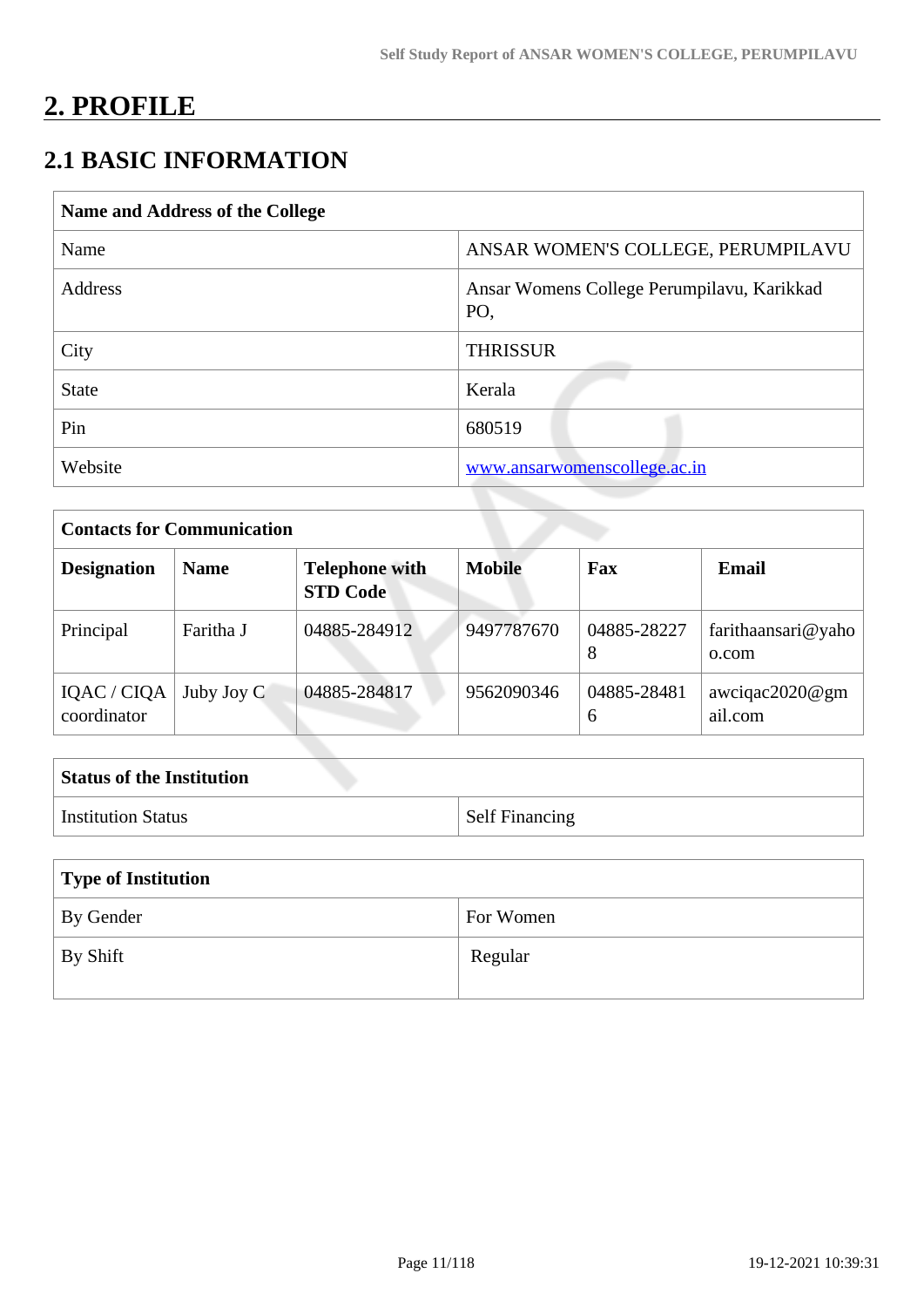| <b>Recognized Minority institution</b>     |                                            |  |
|--------------------------------------------|--------------------------------------------|--|
| If it is a recognized minroity institution | Yes<br><b>Minority Certificate pdf.pdf</b> |  |
| If Yes, Specify minority status            |                                            |  |
| Religious                                  | <b>YES</b>                                 |  |
| Linguistic                                 |                                            |  |
| Any Other                                  |                                            |  |

| <b>Establishment Details</b>         |            |
|--------------------------------------|------------|
| Date of establishment of the college | 30-09-2002 |

 **University to which the college is affiliated/ or which governs the college (if it is a constituent college)**

| <b>State</b> | <b>University name</b> | <b>Document</b>      |
|--------------|------------------------|----------------------|
| Kerala       | University Of Calicut  | <b>View Document</b> |

| <b>Details of UGC recognition</b> |             |                      |
|-----------------------------------|-------------|----------------------|
| <b>Under Section</b>              | <b>Date</b> | <b>View Document</b> |
| 2f of UGC                         |             |                      |
| 12B of UGC                        |             |                      |

|                                                                                                                                                                                                                                           | Details of recognition/approval by stationary/regulatory bodies like<br>AICTE, NCTE, MCI, DCI, PCI, RCI etc(other than UGC) |  |  |  |
|-------------------------------------------------------------------------------------------------------------------------------------------------------------------------------------------------------------------------------------------|-----------------------------------------------------------------------------------------------------------------------------|--|--|--|
| <b>Validity in</b><br><b>Recognition/App</b><br>Day, Month and<br><b>Remarks</b><br><b>Statutory</b><br>roval details Inst<br>year(dd-mm-<br>months<br><b>Regulatory</b><br><b>Authority</b><br>itution/Departme<br>yyyy)<br>nt programme |                                                                                                                             |  |  |  |
| No contents                                                                                                                                                                                                                               |                                                                                                                             |  |  |  |

| Details of autonomy                                                                                                                  |    |
|--------------------------------------------------------------------------------------------------------------------------------------|----|
| Does the affiliating university Act provide for<br>conferment of autonomy (as recognized by the<br>UGC), on its affiliated colleges? | No |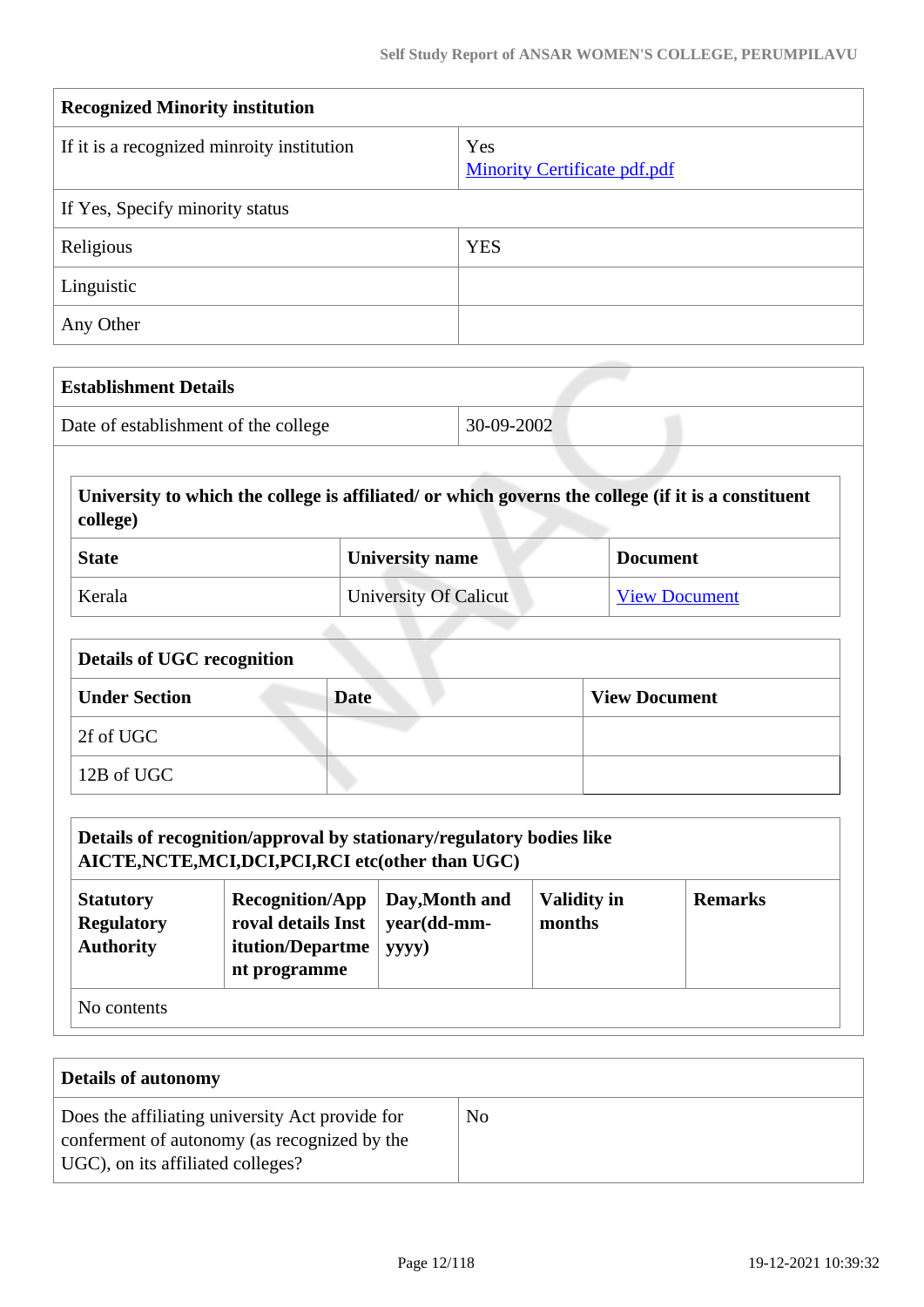| <b>Recognitions</b>                                                                   |    |
|---------------------------------------------------------------------------------------|----|
| Is the College recognized by UGC as a College<br>with Potential for Excellence (CPE)? | No |
| Is the College recognized for its performance by<br>any other governmental agency?    | No |

| <b>Location and Area of Campus</b> |                                                          |           |                                |                             |
|------------------------------------|----------------------------------------------------------|-----------|--------------------------------|-----------------------------|
| <b>Campus Type</b>                 | <b>Address</b>                                           | Location* | <b>Campus Area</b><br>in Acres | Built up Area in<br>sq.mts. |
| Main campus<br>area                | <b>Ansar Womens College</b><br>Perumpilavu, Karikkad PO, | Rural     | 6.641                          | 8855                        |

# **2.2 ACADEMIC INFORMATION**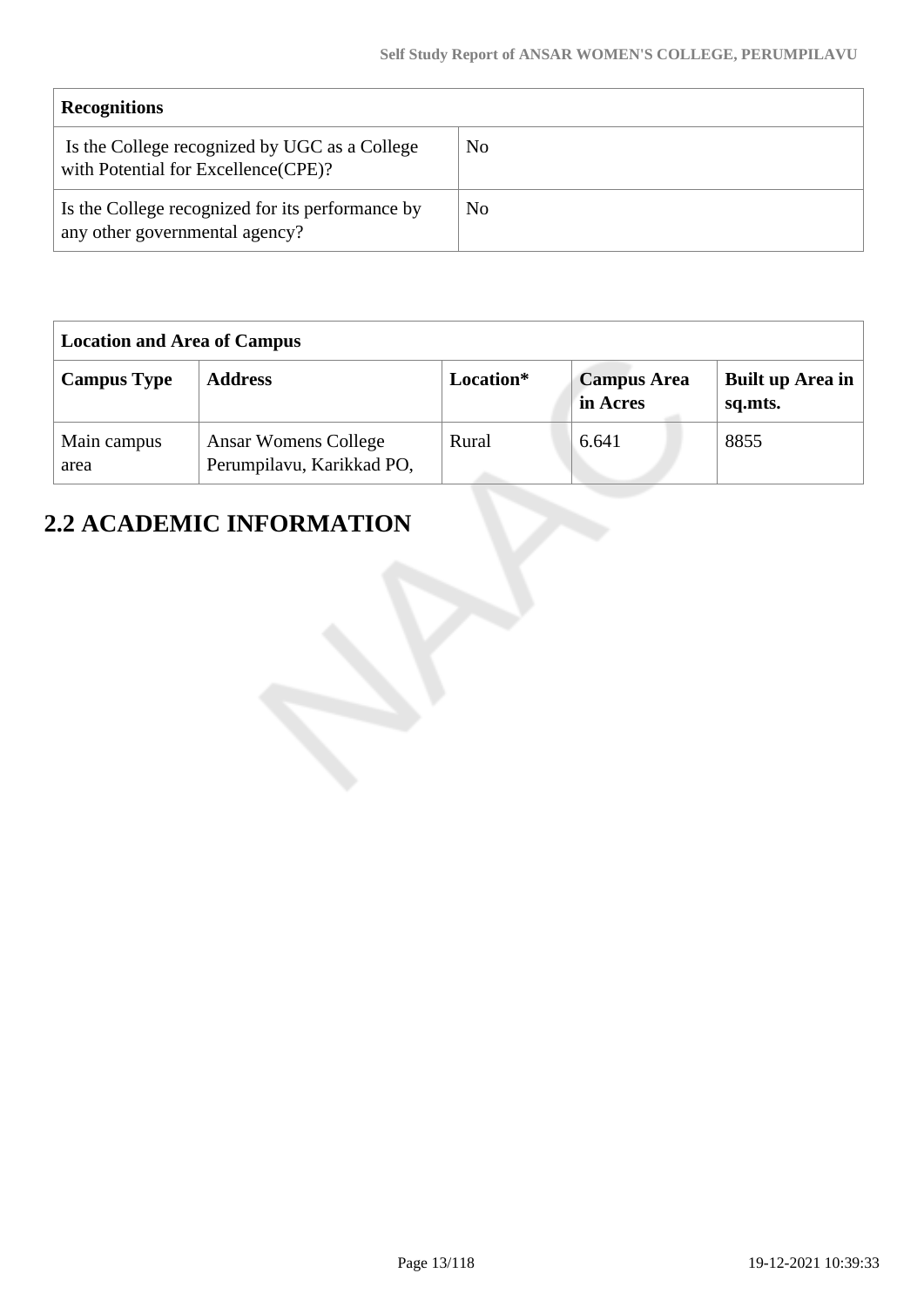|                    | Details of Programmes Offered by the College (Give Data for Current Academic year) |                                     |                                             |                                        |                                      |                                             |
|--------------------|------------------------------------------------------------------------------------|-------------------------------------|---------------------------------------------|----------------------------------------|--------------------------------------|---------------------------------------------|
| Programme<br>Level | <b>Name of Pr</b><br>ogramme/C<br>ourse                                            | <b>Duration</b> in<br><b>Months</b> | <b>Entry</b><br>Qualificatio<br>$\mathbf n$ | <b>Medium of</b><br><b>Instruction</b> | <b>Sanctioned</b><br><b>Strength</b> | No.of<br><b>Students</b><br><b>Admitted</b> |
| <b>UG</b>          | <b>BSc,Depart</b><br>ment Of<br>Physics                                            | 36                                  | Plus Two                                    | English                                | 55                                   | 36                                          |
| <b>UG</b>          | BCA, Depart<br>ment Of<br>Computer<br>Science                                      | 36                                  | Plus Two                                    | English                                | 55                                   | 28                                          |
| <b>UG</b>          | <b>BSc,Depart</b><br>ment Of<br>Computer<br>Science                                | 36                                  | Plus Two                                    | English                                | 30                                   | 23                                          |
| <b>UG</b>          | BCom, Depar<br>tment Of<br>Commerce<br>And<br>Management<br><b>Studies</b>         | 36                                  | Plus Two                                    | English                                | 70                                   | 62                                          |
| <b>UG</b>          | BCom, Depar<br>tment Of<br>Commerce<br>And<br>Management<br><b>Studies</b>         | 36                                  | Plus Two                                    | English                                | 70                                   | 65                                          |
| <b>UG</b>          | <b>BBA, Depart</b><br>ment Of<br>Commerce<br>And<br>Management<br><b>Studies</b>   | 36                                  | Plus Two                                    | English                                | 70                                   | 62                                          |
| <b>UG</b>          | BCom, Depar<br>tment Of<br>Commerce<br>And<br>Management<br><b>Studies</b>         | 36                                  | Plus Two                                    | English                                | 70                                   | 67                                          |
| <b>UG</b>          | BCom, Depar<br>tment Of<br>Commerce                                                | 36                                  | Plus Two                                    | English                                | 70                                   | 49                                          |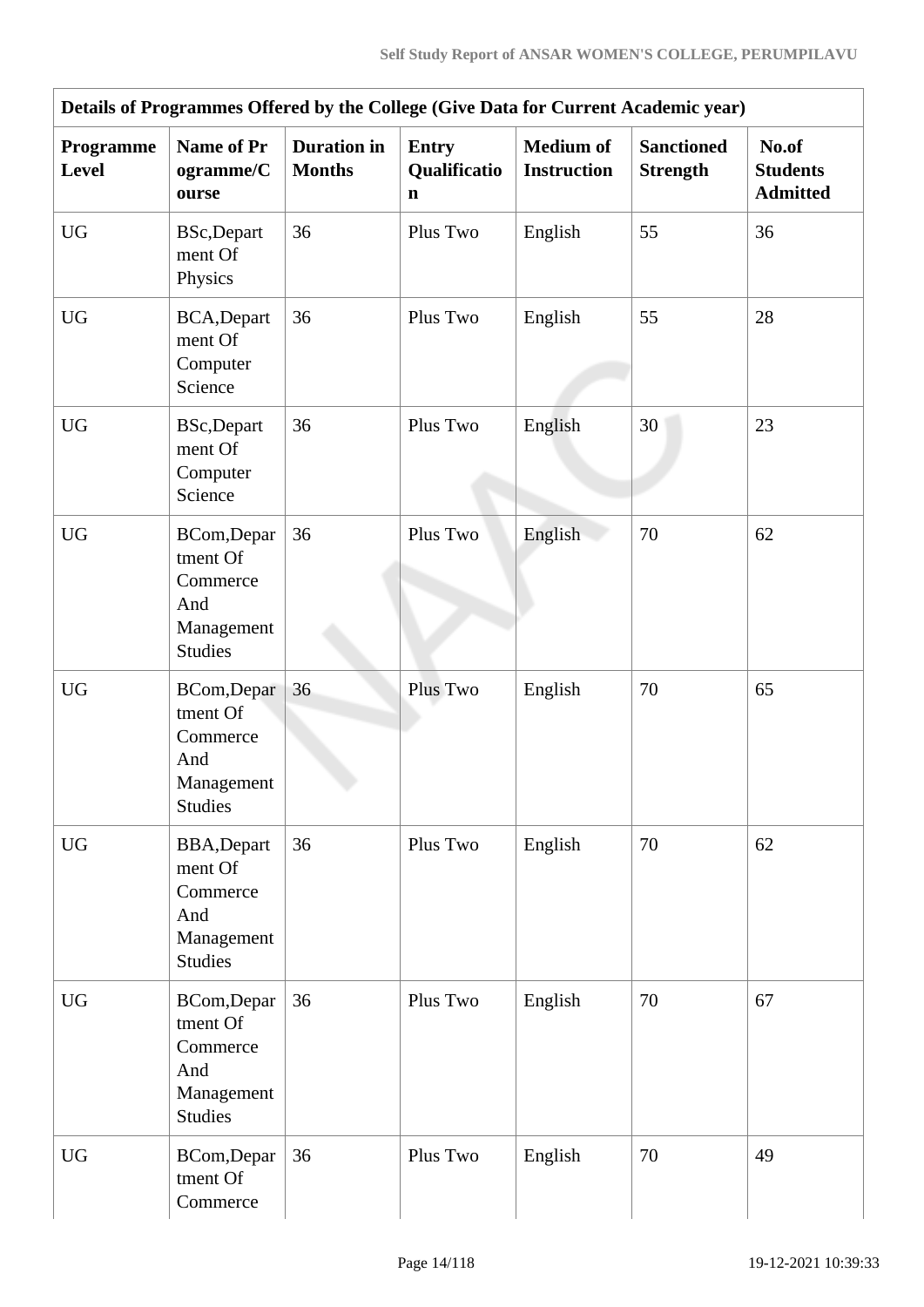|                        | And<br>Management<br><b>Studies</b>                                        |    |               |         |    |    |
|------------------------|----------------------------------------------------------------------------|----|---------------|---------|----|----|
| <b>UG</b>              | BA, Departm<br>ent Of<br>English                                           | 36 | Plus Two      | English | 70 | 66 |
| $\mathbf{U}\mathbf{G}$ | BA, Departm<br>ent Of Mass<br>Communicat<br>ion And<br>Journalism          | 36 | Plus Two      | English | 70 | 42 |
| <b>UG</b>              | <b>BSc,Depart</b><br>ment Of<br>Mathematics                                | 36 | Plus Two      | English | 55 | 21 |
| <b>UG</b>              | <b>BSc,Depart</b><br>ment Of<br>Psychology                                 | 36 | Plus Two      | English | 55 | 55 |
| <b>UG</b>              | <b>BSc,Depart</b><br>ment Of<br>Chemistry                                  | 36 | Plus Two      | English | 24 | 23 |
| PG                     | MSc, Depart<br>ment Of<br>Physics                                          | 24 | <b>DEGREE</b> | English | 20 | 20 |
| PG                     | MSc, Depart<br>ment Of<br>Computer<br>Science                              | 24 | <b>DEGREE</b> | English | 12 | 5  |
| PG                     | MCom, Depa<br>rtment Of<br>Commerce<br>And<br>Management<br><b>Studies</b> | 24 | <b>DEGREE</b> | English | 30 | 27 |
| PG                     | MA, Departm<br>ent Of<br>English                                           | 24 | <b>DEGREE</b> | English | 30 | 21 |
| PG                     | MSc, Depart<br>ment Of<br>Psychology                                       | 24 | <b>DEGREE</b> | English | 10 | 10 |

**Position Details of Faculty & Staff in the College**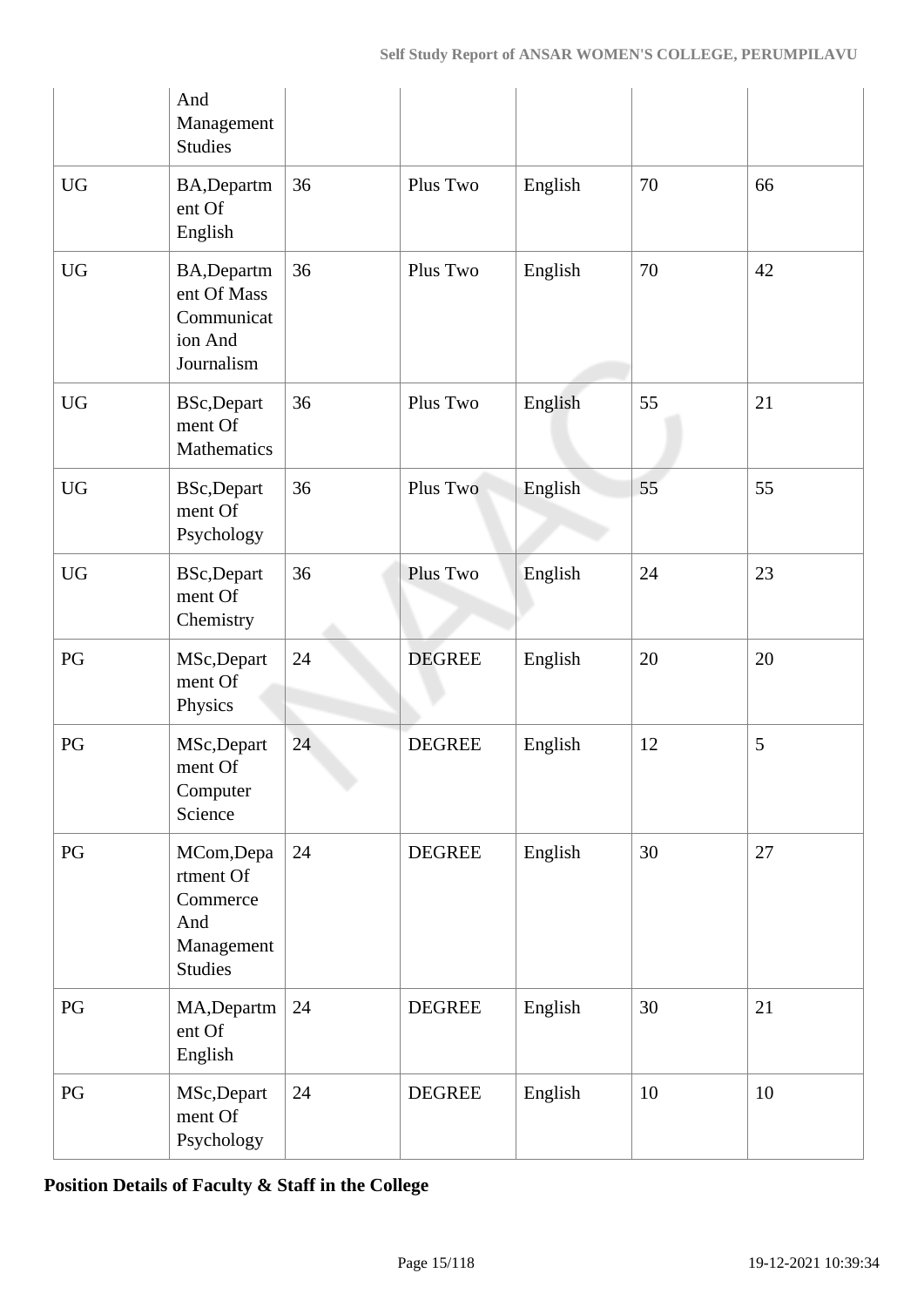|                                                                                     | <b>Teaching Faculty</b> |                  |                  |                  |                |                            |                  |                      |                            |                |                  |                  |
|-------------------------------------------------------------------------------------|-------------------------|------------------|------------------|------------------|----------------|----------------------------|------------------|----------------------|----------------------------|----------------|------------------|------------------|
|                                                                                     |                         | <b>Professor</b> |                  |                  |                | <b>Associate Professor</b> |                  |                      | <b>Assistant Professor</b> |                |                  |                  |
|                                                                                     | Male                    | Female           | Others           | Total            | Male           | Female                     | Others           | Total                | Male                       | Female         | Others           | Total            |
| Sanctioned by the<br>UGC /University<br><b>State</b><br>Government                  |                         |                  |                  | $\boldsymbol{0}$ |                |                            |                  | $\overline{0}$       |                            |                |                  | $\theta$         |
| Recruited                                                                           | $\overline{0}$          | $\overline{0}$   | $\mathbf{0}$     | $\mathbf{0}$     | $\overline{0}$ | $\overline{0}$             | $\boldsymbol{0}$ | $\overline{0}$       | $\overline{0}$             | $\overline{0}$ | $\overline{0}$   | $\boldsymbol{0}$ |
| Yet to Recruit                                                                      |                         |                  |                  | $\boldsymbol{0}$ |                |                            |                  | $\boldsymbol{0}$     |                            |                |                  | $\overline{0}$   |
| Sanctioned by the<br>Management/Soci<br>ety or Other<br>Authorized<br><b>Bodies</b> |                         |                  |                  | $\boldsymbol{0}$ |                |                            |                  | $\overline{0}$       |                            |                |                  | 90               |
| Recruited                                                                           | $\overline{0}$          | $\theta$         | $\boldsymbol{0}$ | $\overline{0}$   | $\overline{0}$ | $\overline{0}$             | $\overline{0}$   | $\boldsymbol{0}$     | $\overline{2}$             | 88             | $\boldsymbol{0}$ | 90               |
| Yet to Recruit                                                                      |                         |                  |                  | $\boldsymbol{0}$ |                |                            |                  | a.<br>$\overline{0}$ |                            |                |                  | $\theta$         |
|                                                                                     |                         |                  |                  |                  |                |                            |                  |                      |                            |                |                  |                  |

|                                                                                 |                | <b>Non-Teaching Staff</b> |                  |                  |
|---------------------------------------------------------------------------------|----------------|---------------------------|------------------|------------------|
|                                                                                 | <b>Male</b>    | <b>Female</b>             | <b>Others</b>    | <b>Total</b>     |
| Sanctioned by the<br><b>UGC</b> / University State<br>Government                |                |                           |                  | $\overline{0}$   |
| Recruited                                                                       | $\overline{0}$ | $\overline{0}$            | $\boldsymbol{0}$ | $\overline{0}$   |
| <b>Yet to Recruit</b>                                                           |                |                           |                  | $\boldsymbol{0}$ |
| Sanctioned by the<br>Management/Society<br>or Other Authorized<br><b>Bodies</b> |                |                           |                  | 42               |
| Recruited                                                                       | 15             | 27                        | $\boldsymbol{0}$ | 42               |
| Yet to Recruit                                                                  |                |                           |                  | $\overline{0}$   |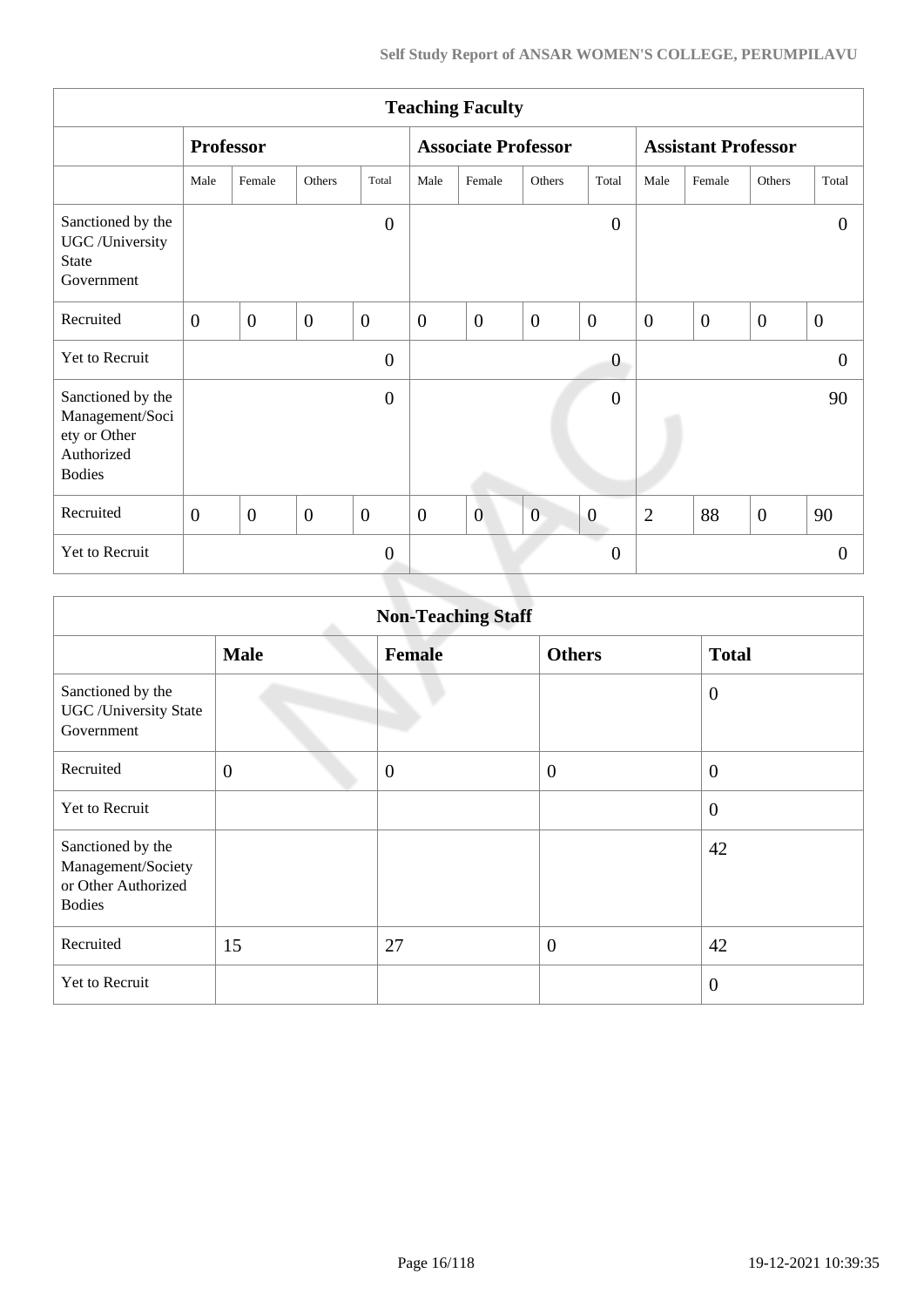|                                                                                 |                | <b>Technical Staff</b> |                |                |
|---------------------------------------------------------------------------------|----------------|------------------------|----------------|----------------|
|                                                                                 | <b>Male</b>    | Female                 | <b>Others</b>  | <b>Total</b>   |
| Sanctioned by the<br><b>UGC</b> /University State<br>Government                 |                |                        |                | $\overline{0}$ |
| Recruited                                                                       | $\mathbf{0}$   | $\theta$               | $\overline{0}$ | $\overline{0}$ |
| Yet to Recruit                                                                  |                |                        |                | $\overline{0}$ |
| Sanctioned by the<br>Management/Society<br>or Other Authorized<br><b>Bodies</b> |                |                        |                | 5              |
| Recruited                                                                       | $\overline{2}$ | 3                      | $\overline{0}$ | 5              |
| Yet to Recruit                                                                  |                |                        |                | $\overline{0}$ |

# **Qualification Details of the Teaching Staff**

|                                     | <b>Permanent Teachers</b> |                |                |                            |                |                  |                            |                |                |                |  |  |
|-------------------------------------|---------------------------|----------------|----------------|----------------------------|----------------|------------------|----------------------------|----------------|----------------|----------------|--|--|
| <b>Highest</b><br>Qualificatio<br>n | <b>Professor</b>          |                |                | <b>Associate Professor</b> |                |                  | <b>Assistant Professor</b> |                |                |                |  |  |
|                                     | Male                      | Female         | <b>Others</b>  | Male                       | Female         | Others           | Male                       | Female         | Others         | Total          |  |  |
| D.sc/D.Litt.                        | $\overline{0}$            | $\overline{0}$ | $\overline{0}$ | $\theta$                   | $\overline{0}$ | $\overline{0}$   | $\overline{0}$             | $\theta$       | $\overline{0}$ | $\overline{0}$ |  |  |
| Ph.D.                               | $\overline{0}$            | $\mathbf{0}$   | $\overline{0}$ | $\overline{0}$             | $\overline{0}$ | $\boldsymbol{0}$ | $\overline{0}$             | $\overline{2}$ | $\overline{0}$ | $\overline{2}$ |  |  |
| M.Phil.                             | $\overline{0}$            | $\overline{0}$ | $\overline{0}$ | $\overline{0}$             | $\overline{0}$ | $\overline{0}$   | $\overline{0}$             | 3              | $\overline{0}$ | 3              |  |  |
| PG                                  | $\theta$                  | $\overline{0}$ | $\overline{0}$ | $\overline{0}$             | $\overline{0}$ | $\overline{0}$   | $\theta$                   | 85             | $\overline{0}$ | 85             |  |  |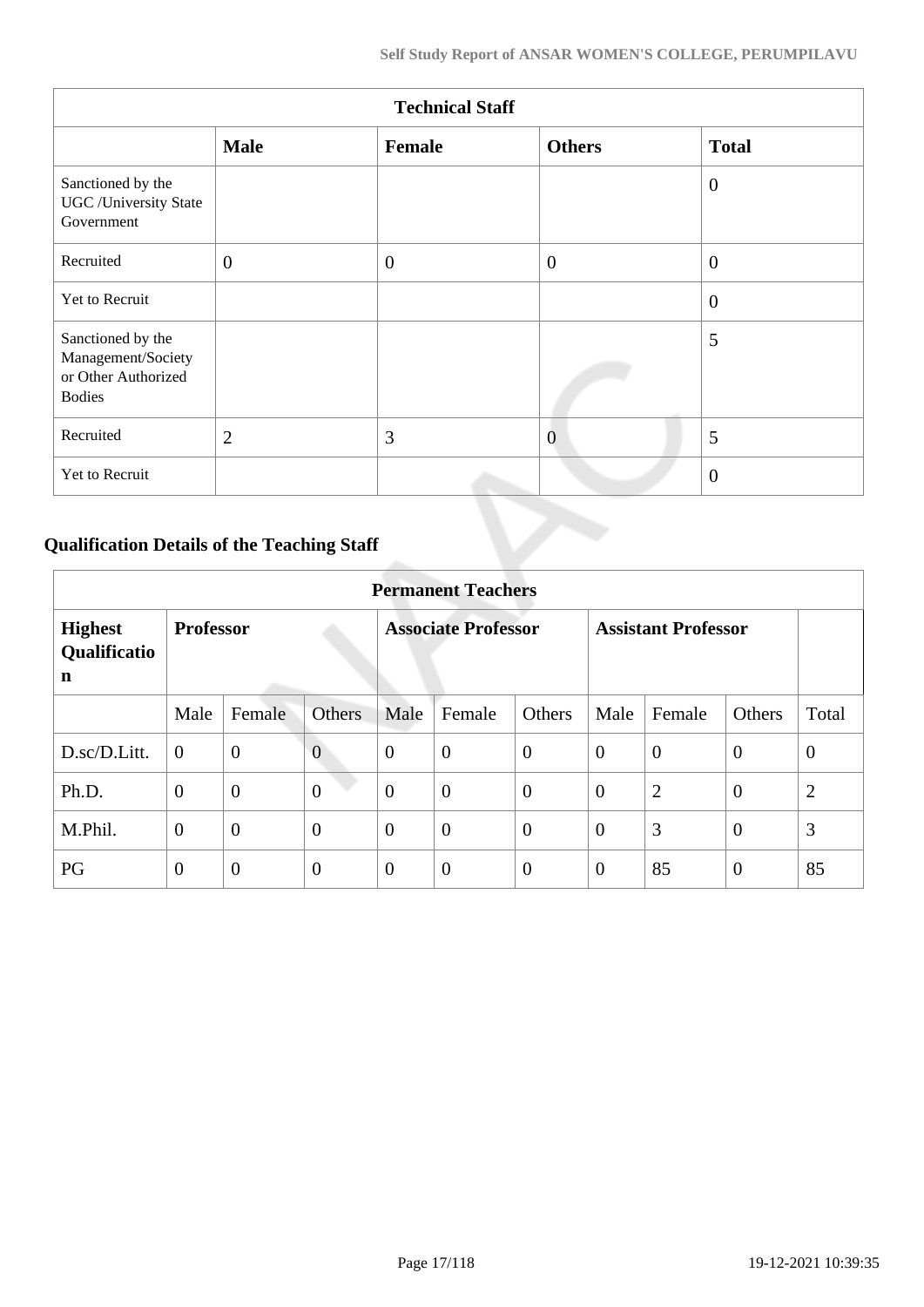| <b>Temporary Teachers</b>                     |                  |                |                  |                            |                  |                |                            |                |                |                |  |
|-----------------------------------------------|------------------|----------------|------------------|----------------------------|------------------|----------------|----------------------------|----------------|----------------|----------------|--|
| <b>Highest</b><br>Qualificatio<br>$\mathbf n$ | <b>Professor</b> |                |                  | <b>Associate Professor</b> |                  |                | <b>Assistant Professor</b> |                |                |                |  |
|                                               | Male             | Female         | Others           | Male                       | Female           | Others         | Male                       | Female         | Others         | Total          |  |
| D.sc/D.Litt.                                  | $\Omega$         | $\overline{0}$ | $\boldsymbol{0}$ | $\overline{0}$             | $\overline{0}$   | $\overline{0}$ | $\overline{0}$             | $\overline{0}$ | $\overline{0}$ | $\overline{0}$ |  |
| Ph.D.                                         | $\overline{0}$   | $\overline{0}$ | $\overline{0}$   | $\theta$                   | $\overline{0}$   | $\theta$       | $\theta$                   | $\overline{0}$ | $\theta$       | $\overline{0}$ |  |
| M.Phil.                                       | $\overline{0}$   | $\overline{0}$ | $\overline{0}$   | $\overline{0}$             | $\boldsymbol{0}$ | $\overline{0}$ | $\overline{0}$             | $\overline{0}$ | $\overline{0}$ | $\overline{0}$ |  |
| PG                                            | $\theta$         | $\overline{0}$ | $\theta$         | $\theta$                   | $\theta$         | $\overline{0}$ | $\overline{0}$             | $\overline{0}$ | $\theta$       | $\theta$       |  |

|                                     | <b>Part Time Teachers</b> |                |                |                            |                |                |                            |                |                |                |  |
|-------------------------------------|---------------------------|----------------|----------------|----------------------------|----------------|----------------|----------------------------|----------------|----------------|----------------|--|
| <b>Highest</b><br>Qualificatio<br>n | <b>Professor</b>          |                |                | <b>Associate Professor</b> |                |                | <b>Assistant Professor</b> |                |                |                |  |
|                                     | Male                      | Female         | Others         | Male                       | Female         | <b>Others</b>  | Male                       | Female         | Others         | Total          |  |
| D.sc/D.Litt.                        | $\boldsymbol{0}$          | $\mathbf{0}$   | $\overline{0}$ | $\overline{0}$             | $\overline{0}$ | $\overline{0}$ | $\theta$                   | $\overline{0}$ | $\theta$       | $\overline{0}$ |  |
| Ph.D.                               | $\overline{0}$            | $\overline{0}$ | $\overline{0}$ | $\overline{0}$             | $\overline{0}$ | $\overline{0}$ | $\overline{0}$             | $\overline{0}$ | $\overline{0}$ | $\theta$       |  |
| M.Phil.                             | $\theta$                  | $\overline{0}$ | $\overline{0}$ | $\overline{0}$             | $\overline{0}$ | $\overline{0}$ | 1                          | $\overline{0}$ | $\overline{0}$ | $\mathbf{1}$   |  |
| PG                                  | $\overline{0}$            | $\overline{0}$ | $\overline{0}$ | $\theta$                   | $\overline{0}$ | $\theta$       | 1<br>-1                    | 1              | $\overline{0}$ | $\overline{2}$ |  |

| <b>Details of Visting/Guest Faculties</b> |             |        |               |              |
|-------------------------------------------|-------------|--------|---------------|--------------|
| <b>Number of Visiting/Guest Faculty</b>   | <b>Male</b> | Female | <b>Others</b> | <b>Total</b> |
| engaged with the college?                 |             |        |               |              |

**Provide the Following Details of Students Enrolled in the College During the Current Academic Year**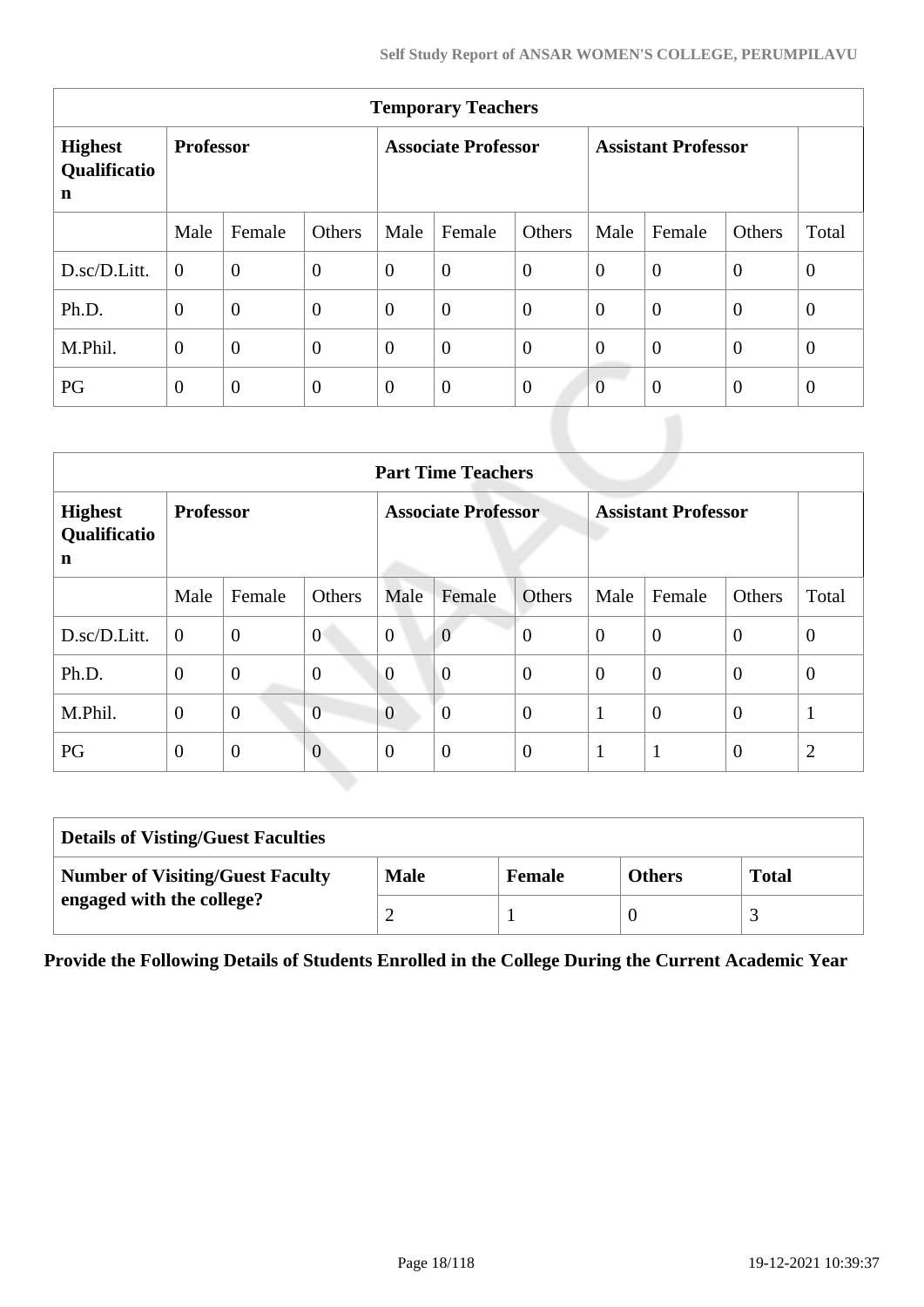| <b>Programme</b> |        | <b>From the State</b><br><b>Where College</b><br>is Located | <b>From Other</b><br><b>States of India</b> | <b>NRI Students</b> | Foreign<br><b>Students</b> | <b>Total</b>   |
|------------------|--------|-------------------------------------------------------------|---------------------------------------------|---------------------|----------------------------|----------------|
| <b>UG</b>        | Male   | $\overline{0}$                                              | $\theta$                                    | $\overline{0}$      | $\overline{0}$             | $\theta$       |
|                  | Female | 521                                                         | 3                                           | 75                  | $\overline{0}$             | 599            |
|                  | Others | $\overline{0}$                                              | $\overline{0}$                              | $\theta$            | $\overline{0}$             | $\overline{0}$ |
| PG               | Male   | $\overline{0}$                                              | $\theta$                                    | $\overline{0}$      | $\overline{0}$             | $\overline{0}$ |
|                  | Female | 87                                                          | 1                                           | 5                   | $\theta$                   | 93             |
|                  | Others | $\overline{0}$                                              | $\overline{0}$                              | $\overline{0}$      | $\theta$                   | $\theta$       |

 **Provide the Following Details of Students admitted to the College During the last four Academic Years**

| Programme          |        | Year 1           | Year <sub>2</sub> | Year 3           | Year 4           |
|--------------------|--------|------------------|-------------------|------------------|------------------|
| <b>SC</b>          | Male   | $\boldsymbol{0}$ | $\overline{0}$    | $\mathbf{0}$     | $\mathbf{0}$     |
|                    | Female | 10               | $\overline{5}$    | 6                | 13               |
|                    | Others | $\overline{0}$   | $\overline{0}$    | $\overline{0}$   | $\boldsymbol{0}$ |
| ${\cal S}{\cal T}$ | Male   | $\mathbf{0}$     | $\boldsymbol{0}$  | $\boldsymbol{0}$ | $\boldsymbol{0}$ |
|                    | Female | $\mathbf{1}$     | $\boldsymbol{0}$  | $\mathbf{0}$     | $\overline{0}$   |
|                    | Others | $\boldsymbol{0}$ | $\boldsymbol{0}$  | $\boldsymbol{0}$ | $\boldsymbol{0}$ |
| OBC                | Male   | $\overline{0}$   | $\boldsymbol{0}$  | $\overline{0}$   | $\mathbf{0}$     |
|                    | Female | 48               | 38                | 58               | 46               |
|                    | Others | $\overline{0}$   | $\boldsymbol{0}$  | $\overline{0}$   | $\boldsymbol{0}$ |
| General            | Male   | $\overline{0}$   | $\boldsymbol{0}$  | $\overline{0}$   | $\overline{0}$   |
|                    | Female | 158              | 185               | 180              | 203              |
|                    | Others | $\overline{0}$   | $\overline{0}$    | $\overline{0}$   | $\overline{0}$   |
| Others             | Male   | $\overline{0}$   | $\boldsymbol{0}$  | $\overline{0}$   | $\boldsymbol{0}$ |
|                    | Female | 271              | 298               | 269              | 316              |
|                    | Others | $\overline{0}$   | $\boldsymbol{0}$  | $\overline{0}$   | $\mathbf{0}$     |
| Total              |        | 488              | 526               | 513              | 578              |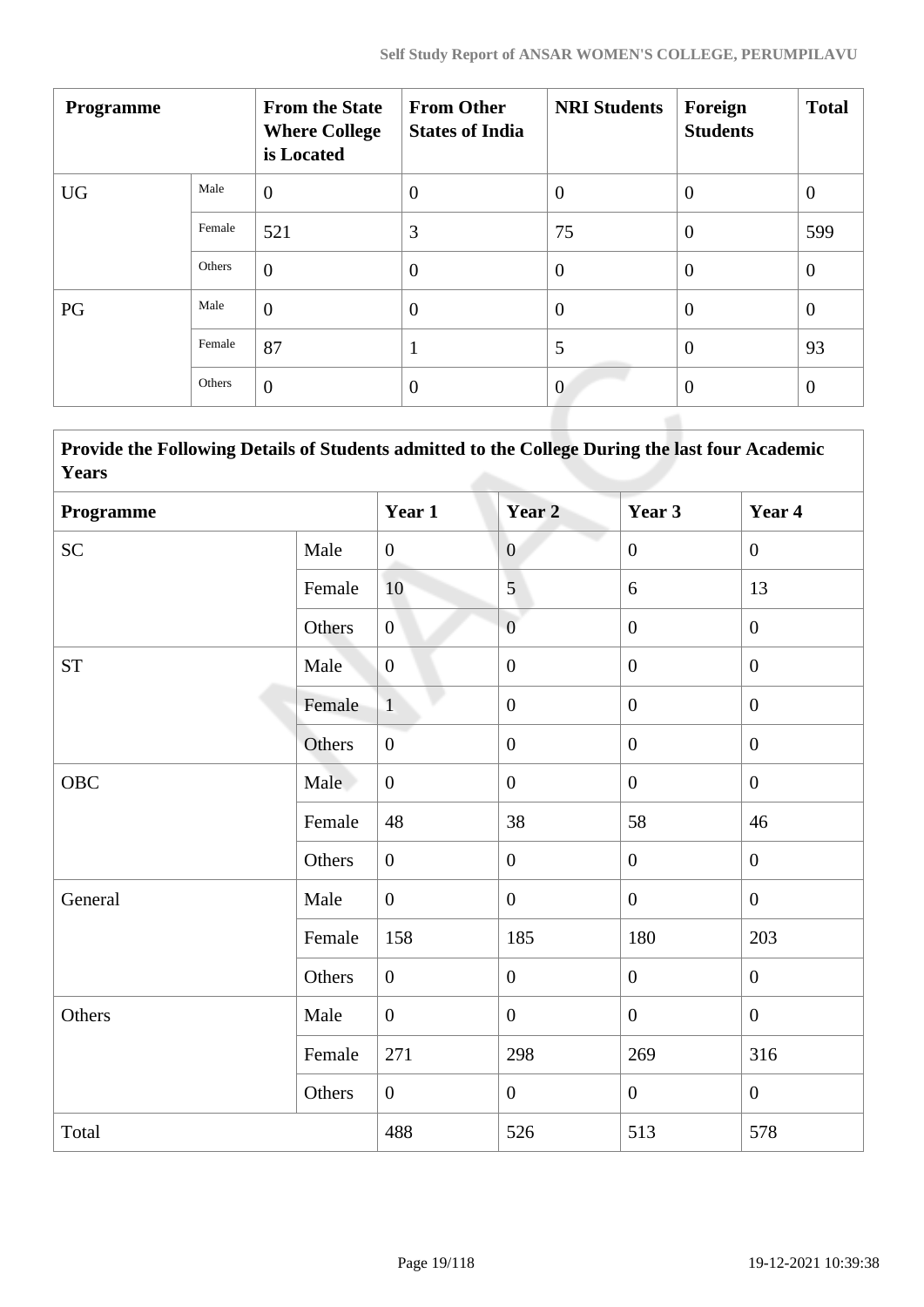# **Extended Profile**

# **1 Program**

# **1.1**

## **Number of courses offered by the Institution across all programs during the last five years**

| 2019-20                              | 2018-19 | 2017-18 |          | 2016-17              | 2015-16 |  |
|--------------------------------------|---------|---------|----------|----------------------|---------|--|
| 408                                  | 403     | 403     |          | 372                  | 341     |  |
| <b>File Description</b>              |         |         | Document |                      |         |  |
| Institutional data prescribed format |         |         |          | <b>View Document</b> |         |  |

# **1.2**

## **Number of programs offered year-wise for last five years**

| 2019-20                      | 2018-19 | 2017-18 | $2016-17$ | 2015-16 |
|------------------------------|---------|---------|-----------|---------|
| 1 <sub>7</sub><br><b>L</b> ( | 16      | 16      | 10        | 10      |

# **2 Students**

## **2.1**

## **Number of students year-wise during last five years**

| 2019-20                                 | 2018-19 | 2017-18 |                      | 2016-17 | 2015-16 |  |
|-----------------------------------------|---------|---------|----------------------|---------|---------|--|
| 1511                                    | 1407    | 1334    |                      | 1202    | 1044    |  |
| <b>File Description</b>                 |         |         | Document             |         |         |  |
| Institutional data in prescribed format |         |         | <b>View Document</b> |         |         |  |

## **2.2**

# **Number of seats earmarked for reserved category as per GOI/State Govt rule year-wise during last five years**

| 2019-20 | 2018-19 | 2017-18 | 2016-17 | 2015-16 |
|---------|---------|---------|---------|---------|
| 329     | 266     | 321     | 286     | 266     |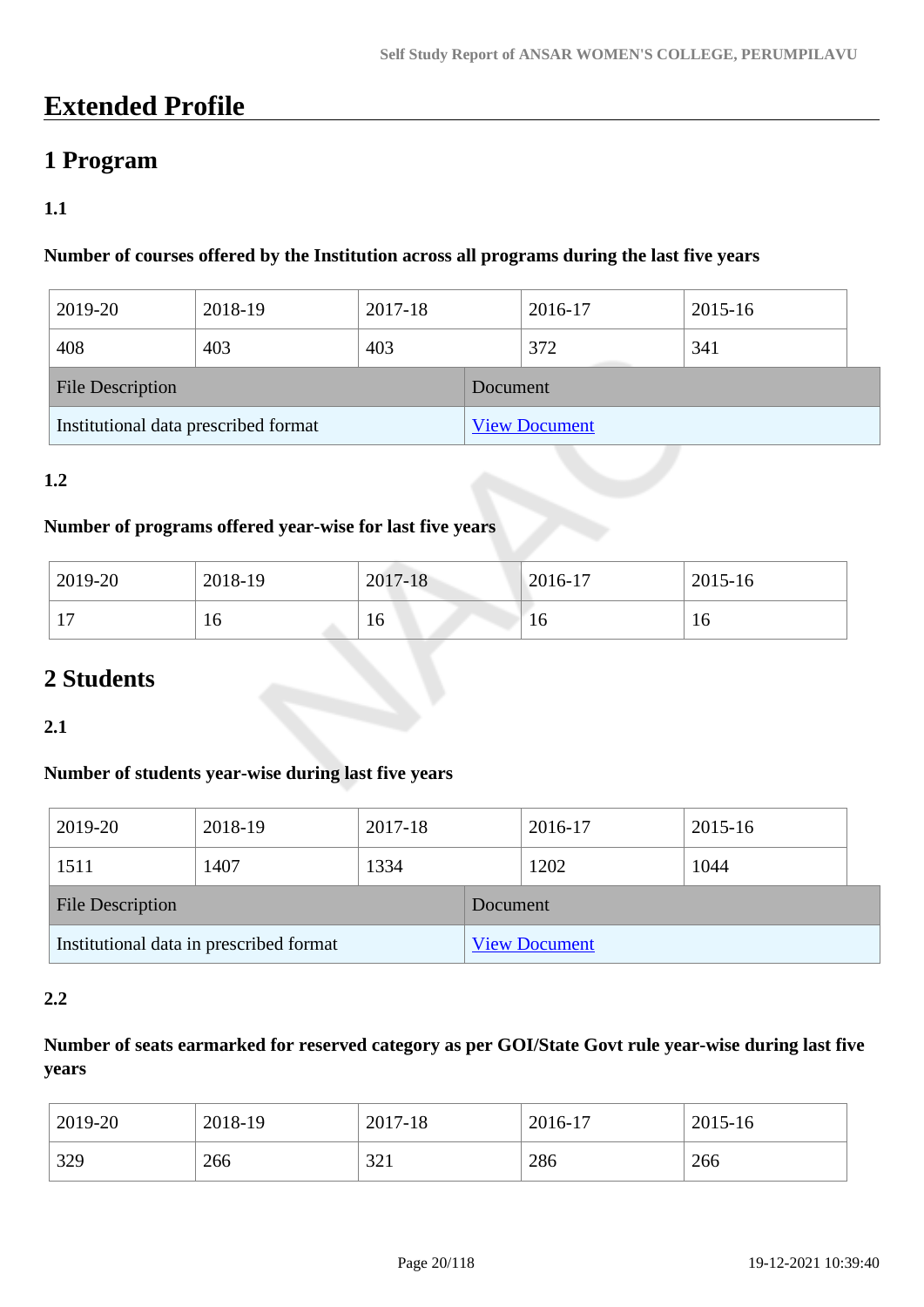| File Description                        | Document             |
|-----------------------------------------|----------------------|
| Institutional data in prescribed format | <b>View Document</b> |

# **2.3**

## **Number of outgoing / final year students year-wise during last five years**

| 2019-20                                 | 2018-19 | 2017-18  |                      | 2016-17 | 2015-16 |  |
|-----------------------------------------|---------|----------|----------------------|---------|---------|--|
| 479                                     | 418     | 396      |                      | 337     | 288     |  |
| <b>File Description</b>                 |         | Document |                      |         |         |  |
| Institutional data in prescribed format |         |          | <b>View Document</b> |         |         |  |

# **3 Teachers**

# **3.1**

# **Number of full time teachers year-wise during the last five years**

| 2019-20                                 | 2018-19 | 2017-18  |                      | 2016-17 | 2015-16 |
|-----------------------------------------|---------|----------|----------------------|---------|---------|
| 84                                      | 83      | 87       |                      | 81      | 75      |
| <b>File Description</b>                 |         | Document |                      |         |         |
| Institutional data in prescribed format |         |          | <b>View Document</b> |         |         |

## **3.2**

# **Number of sanctioned posts year-wise during last five years**

| 2019-20                                 | 2018-19 | 2017-18  |                      | 2016-17 | 2015-16 |  |
|-----------------------------------------|---------|----------|----------------------|---------|---------|--|
| 85                                      | 84      | 88       |                      | 82      | 76      |  |
| File Description                        |         | Document |                      |         |         |  |
| Institutional data in prescribed format |         |          | <b>View Document</b> |         |         |  |

# **4 Institution**

# **4.1**

**Total number of classrooms and seminar halls**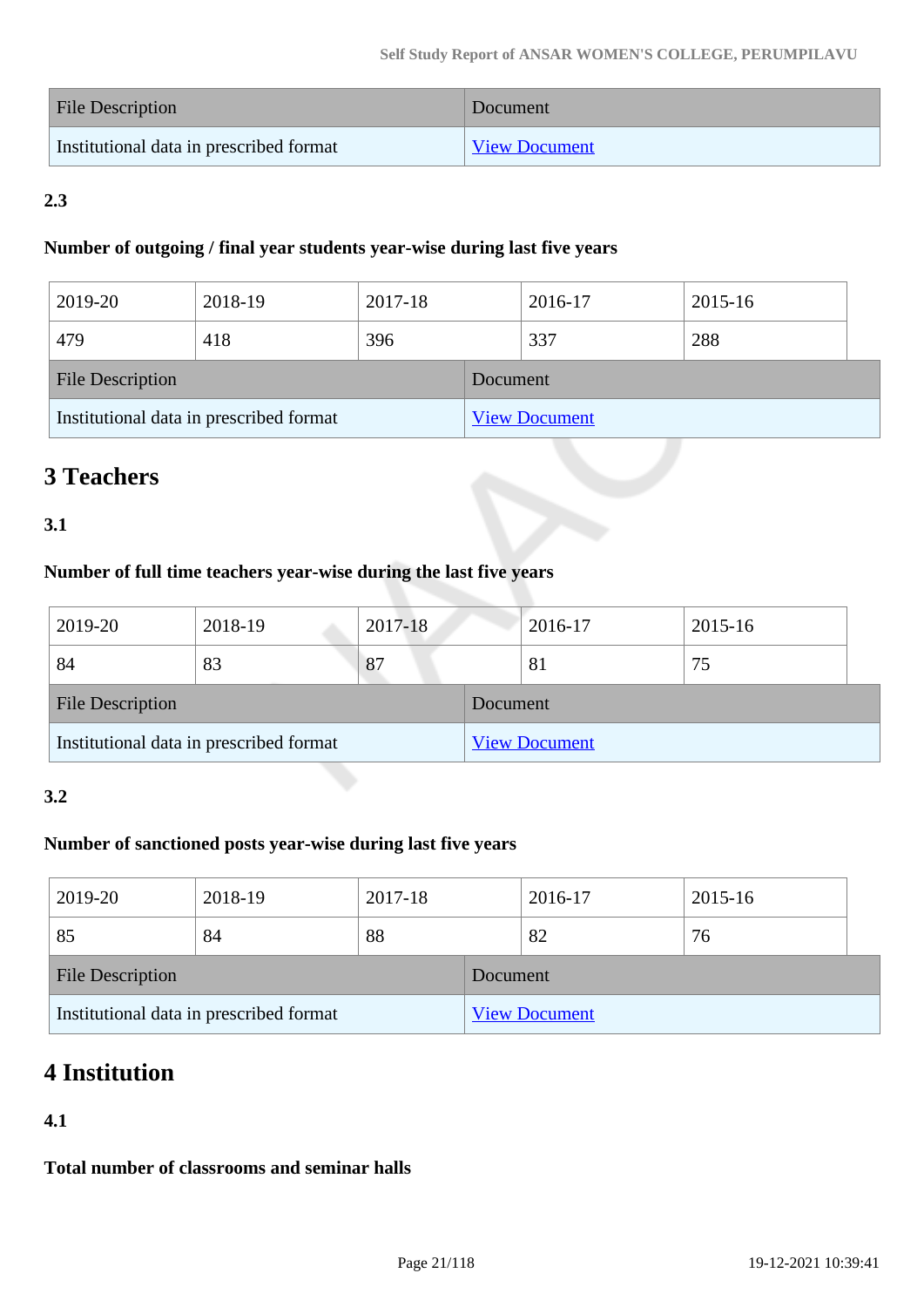# **Response: 53**

# **4.2**

# **Total Expenditure excluding salary year-wise during last five years ( INR in Lakhs)**

| 2019-20 | 2018-19 | 2017-18 | $2016 - 17$ | 2015-16 |
|---------|---------|---------|-------------|---------|
| 127.29  | 109.82  | 88.14   | 83.82       | 80.05   |

**4.3**

# **Number of Computers**

**Response: 150**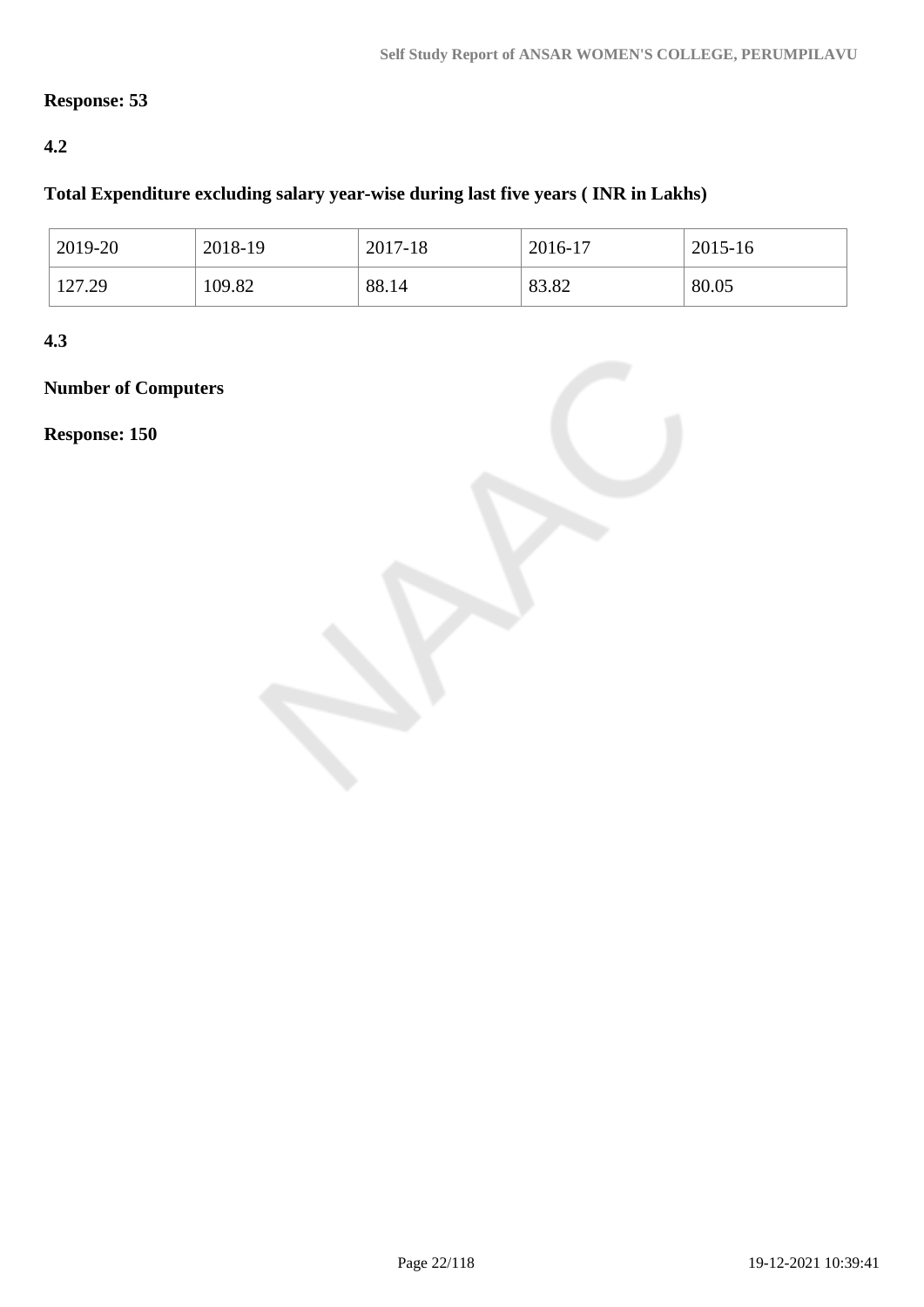# **4. Quality Indicator Framework(QIF)**

# **Criterion 1 - Curricular Aspects**

# **1.1 Curricular Planning and Implementation**

 **1.1.1 The Institution ensures effective curriculum delivery through a well planned and documented process**

## **Response:**

The Institution follows the curriculum prescribed by the University of Calicut. As per the curriculum, the college prepares an academic calendar after consultation with the members of the Academic Council every year and a framework for effective curriculum delivery is formulated. The **IQAC** in tandem with the **Staff Council** prepares the **annual schedule of work allotment** with various curricular and co-curricular activities to be implemented.

At the beginning of each semester copies of the **syllabus and time table** are provided to the students and uploaded in the College Website. **Teaching plan** is prepared by every faculty and the same is uploaded in our LMS, **Kahan Technologies** since 2019 and **Integrated College Management System(ICMS)**.

It is an institution practice to spell out the learning outcomes after elaborated intensive institutional learning and faculty training. **Programme Outcomes (PO), Programme Specific Outcomes (PSOs), Course Objectives** and **Course outcomes** are prepared for knowledge acquisition and skill development of the learners.

Each faculty member maintains a **Teacher's Diary** with yearly / Monthly plan schedule as well as daily recorded activities, keeping the target in view.

**Academic Monitoring Committee** control both the internal evaluation process and Grievance redressal mechanism which operates both at the department and institutional level. **Internal Assessments** are also conducted as per the academic calendar, ensuring transparency and accuracy. Based on the results of these Internal Assessments, Students are identified as slow learners and advanced learners. **Remedial coaching classes** are provided for the slow learners. Regular P.T.A meetings are conducted to improve student's performance.

A very effective **Feedback Mechanism** of students and teachers based on the curriculum are collected at regular intervals.

The college has a well-organized three - tier **Grievance Redressal Mechanism** wherein students can approach the tutor to share their grievances. If it remains unsolved, they can approach the HOD's, Nodal Officer and the Principal.

The Institution encourages students to register for **MOOC, NPTEL** courses. And our institution is the centre of MOOC courses. Inorder to make the students advanced learners the college offers different **Certificate courses** taking into consideration the current global scenario and career opportunities.

Provide a well- equipped **Library with access to INFLIBNET**.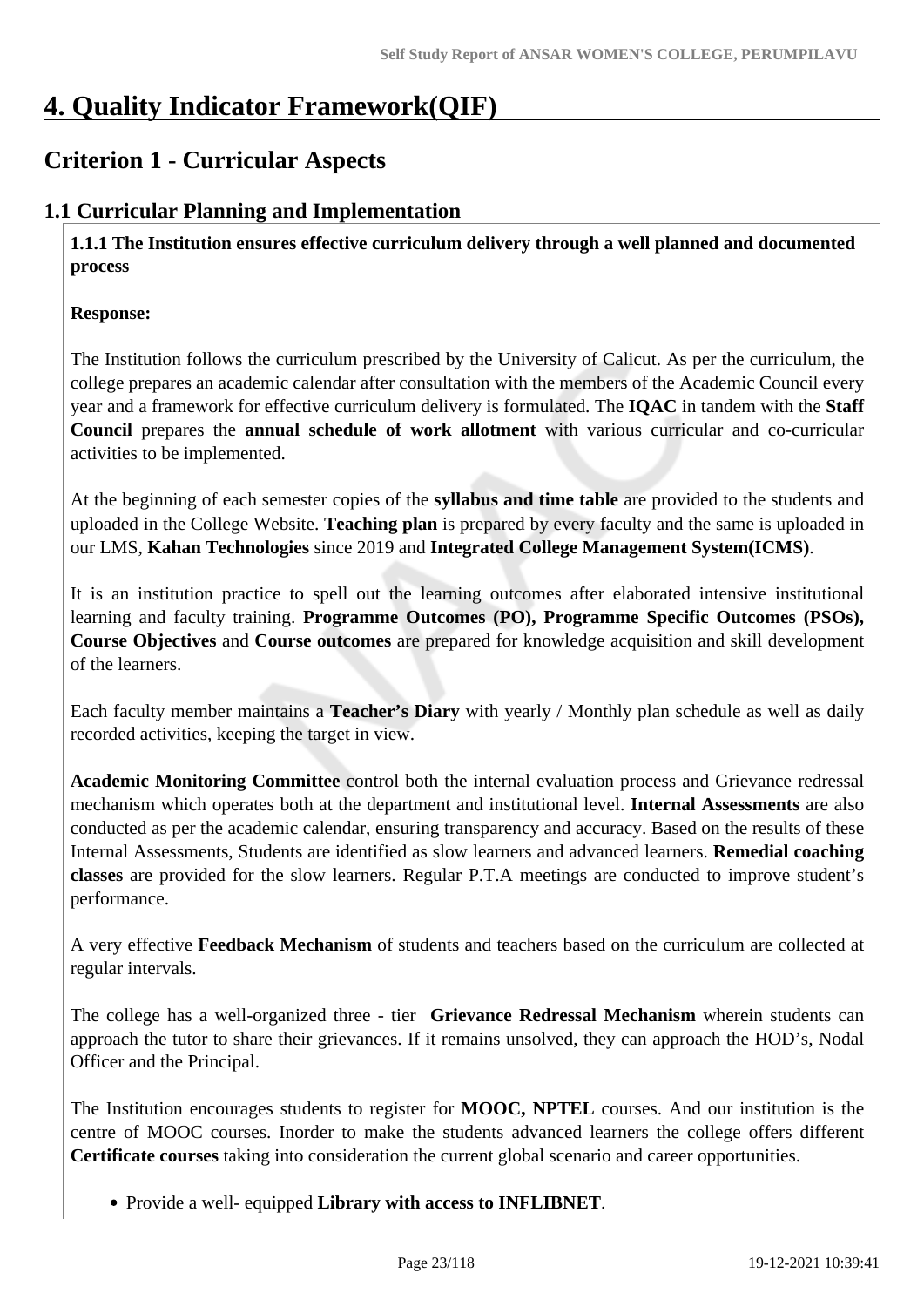- Special attention is given to **UGC/NET training and Civil Service Coaching**.
- **Elective** options are available in all programmes of study.
- Measures were taken in the form of department meetings, college council meetings and all faculties are allowed to attend FDPs.
- Effective curriculum delivery is ensured by teachers using problem-solving and student-centric learning methods.
- **Enrichment programmes** are offered by each department in the form of national seminars, workshops, intercollegiate Quiz competitions, laboratory practical and field trips.
- Students are encouraged to participate in all academic-related **intercollegiate competitions** and **coscholastic competitions**.
- **Faculty orientation** and **Motivation Programmes** are provided regularly by the Management and Institution for better curriculum Implementation.

Consistent interaction with the stakeholders like parents, alumni, social welfare institutions, industries and experts of various fields help in a flawless implementation and proficient establishment of the curriculum as specified by the statutory University.

| <b>File Description</b>              | <b>Document</b>      |
|--------------------------------------|----------------------|
| <b>Upload Additional information</b> | <b>View Document</b> |
| Link for Additional information      | <b>View Document</b> |

#### **1.1.2 The institution adheres to the academic calendar including for the conduct of CIE**

#### **Response:**

Ansar Women's College functions **in accordance with the University academic calendar in the formulation of the college calendar** scheduling the working days, holidays, fee structure, rules and regulations which is distributed to the faculty and students. Teachers plan and organise the teaching plans for each semester accordingly and record it in the Teacher's Diary. The Class Representatives maintain the portions covered each day in the Class Diary issued by the College in the beginning of each academic year.

#### **Adherence to Academic Calendar:**

The Staff Council comprising the Principal and the Heads of the departments plan the academic and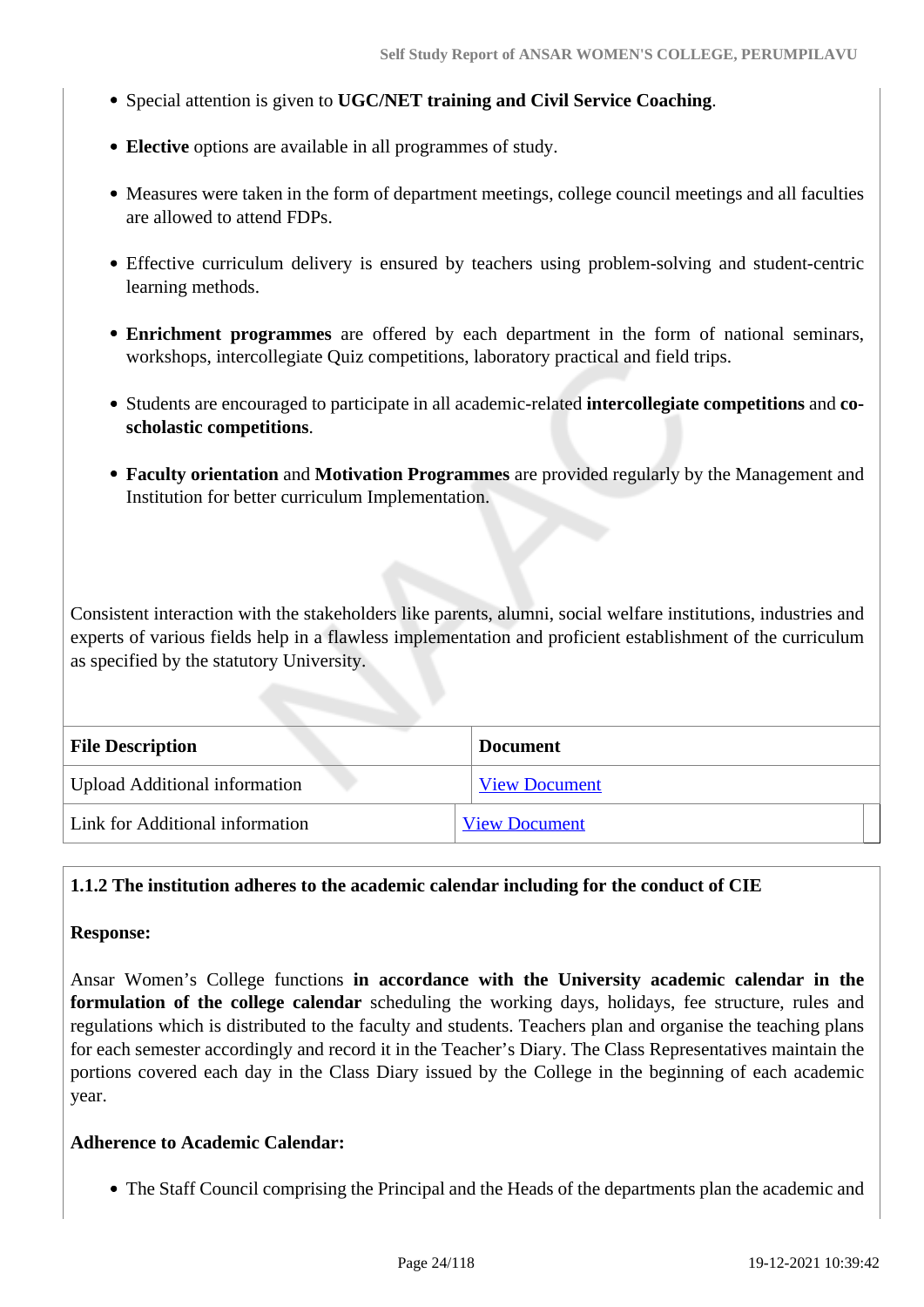non-academic activities and internal evaluation schedule for a year. The teachers are briefed of the action plan through staff meetings by the IQAC.

- The Principal and the Academic Council prepare a work allotment list for the teachers for each academic year and it is circulated among the staff. The activities are planned and executed by the faculty in charge in accordance with this.
- The Staff Council schedules a general timetable for the entire college and assigns periods for core, common, complementary courses, value education, tutorial and association/ club activities.

## **Internal Examination Schedule:**

- The conduct of the Internal Examinations is managed by the Internal Examination Cell which schedules the timetable in accordance with the academic calendar. Two Internal Examinations are conducted for a semester.
- The subsequent publishing of internal grades, issuing of progress card/ student profile, the class PTA are done effectively and according to plan. Seminars, assignments, research projects and innovative academic presentations are assigned to students and valued timely by the teachers. The classroom performance of the students are assessed and enhanced from the initial stages through bridge courses, peer learning and remedial coaching, certificate courses etc.
- The internal examination grades are uploaded to the University website by departments as per University's academic schedule.
- The IQAC spearheads the academic and non-academic activities by collecting the year plan of every department and monitoring its timely implementation. At the Departmental level, the Head of the Department, in consultation with the staff, sets the timetable, divides the duties and learning units to be taught in each semester, plans the teaching learning activities and internal assessment strategies.
- The mentors give effective personal and academic interaction, leading to effective guidance and support to weak students.
- The anti-ragging cell, Grievance Redressal Cell and other clubs and cells focused on environment, social service and women empowerment function in the college as per university guidelines.

| <b>File Description</b>              | <b>Document</b>      |
|--------------------------------------|----------------------|
| <b>Upload Additional information</b> | <b>View Document</b> |
| Link for Additional information      | <b>View Document</b> |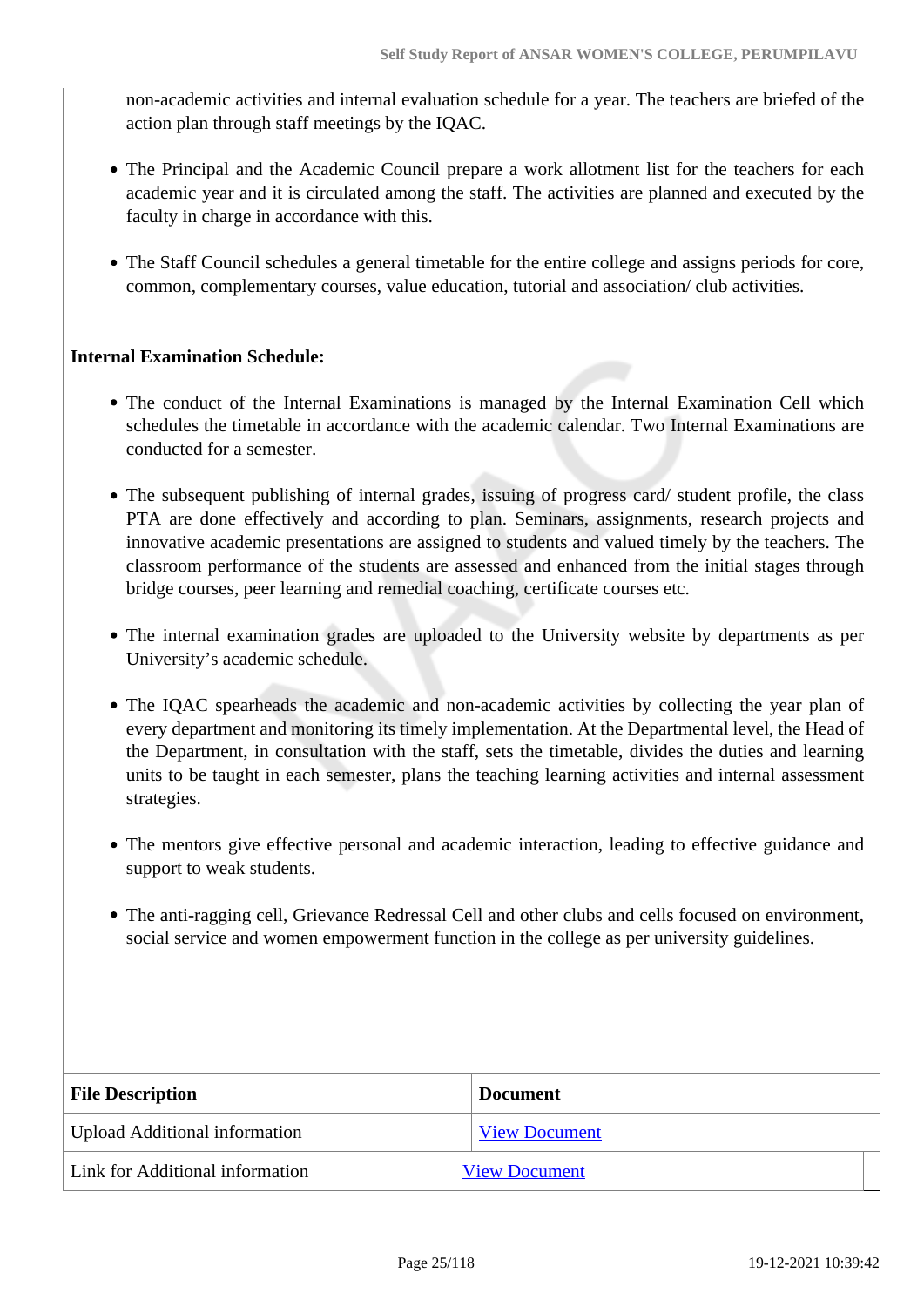**1.1.3 Teachers of the Institution participate in following activities related to curriculum development and assessment of the affiliating University and/are represented on the following academic bodies during the last five years** 

- **1.Academic council/BoS of Affiliating university**
- **2.Setting of question papers for UG/PG programs**
- **3.Design and Development of Curriculum for Add on/ certificate/ Diploma Courses**
- **4.Assessment /evaluation process of the affiliating University**

#### **Response:** A. All of the above

| <b>File Description</b>                                                                                      | <b>Document</b>      |
|--------------------------------------------------------------------------------------------------------------|----------------------|
| Institutional data in prescribed format                                                                      | <b>View Document</b> |
| Details of participation of teachers in various<br>bodies/activities provided as a response to the<br>metric | <b>View Document</b> |
| Any additional information                                                                                   | <b>View Document</b> |
| Link for Additional information                                                                              | <b>View Document</b> |

# **1.2 Academic Flexibility**

 **1.2.1 Percentage of Programmes in which Choice Based Credit System (CBCS)/ elective course system has been implemented** 

**Response:** 100

1.2.1.1 **Number of Programmes in which CBCS / Elective course system implemented.**

Response: 17

| <b>File Description</b>                               | <b>Document</b>      |
|-------------------------------------------------------|----------------------|
| Minutes of relevant Academic Council/ BOS<br>meetings | <b>View Document</b> |
| Institutional data in prescribed format               | <b>View Document</b> |
| Any additional information                            | <b>View Document</b> |
| Link for Additional information                       | <b>View Document</b> |

## **1.2.2 Number of Add on /Certificate programs offered during the last five years**

## **Response:** 55

1.2.2.1 **How many Add on /Certificate programs are offered within the last 5 years.**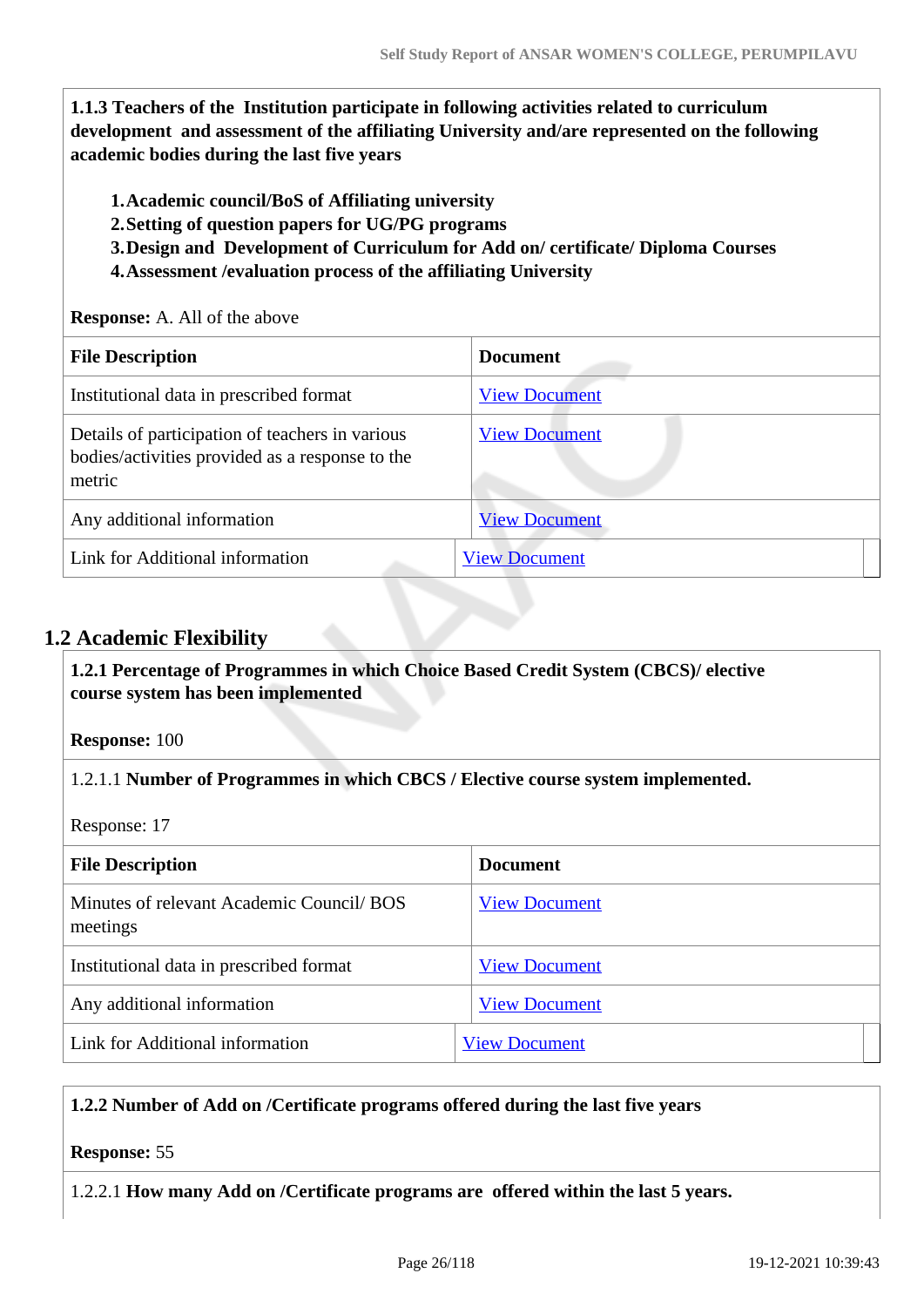|                                                                            | 2019-20                              | 2018-19 | 2017-18              |                      | 2016-17              |   | 2015-16 |  |
|----------------------------------------------------------------------------|--------------------------------------|---------|----------------------|----------------------|----------------------|---|---------|--|
|                                                                            | 14                                   | 12      | 10                   |                      | 10                   | 9 |         |  |
|                                                                            |                                      |         |                      |                      |                      |   |         |  |
|                                                                            | <b>File Description</b>              |         |                      | <b>Document</b>      |                      |   |         |  |
|                                                                            | List of Add on /Certificate programs |         |                      |                      | <b>View Document</b> |   |         |  |
| Brochure or any other document relating to Add on<br>/Certificate programs |                                      |         |                      | <b>View Document</b> |                      |   |         |  |
| Any additional information                                                 |                                      |         |                      | <b>View Document</b> |                      |   |         |  |
| Link for Additional information                                            |                                      |         | <b>View Document</b> |                      |                      |   |         |  |
|                                                                            |                                      |         |                      |                      |                      |   |         |  |

## **1.2.3 Average percentage of students enrolled in Certificate/ Add-on programs as against the total number of students during the last five years**

**Response:** 98.75

1.2.3.1 **Number of students enrolled in subject related Certificate or Add-on programs year wise during last five years**

| 2019-20 | 2018-19 | 2017-18 | 2016-17 | 2015-16 |
|---------|---------|---------|---------|---------|
| 1486    | 1382    | 1324    | 1183    | 1039    |

| <b>File Description</b>                                                                | <b>Document</b>      |
|----------------------------------------------------------------------------------------|----------------------|
| Details of the students enrolled in Subjects related<br>to certificate/Add-on programs | <b>View Document</b> |
| Any additional information                                                             | <b>View Document</b> |

# **1.3 Curriculum Enrichment**

 **1.3.1 Institution integrates crosscutting issues relevant to Professional Ethics ,Gender, Human Values ,Environment and Sustainability into the Curriculum**

## **Response:**

The curriculum provides protection, development and gender equality. The institution has made conscious efforts to integrate the cross- cutting issues like **Gender, Climate Change, Environmental Education, Human Rights, ICT** and so on into the curriculum. The institution also provides awareness in terms of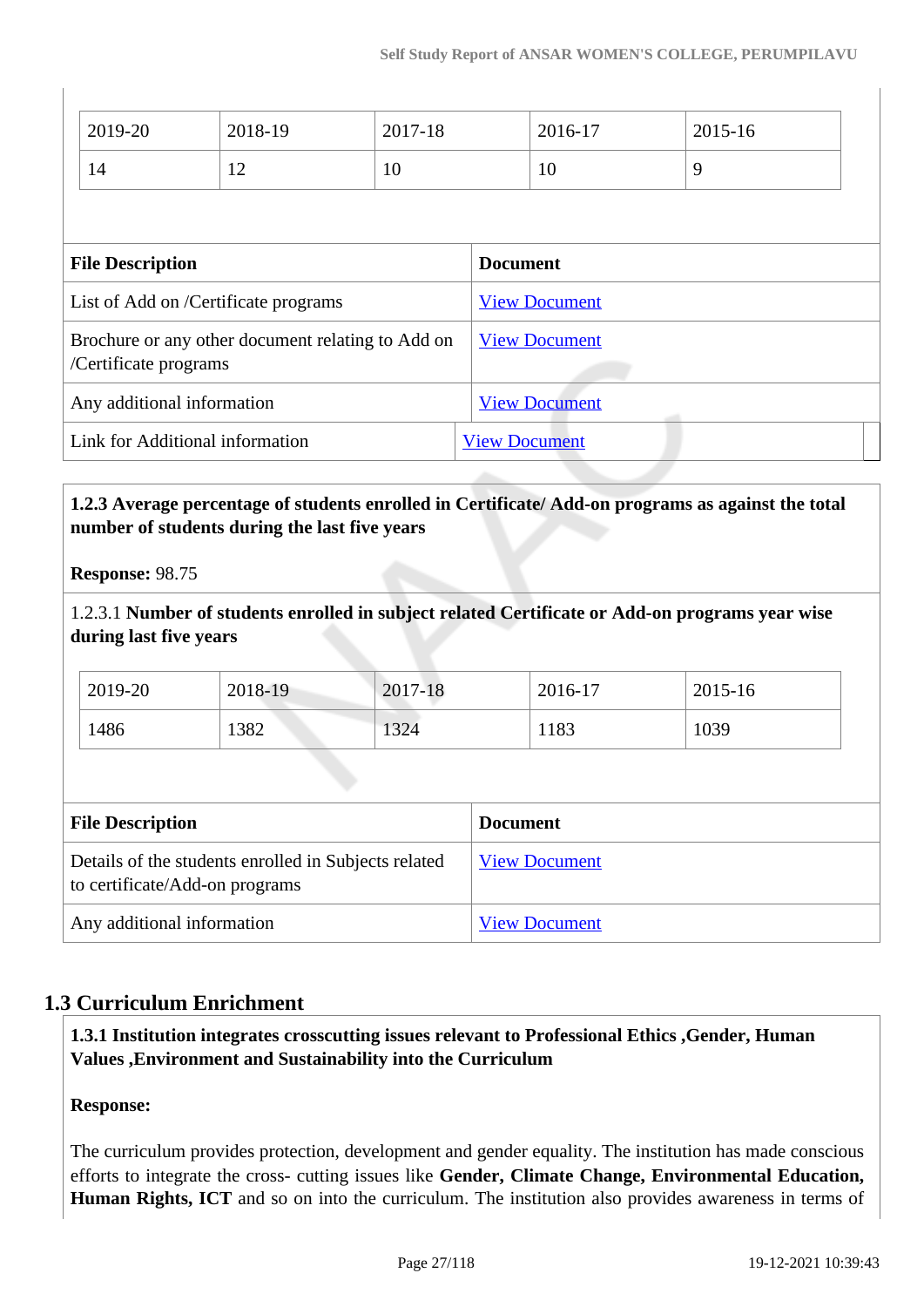rights, benefits, obligations, and opportunities.

#### **Gender Sensitization:**

- Numerous courses spreading over various programmes deal with gender sensitization and gender equity like Women's Writing, Blossoms etc are included in the curriculum
- Under the auspices of Women Cell, many programmes related to gender sensitivity are conducted which shape the gender-sensitive spirit of the institution and enable students to interface with real life situations.
- Field works, community outreach, Quiz, Miss Femina competition, Elocution competitions on Women Empowerment, Health awareness classes etc.
- The noteworthy initiative was the publication of SAKSHAM- a guide to reforms on Women legislations.
- Interactive series with eminent women personalities and publication of hand-scripted magazines.
- To address the marginalized position of transgenders, programmes including students' interaction with them are conducted.

#### **Human Values and Professional Ethics:**

- Courses covering topics related to human values and focusing on professional ethics, culture and values are included in the curriculum of the programmes offered by the College.
- Social development activities like working with NGOs, organizing blood donation camps, hygiene and health awareness classes, environment awareness camps. It aims at inculcating values, ethics and socially responsible qualities.
- Students organize flash mobs, awareness campaigns, debates etc. in relation to Human rights  $\&$ values.
- Student initiatives in social welfare under the guidance of ASHWAS, by conducting palliative care, Santhwanam programmes, financial medical aids etc. Patheyam, an initiative by NSS, for providing meals to the poor patients of govt. hospitals.
- Entrepreneurial skill development programmes are organized by the ED club.

#### **Environment and Sustainability:**

Numerous courses cover vast vistas of environmental protection, sustainable development, renewable energy resources, energy conservation, environmental pollution, environmental studies etc.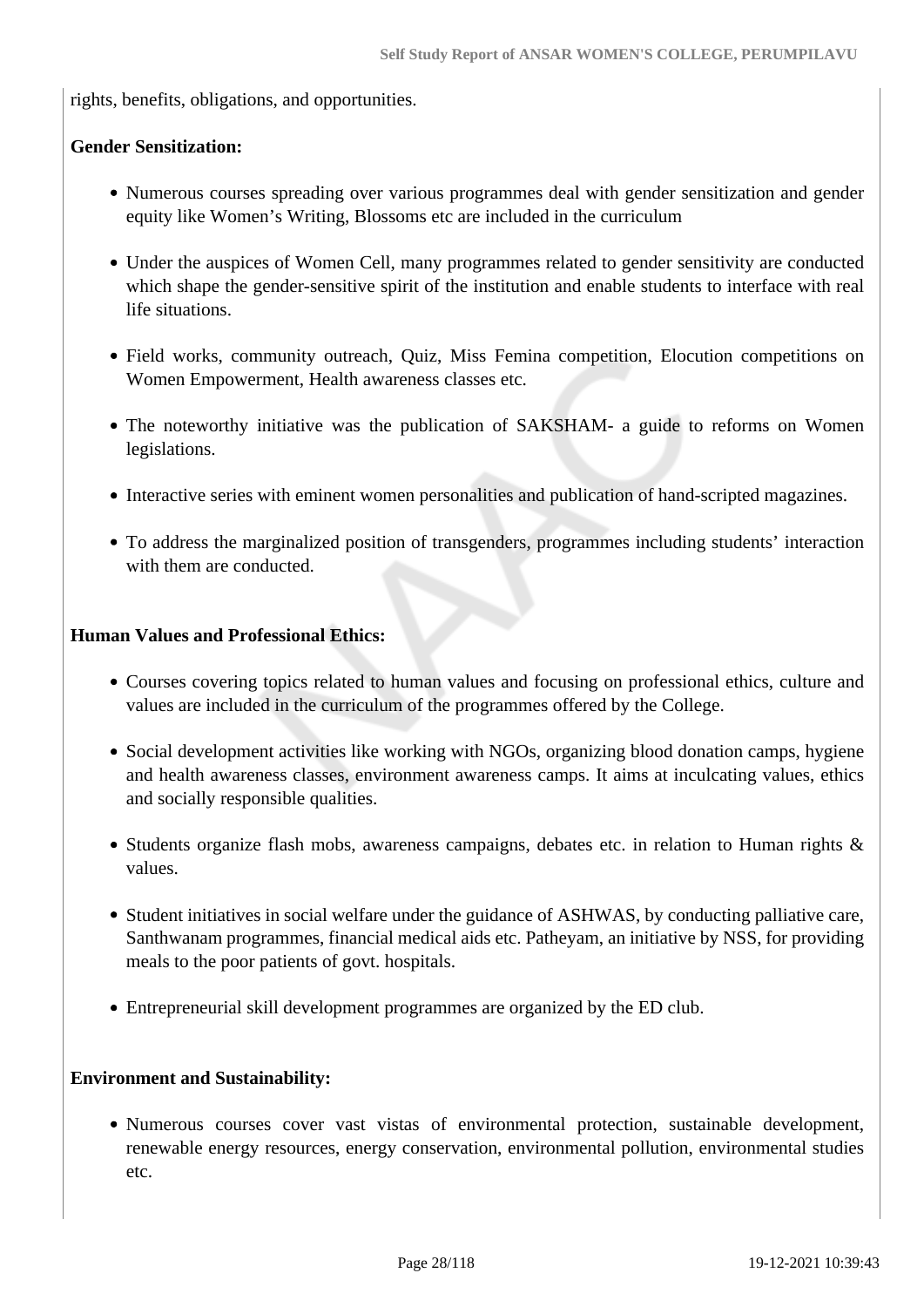- Various programmes to sensitize students about the environment and sustainability issues, a number of activities such as seminars, workshops, guest lectures, industry visit and field excursions were organized.
- Organic farming and sapling planting are actively conducted by the Eco club, including other activities which instils an awareness on environmental sustainability.
- A strict adherence to Green Protocol is maintained in all activities, playing a vital role in plasticfree rejuvenation of the campus.
- Green Cave the Nature Club plays a major role in creating a nature of compassion for all living organisms and an awareness of maintaining the ecological balance.
- Observance of World Environment Day, Ozone Day, World Water Day in which students actively participate.
- Workshops and seminars on various aspects of environment sustainability are organized periodically.

| <b>File Description</b>                                                                                                                                              | <b>Document</b>      |
|----------------------------------------------------------------------------------------------------------------------------------------------------------------------|----------------------|
| Upload the list and description of courses which<br>address the Professional Ethics, Gender, Human<br>Values, Environment and Sustainability into the<br>Curriculum. | <b>View Document</b> |
| Any additional information                                                                                                                                           | <b>View Document</b> |

# **1.3.2 Average percentage of courses that include experiential learning through project work/field work/internship during last five years**

**Response:** 10.58

## 1.3.2.1 **Number of courses that include experiential learning through project work/field work/internship year-wise during last five years**

| 2019-20 | 2018-19 | 2017-18 | 2016-17  | 2015-16 |
|---------|---------|---------|----------|---------|
| 44      | 43      | 43      | ЭC<br>98 | 36      |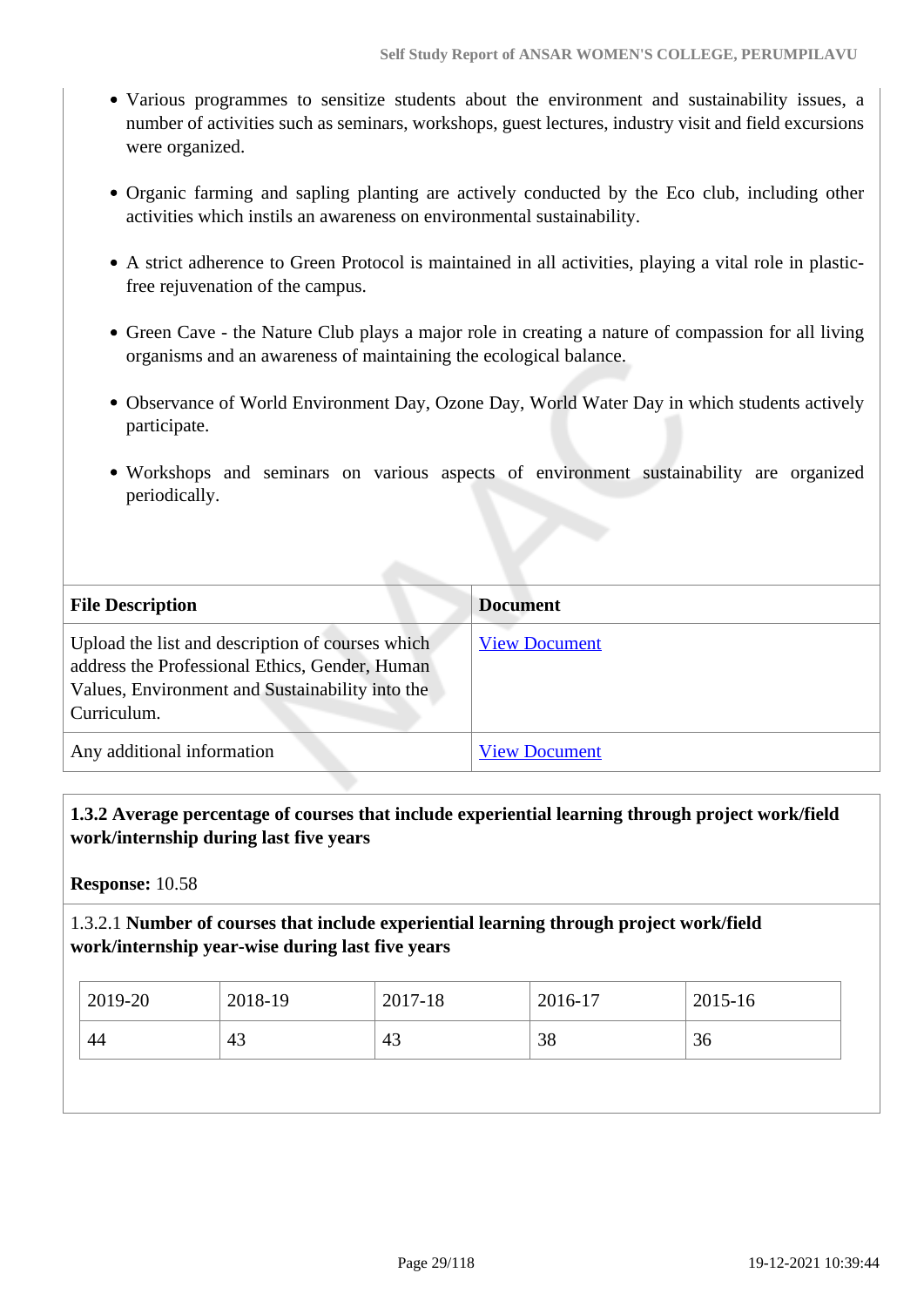| <b>File Description</b>                                                                                                                                                          | <b>Document</b>      |
|----------------------------------------------------------------------------------------------------------------------------------------------------------------------------------|----------------------|
| Programme / Curriculum/ Syllabus of the courses                                                                                                                                  | <b>View Document</b> |
| MoU's with relevant organizations for these courses,<br>if any Average percentage of courses that include<br>experiential learning through project work/field<br>work/internship | <b>View Document</b> |
| Minutes of the Boards of Studies/Academic<br>Council meetings with approvals for these courses                                                                                   | <b>View Document</b> |
| Any additional information                                                                                                                                                       | <b>View Document</b> |

## **1.3.3 Percentage of students undertaking project work/field work/ internships (Data for the latest completed academic year**

**Response:** 34.41

## 1.3.3.1 **Number of students undertaking project work/field work / internships**

Response: 520

| <b>File Description</b>                                                                       | <b>Document</b>      |
|-----------------------------------------------------------------------------------------------|----------------------|
| List of programmes and number of students<br>undertaking project work/field work//internships | <b>View Document</b> |
| Any additional information                                                                    | <b>View Document</b> |

# **1.4 Feedback System**

 **1.4.1** *Institution obtains feedback on the syllabus and its transaction at the institution from the following stakeholders 1) Students 2)Teachers 3)Employers 4)Alumni* 

#### **Response:** A. All of the above

| <b>File Description</b>                                                                                                                                    | <b>Document</b>      |
|------------------------------------------------------------------------------------------------------------------------------------------------------------|----------------------|
| Any additional information (Upload)                                                                                                                        | <b>View Document</b> |
| Action taken report of the Institution on feedback<br>report as stated in the minutes of the Governing<br>Council, Syndicate, Board of Management (Upload) | <b>View Document</b> |
| URL for stakeholder feedback report                                                                                                                        | <b>View Document</b> |

## **1.4.2 Feedback process of the Institution may be classified as follows: Options:**

**1.Feedback collected, analysed and action taken and feedback available on website**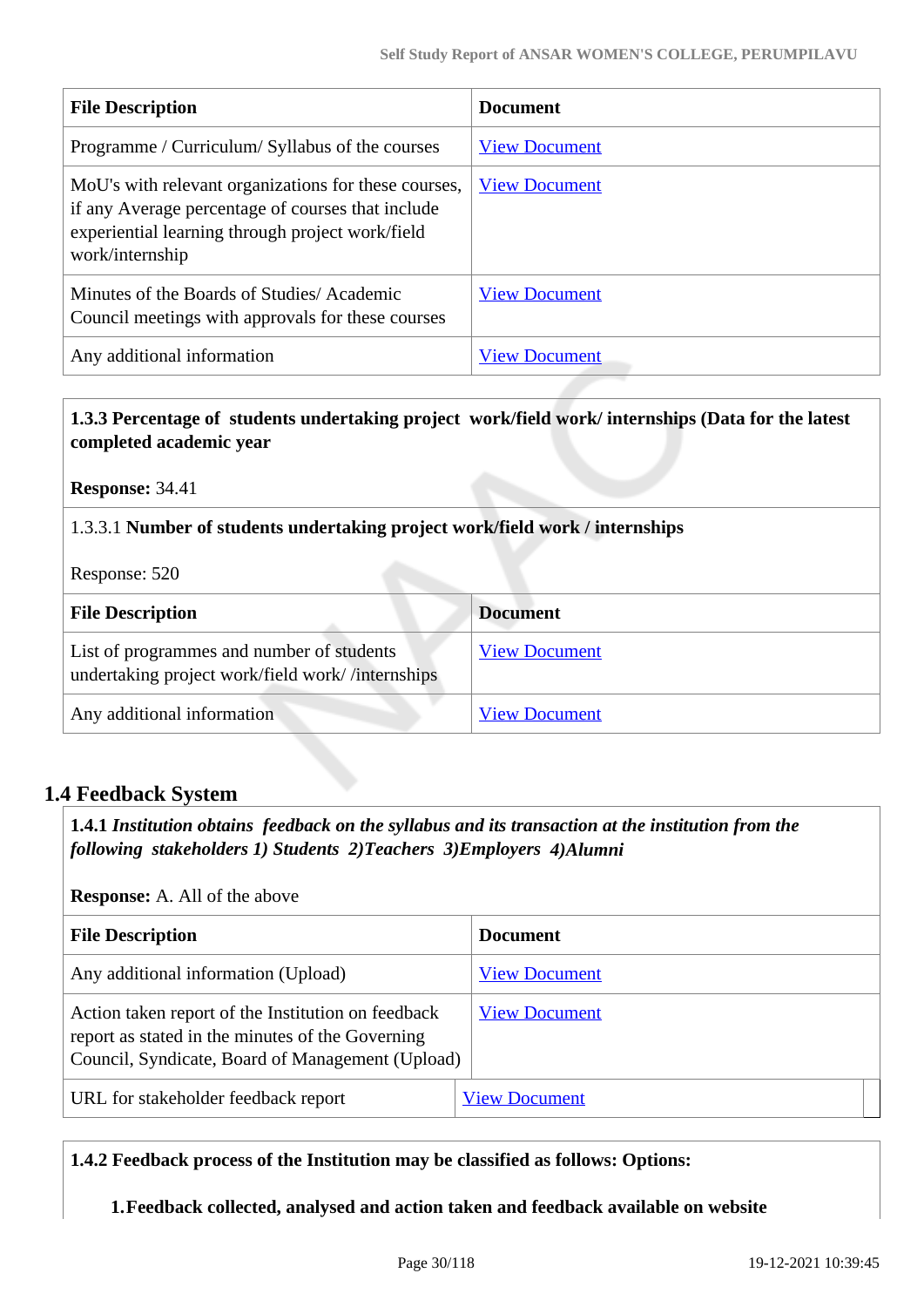- **2.Feedback collected, analysed and action has been taken**
- **3.Feedback collected and analysed**
- **4.Feedback collected**
- **5. Feedback not collected**

**Response:** A. Feedback collected, analysed and action taken and feedback available on website

| <b>File Description</b>           | <b>Document</b>      |
|-----------------------------------|----------------------|
| Upload any additional information | <b>View Document</b> |
| URL for feedback report           | <b>View Document</b> |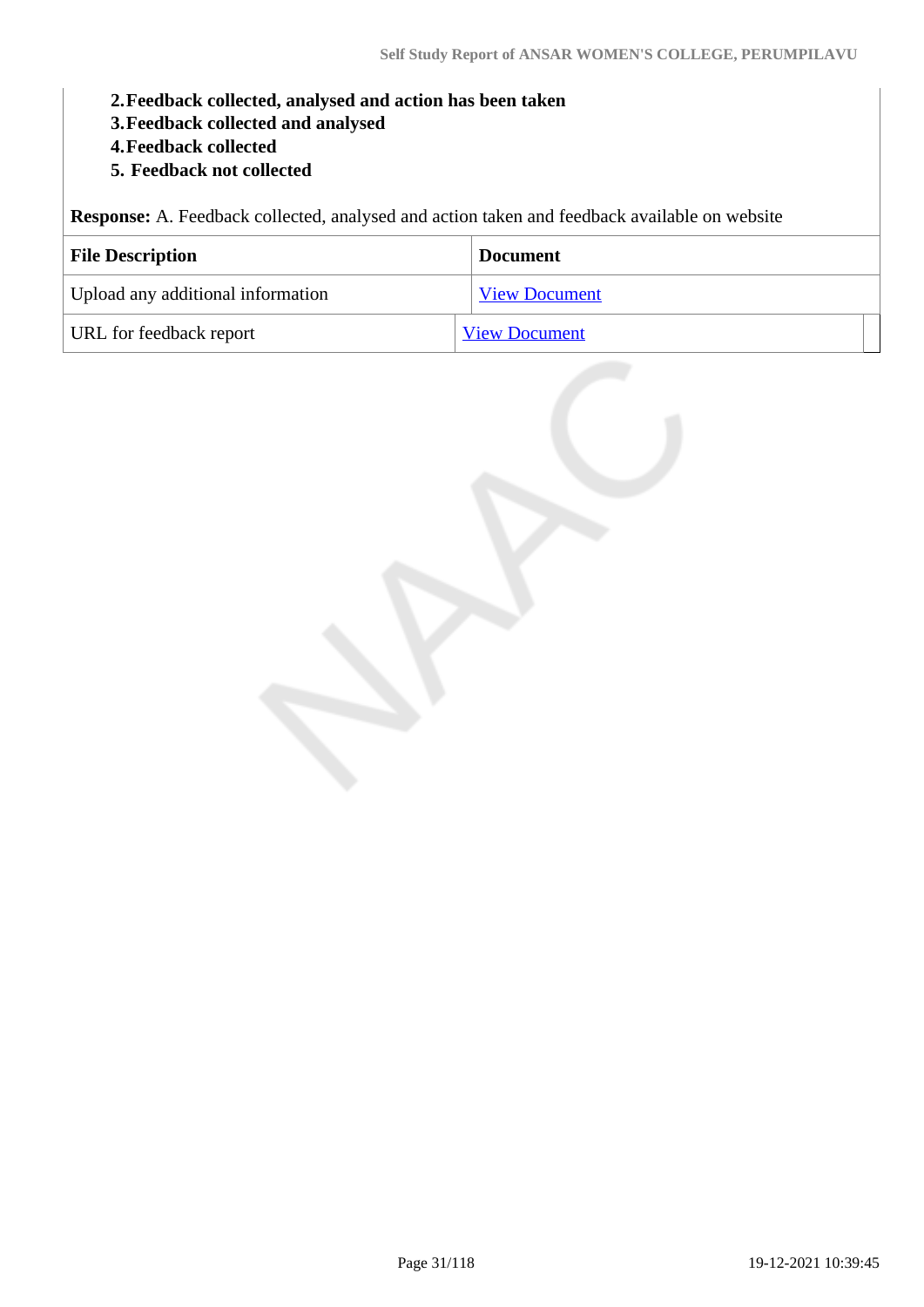# **Criterion 2 - Teaching-learning and Evaluation**

# **2.1 Student Enrollment and Profile**

| Response: 86.63                                                      |         |                                                                     |         |         |  |  |
|----------------------------------------------------------------------|---------|---------------------------------------------------------------------|---------|---------|--|--|
| 2.1.1.1 Number of students admitted year-wise during last five years |         |                                                                     |         |         |  |  |
| 2019-20                                                              | 2018-19 | 2017-18                                                             | 2016-17 | 2015-16 |  |  |
| 578                                                                  | 513     | 526                                                                 | 488     | 436     |  |  |
|                                                                      |         | 2.1.1.2 Number of sanctioned seats year wise during last five years |         |         |  |  |
| 2019-20                                                              | 2018-19 | 2017-18                                                             | 2016-17 | 2015-16 |  |  |
|                                                                      |         |                                                                     |         |         |  |  |

| Institutional data in prescribed format | <b>View Document</b> |
|-----------------------------------------|----------------------|
| Any additional information              | <b>View Document</b> |

 **2.1.2 Average percentage of seats filled against reserved categories (SC, ST, OBC, Divyangjan, etc. as per applicable reservation policy ) during the last five years ( exclusive of supernumerary seats)**

**Response:** 100

2.1.2.1 Number of actual students admitted from the reserved categories year-wise during the last five years

| 2019-20 | 2018-19 | 2017-18 | 2016-17 | 2015-16 |
|---------|---------|---------|---------|---------|
| 329     | 266     | 321     | 286     | 266     |

| <b>File Description</b>                                      | <b>Document</b>      |
|--------------------------------------------------------------|----------------------|
| Average percentage of seats filled against seats<br>reserved | <b>View Document</b> |
| Any additional information                                   | <b>View Document</b> |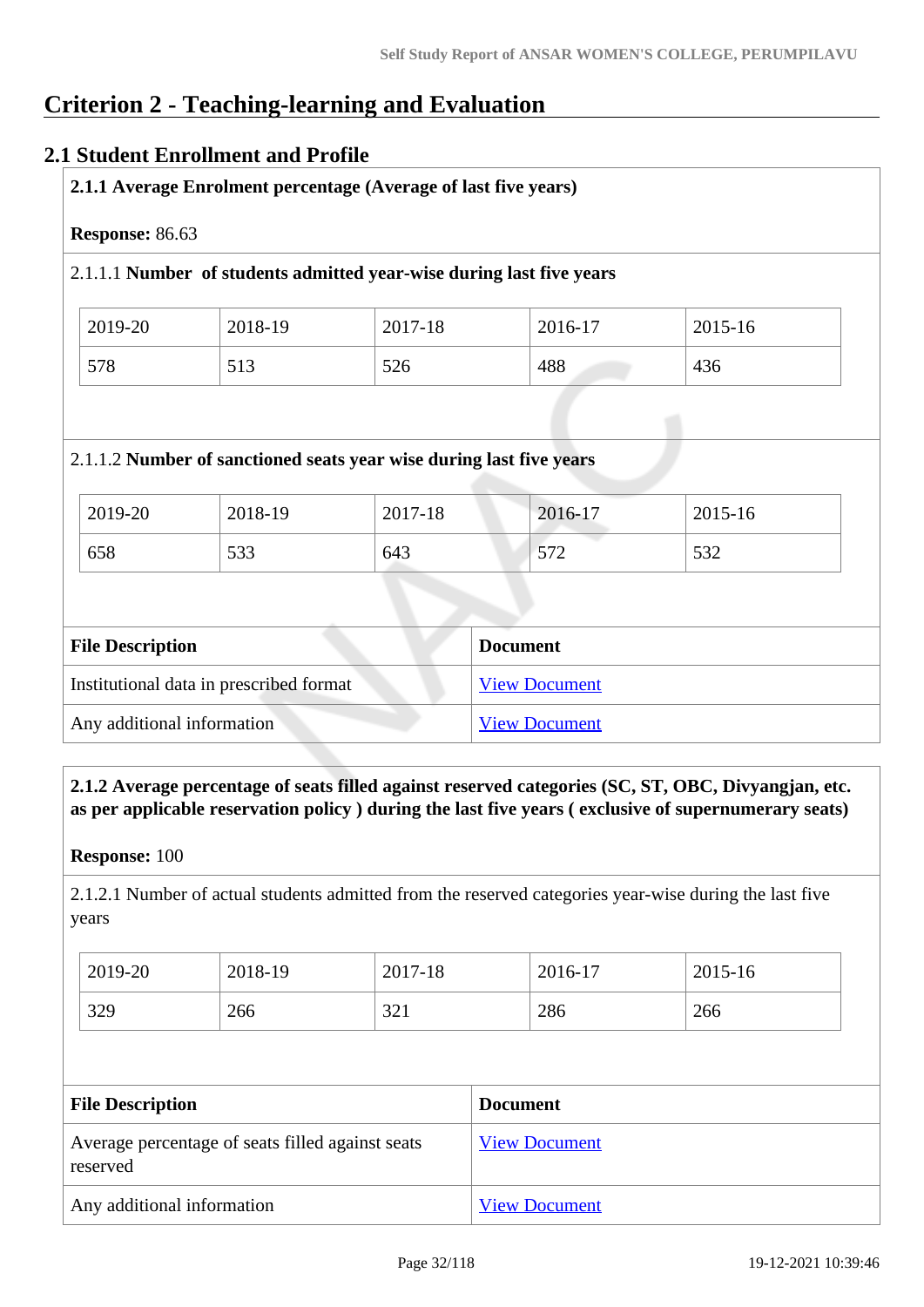# **2.2 Catering to Student Diversity**

## **2.2.1 The institution assesses the learning levels of the students and organises special Programmes for advanced learners and slow learners**

#### **Response:**

Ansar Women's College provides inclusive need based education for all students including regional medium students, slow learners and advanced learners. Aa a principle of the Mission and Vision of our Institution, the college focuses on the first generation learners and economically marginalized women students. Curricular and co-curricular activities are designed as potential tools to suit the changing trends in higher education.

**Academic progression is assessed** through internal examinations, seminar/assignment and other classroom activities like Group discussions, class tests, quizzes etc. An **Induction programme** is organized for all first-year students to help them to get acquainted with the new environment. **Program wise bridge courses** are conducted to bridge the gap between senior secondary and the college-level teaching-learning process. A **Mentoring system** is practised in the College, which helps in assessing the learning level of mentees through one to one and group interactions.

Through continuous monitoring and evaluation of the students, students are categorized into advanced learners, intermediate learners and slow learners. Mentors, faculty members and the student counsellor regularly review the academic progress and counsel students to improve their performance thereby ensuring academic growth.

#### **Special Measures adopted for Slow Learners (SL):**

The college provides individual mentoring as per their demands in specific subject areas.

- **Remedial coaching**, under the guidance of IQAC, is implemented in all departments, providing special coaching to the slow learners.
- **Simplified academic materials** and **Question banks** are also provided for better learning experience.
- In addition, they are given extra coaching through **peer group study** which proves very beneficial to enhance inclusive learning.
- **English Language Training classes** and the language Lab is also provided to enhance their academic, communication, personal and creative skills.
- **E-content materials** are made available to support classroom teaching.

#### **Special Measures adopted for Advanced learners (AL):**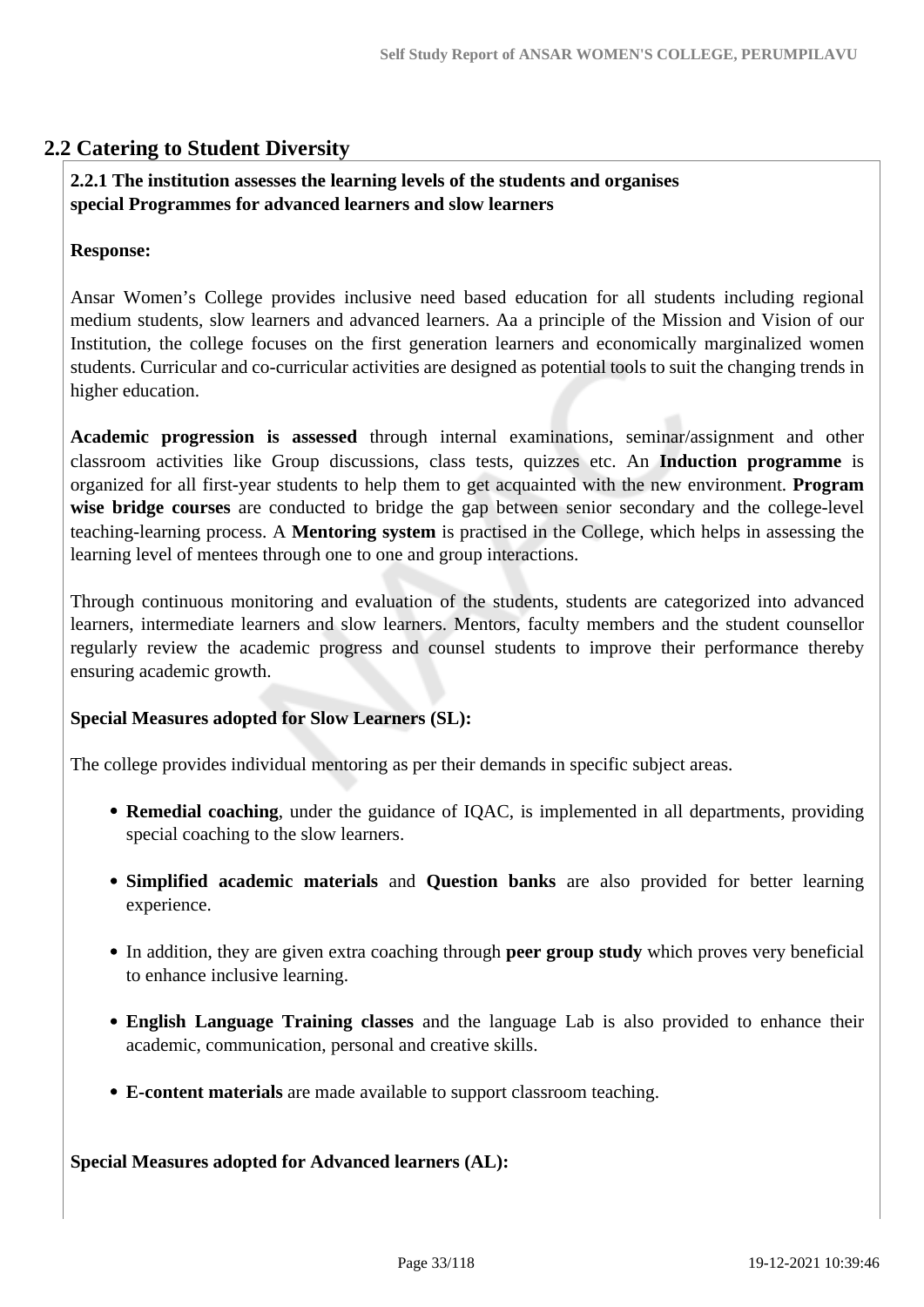Advanced learners are motivated to learn beyond the requirements of the syllabus.

- They are provided career and goal oriented counseling, and encouraged to enroll in various **Add on courses under IGNOU, MOOC and other such platforms**.
- The **Research Promotion Cell** encourages these students to participate in National and International level Seminars/ workshops, conferences and paper presentations. They are given guidance in the publication of academic and creative articles in various publications of repute.
- Advanced learners are **trained for Competitive examinations and eligibility examinations** such as NET, SET, CSIR, JAM and IAS.
- A well-stocked library and computer lab provide them an access to books, journals and other **eresources**.
- Through participation in proficiency increasing programmes and **Job Fairs** inside and outside campus the students have a global career opportunity.
- They are provided opportunities to **interact with eminent personalities** from various fields and also with prominent alumni for inspiration.

| <b>File Description</b>              | <b>Document</b>      |
|--------------------------------------|----------------------|
| Upload any additional information    | <b>View Document</b> |
| Past link for additional Information | <b>View Document</b> |

## **2.2.2 Student- Full time teacher ratio (Data for the latest completed academic year)**

**Response:** 17.99

| <b>File Description</b>    | <b>Document</b>      |
|----------------------------|----------------------|
| Any additional information | <b>View Document</b> |

## **2.3 Teaching- Learning Process**

 **2.3.1 Student centric methods, such as experiential learning, participative learning and problem solving methodologies are used for enhancing learning experiences**

#### **Response:**

Teaching learning system adopted has undergone a sea change where the teachers play the role of facilitators and mentors to direct the students towards independent learning. As per the curriculum student centric methods, such as experiential learning, participative learning and problem-solving methodologies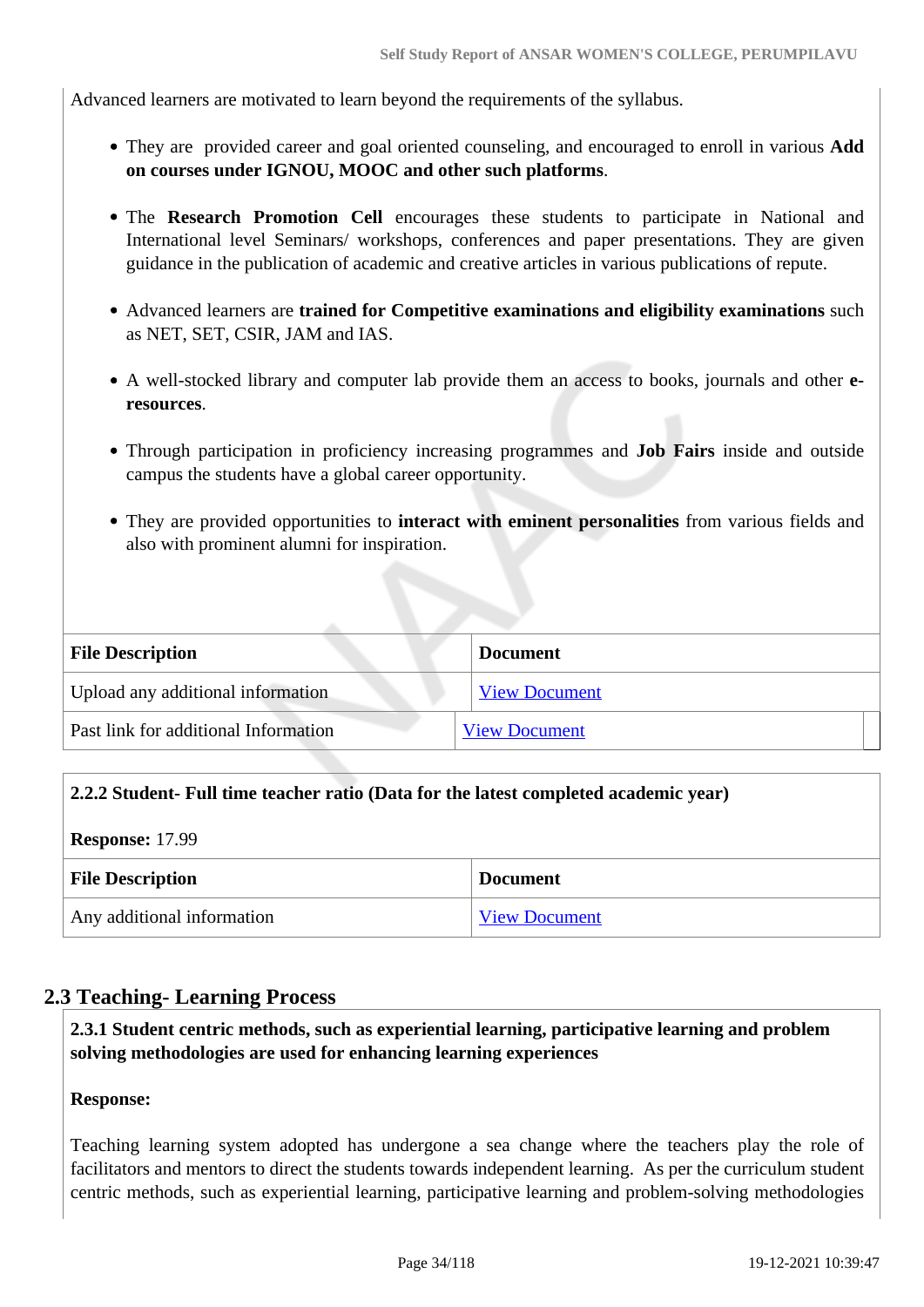are used for improving the learning skills and experimental skills of the students.

It is a regular practice of IQAC to organize orientation and skill training programmes every year/ semester for the staff before the commencement of the semester to enhance their pedagogy of teaching.

## **Experiential Learning:**

- Industrial Visits
- Field /industry visits for survey
- Cultural Visits / Field works
- Audio-visual learning in Language Lab
- Mock Interview (Viva Voce)
- Exhibition to promote creativity and experiential learning
- Book exhibitions and reviews
- Education Tours
- Documentary making
- Lectures and field visits by Nature club / Eco club for connecting students with the environment.
- Literary forum activities, role play during class, mock interviews launched by the English Department.
- Field-based teaching-learning activities driven by science departments.

## **Participative Learning:**

- Group discussions, Debates and Quizzes
- Individual and Group projects
- Workshops and Seminars
- Talks by experts
- Inter-departmental Competitions
- Panel discussions to present ideas
- Puzzles, Drama, Debates, Games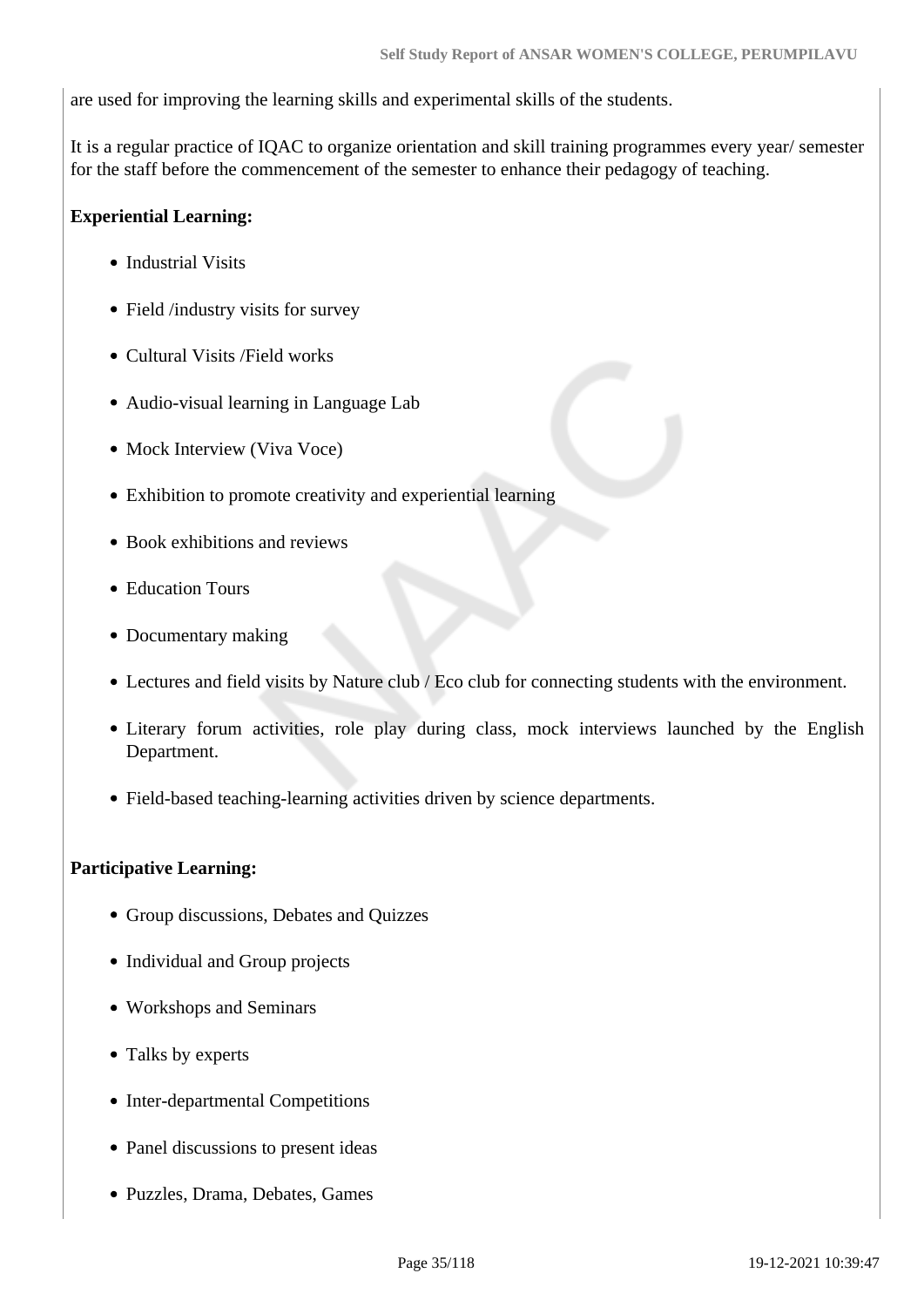- Club Activities of Clubs / Cells
- Audio-Visual lab and ICT
- NSS Activities
- Skill development Classes
- Research Promotion Cell Activities
- Management Fest, Literature Fest, Media Fest, Food Fest & Arts Fest
- Exhibition conducted by the Institution enhances students' participation in curricular and extracurricular activities.
- A grand Film Festival VANGUARD is conducted annually by the Department of Mass Communication.
- Peer teaching and Group Learning exercises are practised by every department.
- Student participation in seminars, group discussions, quizzes, extempores, debates and other curricular and extracurricular activities.

#### **Problem Solving Methodologies:**

- Case Studies to develop problem solving skills
- Brainstorming to generate ideas
- Mind-mapping
- Data Mining

The evaluation strategies of the College further augment the process of student-centric learning. Various other methods are adapted to encourage interactive and collaborative learning among the students.

The **Career Guidance and Placement Cell** of the College organizes a series of innovative programmes catering to the ever transforming facade of the job market pioneering employment opportunities for our students. Campus placements have opened fresh avenues for better prospects of the students and Job Fairs are also organized with much zeal under the aegis of the Career guidance and placement Cell.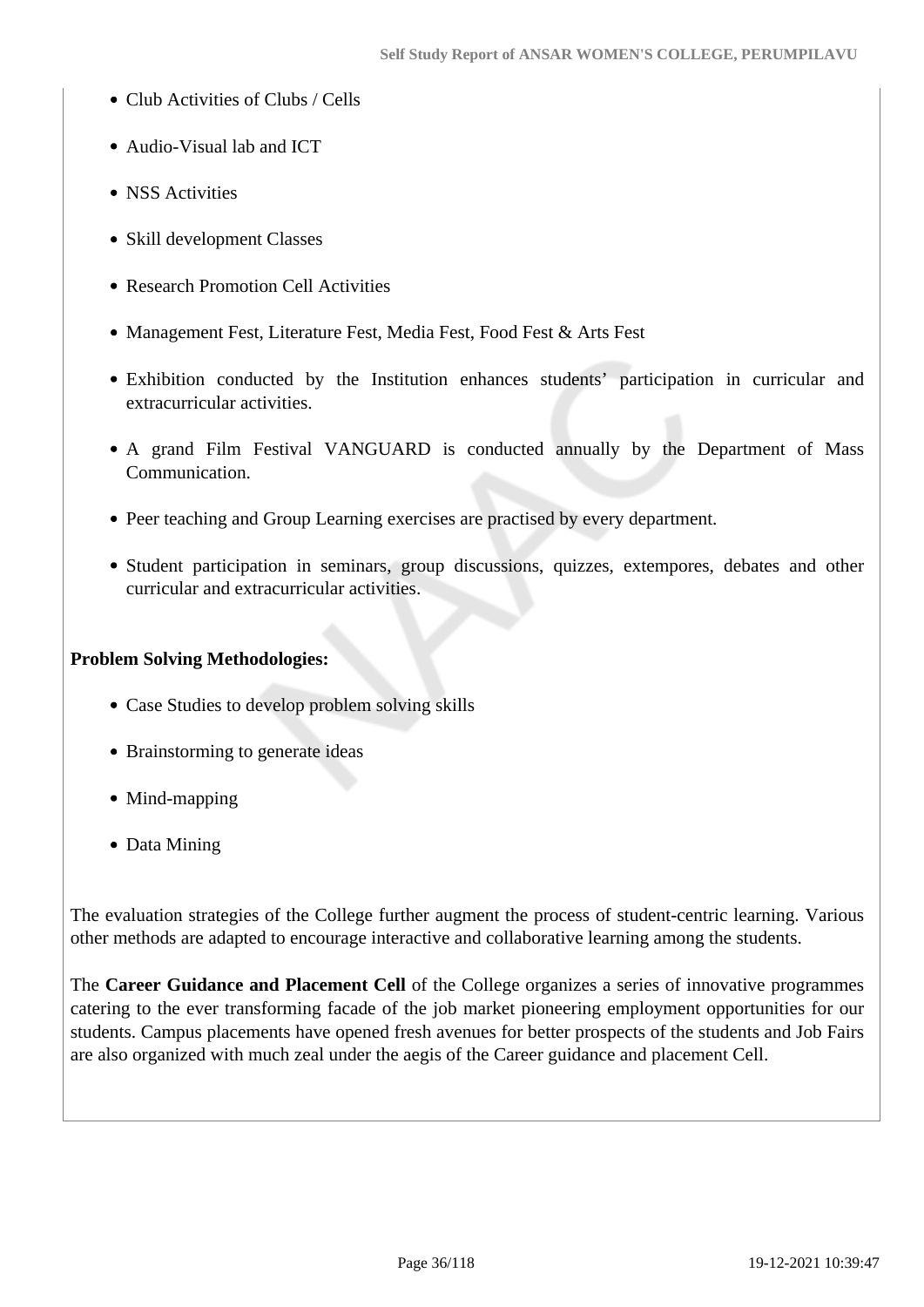| <b>File Description</b>           | <b>Document</b>      |  |
|-----------------------------------|----------------------|--|
| Upload any additional information | <b>View Document</b> |  |
| Link for additional information   | <b>View Document</b> |  |

#### **2.3.2 Teachers use ICT enabled tools for effective teaching-learning process.**

#### **Response:**

The New age of advanced information technology has opened up a sea of opportunities for the faculty to enhance and enrich the teaching process. Integrating information and communication technology to the curriculum have commendable positive attributes on students. The use of ICT has opened up vistas of Elearning and Blended learning practices. The magical power of managing individually the learning curve engrosses the students to explore the ICT way of learning. **Kahan Technologies**, a fully facilitated LMS has been aiding the institution in this journey since 2019.

#### **Innovative avenues in ICT used in the teaching process:**

- All the classrooms are facilitated with wi-fi facility and 32 smart classes are provided with ICT facilities.
- LCD projectors, LED TVs, Video conferencing and e-content development facilities are available.
- The AV Lab provides a fully furnished studio for e-content recording and proffers the needed facilities.
- Institution is a recognized local chapter of NPTEL-National Programme on Technology enhanced elearning since 2019.
- The Institution has access to 6,094 electronic journals and 31,39,309 e-books through N-List.
- Online classroom practices through Google Meet, ZOOM meeting app and Telegram videos.
- An exclusive YouTube Channel is maintained by each department for uploading and broadcasting video lectures.
- Use of MOODLE as an open-source course management system for online course delivery.
- Use of kahoot and Google forms for online quizzes, Marvel for prototype designing, Kinemaster and YouCut video editor for android, OBS Studio, WPS Office, Office lens for assignment submissions etc.
- Social media platforms are used to keep in touch with the students and parents for timely updates.
- Teachers attend online faculty development courses and MOOC courses under the MHRD and the various universities in India to enhance their erudition and teaching skills.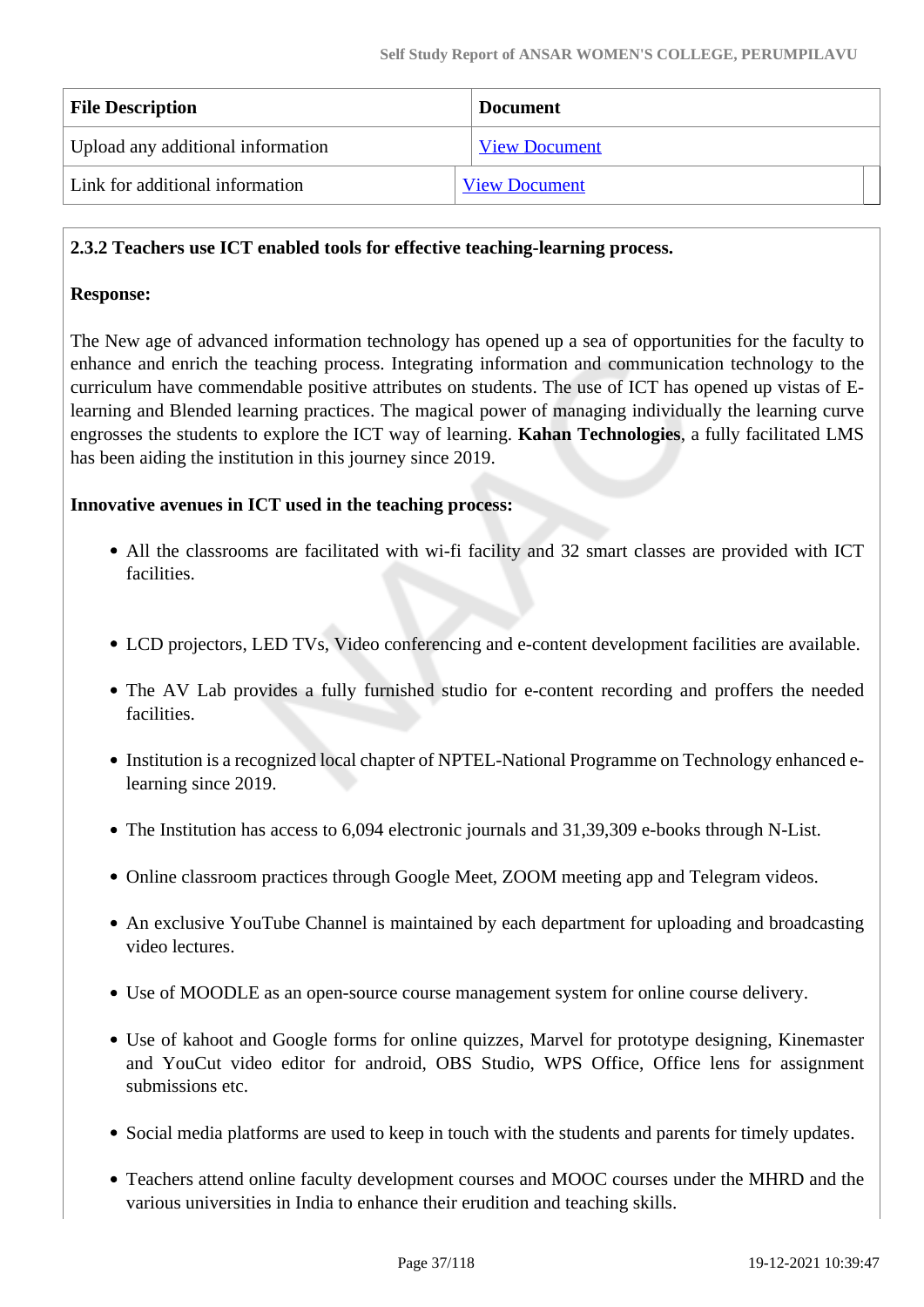- Students are exposed to vast arenas of Massive Open Online Courses (MOOC) by Udemy, Coursera and Swayam. Mentors encourage their assigned mentees to attend such courses according to their capabilities.
- Subject-specific visual presentations in the form of documentaries, movies, scientific and educational videos etc.
- Students are provided e-notes available in UGC e-Patshala website and other such Government approved educational sites.
- Digital question bank comprising question papers of university exams, competitive exams, multiple choice questions with link via the College website.
- A technical wing functions for designing posters, certificates, logos and promotional videos for all curricular and extracurricular activities of the institution.
- The communication between the faculty with the students through informal platforms like whatsapp, telegram etc. allows more effective exchange of ideas.

The technology-assisted learning tools are changing the face of education, they have transformed the classroom learning environment to blended online learning experience.

The Institution also strives to combat the challenges confronting the marginalized section in the digital divide that is a game changer in the context of revolutionizing the teaching-learning continuum across the spectrum of higher education. The Institution entrusts itself to be in pace with the trending global scenario along with a care and concern for the limitations that may express itself as challenges to be overarched.

| <b>File Description</b>                                                                                 | <b>Document</b>      |
|---------------------------------------------------------------------------------------------------------|----------------------|
| Upload any additional information                                                                       | <b>View Document</b> |
| Provide link for webpage describing the ICT<br>enabled tools for effective teaching-learning<br>process | <b>View Document</b> |

 **2.3.3 Ratio of students to mentor for academic and other related issues (Data for the latest completed academic year )**

#### **Response:** 18:1

2.3.3.1 Number of mentors

Response: 83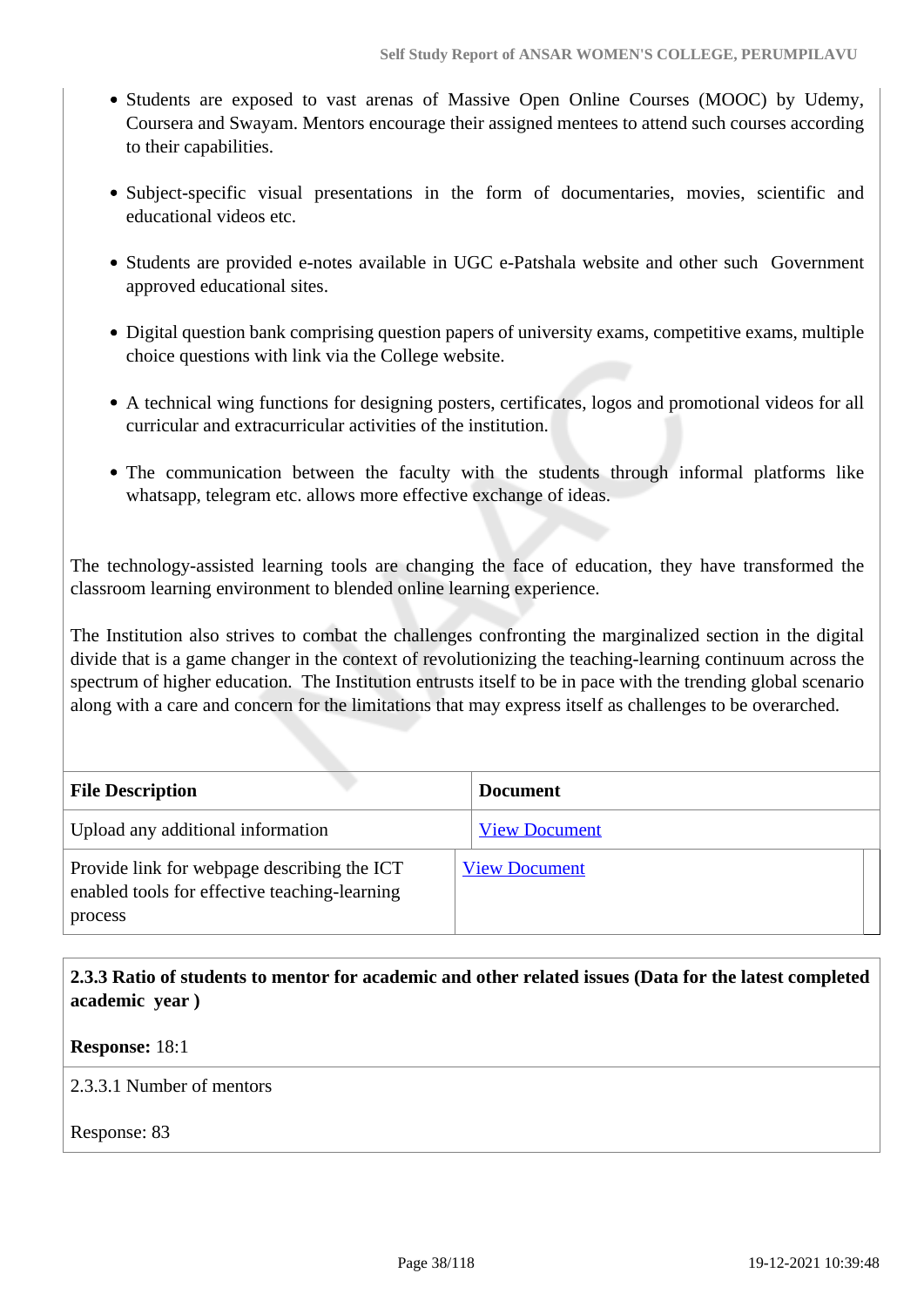| <b>File Description</b>                                                          | <b>Document</b>      |
|----------------------------------------------------------------------------------|----------------------|
| Upload year wise, number of students enrolled and<br>full time teachers on roll. | <b>View Document</b> |
| mentor/mentee ratio                                                              | <b>View Document</b> |
| Circulars pertaining to assigning mentors to mentees                             | <b>View Document</b> |

## **2.4 Teacher Profile and Quality**

**Response:** 98.79

| <b>File Description</b>                                                          | <b>Document</b>      |  |
|----------------------------------------------------------------------------------|----------------------|--|
| Year wise full time teachers and sanctioned posts<br>for 5 years (Data Template) | <b>View Document</b> |  |
| List of the faculty members authenticated by the<br>Head of HEI                  | <b>View Document</b> |  |
| Any additional information                                                       | <b>View Document</b> |  |

 **2.4.2 Average percentage of full time teachers with Ph. D. / D.M. / M.Ch. / D.N.B Superspeciality / D.Sc. / D.Litt. during the last five years (consider only highest degree for count)**

**Response:** 0.96

2.4.2.1 **Number of full time teachers with** *Ph. D. / D.M. / M.Ch. / D.N.B Superspeciality / D.Sc. / D.Litt.* **year wise during the last five years**

| 2019-20 | 2018-19 | 2017-18 | 2016-17 | 2015-16 |
|---------|---------|---------|---------|---------|
| ∽       |         |         |         |         |

| <b>File Description</b>                                                                                                                                                        | <b>Document</b>      |  |  |
|--------------------------------------------------------------------------------------------------------------------------------------------------------------------------------|----------------------|--|--|
| List of number of full time teachers with Ph. D.<br>D.M. / M.Ch. / D.N.B Superspeciality / D.Sc. /<br>D. Litt. and number of full time teachers for 5 years<br>(Data Template) | <b>View Document</b> |  |  |
| Any additional information                                                                                                                                                     | <b>View Document</b> |  |  |

**2.4.3 Average teaching experience of full time teachers in the same institution (Data for the latest**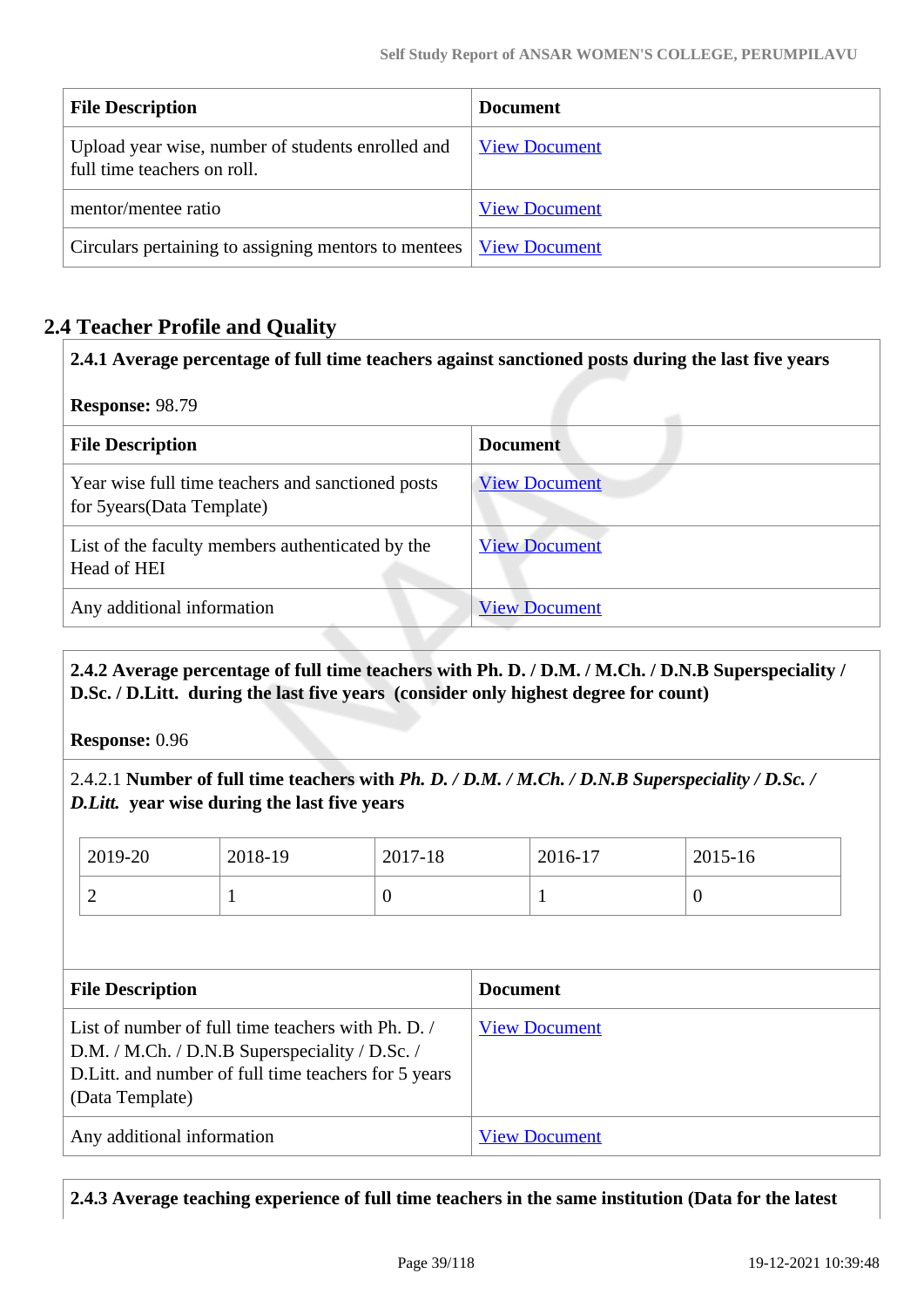# **completed academic year in number of years) Response:** 5.4 2.4.3.1 **Total experience of full-time teachers** Response: 454 **File Description Document** List of Teachers including their PAN, designation, dept and experience details(Data Template) [View Document](https://assessmentonline.naac.gov.in/storage/app/hei/SSR/104353/2.4.3_1621164096_3559.xlsx) Any additional information [View Document](https://assessmentonline.naac.gov.in/storage/app/hei/SSR/104353/2.4.3_1621538809_3559.pdf)

## **2.5 Evaluation Process and Reforms**

**2.5.1 Mechanism of internal assessment is transparent and robust in terms of frequency and mode**

## **Response:**

The Continuous Internal Evaluation mechanism of Ansar Women's College is transparent and robust. The holistic and harmonious evaluative blending of the academics, co-curricular and extracurricular yardsticks temper the internal assessment system which is the hallmark of the Institution.

The mandated University academic calendar which is uploaded in the website at the beginning of every academic year lists the details of working days, holidays, examinations etc. and is followed in tandem with the evaluative mechanism of the Institution.

As stipulated by the University of Calicut, the continuous Internal evaluation has different components such as internal examinations, assignments, attendance, seminar and viva voce, with fixed weightage to each component.

A Centralized Internal Examination Cell which functions with the Principal as chairman and a senior faculty as convenor adheres to the academic calendar. Institutional Academic Calendar includes the tentative schedule of internal exams which is in tune with the University academic calendar. Class tutors and mentors give an orientation to their concerned wards on internal and external evaluation. Two centralized Internal exams are conducted per semester in the pattern stipulated by the University and valued answer scripts are returned within a week.

Weekly /Monthly Tests are conducted regularly to ensure systematic study and better performance in the internal exams. The student's daily attendance is entered and maintained by the class tutors. A monthly evaluation of the attendance register is done by the Vice Principal and those with a low percentage of attendance are brought to the attention of the Principal.

Seminars and Assignments are given on varied topics igniting students' cognitive domains and graded based on their content and timely submissions. Students are encouraged to do their seminar presentations using ICT tools.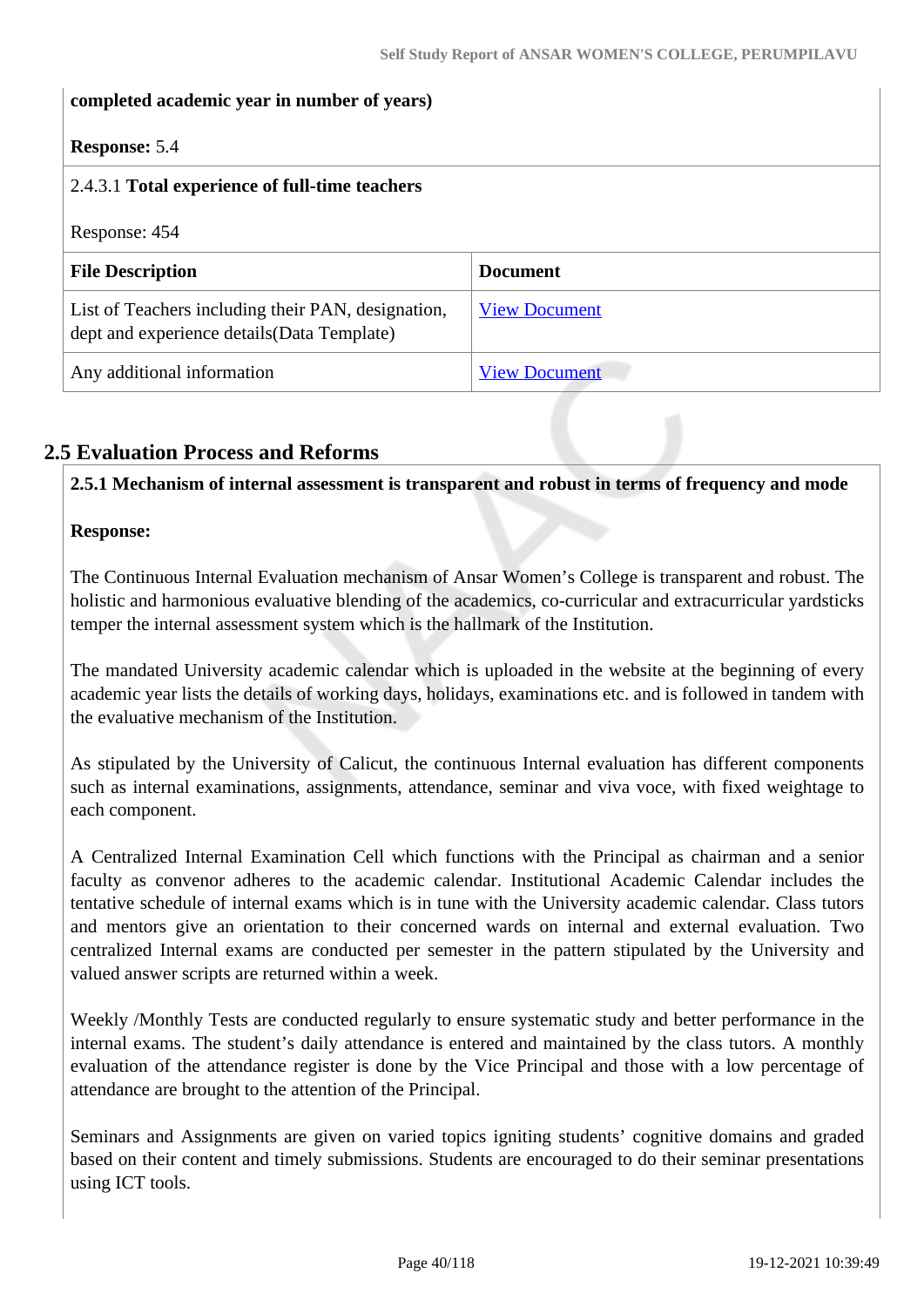Students' feedback and grievances are dealt through the Internal Grievance Redressal Cell and given high priority. Online Exams are also conducted through google classrooms using google forms.

#### **To insure transparency:**

- Tentative dates of internal exams are included in the Academic Calendar.
- Confirmed dates are pre-informed through circulars, two weeks prior to the exams.
- Two centralized Internal exams with mixed seating and class tests are convened in a semester.
- Question paper discussion and the return of evaluated answer scripts within the stipulated time.
- Tutors submit attendance registers monthly for verification to the HoD and Principal.
- Requisite time is given for seminar preparation and assignment submission.
- Publishing Internal Marks after a five-tier verification.
- The consolidated internal mark sheet is finally uploaded to the University via Internal Marks portal after careful perusal by the authority.

#### **To ensure robustness:**

- Mixed up seating arrangements in exam halls.
- Teacher squads inspect the Exam halls during the conduct of CIE.
- Additional exams and retests for slow learners and differently abled students.
- PTA meetings are conducted to evaluate and discuss the performance of the students. Appropriate Remedial /support mechanisms are also suggested by the tutor.
- Consolidated Internal mark sheets are exhibited on the Department notice board.

| <b>File Description</b>         | <b>Document</b>      |  |
|---------------------------------|----------------------|--|
| Any additional information      | <b>View Document</b> |  |
| Link for additional information | <b>View Document</b> |  |

 **2.5.2 Mechanism to deal with internal/external examination related grievances is transparent, timebound and efficient**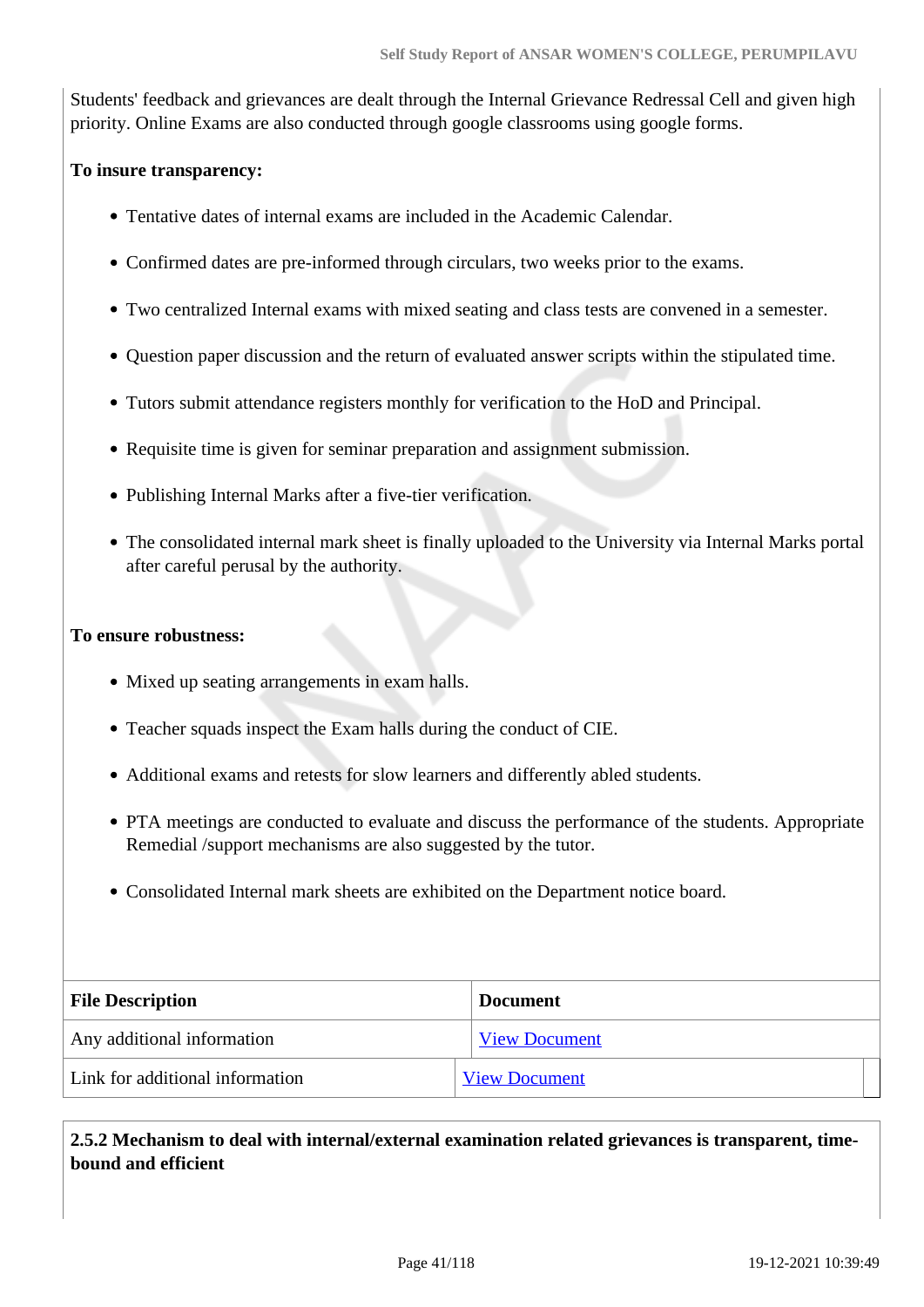## **Response:**

## **INTERNAL EXAMINATION:**

At the college level, an **Internal Examination Cell**, consisting of a senior faculty as coordinator and other teaching faculties as representatives from every department, is constituted to handle the issues regarding the evaluation process. The college strictly follows the guidelines by the Calicut University for internal and semester-end examinations.

During the **Induction Programme**, the new students are familiarised with the Internal Evaluation Mechanism along with the University Schedule. The students maintain a track of the syllabi through the **class diary** and interact with the faculty on necessary updates. **Adequate preparation time** is allocated before the internals. Student challenges are adequately supported through Remedial Coaching, Tutorials, Peer learning, Class mentoring etc.

**Two internal assessment tests** are conducted each semester and the **Time table** is prepared and communicated to the students. Seating plan is followed for internal assessment tests and it is displayed on the notice board along with the internal assessment time table.

After evaluation of internal assessment answer scripts, the scripts are given to students ensuring complete transparency in the system. After internal examinations, the Department conducts class PTA. Attendance grievances are reported to the Head of the Departments and Overall Internal marks are calculated based on the marks decided for attendance.

All course instructors prepare an individual internal mark sheet for each course including assignments and seminars and share it to the Class Tutors. Class tutors prepare the Consolidated Internal marks and forwards it to the concerned HoD for verification. After verification, it is published in the notice board at the end of semester.

A 5-tier **Grievance Redressal Cell** actively functions within the campus to deal with any kind of discontent or dissatisfaction. Internals are verified and cross checked by the Department Coordinators and HoDs and passed to Nodal Officer of Internal Examinations. Class Tutors prepares a consolidated Internals Mark sheet, goes through this 5-tier verification process and is published on the Department notice board, thereby giving the students an opportunity to raise their concerns, if any.

## **EXTERNAL EXAMINATION:**

University examinations or the Sem-end examinations are conducted as per the Calicut University guidelines. Grievances regarding semester examinations conducted by Calicut University is handled as per university proceedings. An **Examination Cell**, under the leadership of the **Senior Assistant Superintendent(SAS)** is responsible for the smooth conduct of the Sem-end examinations and the queries regarding the same are resolved. The common problems include non-receipt of hall ticket, faulty distribution of question papers, withholding results, providing scribe for blind or Mentally-retarded students etc.

Any grievances related to University question papers like Questions from out-of-syllabus topics, repeated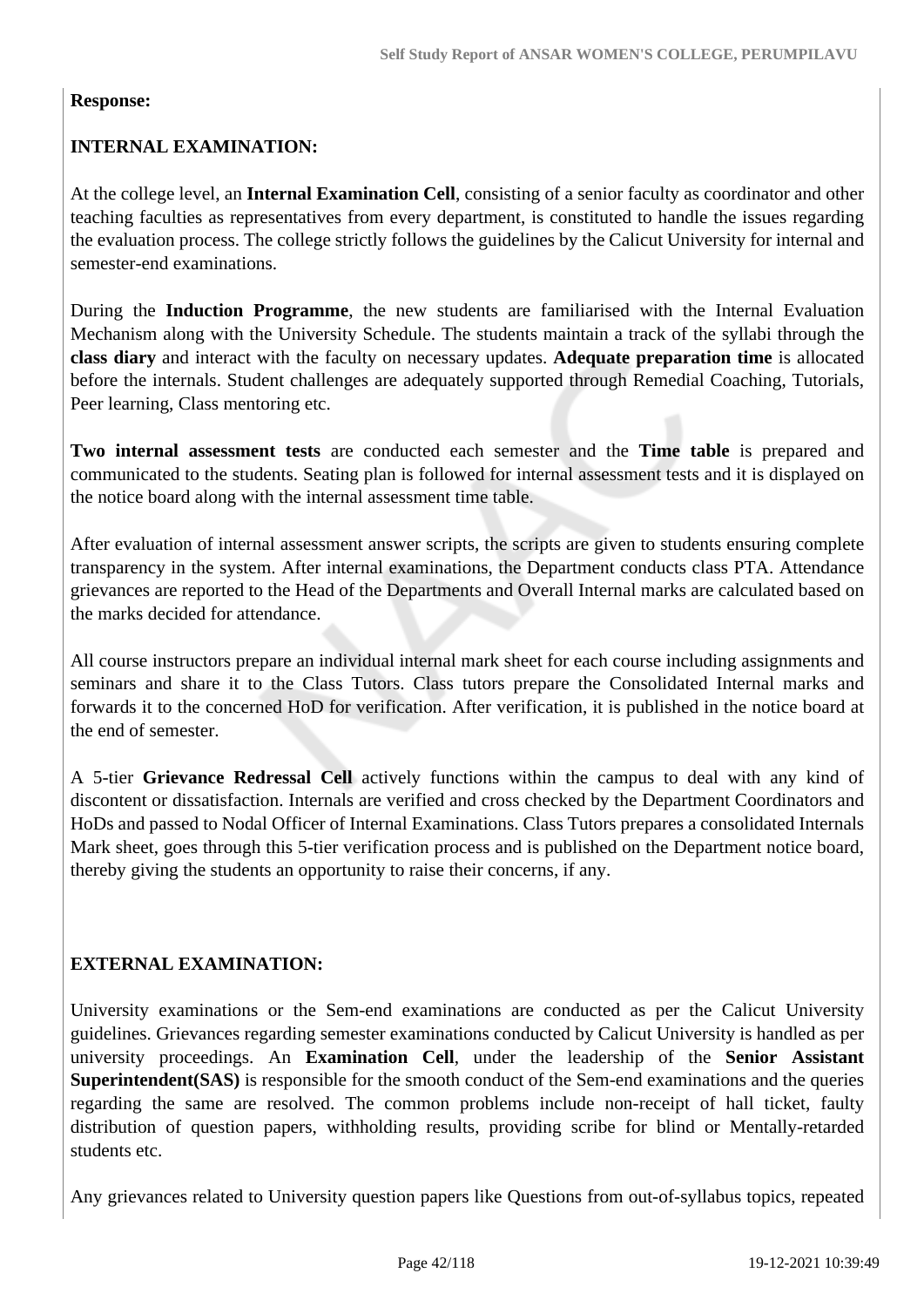questions, improper split of marks, etc. during semester exams are brought to the Principal's notice. After making an analysis of the issue at hand, a request is forwarded to the Controller of Examination, Pareeksha Bhavan, University of Calicut.

If students engage in malpractices, severe action is taken after discussing the matter with the Chief Superintendent. All Examination halls are under surveillance. The College is also recognized as an examination Centre for distance education.

| <b>File Description</b>         | <b>Document</b>      |  |
|---------------------------------|----------------------|--|
| Any additional information      | <b>View Document</b> |  |
| Link for additional information | <b>View Document</b> |  |

## **2.6 Student Performance and Learning Outcomes**

 **2.6.1 Programme and course outcomes for all Programmes offered by the institution are stated and displayed on website and communicated to teachers and students.**

## **Response:**

The Institution offers programmes sanctioned by the University of Calicut and the broad framework of the National Policy on Education and Global standards are incorporated in the University Curriculum. Accentuating the knowledge and learning process is the fulcrum of higher education. Broadening the horizon of academic learning by incorporating various participatory mechanisms to shape a new dawn in higher education is an ongoing effort of our Institution.

The academic learning efficacy of any programme and courses depends on the Programme Outcomes and Course Outcomes. The college has developed its POs and COs with a particular view taking into consideration the mission and goals of the programmes. For all the undergraduate and postgraduate programmes, the POs and COs are drafted following discussions with all the stakeholders.

The programmes offered by College cater to multiple interests of the student community and also at building the human capital needed by the society and nation. The programme outcomes and course outcomes are primarily designed at imparting knowledge and skills which is critical for building students' competence and personality. These learning outcomes focus on values and ethics along with enhancing their interpersonal communication skills. The POs/COs are thus in keeping with the prime motto of the college i.e. empowering students and preparing them to be catalysts of change.

All the departments have group brainstorming sessions to draw up the programme outcomes of the various programmes. Departments prepare a course file with details of the course objectives, course outcomes, modules, assessment and teaching tools, reference material, total number of teaching hours and credits at the beginning of the academic year. The syllabi of all the departments (UG and PG programmes) with the programme outcomes and the course outcomes of all the individual courses offered by the departments are displayed on the College Website.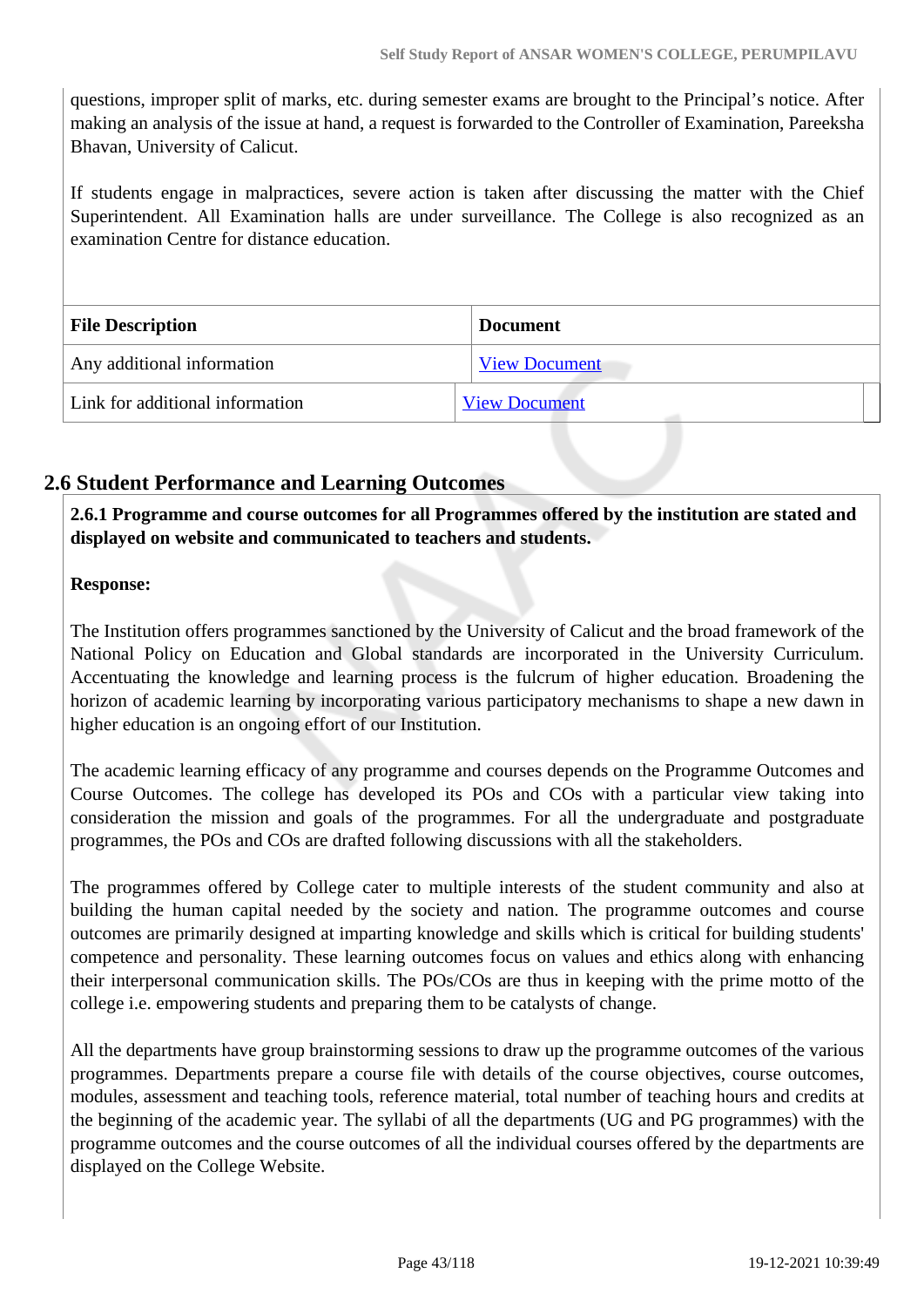The COs of all the courses offered by a department is displayed on the department page in the website. At the beginning of the academic year during the Orientation Programme (Bridge Course), students and parents are briefed about the POs. The concerned faculty of each of the departments brief their respective classes about the POs and COs.

The above process ensures cascading of information to the teachers and students.

| <b>File Description</b>                                    | <b>Document</b>      |  |  |
|------------------------------------------------------------|----------------------|--|--|
| Upload COs for all Programmes (exemplars from<br>Glossary) | <b>View Document</b> |  |  |
| Upload any additional information                          | <b>View Document</b> |  |  |
| Past link for Additional information                       | <b>View Document</b> |  |  |
|                                                            |                      |  |  |

#### **2.6.2 Attainment of programme outcomes and course outcomes are evaluated by the institution.**

#### **Response:**

Outcome-Based Education has always been the headstone of higher education in recent times. The College follows student-centric teaching and learning methodology in which the course delivery and assessment are planned to achieve the stated objectives and outcomes. It focuses on measuring student performance through an analysis of the PO and Co at different levels.

 The recruitment of faculty is based on their qualifications, experience and ability to deliver the PO and CO. The faculty members are also encouraged to update their subject knowledge and keep pace with changing trends in teaching methodology and delivery. The classrooms are ICT enabled and state of art laboratories have been established as these are critical for enhancing the teaching learning effectiveness and outcome attainment.

#### **The assessment tools employed are:**

- **Internal and Model examinations:** The examinations are scheduled according to the University calendar at the beginning of each semester and it is followed in a time bound manner.
- **Regular class tests:** Each department conducts class tests for each course which are the indicators of the course outcomes.
- **Assignments**: Topics related to their syllabus is assigned to the student and has to be submitted before a due date. A good assignment can motivate the student to learn subject matter in an ideal way. Two assignments in each semester are given to students and are considered for the internal assessment.
- **Seminars:** ICT enabled seminars are assigned to students and after the presentation there can be a general discussion in which all participants get an opportunity to clear their doubts and raise their viewpoints in the stipulated time. Weightage in internal assessment is given according to the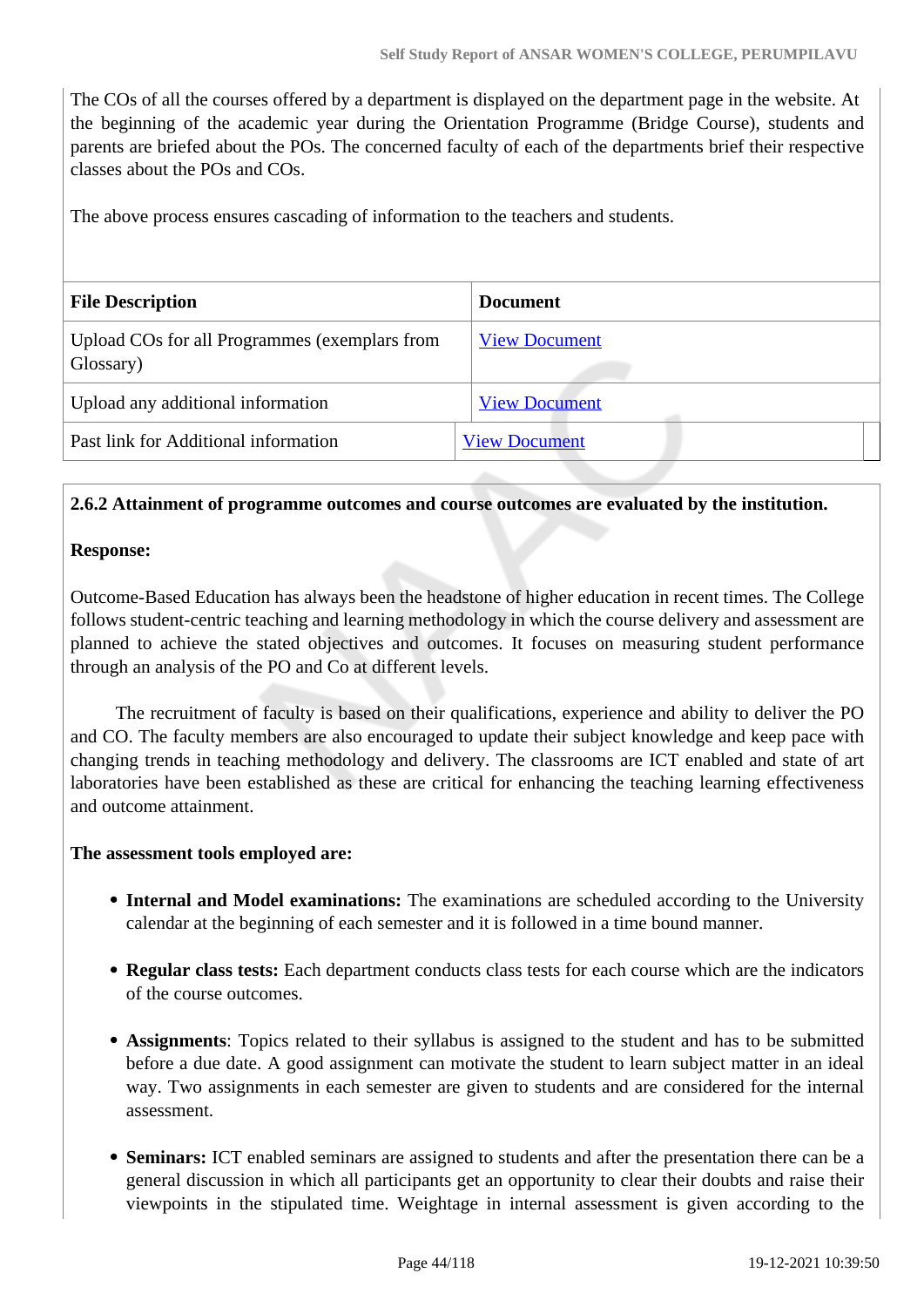performance in seminar.

- **Projects**: Individual projects and group projects are given to PG and UG students respectively for assessing the course outcome and hence the learning outcome of students.
- **University examinations:** Formative assessments are conducted by the University and practical examinations for the lab oriented programmes are also conducted to evaluate the program outcome.
- **Viva-voce:** Viva- voce is conducted at the end of a course programme by the University and the score is included in the last semester assessment sheet.

#### **Methodologies adopted to analyze the PO, CO attainment:**

- **Analysis of examination results:** Analysis is done after each and every examination at the department level. Program wise and course wise analysis gives an account about the program outcome and course outcome.
- **Feedback:** Feedback is collected from stakeholders to analyze the student performance and hence the program specific outcome. Suggestions are taken from alumni also. Remedial measures are effectively implemented to improve the program specific outcome.
- **Analysis of Student Progression:** Each department takes necessary steps to update and analyze the status of progression to higher education. College is keeping a database of student placement details and it is used to analyze the status and progression of employment.

| <b>File Description</b>               | <b>Document</b>      |
|---------------------------------------|----------------------|
| Upload any additional information     | <b>View Document</b> |
| Paste link for Additional information | <b>View Document</b> |

#### **2.6.3 Average pass percentage of Students during last five years**

#### **Response:** 83.36

2.6.3.1 **Number of final year students who passed the university examination year-wise during the last five years**

| 2019-20 | 2018-19 | 2017-18       | 2016-17 | 2015-16 |
|---------|---------|---------------|---------|---------|
| 354     | 331     | 200<br>ے بے ز | 301     | 268     |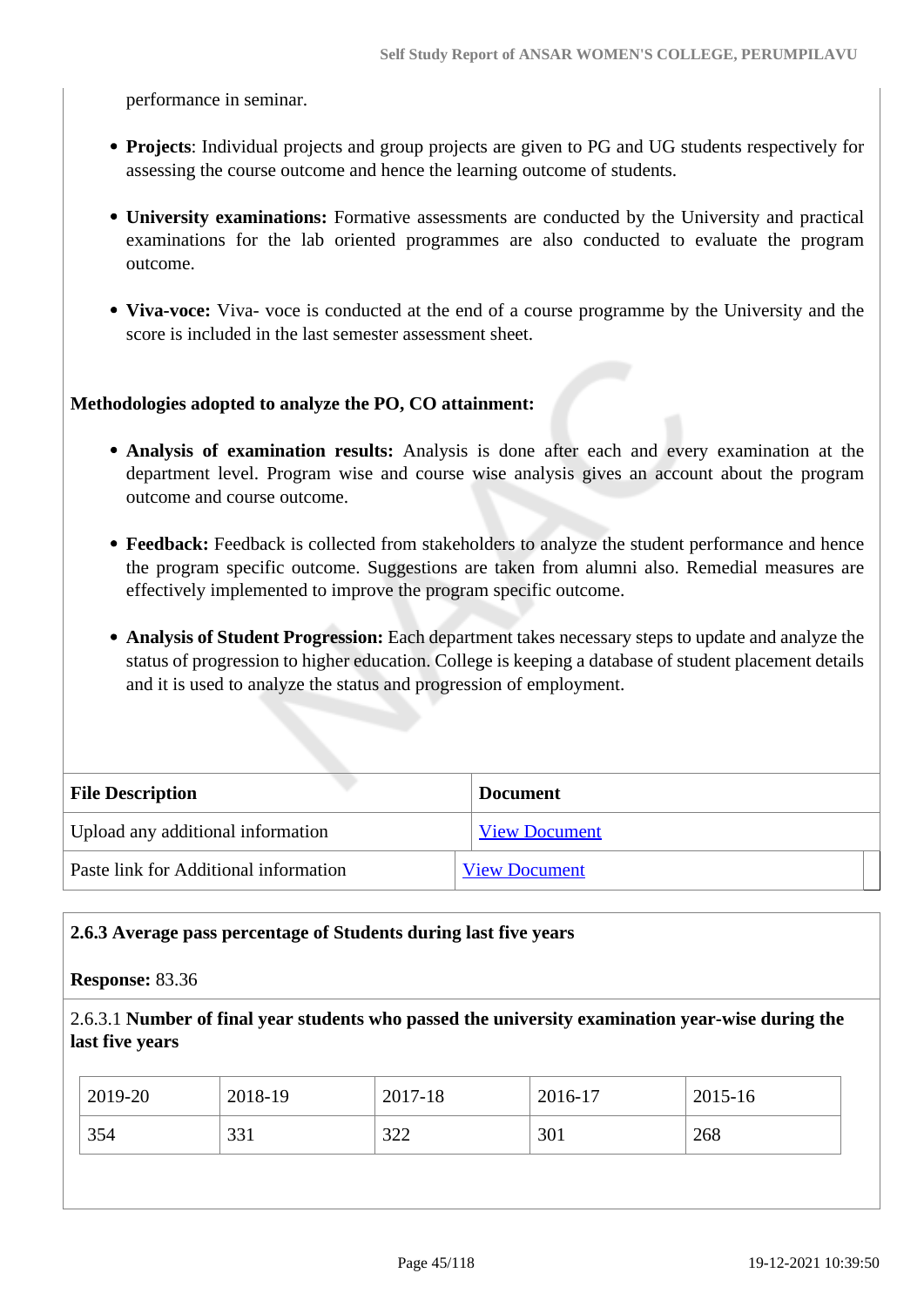|                                                                                                                          | 2.6.3.2 Number of final year students who appeared for the university examination year-wise during<br>the last five years |         |                 |  |                      |         |  |
|--------------------------------------------------------------------------------------------------------------------------|---------------------------------------------------------------------------------------------------------------------------|---------|-----------------|--|----------------------|---------|--|
|                                                                                                                          | 2019-20                                                                                                                   | 2018-19 | 2017-18         |  | 2016-17              | 2015-16 |  |
|                                                                                                                          | 479                                                                                                                       | 418     | 396             |  | 337                  | 288     |  |
|                                                                                                                          |                                                                                                                           |         |                 |  |                      |         |  |
| <b>File Description</b>                                                                                                  |                                                                                                                           |         | <b>Document</b> |  |                      |         |  |
| Upload list of Programmes and number of students<br>passed and appeared in the final year examination<br>(Data Template) |                                                                                                                           |         |                 |  |                      |         |  |
|                                                                                                                          |                                                                                                                           |         |                 |  | <b>View Document</b> |         |  |
|                                                                                                                          | Upload any additional information                                                                                         |         |                 |  | <b>View Document</b> |         |  |

## **2.7 Student Satisfaction Survey**

| 2.7.1 Online student satisfaction survey regarding teaching learning process |                      |  |
|------------------------------------------------------------------------------|----------------------|--|
| <b>Response: 3.85</b>                                                        |                      |  |
| <b>File Description</b>                                                      | <b>Document</b>      |  |
| Upload database of all currently enrolled students<br>(Data Template)        | <b>View Document</b> |  |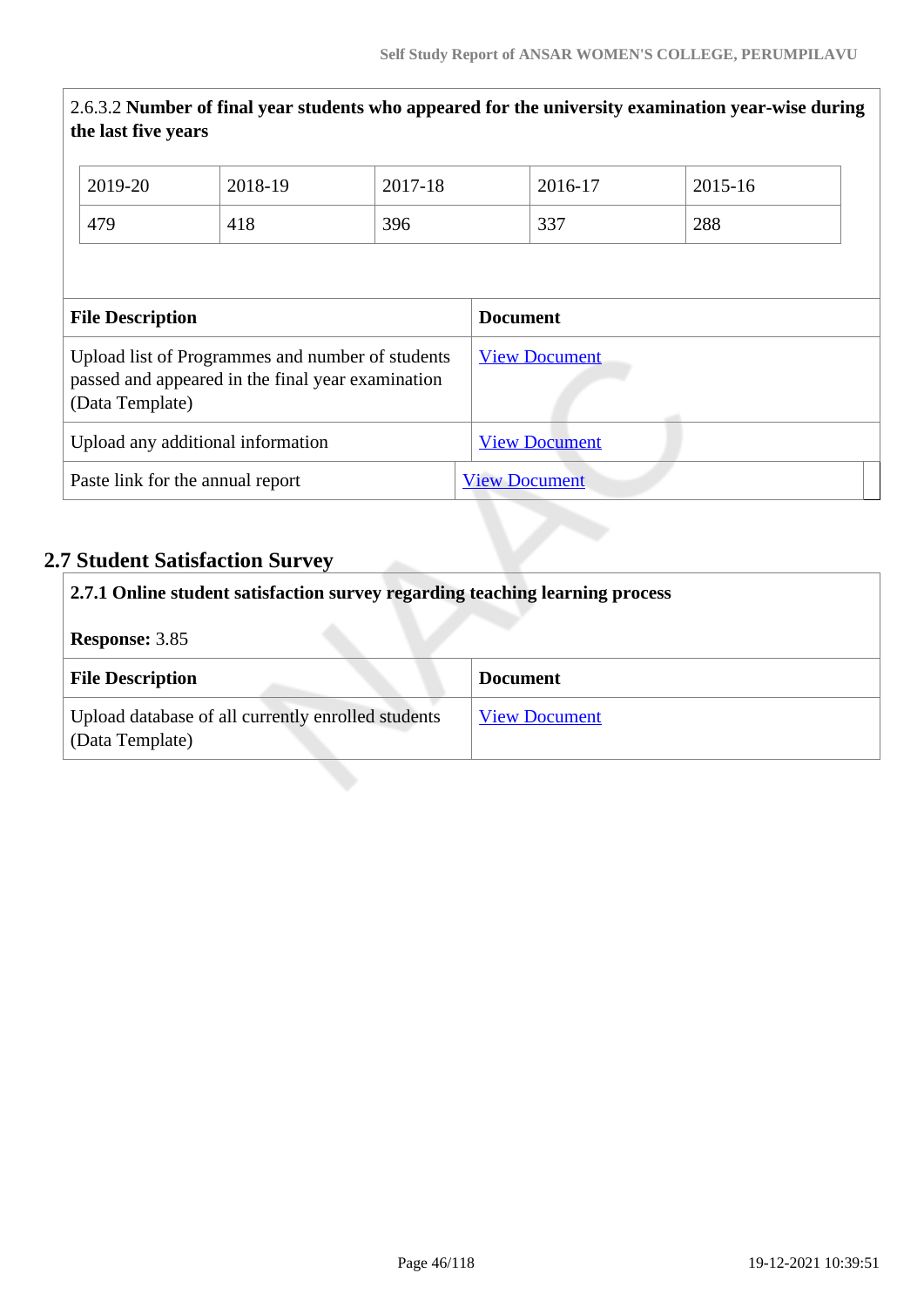## **Criterion 3 - Research, Innovations and Extension**

## **3.1 Resource Mobilization for Research**

 **3.1.1 Grants received from Government and non-governmental agencies for research projects, endowments, Chairs in the institution during the last five years (INR in Lakhs)** 

#### **Response:** 0

3.1.1.1 **Total Grants from Government and non-governmental agencies for research projects , endowments, Chairs in the institution during the last five years (INR in Lakhs)**

| 2019-20 | 2018-19 | 2017-18 | 2016-17 | $2015 - 16$ |
|---------|---------|---------|---------|-------------|
|         |         |         | ν       |             |

| <b>File Description</b>                              | <b>Document</b>      |
|------------------------------------------------------|----------------------|
| List of endowments / projects with details of grants | <b>View Document</b> |

## **3.1.2 Percentage of teachers recognized as research guides (latest completed academic year)**

#### **Response:** 0

3.1.2.1 **Number of teachers recognized as research guides**

 **3.1.3 Percentage of departments having Research projects funded by government and non government agencies during the last five years**

#### **Response:** 0

## 3.1.3.1 **Number of departments having Research projects funded by government and nongovernment agencies during the last five years**

| 2019-20 | 2018-19 | 2017-18 | 2016-17 | $12015 - 16$ |
|---------|---------|---------|---------|--------------|
|         |         | ν       | v       | v            |

#### 3.1.3.2 **Number of departments offering academic programes**

| 2019-20 | 2018-19 | 2017-18 | 2016-17 | 2015-16 |
|---------|---------|---------|---------|---------|
|         |         |         |         |         |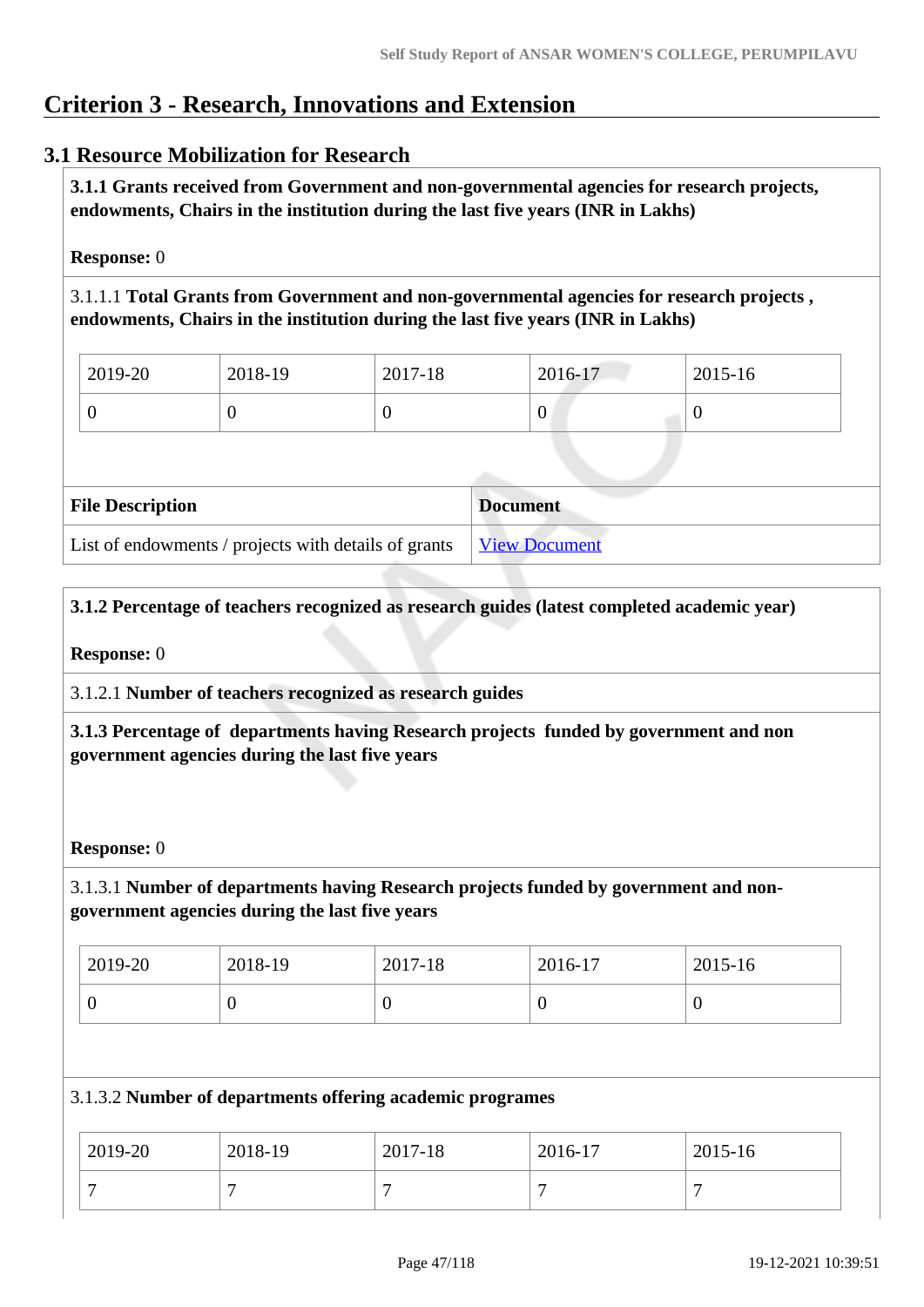| <b>File Description</b>                       | <b>Document</b>      |
|-----------------------------------------------|----------------------|
| List of research projects and funding details | <b>View Document</b> |

## **3.2 Innovation Ecosystem**

 **3.2.1 Institution has created an ecosystem for innovations and has initiatives for creation and transfer of knowledge**

## **Response:**

The College has created an ecosystem for innovation like the Entrepreneurship Development (ED) club and other initiatives like the Research Promotion Cell for the creation and transfer of knowledge.

The **Entrepreneurship Development Club** initiates a number of programmes to inculcate the spirit of entrepreneurship among the students. It has organized various **training and skill development** programmes for the production of eco-friendly products such as paper pens, paper file folders, cloth bags and has conducted **workshops** on fabric painting. Cloth banners made by students are used for different programmes in the college. Industrial visits and talks with successful entrepreneurs are arranged by the Club to provide motivation to the students. The College invites successful Alumni entrepreneurs to interact with students and give them ideas about entrepreneurship.

Under the guideship of our IT Section Head, the students of MSc Computer Science had **developed a Learning Management System**. It has been implemented in the Institution for E-governance.

The College has a **Research Promotion Cell** which inculcates research culture and aptitude amongst the students and teachers and facilitates professional resources through various seminars and workshops since its inception in 2017.

**Research Journals** are published by various Departments. The faculty and students are encouraged to participate and present papers in conferences/seminars/workshops/FDPs conducted by other institutions, thereby getting them acquainted with the current research scenario.

In collaboration with RPC, the PG Department of English, Psychology and Commerce had organized **National Seminars/ Workshops** successfully attracting inimitable research minds to inspire the young learners. Meritorious students too are encouraged to present papers in these seminars/workshops.

The collaboration of PG Department of Physics with **Energy Conservation Society (ECS)** has resulted in a **startup to assemble Solar LED lanterns.** Training was provided to selected students on fabrication and installation of Solar LED lanterns and the prepared lanterns were sold enthusiastically.

Students of the Department of Computer Science and Commerce are encouraged to **conduct their projects in various institutions**, hence obtaining an exposure in their subject of study. They are also advised to undertake projects related to social issues. **Inter Collegiate competitions** are regularly conducted by various departments in the College encouraging participation from outside. The conclaves of students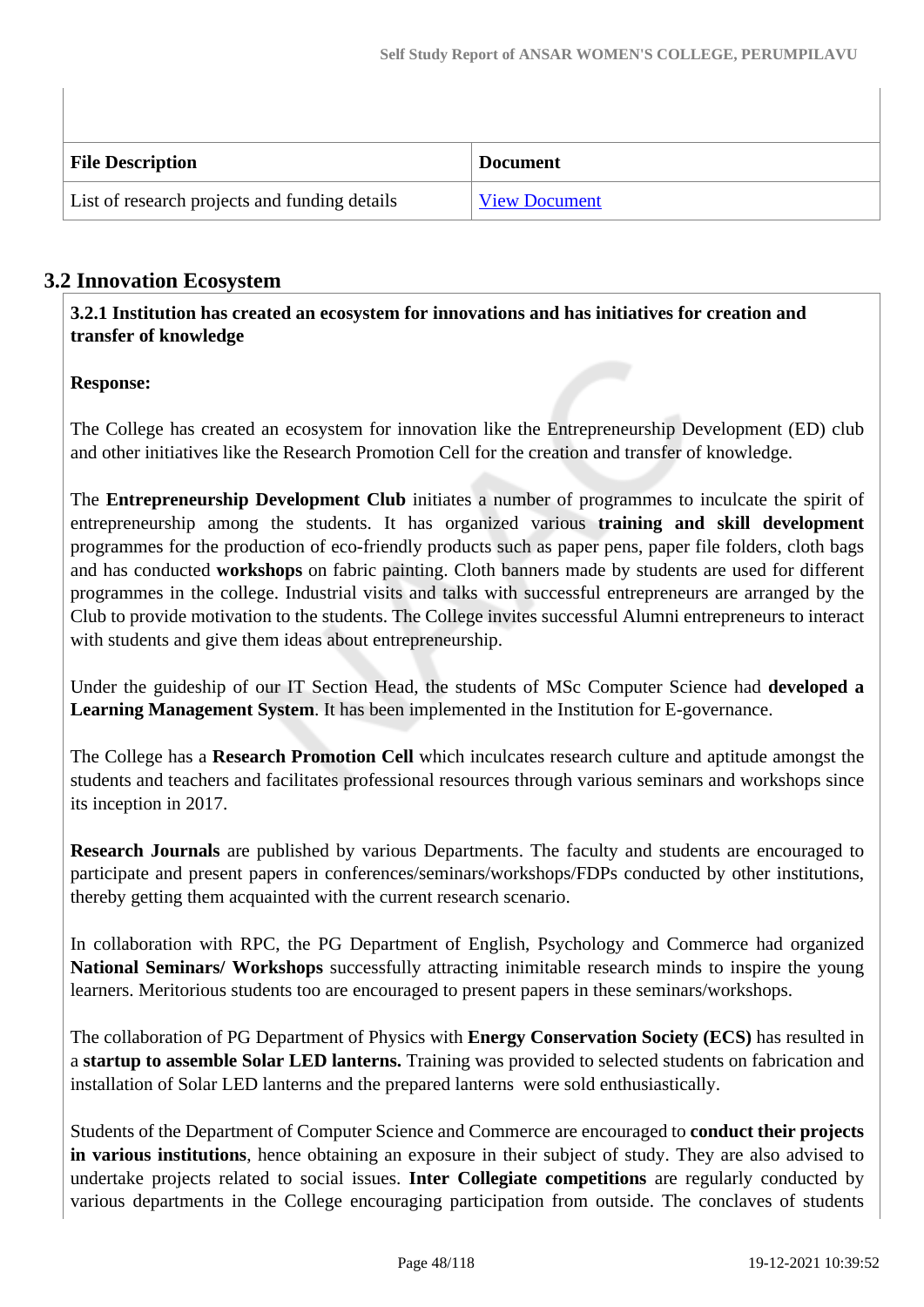during such programmes serve as an effective ecosystem for the creation and transfer of knowledge.

Various Departments encourage the students to conduct their seminars with the assistance of PowerPoint presentations which are then collected and kept as a **Repository of PowerPoint** for further reference.

Cultivating aesthetic sensibilities, the Department of Mass Communication and Journalism screens classic movies and old masterpieces in the Audio-Visual Lab, promoting an ambience of visual artistry. The **College and Department magazines /manuscripts**, which offer the students umpteen opportunities to share knowledge and skills, tell ample volumes of student craftsmanship.

**Intellectual Property Right (IPR) Cell** monitors and addresses issues related to research and IPR by conducting seminars/workshops. The college has a well-functioning placement cell which organizes activities like placement drives, lectures on placement opportunities and entrepreneurship development etc.

| <b>File Description</b>                                       | <b>Document</b>      |
|---------------------------------------------------------------|----------------------|
| Upload any additional information                             | <b>View Document</b> |
| Paste link for additional information<br><b>View Document</b> |                      |
|                                                               |                      |

## **3.2.2 Number of workshops/seminars conducted on Research Methodology, Intellectual Property Rights (IPR) and entrepreneurship during the last five years**

**Response:** 107

3.2.2.1 **Total number of workshops/seminars conducted on Research Methodology, Intellectual Property Rights (IPR) and entrepreneurship year-wise during last five years** 

| 2019-20                                        | 2018-19 | 2017-18 | 2016-17              | 2015-16 |
|------------------------------------------------|---------|---------|----------------------|---------|
| 44                                             | 21      | 13      | 16                   | 13      |
|                                                |         |         |                      |         |
| <b>File Description</b>                        |         |         | <b>Document</b>      |         |
| Report of the event                            |         |         | <b>View Document</b> |         |
| List of workshops/seminars during last 5 years |         |         |                      |         |

## **3.3 Research Publications and Awards**

**3.3.1 Number of Ph.Ds registered per eligible teacher during the last five years**

**Response:** 0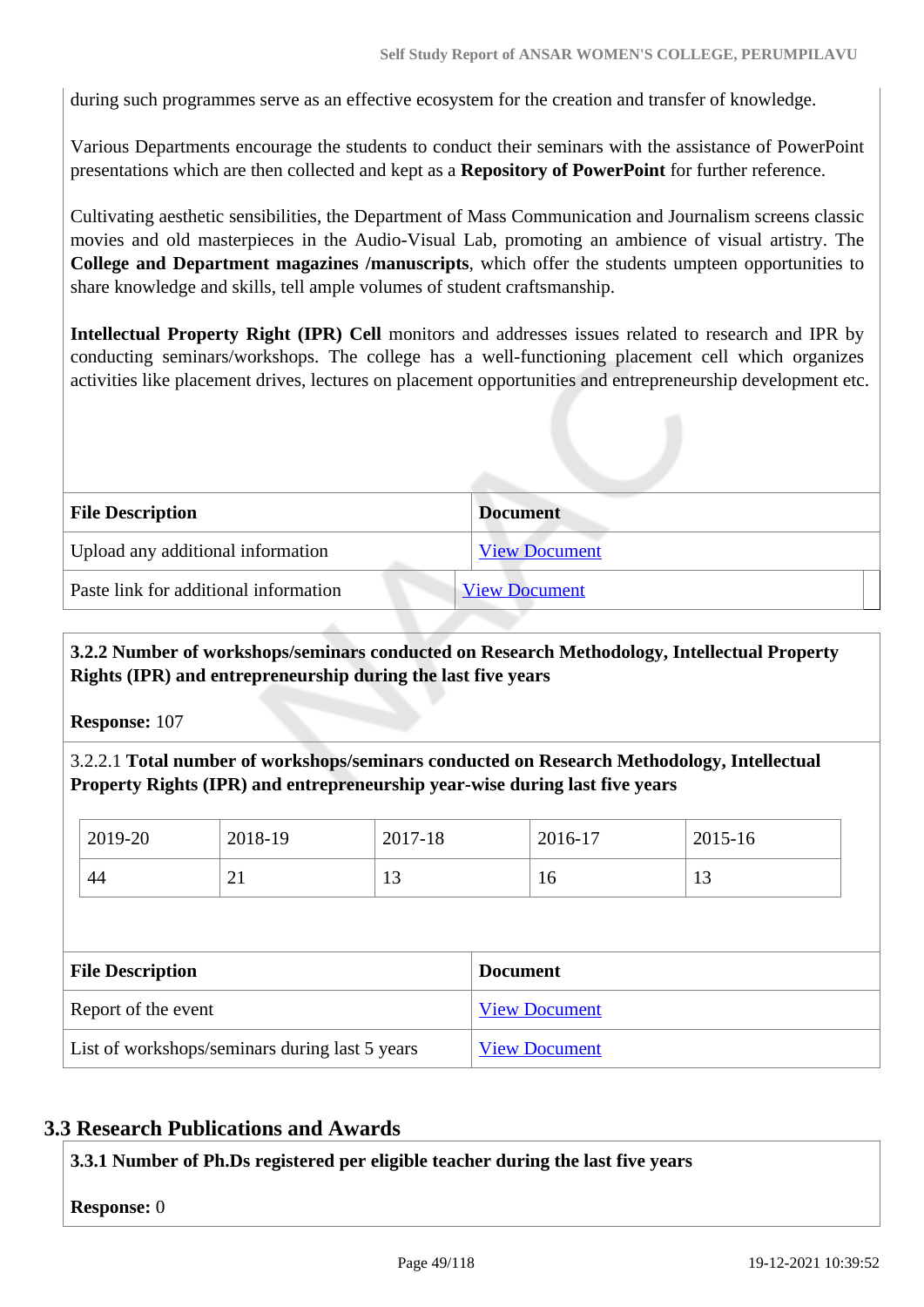## 3.3.1.1 **How many Ph.Ds registered per eligible teacher within last five years**

#### 3.3.1.2 **Number of teachers recognized as guides during the last five years**

| <b>File Description</b>                                                                              | <b>Document</b> |
|------------------------------------------------------------------------------------------------------|-----------------|
| List of PhD scholars and their details like name of<br>the guide, title of thesis, year of award etc | View Document   |

#### **3.3.2 Number of research papers per teachers in the Journals notified on UGC website during the last five years**

**Response:** 0.24

## 3.3.2.1 **Number of research papers in the Journals notified on UGC website during the last five years.**

| $12019 - 20$ | 2018-19 | 2017-18 | $2016 - 17$                           | 2015-16 |  |
|--------------|---------|---------|---------------------------------------|---------|--|
|              |         |         | $\bigcap$<br>$\overline{\phantom{0}}$ |         |  |

| <b>File Description</b>                                                               | <b>Document</b>      |
|---------------------------------------------------------------------------------------|----------------------|
| List of research papers by title, author, department,<br>name and year of publication | <b>View Document</b> |
| Any additional information                                                            | <b>View Document</b> |

## **3.3.3 Number of books and chapters in edited volumes/books published and papers published in national/ international conference proceedings per teacher during last five years**

**Response:** 0.26

## 3.3.3.1 **Total number of books and chapters in edited volumes/books published and papers in national/ international conference proceedings year-wise during last five years**

| 2019-20 | 2018-19 | 2017-18 | 2016-17 | 2015-16 |
|---------|---------|---------|---------|---------|
| O       | U       |         | О       |         |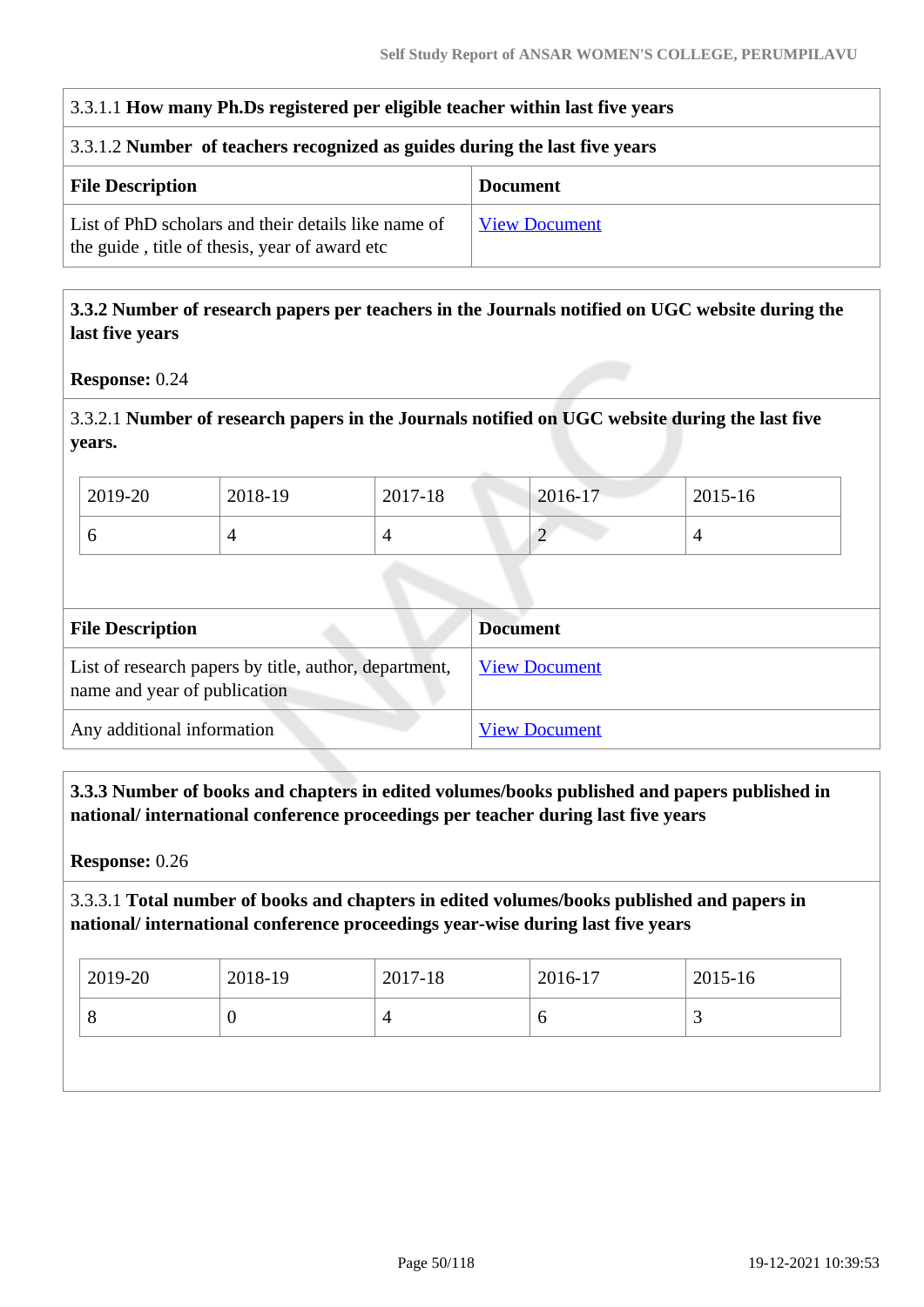| <b>File Description</b>                                   | <b>Document</b>      |
|-----------------------------------------------------------|----------------------|
| List books and chapters edited volumes/books<br>published | <b>View Document</b> |
| Any additional information                                | <b>View Document</b> |

## **3.4 Extension Activities**

 **3.4.1 Extension activities are carried out in the neighborhood community, sensitizing students to social issues, for their holistic development, and impact thereof during the last five years.**

## **Response:**

Holistic development and integrated learning is promoted among students in order to add social values to the society. Extension programmes of the **Extension Cell, NSS, Nature Club, Eco Club, and Women Cell** throw light on the core values and ethos of the College.

- Celebration of World AIDS Day, International Women's Day, Energy awareness day, International Child Rights Day, International World Youth Day, World Social Justice day, World Mental Health Day etc.
- Participation in Community development, health and hygiene awareness, gender sensitization programmes, Blood Donation camps, and Environmental Awareness program.
- ASHWAS Club and Student Relief Wing conducts activities to create a culture of welfare and charity.
- Save children, Save future campaign organized awareness classes in neighbouring schools and a Help desk is formed.
- LSS coaching and remedial classes for SSLC students of neighbouring schools, was conducted.
- "One Book-One Student" and "Aspire with Ansar" were conducted -books and study kits were distributed to a Government-aided school.
- "Each One- Teach One"- volunteers taught domestic helps basic English & technical know- how to use social media tools.
- The Centre for Life Skill Education conducts many extensions and activities in the locality for inculcating social values in the students.
- Free tuition provided to LP students at a local church.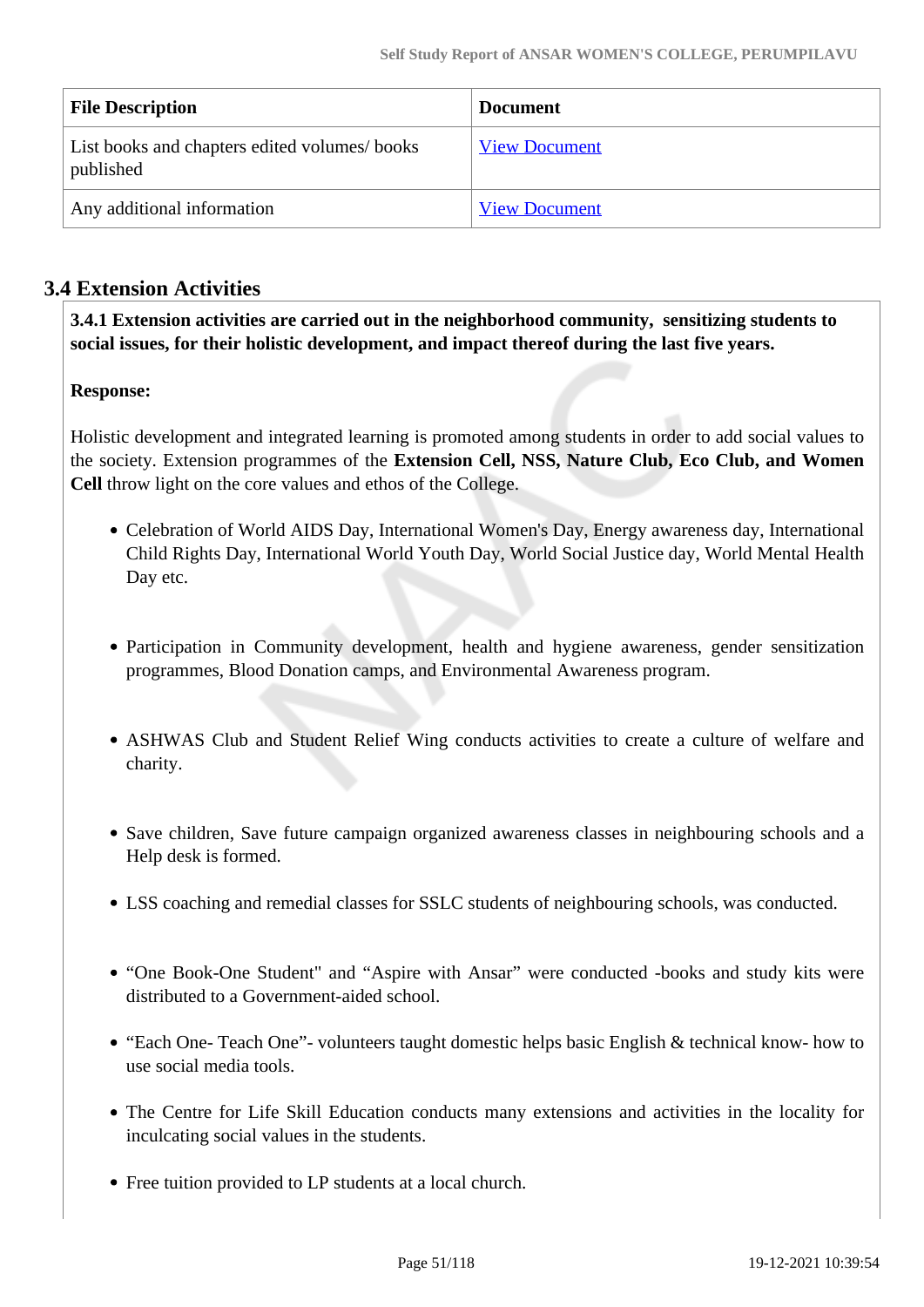- "Patheyam"- students collected and distributed food through the food Bank in Perumpilavu.
- Dr. Ambedkar Jayanthi distributing Books and materials related to competitive exams to financially backward students.
- In collaboration with Energy Conservation Society awareness classes on energy conservation and a cycle Rally was organized.
- A Disaster Risk Reduction Rally and awareness class on Afforestation at GVHSS School.
- A visit to the Ansar Mental Hospital and Juvenile Home in Ramavarmapuram.
- Awareness class on the Effects of the overuse of Media -at TMVHSS School.
- An awareness class on POCSO Act -at GHSS Marathamcode.
- "Yoga for your Heart" at GHSS Marathamcode.
- Awareness programme to promote Green Marketing and Consumer Rights at Perumpilavu.
- Treasure Trove- in Connection with World Savings Day, a class on digital banking for the public near a local bank.

#### **NSS Activities:**

Field survey, group discussion, social interaction and cultural activities are some of the programmes conducted during NSS camp.

The NSS unit has **adopted a colony -"Naayadi Colony"**-the students provide social services, food kits, etc. They observe Gandhi Jayanthi /Smrithi -cleaning roads of the locality.

Visits to Homes like the Deenabandu Old age home, Abhaya Heritage Centre and Jyothirgamaya for Blind were arranged and blankets, meals and other necessities were distributed.

In collaboration with Nehru Yuva Kendra, the NSS Unit organized jogging rally in relation to Climate Strike. Campaigns like Swatch Bharat & Shuchitwa Mission were organized.

Through these extension activities the students develop an ethos of socialization and learn to think for social welfare. The Extension Cell also inculcates the value of gender equality, humanity and environmental sustainability.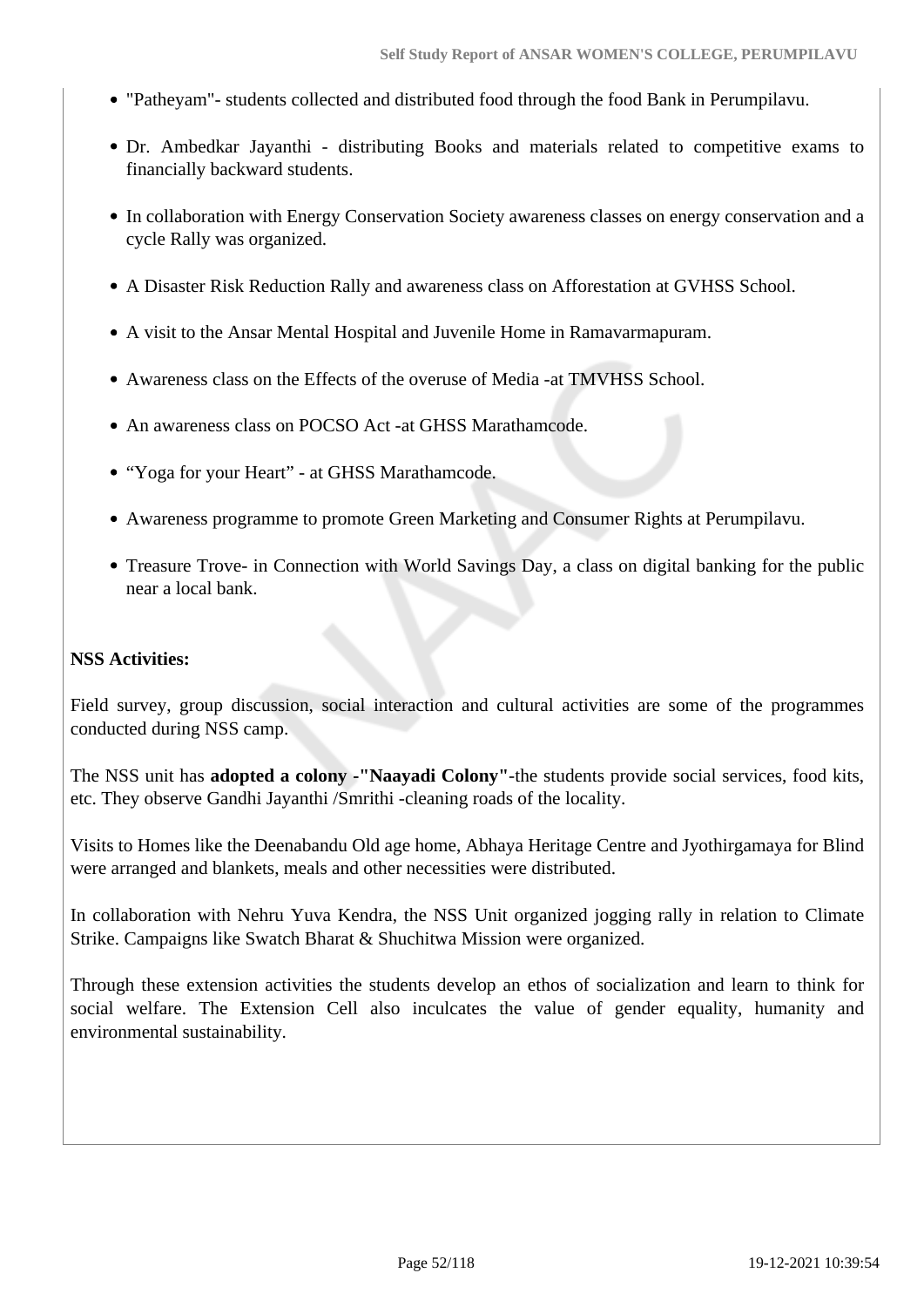| <b>File Description</b>               | <b>Document</b>      |
|---------------------------------------|----------------------|
| Upload any additional information     | <b>View Document</b> |
| Paste link for additional information | <b>View Document</b> |

## **3.4.2 Number of awards and recognitions received for extension activities from government/ government recognised bodies during the last five years**

**Response:** 21

3.4.2.1 **Total number of awards and recognition received for extension activities from Government/ Government recognised bodies year-wise during the last five years.**

| 2019-20 | 2018-19 | 2017-18 | 2016-17 | 2015-16 |
|---------|---------|---------|---------|---------|
| 1 Ω     | -       |         | -       |         |

| <b>File Description</b>                                     | <b>Document</b>      |
|-------------------------------------------------------------|----------------------|
| Number of awards for extension activities in last 5<br>year | <b>View Document</b> |
| e-copy of the award letters                                 | <b>View Document</b> |

 **3.4.3 Number of extension and outreach programs conducted by the institution through NSS/NCC, Government and Government recognised bodies during the last five years**

**Response:** 149

3.4.3.1 **Number of extension and outreached Programmes conducted in collaboration with industry, community and Non- Government Organizations through NSS/ NCC/ Red Cross/ YRC etc., yearwise during the last five years**

| 2019-20    | 2018-19 | 2017-18        | 2016-17   | 2015-16 |
|------------|---------|----------------|-----------|---------|
| r n<br>ے ر | 30      | $\cap$<br>ں کے | - 0<br>10 | 26      |

| <b>File Description</b>                                                                                          | <b>Document</b>      |
|------------------------------------------------------------------------------------------------------------------|----------------------|
| Reports of the event organized                                                                                   | <b>View Document</b> |
| Number of extension and outreach Programmes<br>conducted with industry, community etc for the last<br>five years | <b>View Document</b> |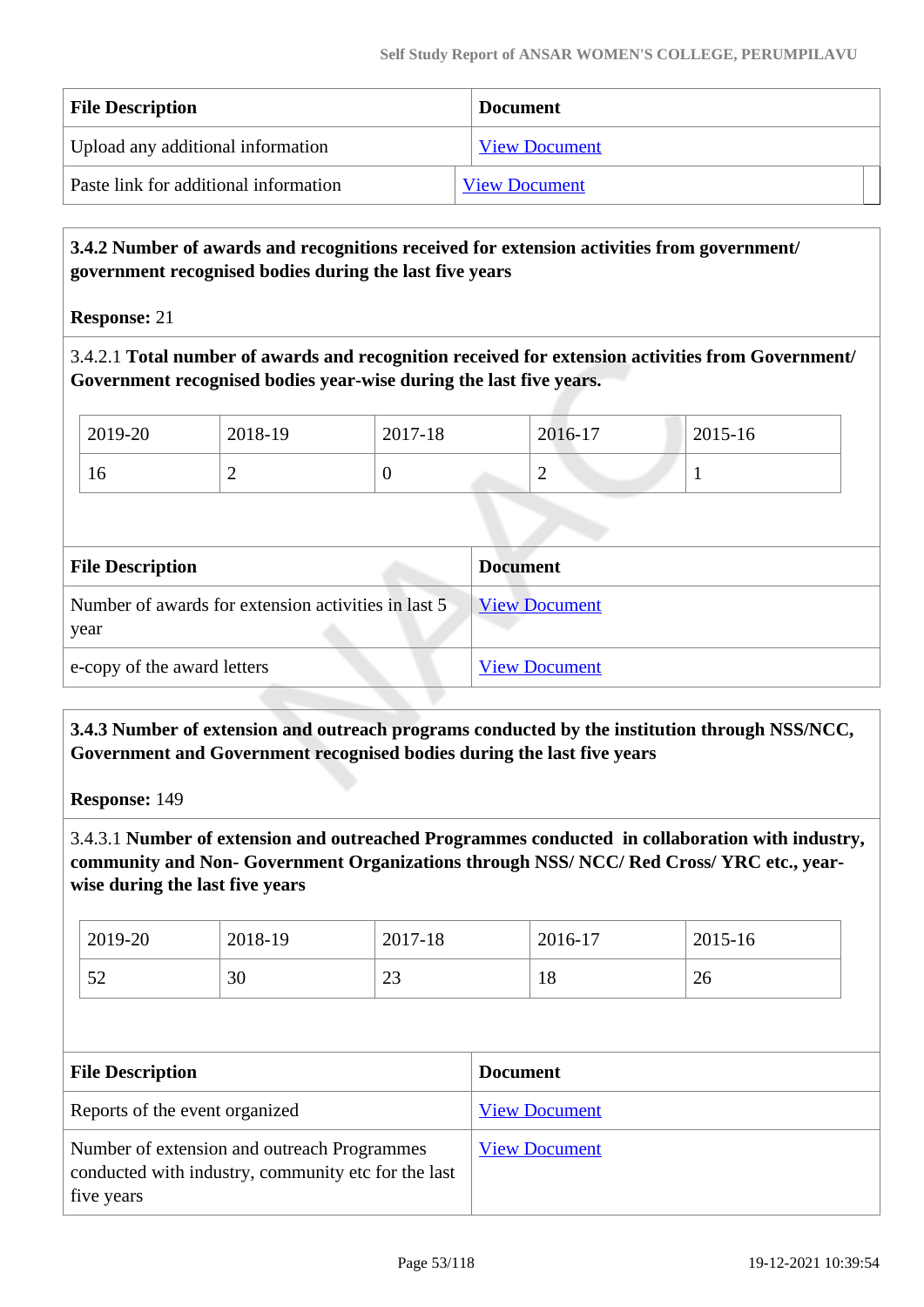**3.4.4 Average percentage of students participating in extension activities at 3.4.3. above during last five years**

#### **Response:** 89.13

3.4.4.1 **Total number of Students participating in extension activities conducted in collaboration with industry, community and Non- Government Organizations such as Swachh Bharat, AIDs awareness, Gender issue etc. year-wise during last five years**

| 2019-20 | 2018-19 | 2017-18 | 2016-17 | 2015-16 |
|---------|---------|---------|---------|---------|
| 1809    | 1538    | 528     | 987     | 991     |

| <b>File Description</b>                                                                      | <b>Document</b>      |
|----------------------------------------------------------------------------------------------|----------------------|
| Report of the event                                                                          | <b>View Document</b> |
| Average percentage of students participating in<br>extension activities with Govt or NGO etc | <b>View Document</b> |

## **3.5 Collaboration**

 **3.5.1 Number of Collaborative activities for research, Faculty exchange, Student exchange/ internship per year**

**Response:** 78

3.5.1.1 **Number of Collaborative activities for research, Faculty exchange, Student exchange/ internship year-wise during the last five years**

| 2019-20                      | 2018-19 | 2017-18 |                 | 2016-17              | $2015 - 16$    |
|------------------------------|---------|---------|-----------------|----------------------|----------------|
| 48                           | 17      | 7       |                 | 2                    | $\overline{4}$ |
|                              |         |         |                 |                      |                |
| <b>File Description</b>      |         |         | <b>Document</b> |                      |                |
|                              |         |         |                 |                      |                |
| e-copies of related Document |         |         |                 | <b>View Document</b> |                |

#### **3.5.2 Number of functional MoUs with institutions, other universities, industries, corporate houses**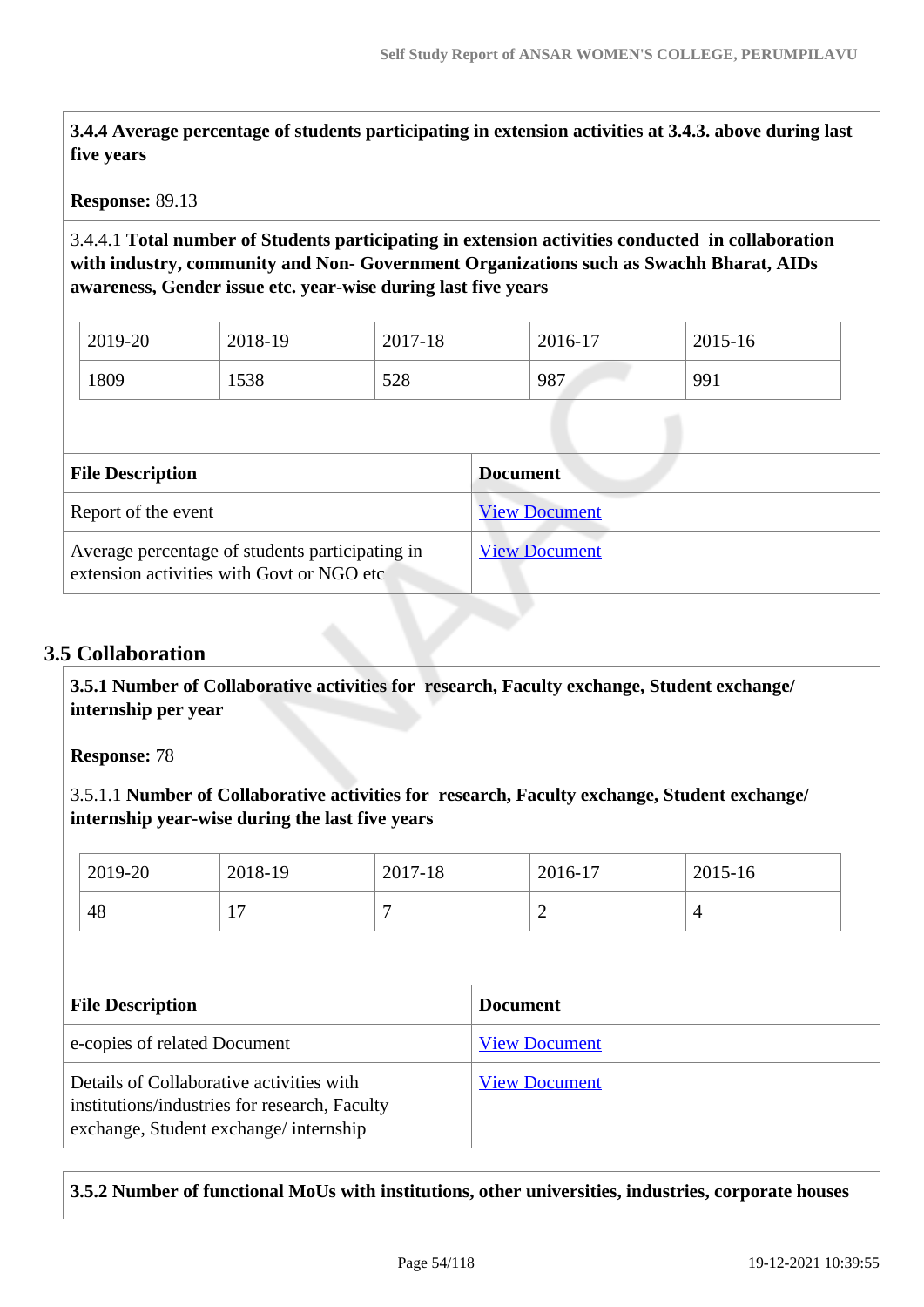## **etc. during the last five years**

**Response:** 73

## 3.5.2.1 **Number of functional MoUs with Institutions of national, international importance, other universities, industries, corporate houses etc. year-wise during the last five years**

| 2019-20 | 2018-19 | 2017-18 | 2016-17 | 2015-16 |
|---------|---------|---------|---------|---------|
| 44      |         | ⊥⊃      |         | ັ       |

| <b>File Description</b>                                                                                                                     | <b>Document</b>      |
|---------------------------------------------------------------------------------------------------------------------------------------------|----------------------|
| e-Copies of the MoUs with institution/<br>industry/corporate houses                                                                         | <b>View Document</b> |
| Details of functional MoUs with institutions of<br>national, international importance, other universities<br>etc during the last five years | <b>View Document</b> |
| Any additional information                                                                                                                  | <b>View Document</b> |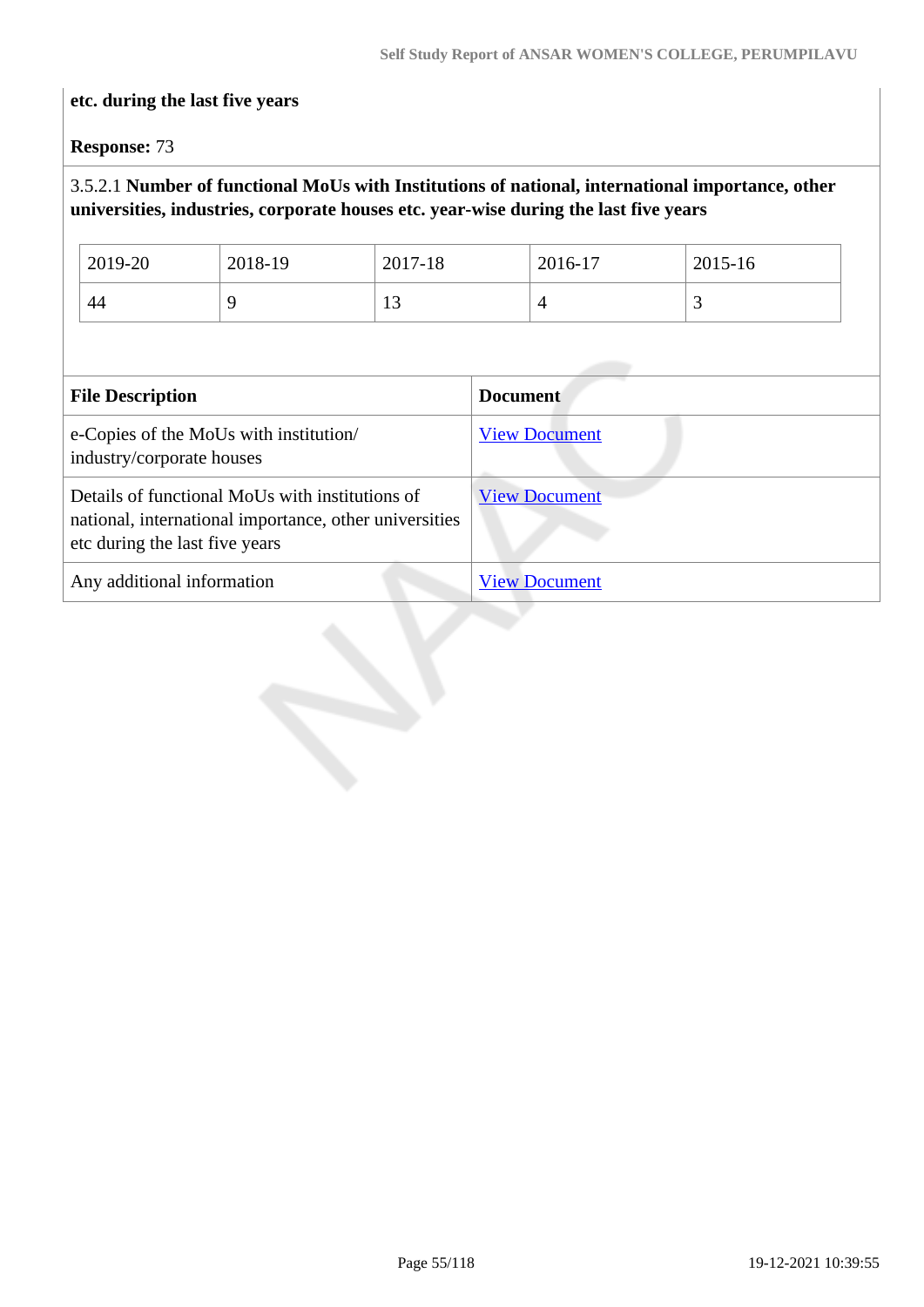## **Criterion 4 - Infrastructure and Learning Resources**

## **4.1 Physical Facilities**

 **4.1.1 The Institution has adequate infrastructure and physical facilities for teaching- learning. viz., classrooms, laboratories, computing equipment etc.** 

**Response:** 

Ansar Women's College has consistently adopted a proactive policy in nurturing an environment productive to the academic and holistic development of students. The College, situated on a 12.62 acres campus, is located in the rural town of Perumpilavu and has adequate facilities for teaching and learning with Wi-Fi enabled classrooms, well equipped laboratories and updated technological facilities.

The campus has 3 main blocks, a library block, well-furnished auditoriums, a crèche block and an aesthetically designed physical space for recreation. The entire campus is built with a keen sense of the surroundings, ensuring ample ventilation across the campus.

## **CLASSROOMS & SEMINAR HALLS:**

- All the classrooms are facilitated with wi-fi facility and 32 smart classes are provided with ICT facilities.
- 3 Seminar Halls are equipped with computers, LCD projectors and audio systems to facilitate the conduct of meetings, seminars, workshops and conferences.
- LCD projectors, LED TVs, Video conferencing and e-content development facilities are available.

## **LABORATORIES:**

- Central Computing facility with 130 computers- Browsing Center and E-learning Center are available for course registration, online tests, workshops and faculty performance appraisal. These ICT centers are under CCTV surveillance.
- Language laboratory/ Communication Lab with 10 computers and accessories to enhance the effective communication skills are available.
- A well-equipped Physics Lab and Chemistry Lab with all the necessary facilities are provided for the academic benefit of the students.
- A well-equipped Psychology Lab with all the necessary tools required.
- The college has an Audio-Visual lab with 10 computers for enhancing students' practical knowledge regarding software skills related to media.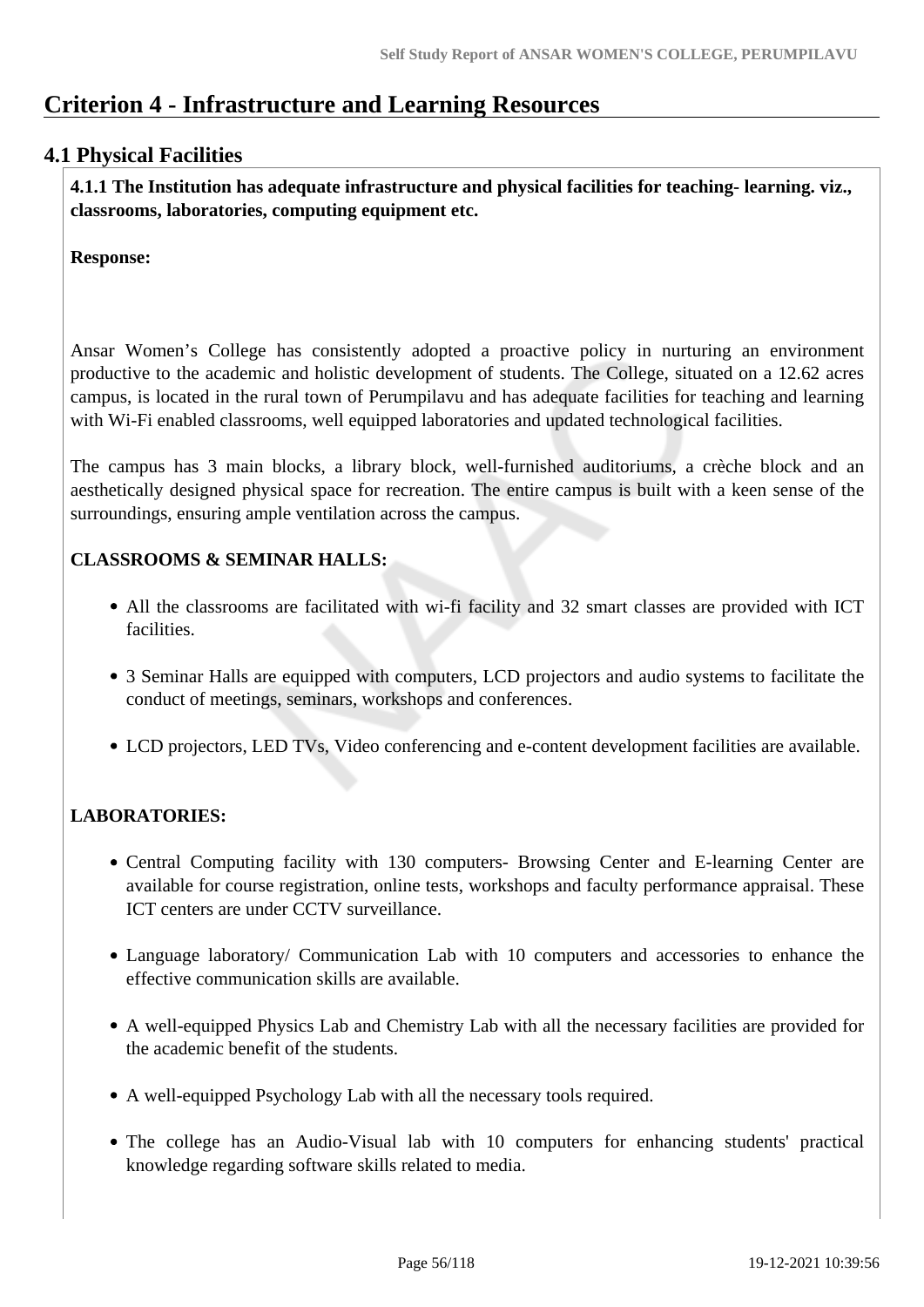## **COMPUTING EQUIPMENTS:**

- Systems with Dual Core Processors, Pentium i3, i5 and i7 are available. Free internet service is provided to staff and students.
- 40 Mbps Unlimited NMEICT BSNL leased line, 9 controlled Wi-Fi access points and optical fiber connected network for campus-wide internet access are provided.
- 2 Generators with total capacity of 190 KVA power and Solar Panel with 25 kWh for uninterrupted power supply.

## **LIBRARY:**

The college has an academic library containing 12,952 books and 37 subscribed periodicals and other resources to meet the needs of students for education, information and personal development. The library provides physical and digital access to materials through INFLIBNET thus facilitating group study and collaboration.

#### **OTHER ADEQUATE FACILITIES:**

- The college has well-furnished administrative offices, library and information center, examination wing, seminar rooms, conference hall, canteen /Social Center, sick rooms, girls hostel and mess, transportation facilities, yoga/ meditation centre, fitness center, prayer hall and hygienic washrooms.
- Separate rooms are facilitated within the campus like NSS room, Counselling Room, Creche facility, Entrepreneurial Development Centre for Skill Development and IGNOU (Indira Gandhi Open University) Study Center providing courses for students outside campus.

The campus is always undergoing expansion of infrastructure to cope up with the timely advancement to meet the needs of new courses. Upgradation of technological resources, cleaning of campus with proper waste disposal, life skills and spiritual enhancement are consistently elevated to provide an effective teaching learning process.

| <b>File Description</b>               | <b>Document</b>      |
|---------------------------------------|----------------------|
| Upload any additional information     | <b>View Document</b> |
| Paste link for additional information | <b>View Document</b> |

 **4.1.2 The Institution has adequate facilities for cultural activities, sports, games (indoor, outdoor), gymnasium, yoga centre etc.**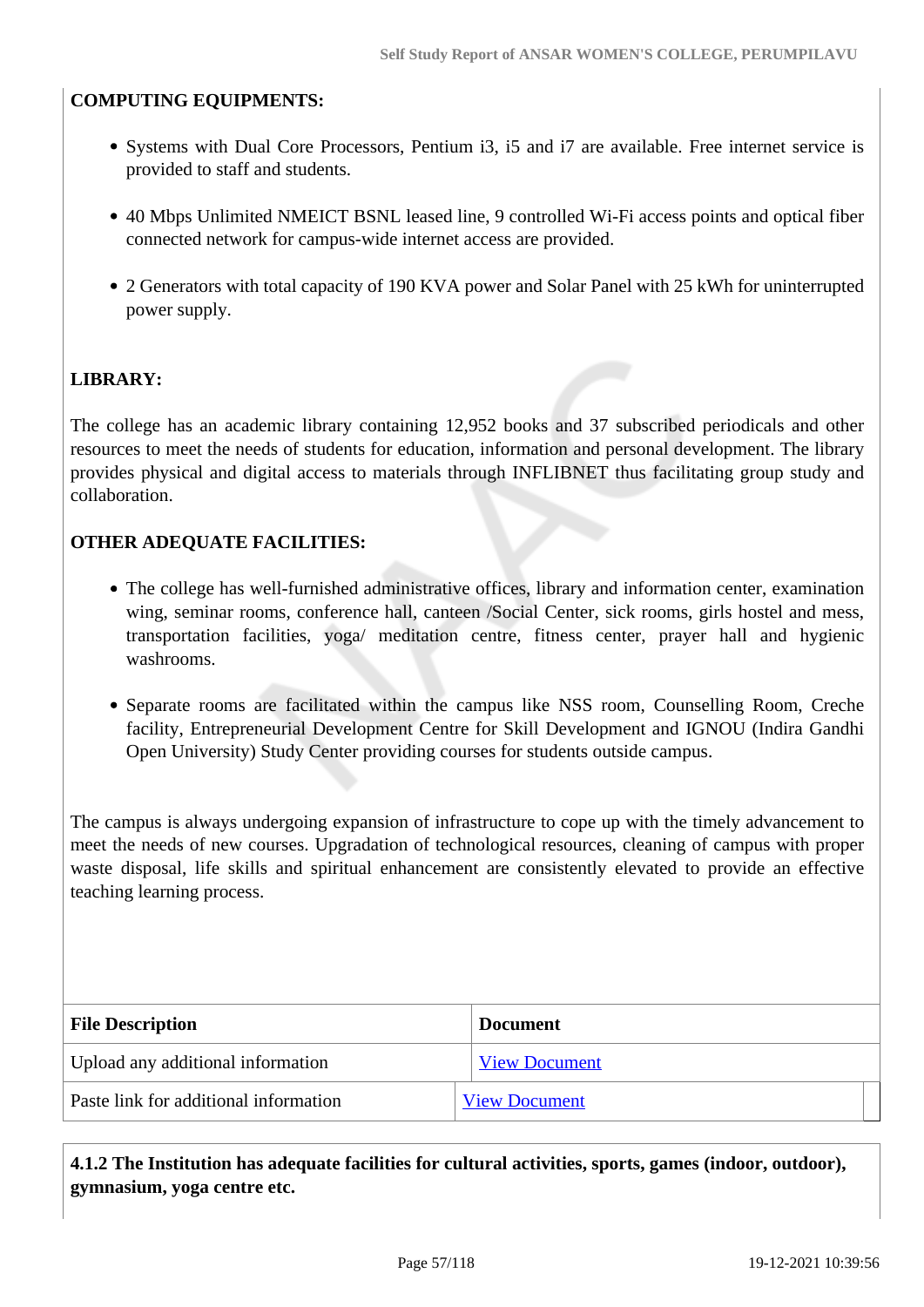## **Response:**

Ansar Women's College has an adequate infrastructure in terms of space and facilities with sufficient funds catering to the physical and mental development of students.

## **SPORTS & GAMES:**

- The College strives to form physically robust individuals and teams, committed to God and to social growth.
- The College has two indoor stadiums and one outdoor ground and also has the following facilities:
- 1. Basketball Court (28\*15 Sq.Mts.)
- 2.Volleyball Court (18\*9 Sq.Mts.)
- 3.Table Tennis Court (2.74\*1.52 Sq.Mts.)
- 4.Shuttle Badminton Court (13.4\*6.1 Sq.Mts.)
- 5.Gymnasium (20\*10 Sq.Mts.)
- 6.Athletics (200 Mts. Track)
- Outdoor games like Handball, Kho-Kho, Tennis, Kabaddi, etc. are also regularly played in the campus.
- Indoor games such as chess, carroms, table tennis are also encouraged among the students.
- A number of sports activities conducted by the college in order to encourage athletics among students.
- The College appoints highly qualified and professional sports coaches to train the college sports team in various sports & games.

## **MEDITATION & YOGA:**

- A well-constructed fitness centre and yoga/ medtation centre to promote physical, mental and emotional fitness of children is maintained in the campus.
- There is an active Yoga Club in the College.
- Mats and cushions are provided for meditation and nearly 150 students can be accommodated at a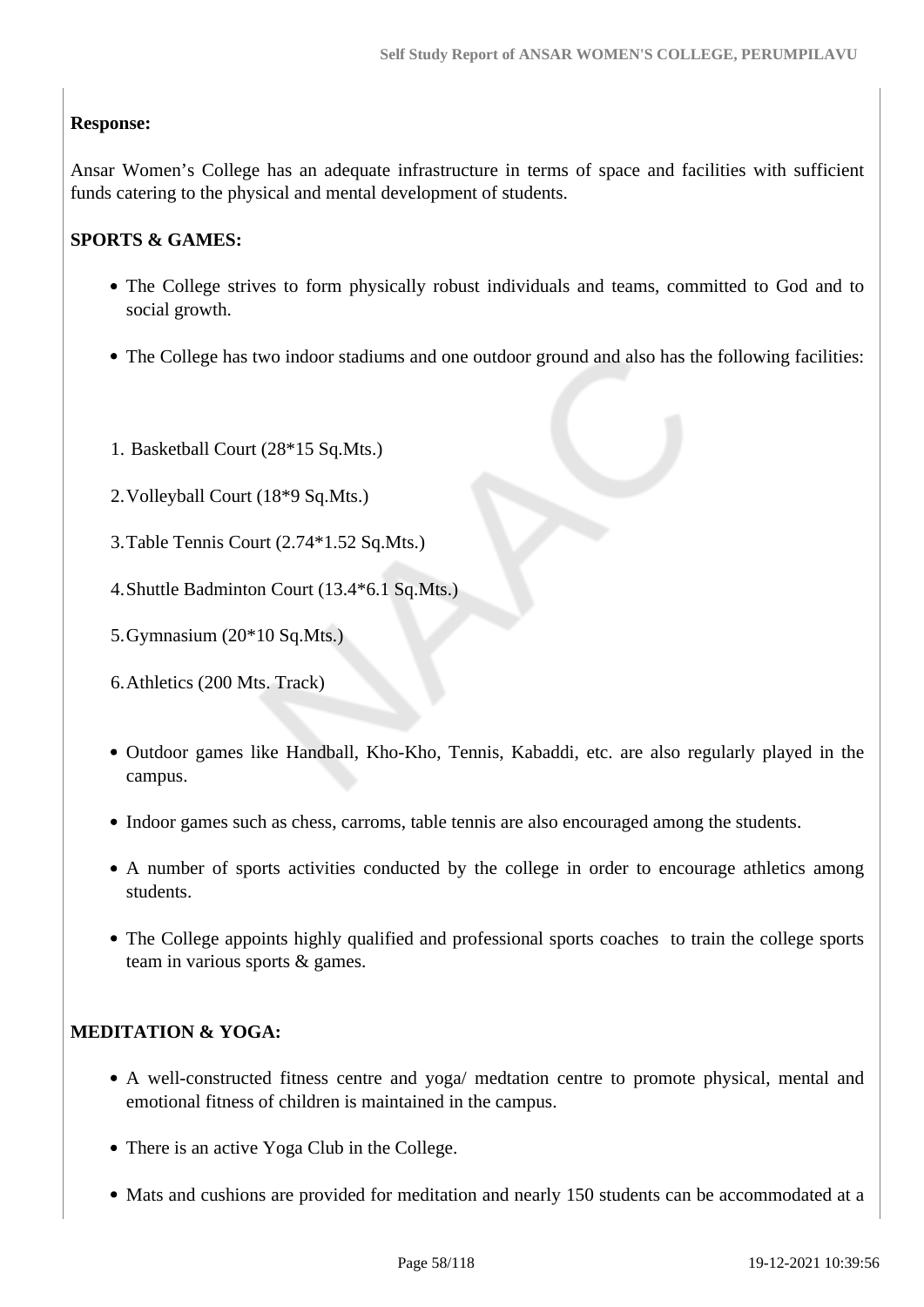time for a session.

- International Yoga Day is celebrated annually in the College on 21st June. Experts on Yoga are invited to interact with the students.
- A Faculty, who is also a certified Yoga trainer, gives training sessions regularly to interested students of the Yoga Club.

#### **FINE ARTS & CULTURAL ACTIVITIES:**

- The College has three well-equipped auditoriums Main auditorium, two Mini Auditoriums and two Open Stages with supporting Audio-Visual aids, lighting facilities and necessary equipment and properties for conducting various cultural events.
- Professional trainers are arranged by the Management for training the students in cultural activities, especially during D-Zone and Interzone competitions.
- The College has an exclusive Music Club, which identifies & encourages students with music talent. Music events are often organized under the auspices of the Club.
- The College Fine Arts Club conducts Freshers Day, Arts Day and various Inter-Departmental Competitions and Cultural Fests to encourage students to exhibit their talents and excel in Fine Arts. A staff (appointed as Teacher-in-charge of Fine Arts) and student representatives from all departments organize and conduct the fine arts activities every academic year.
- The students are encouraged to participate in various intercollegiate cultural competitions at regional, state and national level and they bring back laurels to the college.
- Students have participated and brought laurels and prizes (including INTERZONE) to the college.
- Observance of important days like International day of Older persons, Environmental day, Readers day etc. are celebrated in collaboration with different clubs.
- Workshops, seminars, and talks by eminent professionals from different creative fields are organized regularly to imbibe a culture of arts and imagination.

| <b>File Description</b>               | <b>Document</b>      |
|---------------------------------------|----------------------|
| Upload any additional information     | <b>View Document</b> |
| Paste link for additional information | <b>View Document</b> |

 **4.1.3 Percentage of classrooms and seminar halls with ICT- enabled facilities such as smart class, LMS, etc.** *(Data for the latest completed academic year)*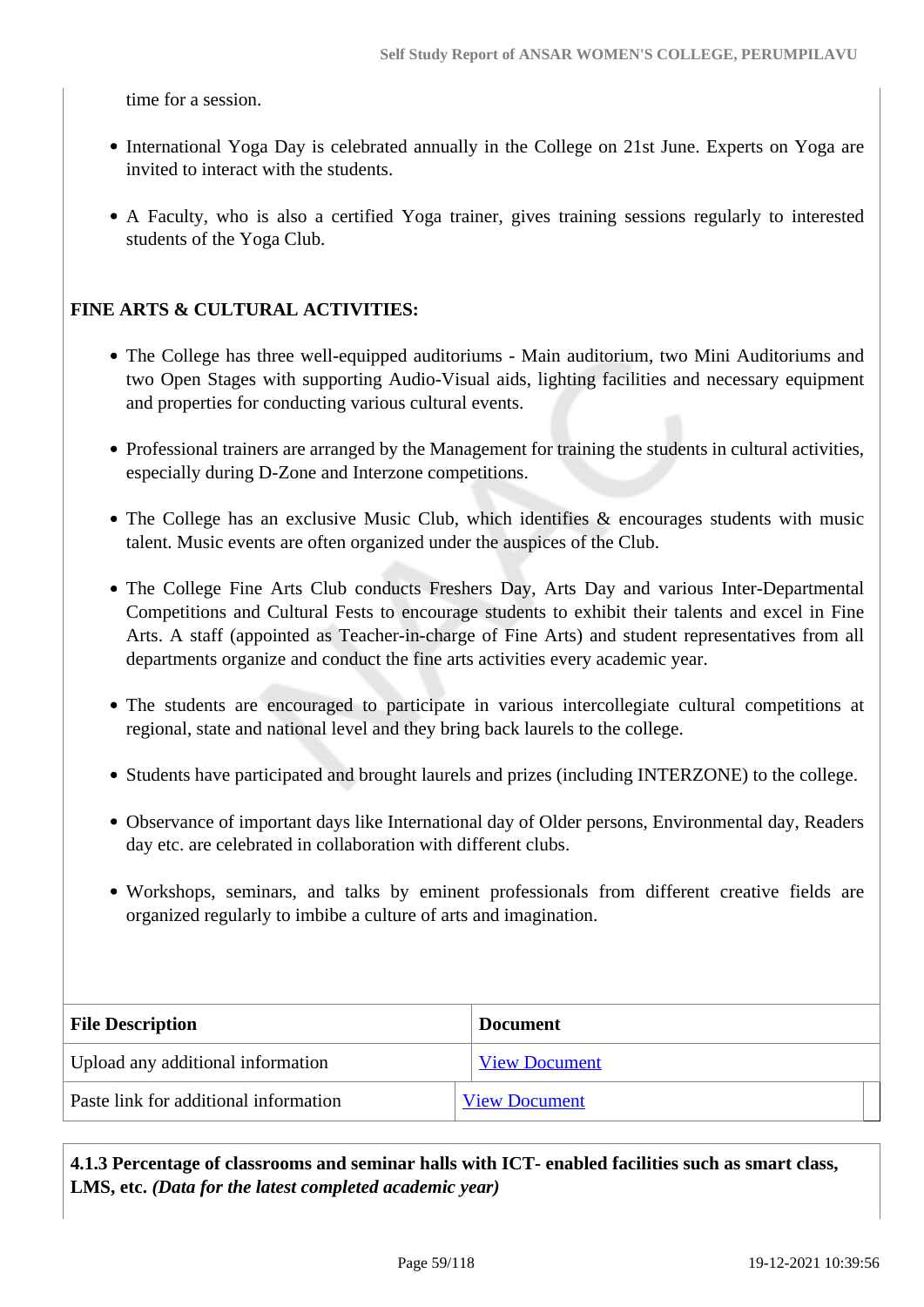#### **Response:** 66.04

4.1.3.1 Number of classrooms and seminar halls with ICT facilities

Response: 35

| <b>File Description</b>                                                                      | <b>Document</b>      |
|----------------------------------------------------------------------------------------------|----------------------|
| Upload Number of classrooms and seminar halls<br>with ICT enabled facilities (Data Template) | <b>View Document</b> |
| Upload any additional information                                                            | <b>View Document</b> |

#### **4.1.4 Average percentage of expenditure, excluding salary for infrastructure augmentation during last five years(INR in Lakhs)**

**Response:** 69.17

4.1.4.1 **Expenditure for infrastructure augmentation, excluding salary year-wise during last five years (INR in lakhs)**

| 2019-20 | 2018-19 | 2017-18 | 2016-17 | 2015-16 |
|---------|---------|---------|---------|---------|
| 61.36   | 23.20   | 43.04   | 46.28   | 138.05  |

| <b>File Description</b>                                                                             | <b>Document</b>      |
|-----------------------------------------------------------------------------------------------------|----------------------|
| Upload Details of budget allocation, excluding<br>salary during the last five years (Data Template) | <b>View Document</b> |
| Upload audited utilization statements                                                               | <b>View Document</b> |
| Upload any additional information                                                                   | <b>View Document</b> |

## **4.2 Library as a Learning Resource**

#### **4.2.1 Library is automated using Integrated Library Management System (ILMS)**

#### **Response:**

The library of Ansar Women's College started functioning in the very first year of establishment in 2002, and in the early years it was housed in a room in the main block. From 2009, the library has been situated as a separate building next to the main block. The building has an area of 3000 square feet, with ample space for individual and group reference.

Now the library functions as a knowledge resource center for the students and faculties of the college,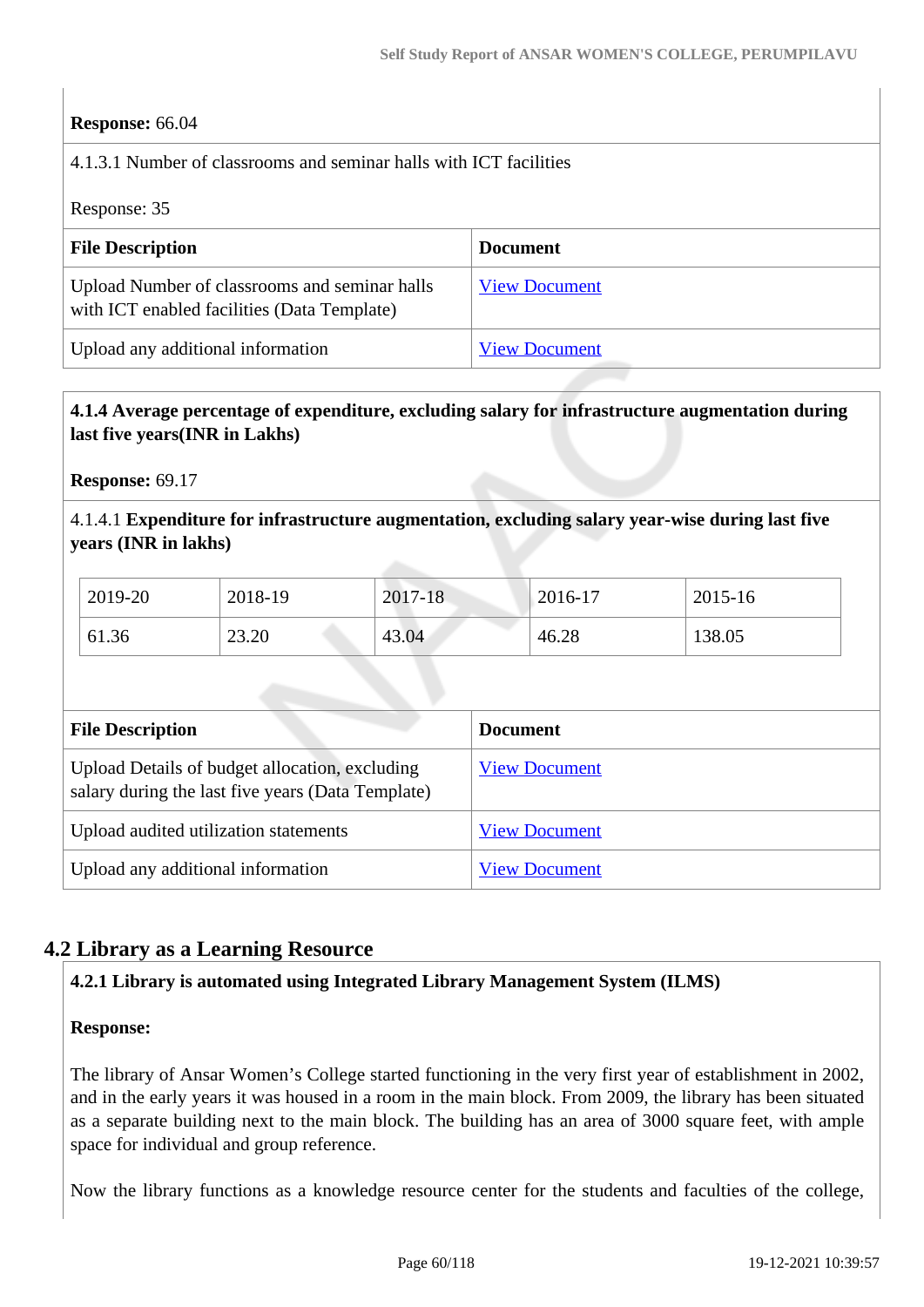operated under **KOHA** which is a fully automated Integrated Library Management Software, which was automated in 2021. Before upgrading to the current system, the Library was operating using **LIBMAN**, an Open Source Integrated System (ILS) developed by the institution's IT unit. A software for the benefit of visually impaired students, Job Access With Speech (**JAWS**), have been installed in the Library.

Books are identified by unique catalogue code which has the attributes Name, Author, Classification, Language, Publisher and Category and provides open access to its materials. The books are arranged according to **Deway Decimal Classification**. Special books such as NET coaching, Competitive Exam Books, Dictionaries, Encyclopedia, Culinary Books, Yearbooks, etc. are also available.

The library can accommodate more than 150 students at a time and provides a separate reading facility for students and faculty. The reference shelf is placed near the entrance. The library provides facilities such as Circulation Counter, New Arrival Display, Periodical Display, Digital Library, Stack Area etc. The library already has three systems with software and other systems with net facilities. A wide repository of Books, Journals, CDs, Newspapers, E-Resources, Project Report, Question bank etc. is available.

Our library provides facilities to access online resources like **INFLIBNET N-LIST**. With computers and high-speed internet access in the library, users can make use of the online resources. The library Advisory Committee is in charge of designing policy matters for the smooth functioning of the library. The committee consists of the Principal as the Chairman, Librarian as the Convener, Heads of various Departments, and Student Representatives.

The library observes **Reading Week**, organizing various programs in connection with it. The library arranges Book Exhibitions and Fairs every year. Best Library User Award is instituted by the college to the student and faculty members who most effectively make use of the library.

The members of the college library have created a **Reader's Forum** which functions in the college with the association of the library. The activities of the forum are guided by Miss Shiny librarian with the support of the Language Department and English Department. The Reader's Forum has a Student Secretary named Shana Iqbal. The Reader's Forum conducts different types of activities every year like Book Review sessions, Commemorate famous writers and so on.

The library has a future plan to launch Inter-Library Loan for its users. Inter library will be in connection with the sister institution. In the future a RFID enabled ID CARD will be provided for the users.

| <b>File Description</b>               | <b>Document</b>      |
|---------------------------------------|----------------------|
| Upload any additional information     | <b>View Document</b> |
| Paste link for Additional Information | <b>View Document</b> |

#### **4.2.2 The institution has subscription for the following e-resources**

**1.e-journals 2.e-ShodhSindhu 3.Shodhganga Membership**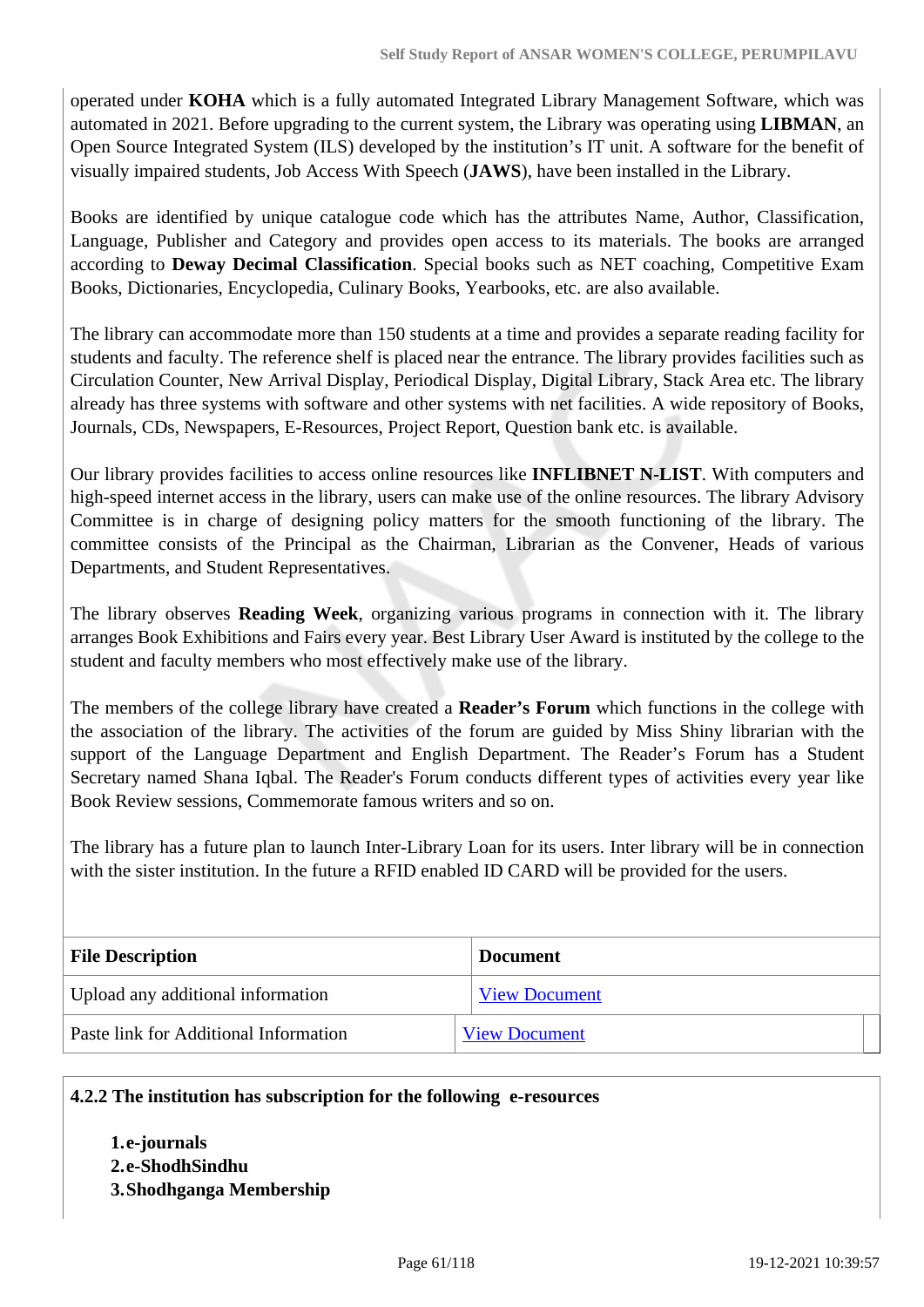#### **4.e-books**

- **5.Databases**
- **6.Remote access to e-resources**

**Response:** A. Any 4 or more of the above

| <b>File Description</b>                                                                                                                                         | <b>Document</b>      |
|-----------------------------------------------------------------------------------------------------------------------------------------------------------------|----------------------|
| Upload any additional information                                                                                                                               | <b>View Document</b> |
| Details of subscriptions like e-journals, e-<br>ShodhSindhu, Shodhganga Membership, Remote<br>access to library resources, Web interface etc (Data<br>Template) | <b>View Document</b> |

## **4.2.3 Average annual expenditure for purchase of books/e-books and subscription to journals/ejournals during the last five years (INR in Lakhs)**

**Response:** 2.82

4.2.3.1 **Annual expenditure of purchase of books/e-books and subscription to journals/e- journals year wise during last five years (INR in Lakhs)**

| 2019-20 | 2018-19 | 2017-18                                  | 2016-17 | 2015-16 |
|---------|---------|------------------------------------------|---------|---------|
| 3.55    | 2.30    | 227<br>$\overline{a}$ . $\overline{a}$ l | 2.98    | 3.00    |

| <b>File Description</b>                                                                                                               | <b>Document</b>      |
|---------------------------------------------------------------------------------------------------------------------------------------|----------------------|
| Details of annual expenditure for purchase of<br>books/e-books and journals/e- journals during the<br>last five years (Data Template) | <b>View Document</b> |
| Audited statements of accounts                                                                                                        | <b>View Document</b> |
| Any additional information                                                                                                            | <b>View Document</b> |

## **4.2.4 Percentage per day usage of library by teachers and students ( foot falls and login data for online access) during the last completed academic year**

**Response:** 16.18

4.2.4.1 Number of teachers and students using library per day over last one year

Response: 258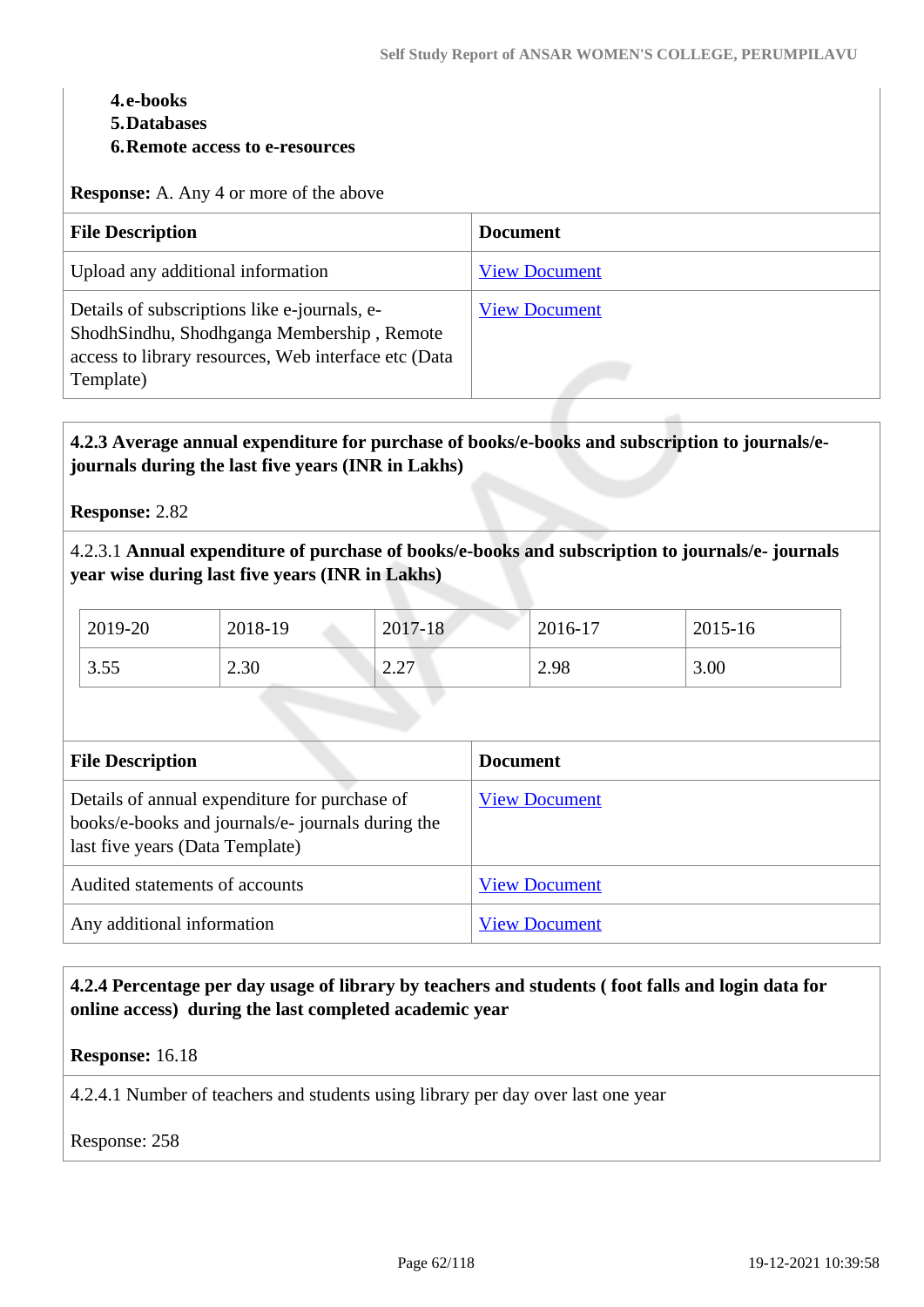| <b>File Description</b>                           | <b>Document</b>      |
|---------------------------------------------------|----------------------|
| Details of library usage by teachers and students | <b>View Document</b> |

## **4.3 IT Infrastructure**

#### **4.3.1 Institution frequently updates its IT facilities including Wi-Fi**

#### **Response:**

The institution has made a remarkable progression and upgrades its ICT infrastructure regularly.

## **Integrated College Management System (ICMS)**

- Integrated College Management System(ICMS) has been developed by the IT Head of our College and is used since 2020.
- All academic and administrative processes are online and partially automated.
- E-content preparation facilities are available in the Audio-Visual Lab.

## **Technology Upgradation:**

#### **Wi-Fi**

- During 2015-16, BSNL 60 Mbps fibre connection was used.
- NMEICT service was implemented with 10 Mbps Unlimited speed during 2018.
- Currently the Institution avails the NMEICT service with 40 Mbps Unlimited speed, implemented during the academic year 2020-2021.

## **ICT Facilities:**

- The College has around 150 computers altogether, including those in labs, in the Library and in different departments and offices.
- Every department has an adequate number of computers with internet facilities and printers for technical needs.
- The Language Lab facilitates 10 computers, accessories and the necessary software for Listening Speaking & Reading (LSR) Communication skill developments.
- 9 controlled Wi-Fi access points are available and Free Wi-Fi access is provided for staff and students.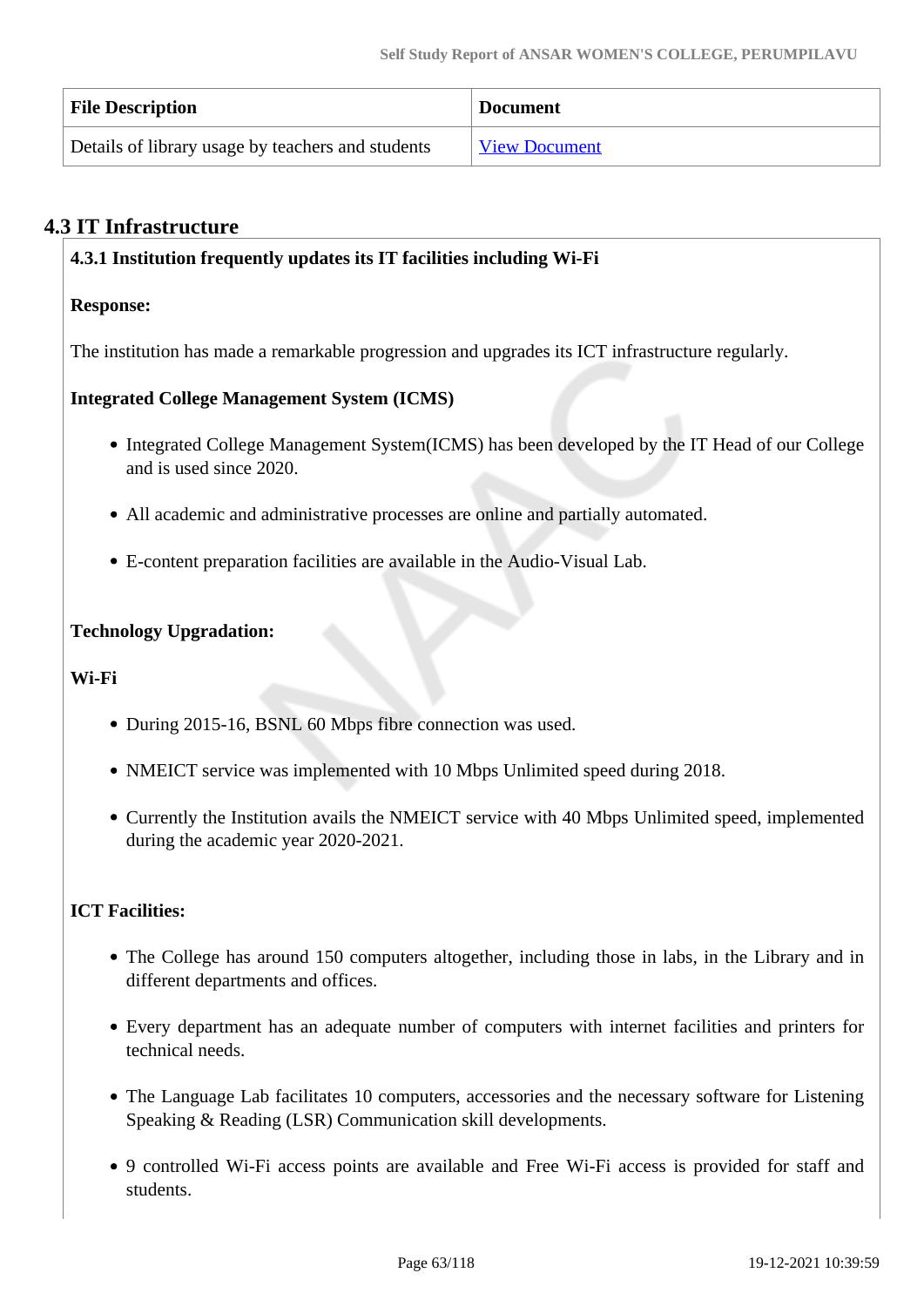- The College Library is fully automated using **KOHA**, an Integrated Library Management Software and before that with **LIBMAN**, which was developed by our institution's IT unit. Version 1 was developed in 2006 with Client server architecture using Oracle Development 2000 and Oracle Database 8. Version 2 was developed in 2016 with cloud computing 3-tier architecture.
- 32 classrooms are provided with ICT facilities. 3 Seminar Halls are equipped with computers, LCD projectors and audio systems.
- LCD projectors, LED TVs, Video conferencing and e-content development facilities are available and updated if found necessary.
- A fully structured Networking including optical fibre connectivity is available in the campus.
- The college has an Audio-Visual lab for enhancing students' practical knowledge regarding software skills related to media. Recent accessories to the Lab include a DSLR (canon D1300) and a video camera (Sony full HD H×R-MC2500).
- The college library is linked to INFLIBNET. Access to e-journals and e-books are provided by N-LIST.
- An active IT Department engaged in the overall maintenance of the ICTs in the campus.
- The College has upgraded to Biometric Punching for staff.
- The College had developed its own website, later purchasing a standard version in 2019-20 and further purchasing Cloud space as per the growing needs of the institution.
- Surveillance cameras have been installed in the campus since August 2014 as a part of examination reforms of the affiliated university. CCTV cameras have been installed at strategic points.
- The system of sending SMS updates to parents regarding their ward's attendance and other notifications have been practiced in the college.
- A faculty of the PG Department of Computer Science had developed an Excel template for entering and calculating internal marks of the students.
- A Moodle software has been developed and installed in a separate server in the College and the PG Department of Computer Science has been using it for their PG classes.
- Youtube Channels have been started by every department to facilitate live streaming of lectures and programmes.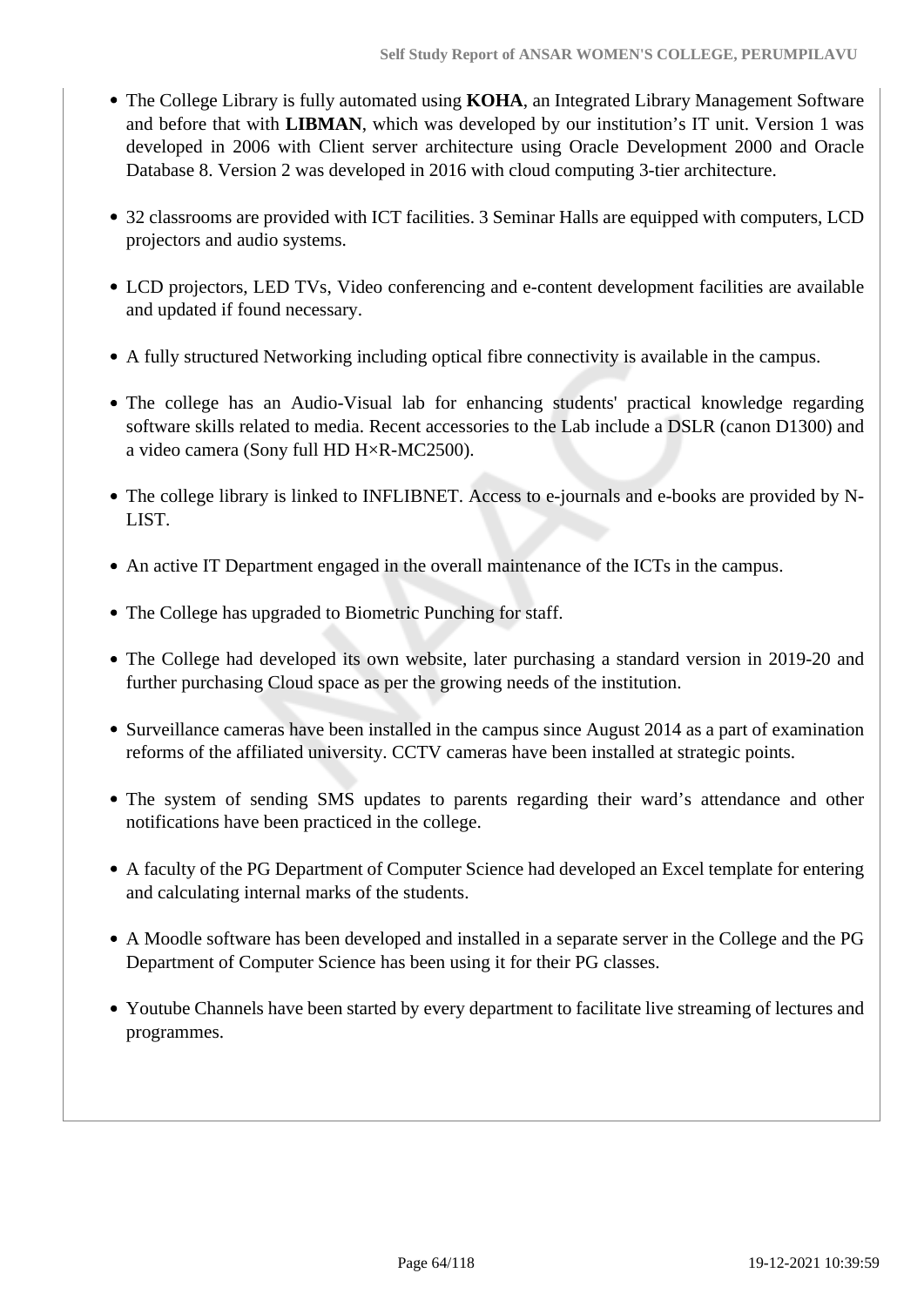| <b>File Description</b>               | <b>Document</b>      |  |
|---------------------------------------|----------------------|--|
| Upload any additional information     | <b>View Document</b> |  |
| Paste link for additional information | <b>View Document</b> |  |

| 4.3.2 Student - Computer ratio (Data for the latest completed academic year) |                      |
|------------------------------------------------------------------------------|----------------------|
| <b>Response:</b> $10:1$                                                      |                      |
| <b>File Description</b><br><b>Document</b>                                   |                      |
| Upload any additional information                                            | <b>View Document</b> |
| Student – computer ratio                                                     | <b>View Document</b> |

| 4.3.3 Bandwidth of internet connection in the Institution                                           |  |  |
|-----------------------------------------------------------------------------------------------------|--|--|
| <b>Response: A. ?50 MBPS</b>                                                                        |  |  |
| <b>Document</b>                                                                                     |  |  |
| <b>View Document</b>                                                                                |  |  |
| Details of available bandwidth of internet<br><b>View Document</b><br>connection in the Institution |  |  |
|                                                                                                     |  |  |

## **4.4 Maintenance of Campus Infrastructure**

 **4.4.1 Average percentage of expenditure incurred on maintenance of infrastructure (physical and academic support facilities) excluding salary component during the last five years(INR in Lakhs)**

**Response:** 28.01

4.4.1.1 **Expenditure incurred on maintenance of infrastructure (physical facilities and academic support facilities) excluding salary component year-wise during the last five years (INR in lakhs)**

| $\frac{12019-20}{20}$ | 2018-19 | 2017-18 | 2016-17 | 2015-16 |
|-----------------------|---------|---------|---------|---------|
| 48.31                 | 36.75   | 20.06   | 17.89   | 19.64   |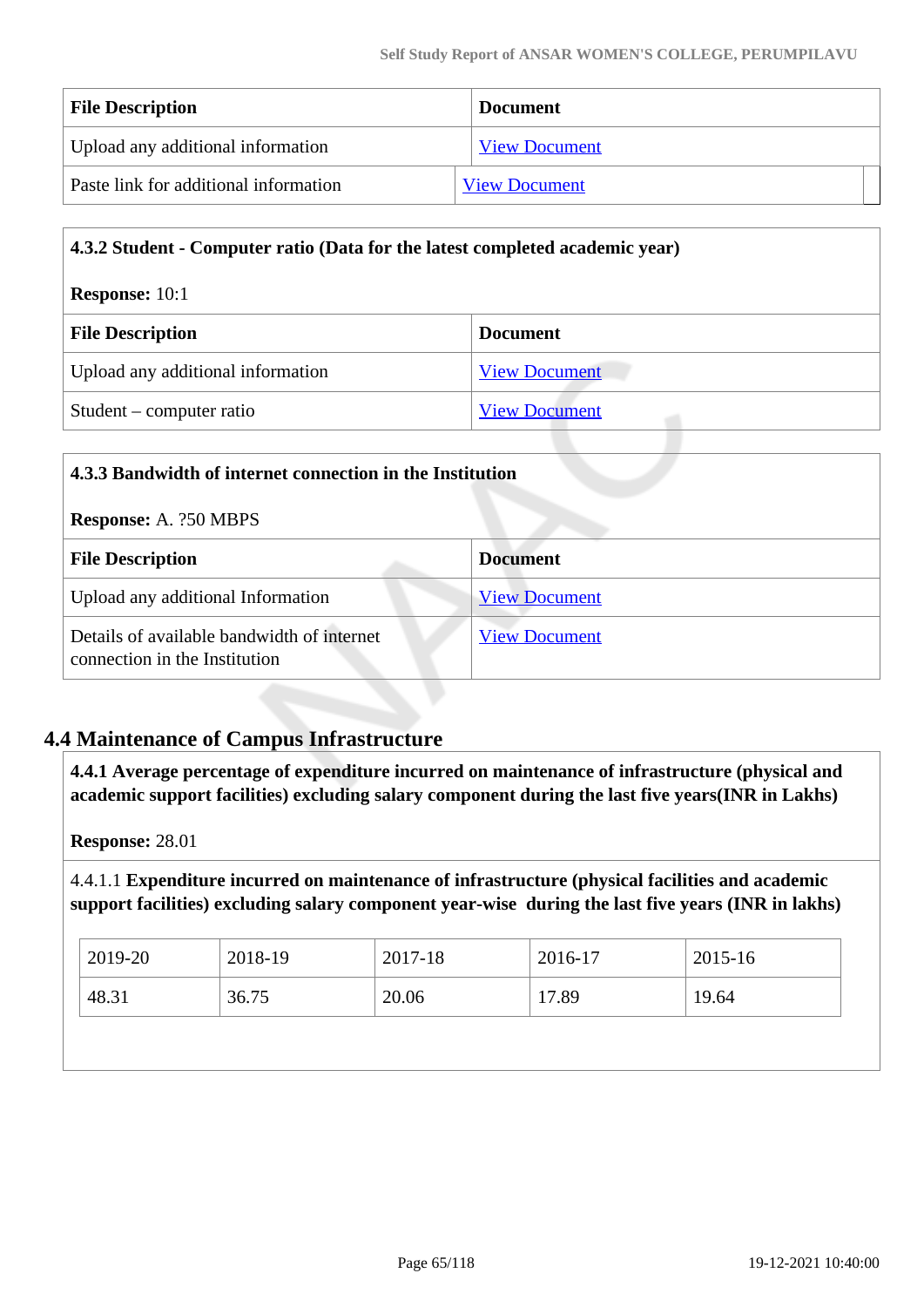| <b>File Description</b>                                                                                                     | <b>Document</b>      |
|-----------------------------------------------------------------------------------------------------------------------------|----------------------|
| Upload any additional information                                                                                           | <b>View Document</b> |
| Details about assigned budget and expenditure on<br>physical facilities and academic support facilities<br>(Data Templates) | <b>View Document</b> |
| Audited statements of accounts                                                                                              | <b>View Document</b> |

 **4.4.2 There are established systems and procedures for maintaining and utilizing physical, academic and support facilities - laboratory, library, sports complex, computers, classrooms etc.**

#### **Response:**

Ansar Women's College strives to meet the growing needs of the institution with the support of the **Planning Committee**, making available adequate physical infrastructure and constantly upgrading facilities in order **to provide, maintain and utilize physical, academic and support facilities.**

## **SYSTEMS & PROCEDURES:**

- The Principal discusses with the Planning Committee and presents a report regarding physical, academic and support facilities in the Management for approval and implementation.
- The HODs, faculty, non-teaching staff and other service personnel are given responsibility to maintain the facilities under their supervision.
- **An annual audit & stock taking** of the physical, academic and support facilities is undertaken for assessment and evaluation.
- A detailed report is submitted by the Heads of the Departments to the Principal which aids in planning for the next academic year.

## **MAINTENANCE OF INFRASTRUCTURE FACILITIES:**

- **Maintenance Staff** are responsible for maintenance related to electrical, carpentry, painting etc.,of the classrooms and the entire campus throughout the year and major renovation / construction works are undertaken during vacation.
- Technical requirements and other infrastructure facilities are maintained regularly by separate **electrical and technical maintenance staff**.
- **Fire extinguishers and First Aid Kits** are maintained regularly and their refilling is odne before the date of expiry.
- **The Cleaning Staff** maintains the cleaning and maintenance of classrooms, seminar halls, laboratories, staff rooms, prayer halls, washrooms, library and corridors are done regularly on a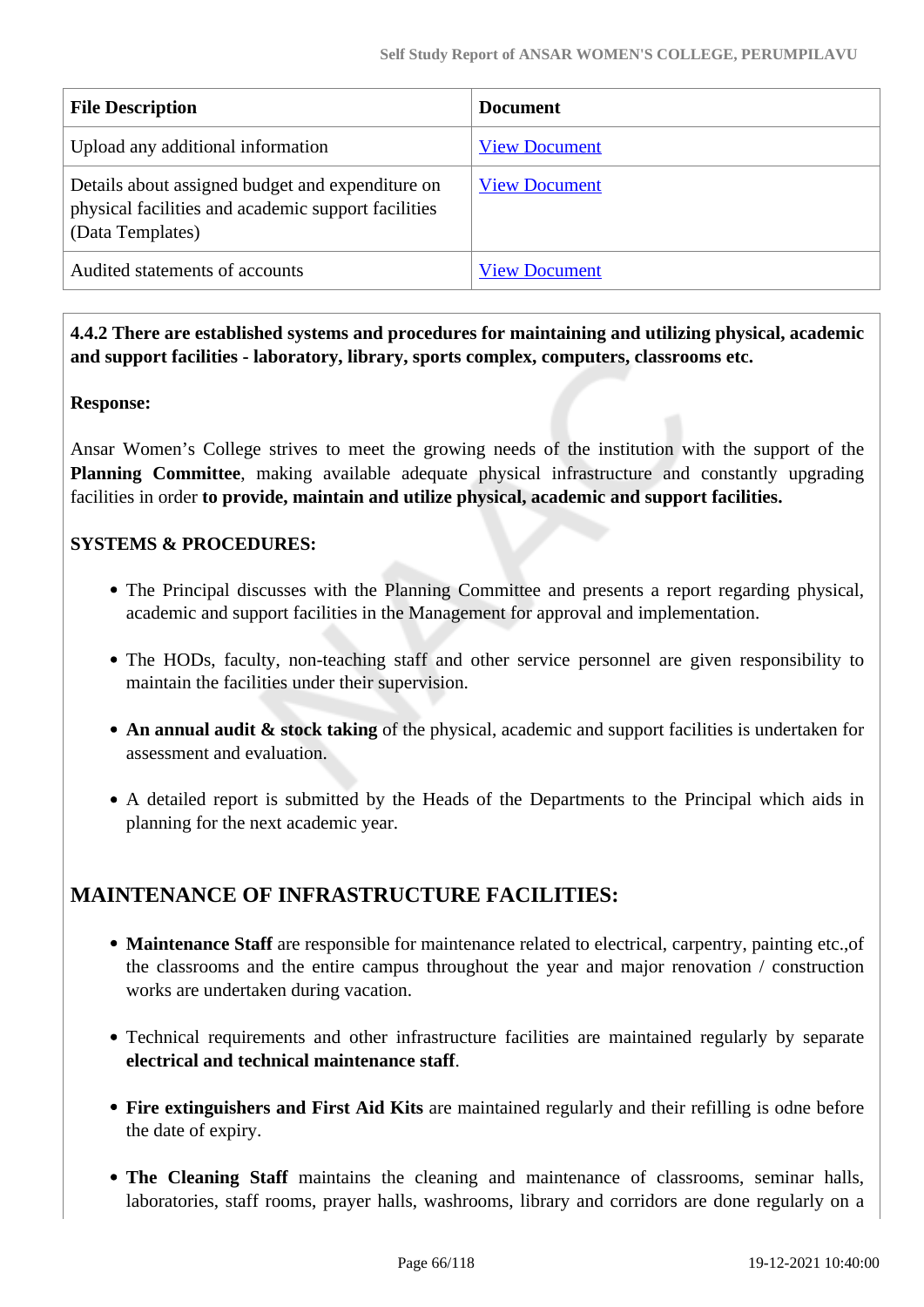daily basis.

To ensure protection of staff & students, **CCTV cameras** have been installed at vantage points.

## **MAINTENANCE OF ACADEMIC FACILITIES:**

#### **Computer, IT and internet facilities:**

- There is a Lab Assistant in the computer lab for technical assistance & monitoring.
- The college has a system administrator to oversee the maintenance of computers. For any repairs beyond the scope of system administrator, external agencies are called for.
- Computer technicians will be ready to check all the equipment and take necessary actions. Computer technicians will ensure timely replacements of any part as necessary. The technical failure or break downs are recorded in a register.
- 20kw UPS is provided for uninterrupted power supply. Main server and accessories are installed with power backup.
- Hardware technicians provide service from 9 AM to 5 PM on all working days for the maintenance and repair of computers within the campus.
- Students are instructed to follow standard operating procedures strictly during the use of systems to avoid system failure due to improper usage.
- Use of ICT facilities for teaching and learning is recorded in the log book.

#### **Laboratory:**

- The stock taking of all the equipment, instrument, glassware etc., in the lab is done annually and details are forwarded to the College Office for further action. Damaged items are discarded /replaced.
- Electrics and electronics equipment are checked regularly at the end of every semester and there is a regular maintenance of Fault registers and Log books.
- Issue and breakage registers are maintained in the laboratory.
- For any kind of maintenance or repair the laboratory staff-in-charge reports to the Head of the Department, and it is forwarded to the Principal.
- Glassware (test tubes, conical flasks etc.) and small scale instruments are given to the custody of students for one year. Any breakage shall be penalized at the completion of the year.
- Calibrating and weighing instruments are used with the guidance of technicians. Lab assistants are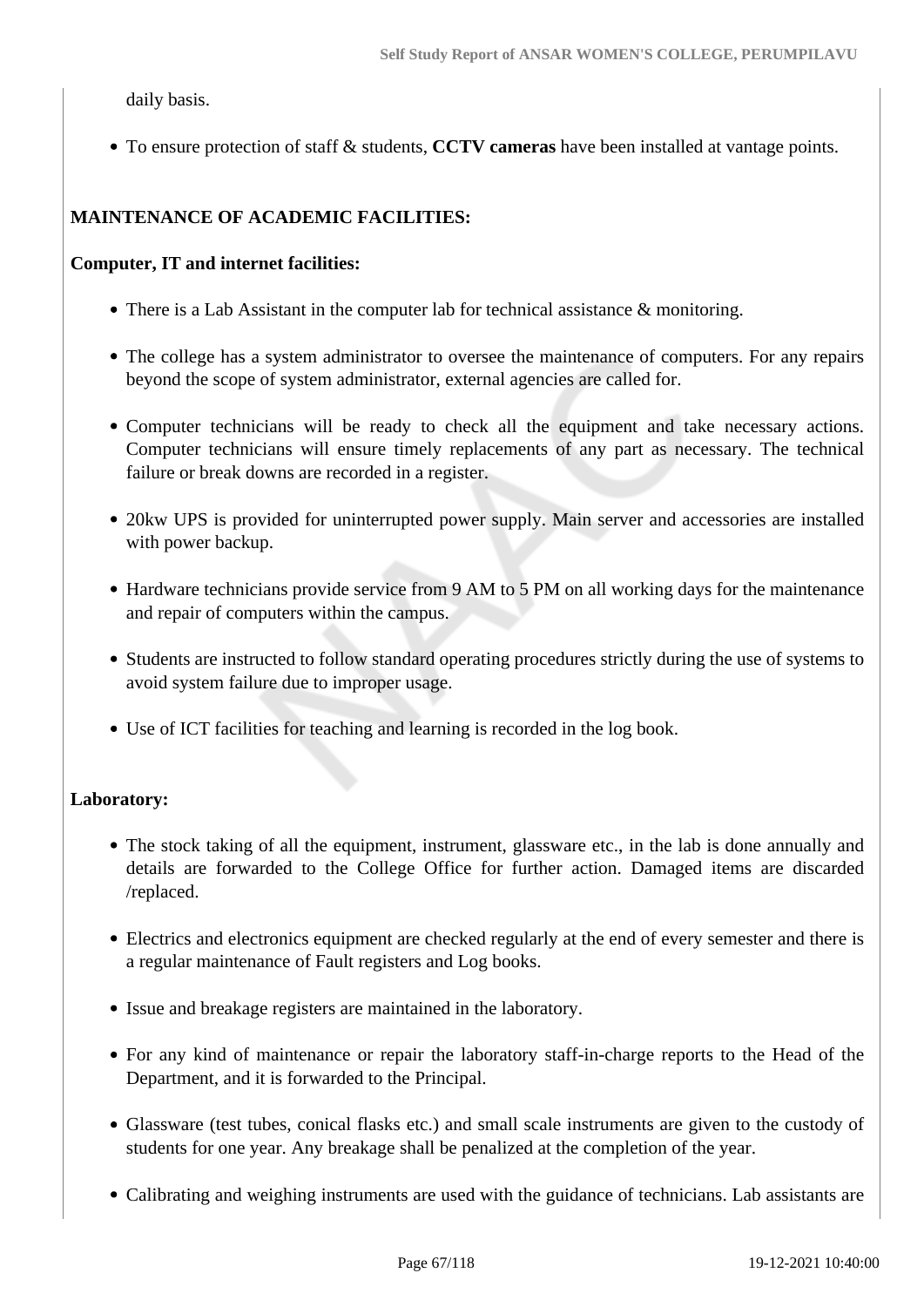the direct custodians of the equipment in the lab.

- The instruments & equipment are serviced by the suppliers from whom it is purchased, in case of any service required.
- The maintenance register of the same is kept in the laboratory (with details of maintenance entries i.e, name of instrument, date and description of maintenance).

#### **Library:**

- The Librarian ably assisted by a library council, looks after the maintenance of library books, journals and other infrastructure in the Library.
- The annual stock taking and maintenance of the library books is carried out during the vacation.
- Damaged books are repaired, bound and digitized if needed.
- A list of required books is collected from each department and procured for the next academic year.
- A "SUBMIT YOUR IDEAS" box is kept in the library for students to request books to be purchased by the library.
- A nominal penalty is levied for delay in returning the library books or losing them.
- Library is cleaned every day in order to reduce damage caused by dust, insects etc.
- The Departmental Library is taken care of by the staff-in-charge in each department.

#### **Sports:**

- The playground is cleaned and all the courts are marked before the start of the academic year and before the Annual Sports Day.
- The Sports coaches are in charge of maintaining stock registers.
- The worn out and condemned equipment are replaced /disposed.

| <b>File Description</b>               | <b>Document</b>      |  |
|---------------------------------------|----------------------|--|
| Upload any additional information     | <b>View Document</b> |  |
| Paste link for additional information | <b>View Document</b> |  |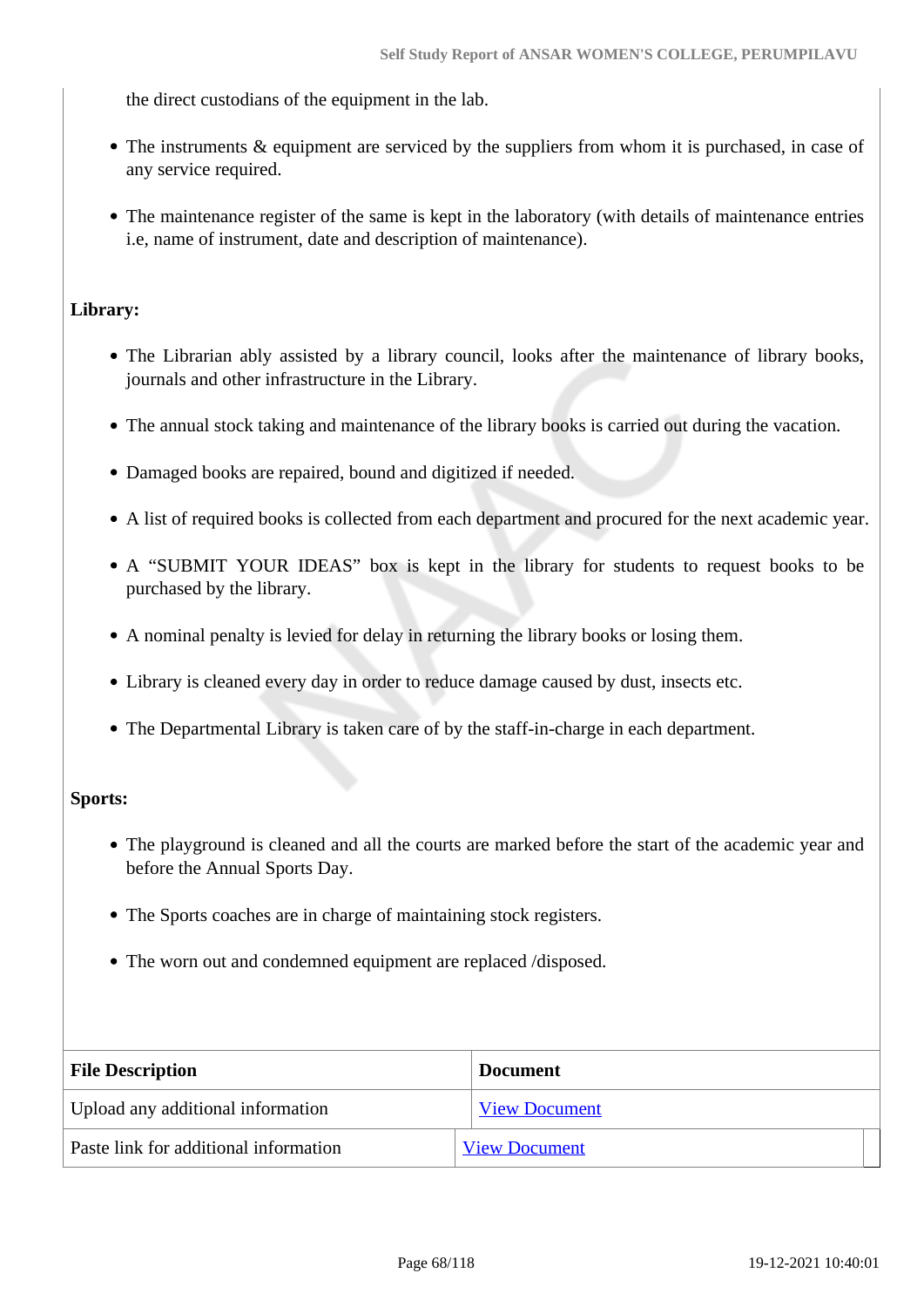## **Criterion 5 - Student Support and Progression**

## **5.1 Student Support**

 **5.1.1 Average percentage of students benefited by scholarships and freeships provided by the Government during last five years** 

**Response:** 6.92

5.1.1.1 **Number of students benefited by scholarships and free ships provided by the institution, Government and non-government bodies, industries, individuals, philanthropists during the last five years (other than students receiving scholarships under the government schemes for reserved categories)** 

| 2019-20 | 2018-19 | 2017-18 | 2016-17   | 2015-16 |
|---------|---------|---------|-----------|---------|
| 58      | Э4      | 69      | - 1<br>61 | 174     |

| <b>File Description</b>                                                                                                                                                                 | <b>Document</b>      |
|-----------------------------------------------------------------------------------------------------------------------------------------------------------------------------------------|----------------------|
| upload self attested letter with the list of students<br>sanctioned scholarship                                                                                                         | <b>View Document</b> |
| Upload any additional information Average<br>percentage of students benefited by scholarships and<br>freeships provided by the Government during the<br>last five years (Data Template) | <b>View Document</b> |

 **5.1.2 Average percentage of students benefitted by scholarships, freeships etc. provided by the institution / non- government agencies during the last five years**

**Response:** 39.37

5.1.2.1 **Number of students benefited by scholarships and free ships provided by the institution, Government and non-government bodies, industries, individuals, philanthropists during the last five years (other than students receiving scholarships under the government schemes for reserved categories)** 

| 2019-20 | 2018-19 | 2017-18 | 2016-17 | $2015 - 16$ |
|---------|---------|---------|---------|-------------|
| 1142    | 544     | 330     | 309     | 336         |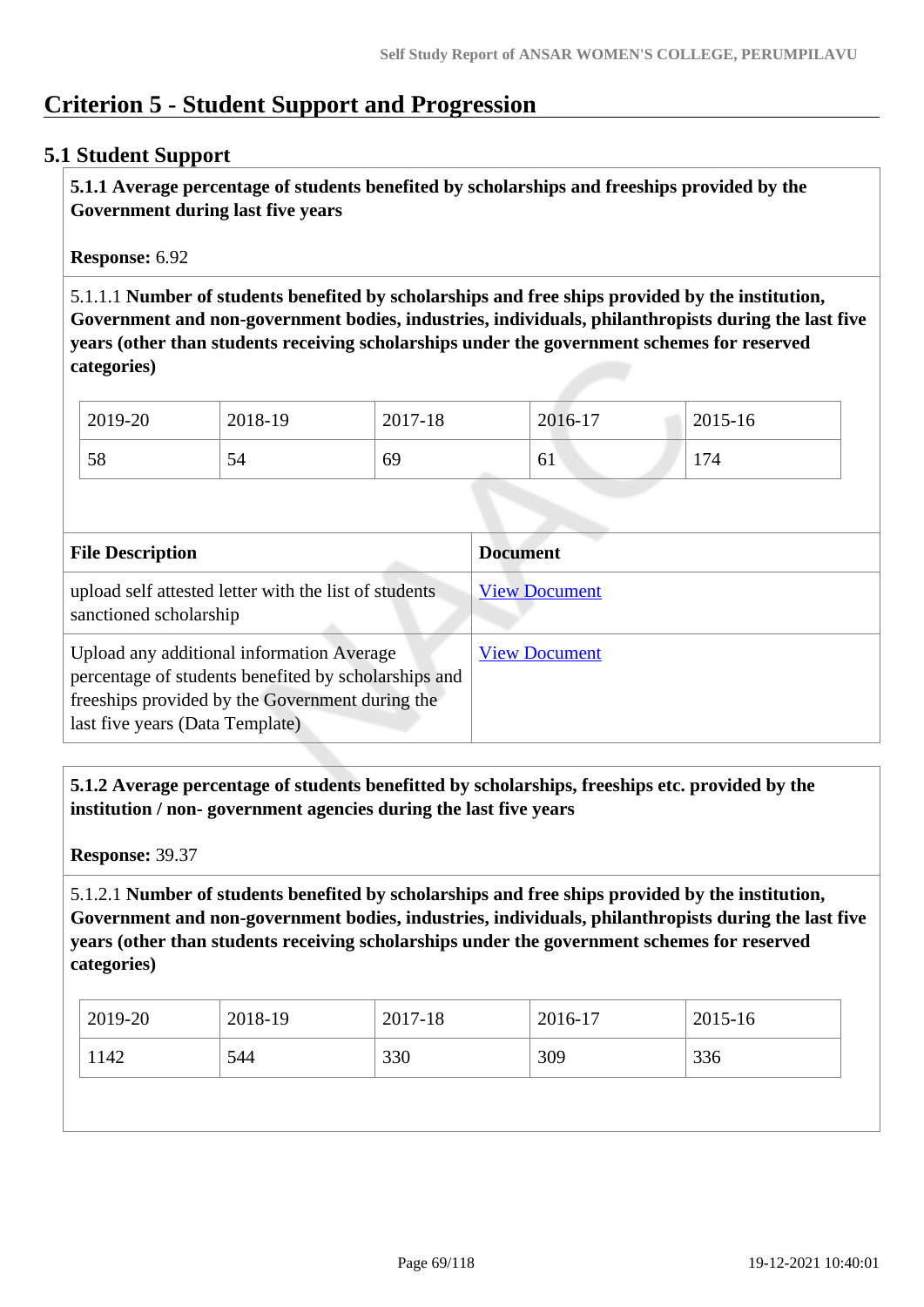| <b>File Description</b>                                                                                                                | <b>Document</b>      |
|----------------------------------------------------------------------------------------------------------------------------------------|----------------------|
| Upload any additional information                                                                                                      | <b>View Document</b> |
| Number of students benefited by scholarships and<br>freeships institution / non-government agencies in<br>last 5 years (Date Template) | <b>View Document</b> |

 **5.1.3 Capacity building and skills enhancement initiatives taken by the institution include the following**

- **1.Soft skills**
- **2.Language and communication skills**
- **3.Life skills (Yoga, physical fitness, health and hygiene)**
- **4.ICT/computing skills**

**Response:** A. All of the above

| <b>File Description</b>                                                              | <b>Document</b>      |
|--------------------------------------------------------------------------------------|----------------------|
| Details of capability building and skills<br>enhancement initiatives (Data Template) | <b>View Document</b> |
| Any additional information                                                           | <b>View Document</b> |
| Link to Institutional website                                                        | <b>View Document</b> |

 **5.1.4 Average percentage of students benefitted by guidance for competitive examinations and career counselling offered by the Institution during the last five years**

**Response:** 92.19

5.1.4.1 **Number of students benefitted by guidance for competitive examinations and career counselling offered by the institution year wise during last five years**

| 2019-20 | 2018-19 | 2017-18 | 2016-17         | 2015-16 |
|---------|---------|---------|-----------------|---------|
| 1268    | 1544    | 1434    | 11 <sup>-</sup> | 698     |

| <b>File Description</b>                                                                                                       | <b>Document</b>      |
|-------------------------------------------------------------------------------------------------------------------------------|----------------------|
| Number of students benefited by guidance for<br>competitive examinations and career counselling<br>during the last five years | <b>View Document</b> |
| Any additional information                                                                                                    | <b>View Document</b> |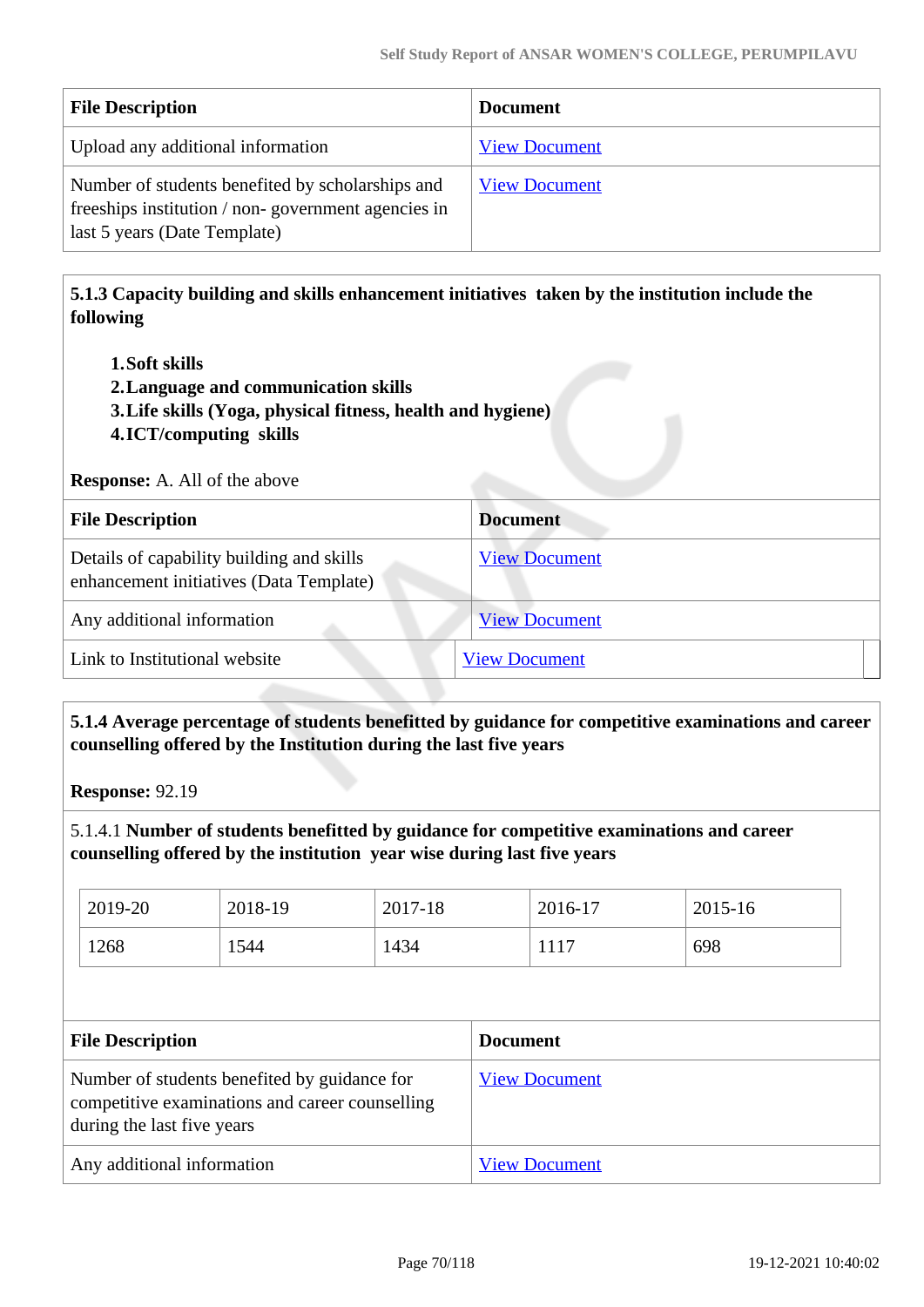**5.1.5 The Institution has a transparent mechanism for timely redressal of student grievances including sexual harassment and ragging cases**

- **1.Implementation of guidelines of statutory/regulatory bodies**
- **2.Organisation wide awareness and undertakings on policies with zero tolerance**
- **3.Mechanisms for submission of online/offline students' grievances**
- **4.Timely redressal of the grievances through appropriate committees**

#### **Response:** A. All of the above

| <b>File Description</b>                                                                                                            | <b>Document</b>      |
|------------------------------------------------------------------------------------------------------------------------------------|----------------------|
| Upload any additional information                                                                                                  | <b>View Document</b> |
| Minutes of the meetings of student redressal<br>committee, prevention of sexual harassment<br>committee and Anti Ragging committee | <b>View Document</b> |
| Details of student grievances including sexual<br>harassment and ragging cases                                                     | <b>View Document</b> |

## **5.2 Student Progression**

## **5.2.1 Average percentage of placement of outgoing students during the last five years**

#### **Response:** 0

5.2.1.1 **Number of outgoing students placed year - wise during the last five years.**

| 2019-20 | 2018-19 | 2017-18 | 2016-17          | 2015-16 |
|---------|---------|---------|------------------|---------|
|         | v       | ◡       | $\boldsymbol{0}$ |         |

| <b>File Description</b>                                                    | <b>Document</b>      |
|----------------------------------------------------------------------------|----------------------|
| Details of student placement during the last five<br>years (Data Template) | <b>View Document</b> |

#### **5.2.2 Average percentage of students progressing to higher education during the last five years**

#### **Response:** 147.18

#### 5.2.2.1 **Number of outgoing student progression to higher education during last five years**

Response: 705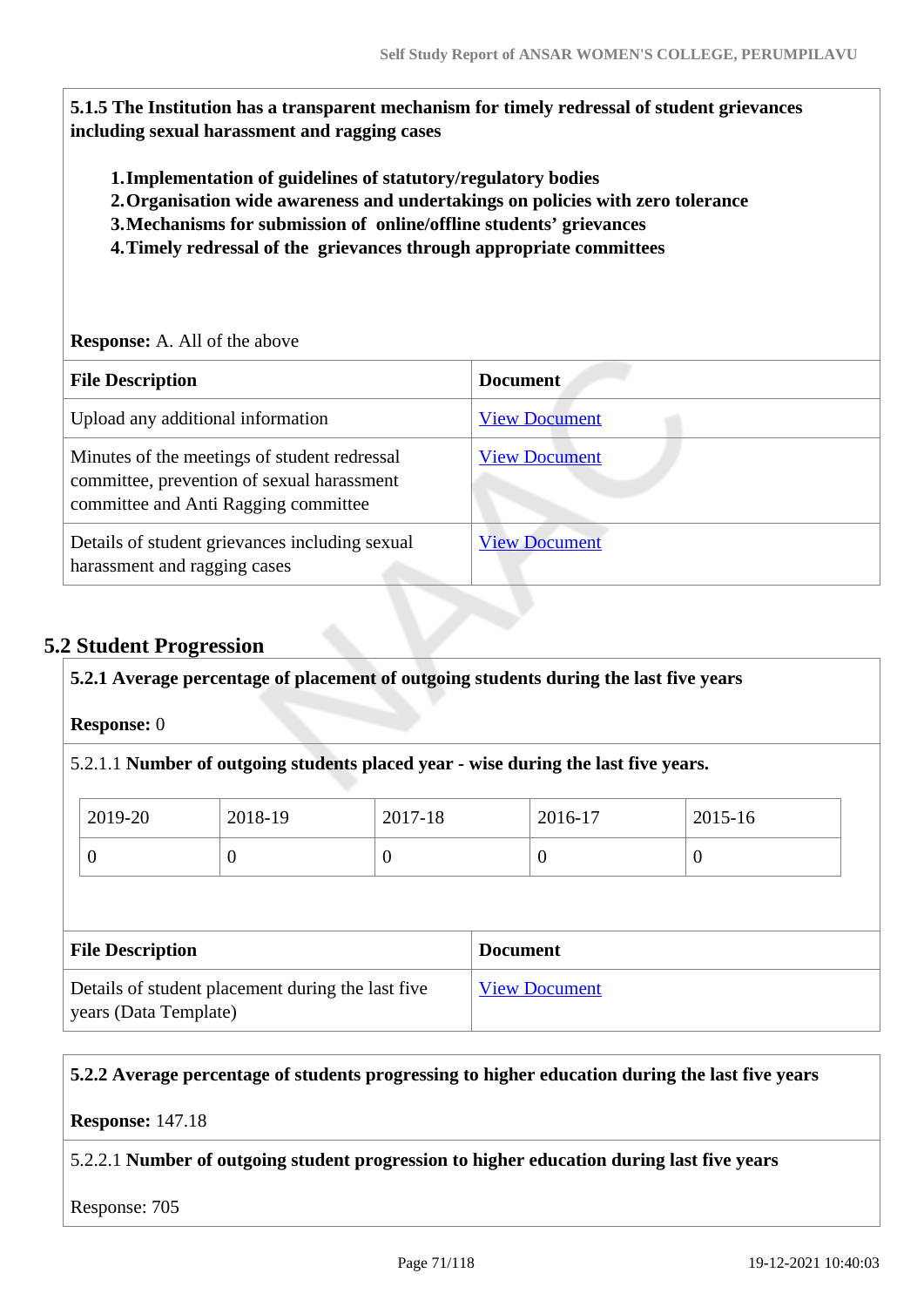| <b>File Description</b>                                               | <b>Document</b>      |
|-----------------------------------------------------------------------|----------------------|
| Upload supporting data for student/alumni                             | <b>View Document</b> |
| Details of student progression to higher education<br>(Data Template) | <b>View Document</b> |

## **5.2.3 Average percentage of students qualifying in state/national/ international level examinations during the last five years (eg: IIT-JAM/CLAT/ NET/SLET/GATE/ GMAT/CAT/GRE/ TOEFL/ Civil Services/State government examinations, etc.)**

**Response:** 46.05

5.2.3.1 **Number of students qualifying in state/ national/ international level examinations (eg: IIT/JAM/ NET/ SLET/ GATE/ GMAT/CAT/GRE/ TOEFL/ Civil Services/ State government examinations***, etc.)***) year-wise during last five years**

| 2019-20 | 2018-19 | 2017-18 | 2016-17 | 2015-16 |
|---------|---------|---------|---------|---------|
| 29      | . .     | ັ       |         |         |

## 5.2.3.2 **Number of students appearing in state/ national/ international level examinations (eg: JAM/CLAT/NET/ SLET/ GATE/ GMAT/CAT,GRE/ TOFEL/ Civil Services/ State government examinations) year-wise during last five years**

| 2019-20 | 2018-19 | 2017-18 | 2016-17  | 2015-16 |
|---------|---------|---------|----------|---------|
| 34      | 10      |         | <u>ب</u> | ν       |

| <b>File Description</b>                                                                                                            | <b>Document</b>      |
|------------------------------------------------------------------------------------------------------------------------------------|----------------------|
| Upload supporting data for the same                                                                                                | <b>View Document</b> |
| Number of students qualifying in state/national/<br>international level examinations during the last five<br>years (Data Template) | <b>View Document</b> |

## **5.3 Student Participation and Activities**

 **5.3.1 Number of awards/medals won by students for outstanding performance in sports/cultural activities at inter-university/state/national / international level (award for a team event should be counted as one) during the last five years.**

**Response:** 12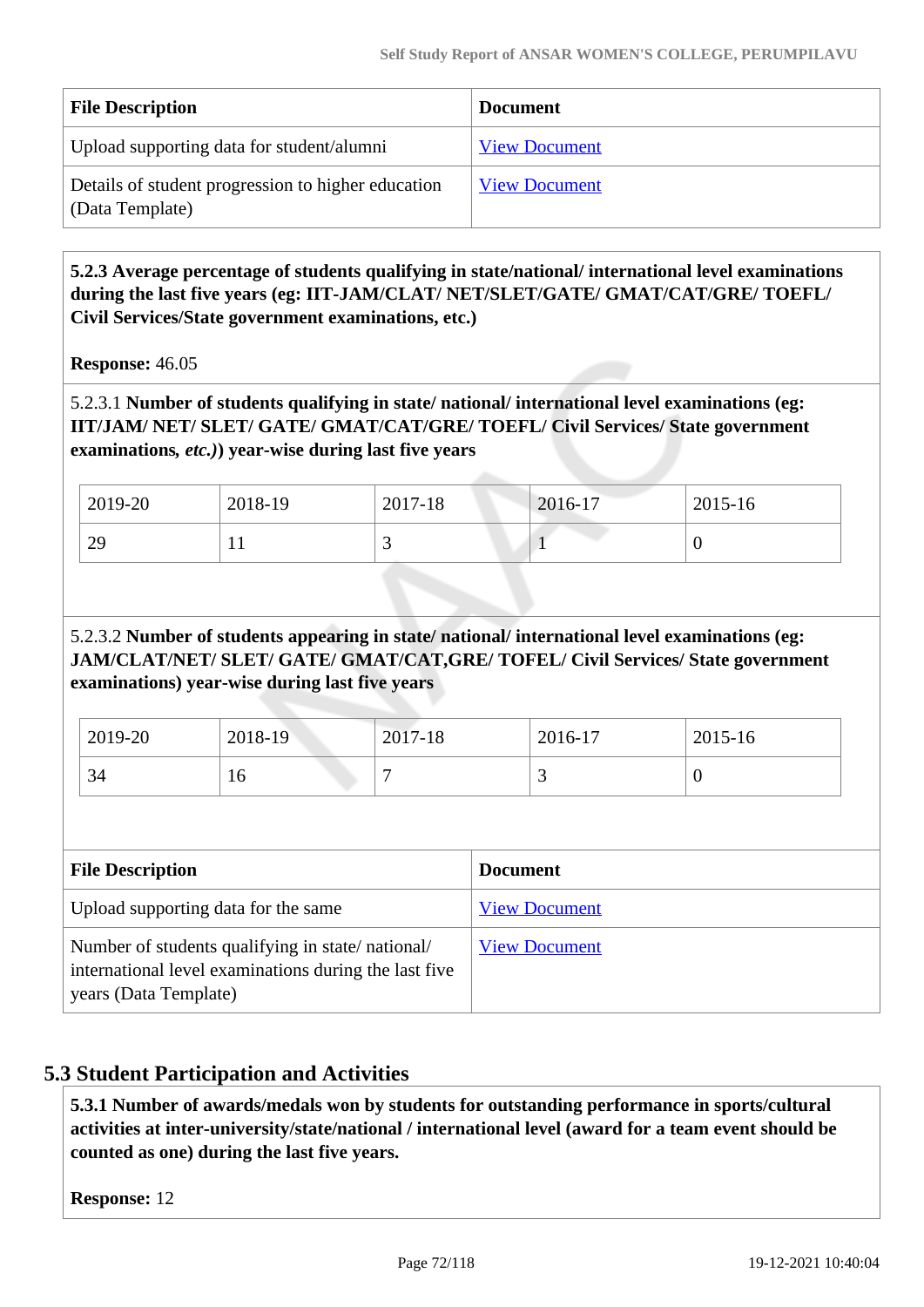## 5.3.1.1 **Number of awards/medals for outstanding performance in sports/cultural activities at university/state/national / international level (award for a team event should be counted as one) yearwise during the last five years.**

| 2019-20                                                                                                                                                                | 2018-19 | 2017-18              |                 | 2016-17        | 2015-16  |
|------------------------------------------------------------------------------------------------------------------------------------------------------------------------|---------|----------------------|-----------------|----------------|----------|
| $\overline{0}$                                                                                                                                                         | 7       |                      |                 | $\overline{4}$ | $\Omega$ |
|                                                                                                                                                                        |         |                      |                 |                |          |
| <b>File Description</b>                                                                                                                                                |         |                      | <b>Document</b> |                |          |
| Number of awards/medals for outstanding<br>performance in sports/cultural activities at<br>university/state/ national/international level during<br>the last five year |         | <b>View Document</b> |                 |                |          |
| e-copies of award letters and certificates                                                                                                                             |         | <b>View Document</b> |                 |                |          |

### **5.3.2 Institution facilitates students' representation and engagement in various administrative, cocurricular and extracurricular activities following duly established processes and norms (student council, students representation on various bodies)**

**Response:** 

### **Student Council:**

The Student Council of AWC consists of Student Council members, University Union Council Members, Fine Arts Secretary, Sports Secretary and class representatives. Student Council is being increasingly recognized as a very effective means of accomplishing a vast variety of educational aims and objectives and encourages sharing their ideas and visions.

As per the direction of the University of Calicut, a Presidential Model of election is conducted in College every academic year leading to the formation of the major Student Council, namely College Union. This College Union, by acting as a liaison body between the Management and students ensures coordination and effective functioning of all the clubs and committees. Chairperson, Vice Chairperson, General Secretary, Joint Secretary, College Magazine Editor, General Caption, Fine Arts Secretary, University Union Counsellor, are the major students' representation in this council. An Associate Secretary is also elected from each department for coordinating the extra-curricular and curricular activities of their respective departments.

### **Representations in Clubs/ Cells:**

There are various clubs and committees namely Entrepreneurship Development Club, Women Cell, Energy Conservation Club, Sports Club, Nature Club, Literacy Club, Open Forum, Audio Visual Club, Health Club, Discipline Committee, Magazine Committee, Arts Club which are headed by the student representatives. Various programmes are conducted each year by these students under the guidance of a teacher-in-charge of the respective clubs.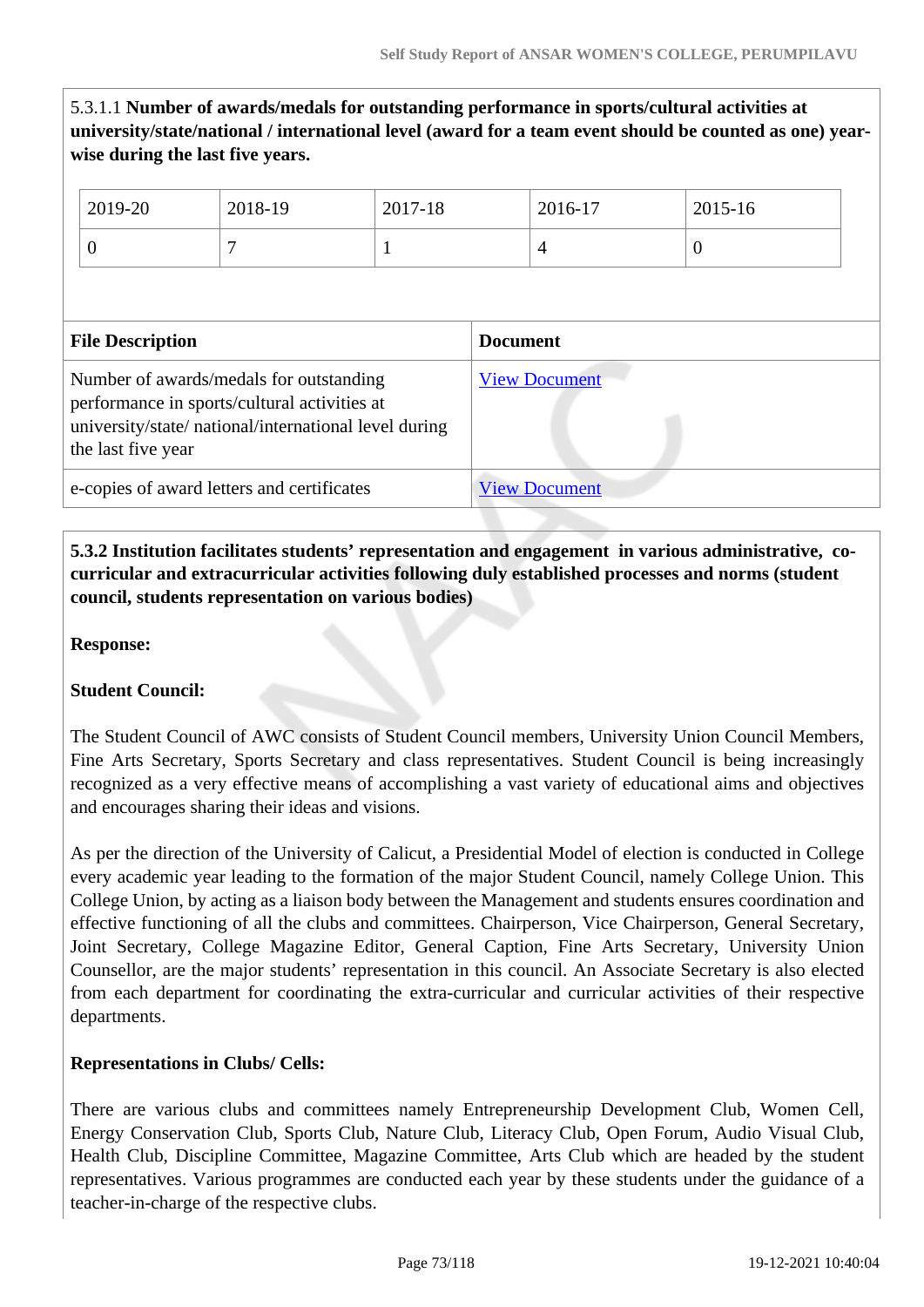#### **Representation in SQC and other Academic /Administrative Bodies:**

The students have representation in SQC which is the student's wing of IQAC and many other ad-hoc committees. The feedback given by the students in academic and administrative aspects has been implemented in the upgradation of curriculum and teaching-learning process. As an IQAC initiative, it is an institutional practice to train student leaders for effective leadership and management.

#### **Roles & Responsibilities:**

The student leaders work under the guidance of the Principal, VP and the HoDs and have frequent meetings on all matters regarding College activities. The Student Council assist in

- Maintaining campus discipline
- Planning and execution of College Events and Celebrations like Fresher's Day, Fin Arts Festival, Annual Sports Day, Regional and National festivals, Iner-Departmental Competitions, Inter-Collegiate Events, Seminars & Conferences
- Organizing On Campus and Extension initiatives

#### **Student Initiatives & Creative Campaigns:**

The Student Council initiates creative campaigns to create awareness and address specific issues.

#### **On Campus Initiatives:**

- 1.Anti-Ragging campaign To create awareness on zero tolerance to ragging in the campus
- 2.Women Cell activities to empower and enlighten female students.
- 3.Nature Club/ Eco Club activities to create an environmental awareness
- 4.Other such Clubs and Cells' activities

#### **Extension Initiatives:**

- 1.Save Children, Save Future Campaign in Schools in the vicinity to create awareness on Child Sexual Abuse, substance abuse, Psychological abuse etc.
- 2.Ashwas Club activities to extend a helping hand to those in need.
- 3.Relief Work during Flood.
- 4.NSS Extension activities.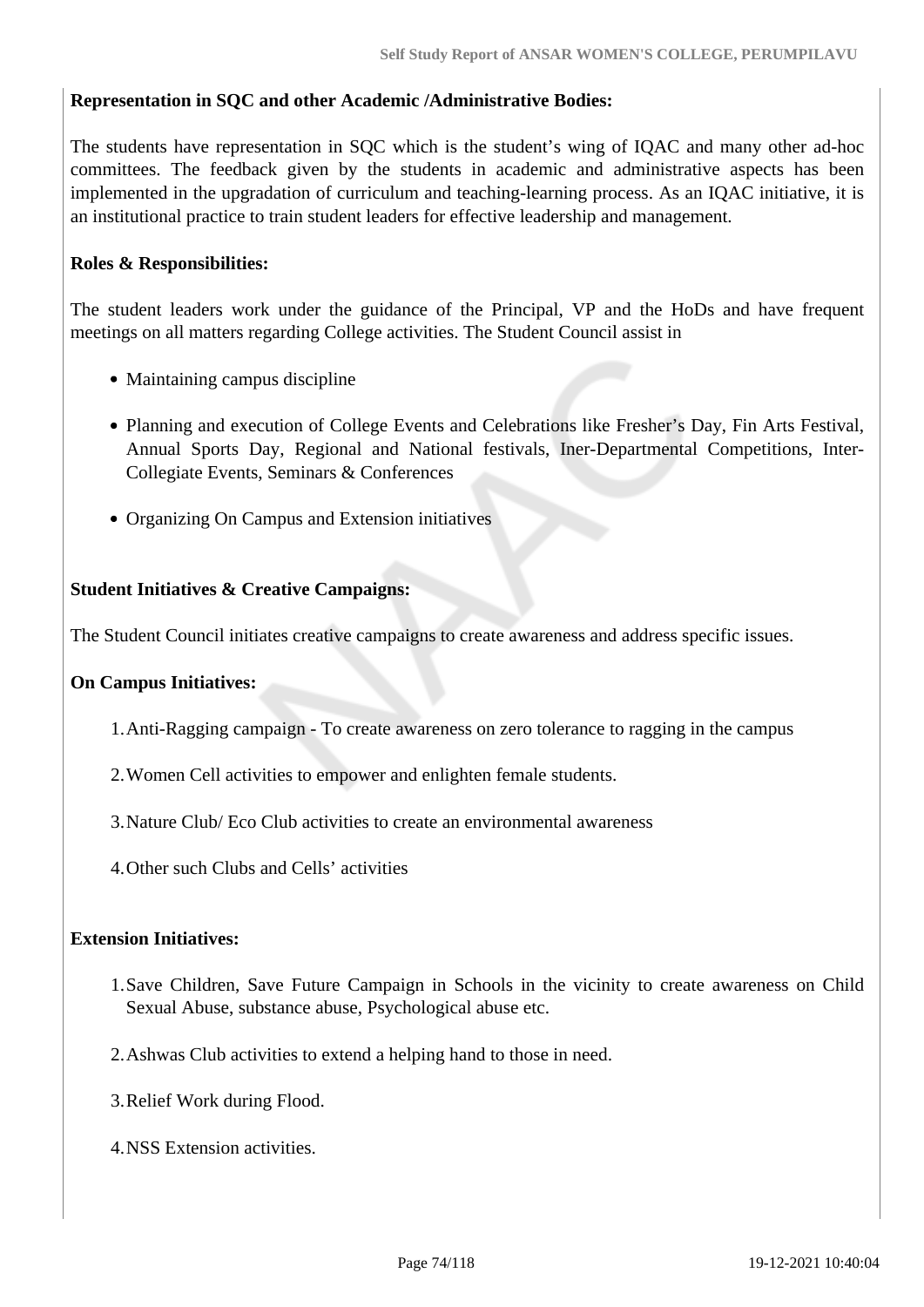The constructive suggestions given by the Student Council have been implemented in enhancing the campus environment to develop the excellence of the College.

| <b>File Description</b>               | <b>Document</b>      |  |
|---------------------------------------|----------------------|--|
| Upload any additional information     | <b>View Document</b> |  |
| Paste link for additional information | <b>View Document</b> |  |

 **5.3.3 Average number of sports and cultural events/competitions in which students of the Institution participated during last five years (organised by the institution/other institutions)**

**Response:** 66.8

5.3.3.1 **Number of sports and cultural events/competitions in which students of the Institution participated year-wise during last five years**

| 2019-20       | 2018-19 | 2017-18 | 2016-17 | 2015-16 |
|---------------|---------|---------|---------|---------|
| $\Omega$<br>╯ | 60      | 59      | 61      | 62      |

| <b>File Description</b>                                                                                                                                                                              | <b>Document</b>      |
|------------------------------------------------------------------------------------------------------------------------------------------------------------------------------------------------------|----------------------|
| Report of the event                                                                                                                                                                                  | <b>View Document</b> |
| Number of sports and cultural events/competitions<br>in which students of the Institution participated<br>during last five years (organised by the<br>institution/other institutions (Data Template) | <b>View Document</b> |

### **5.4 Alumni Engagement**

 **5.4.1 There is a registered Alumni Association that contributes significantly to the development of the institution through financial and/or other support services**

**Response:** 

Ansar Women's College has a functional **Alumni Association** with an objective to foster long-term relationships among Alumni members and College. The Alumni Association is in the process of registration and the annual Alumni meet is held on the 15th of August every year to ensure maximum participation.

Each year, an Alumni committee of responsible teaching and non-teaching faculties is formed. Alumni notifications and invitations are published via leading newspapers and social media platforms. A WhatsApp group of previous College Union members is also actively maintained by the college.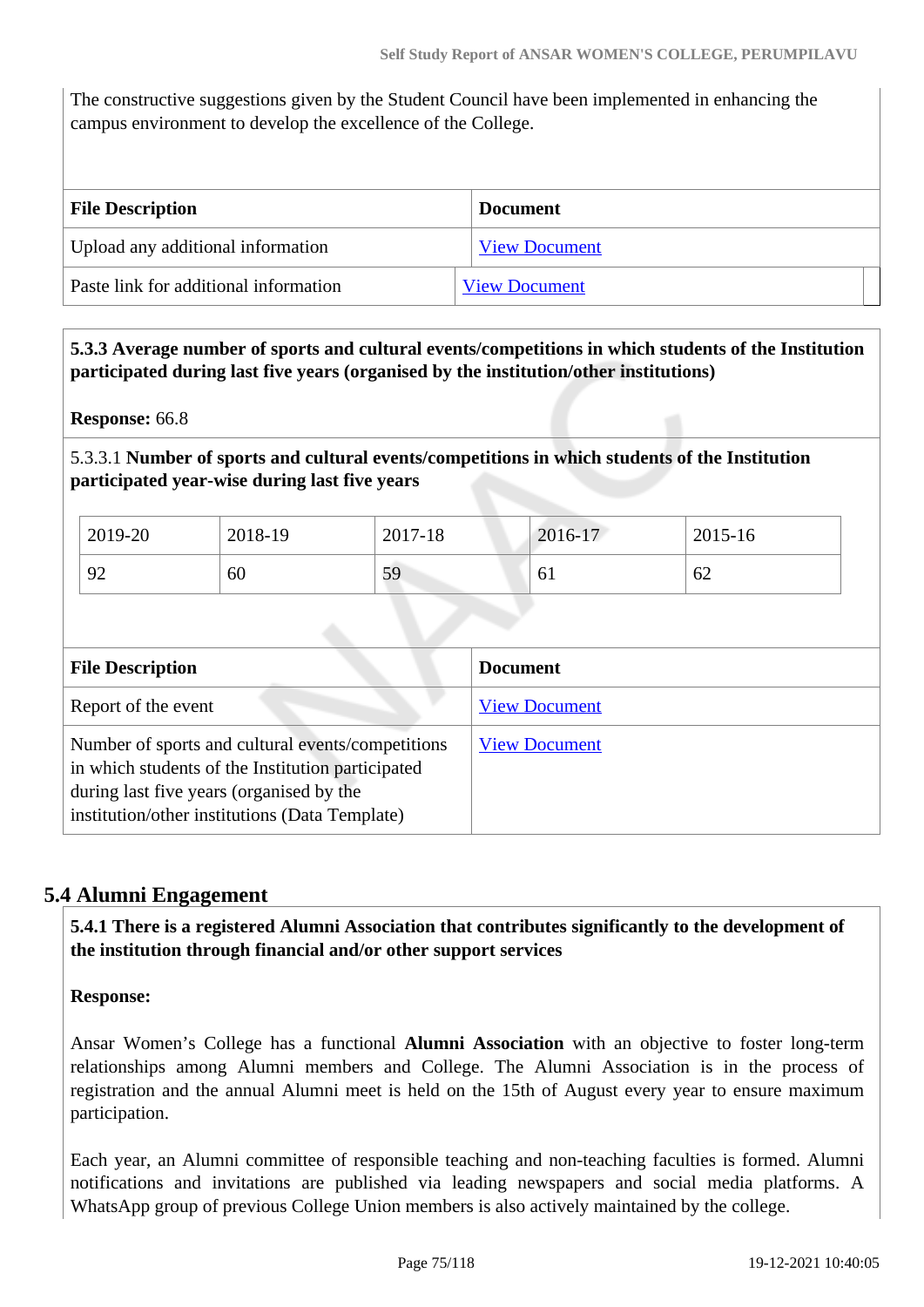The Alumni meet is conducted as a mixture of cultural and non-cultural events participated by Alumni members, teachers and students. The meet serves as an incredible opportunity for the alumni members to share their college days as well as their life experiences with the faculty and students. A number of our Alumni have proved their merit in the respective fields of their career.

Members of the Alumni who are also academicians visit the college and deliver lectures to the students on various occasions. They offer student support services by way of counselling, guidance and lectures. The contributions provided by the Alumni are invaluable to the college, students and the society.

#### **Some of their major activities include:**

- Student Sponsorship
- Honouring teachers for their academic contribution
- Offering rewards to College Toppers
- Sponsoring Books, Uniforms and tuition fees for eligible students.
- Blood Donation and medical camps in association with NSS
- Charity activities during social and natural calamities like Kerala Flood, etc.
- Strengthening library assets by contributing books, Furniture etc.
- Setting up of an effective Rain Water Harvesting System in the college.
- Organizing exhibition and cultural programmes
- Student counselling sessions by Psychology Dept. Alumni ("Break the Fear")

 Besides the common Alumni Meeting, Department wise alumni meetings are conducted to nurture their relation with the department. Every department has a database of final year students, which is updated from time to time.

 In the last Alumni committee meeting, a decision had been made to form as many country-wise Alumni chapters by including members from each respective country. As of now, Alumni chapters have been successfully formed in two countries, namely UAE and Qatar.

 Now, coming to our future activities, we are planning to celebrate a global alumni meet by including as many Alumni members from all over the world. We are also planning to develop a robust Alumni directory to strengthen all activities of the alumni association. We will be taking advantage of our currently active Facebook page (https://www.facebook.com/AWCPerumpilavu/ ) to connect to as many members as possible. During the Alumni Meet, we collect valuable feedback from our alumni via a feedback form to improve Quality in all facets of the college.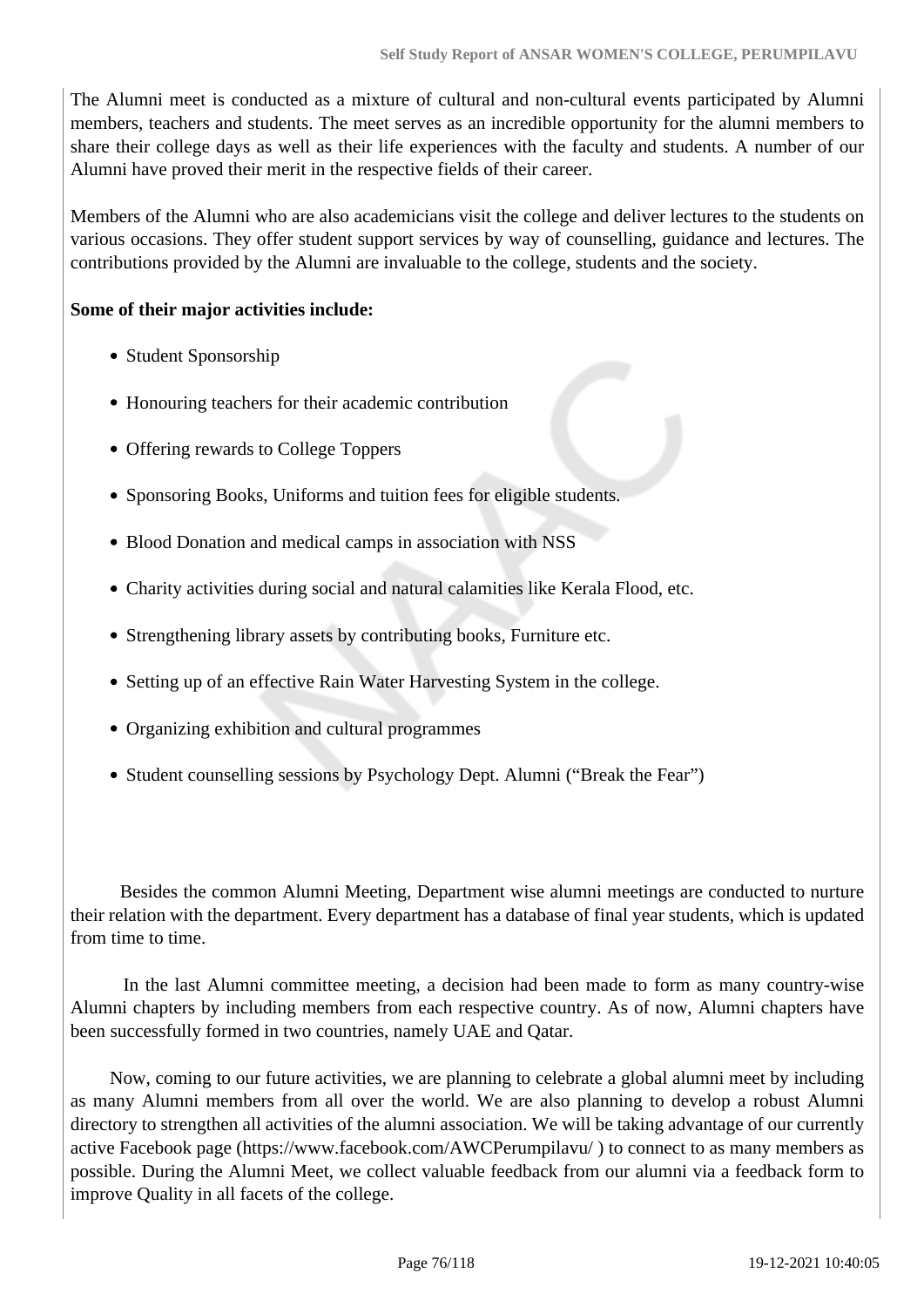Needless to say, this auspices undoubtedly serves as an incredible platform for both the college and our loving Alumni members to strengthen their bonding to the college and vice versa.

| <b>File Description</b>               | <b>Document</b>      |
|---------------------------------------|----------------------|
| Upload any additional information     | <b>View Document</b> |
| Paste link for additional information | <b>View Document</b> |

### **5.4.2 Alumni contribution during the last five years (INR in lakhs)**

**Response:** A. ? 5 Lakhs

| <b>File Description</b>             | <b>Document</b>      |  |
|-------------------------------------|----------------------|--|
| Upload any additional information   | <b>View Document</b> |  |
| Link for any additional information | <b>View Document</b> |  |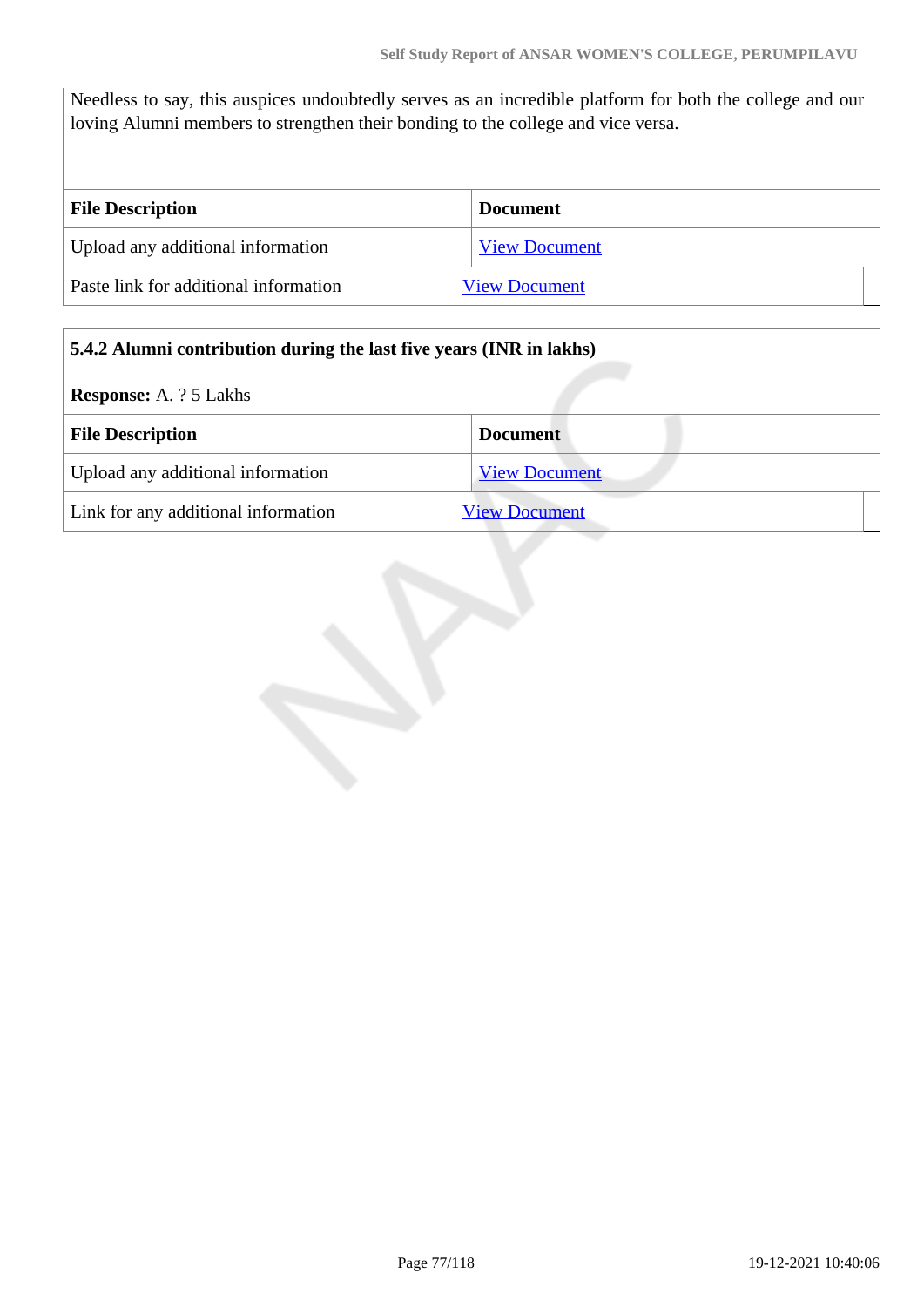# **Criterion 6 - Governance, Leadership and Management**

### **6.1 Institutional Vision and Leadership**

 **6.1.1 The governance of the institution is reflective of and in tune with the vision and mission of the institution**

### **Response:**

Ansar Women's College, founded by **Ansari Charitable Trust** in the year **2002,** firmly believes that academic education alone is not enough for the success in this world, hence imparting value education for the new generation. Like its name "Ansari", the Ansari Charitable Trust lends a 'helping hand' to those in need, be it through education or health care.

**Vision** - Every graduating student is empowered with the highest spiritual and intellectual competencies to be able to lead a morally upright life.

**Mission** - To facilitate every student to grow into an integral personality having the traits of character, scholarship, leadership and citizenship.

The core values of AWC comprise of Academics for excellence, Nurture national integrity, Service to women and marginalized, Agility to change society and Righteousness. The College follows the principle of secularism which is reflected in the past history of AWC.

### **Nature of Governance:**

The College is governed by the centrally monitored Managing Committee of Ansari Charitable Trust. The Management, Principal, Vice principal, Dean, IQAC, HoDs, faculty members along with other stakeholders collaborate to strengthen and fulfil the institution's Vision and Mission. This governing body meets annually to review the politics, strategies, achievements, budget and future plans.

The Principal heads the academic and administrative leadership advised by the Managing Committee and academic council members. There is a transparent interface between the student's union and the staff that helps to materialise the strategies.

**The Academic Council**, chaired by the Principal, focuses on the enhancement of curriculum design and teaching, learning and evaluation process. The curriculum structure, syllabi of various disciplines including that of the Life Skill Department are presented and approved. The **Academic Monitoring Committee** ensures that each Department prepares an action plan based on the guidelines given by IQAC, to provide quality education and enhance academic growth.

**Staff Council /College Council** is involved in governance through their representation in the decision making bodies and other statutory committees formed to streamline the progress of academic and administrative activities. Association activities, NSS, minority cell, grievance cell, counselling centre, ED Club and other clubs also function with complete transparency.

### **Perspective Plans:**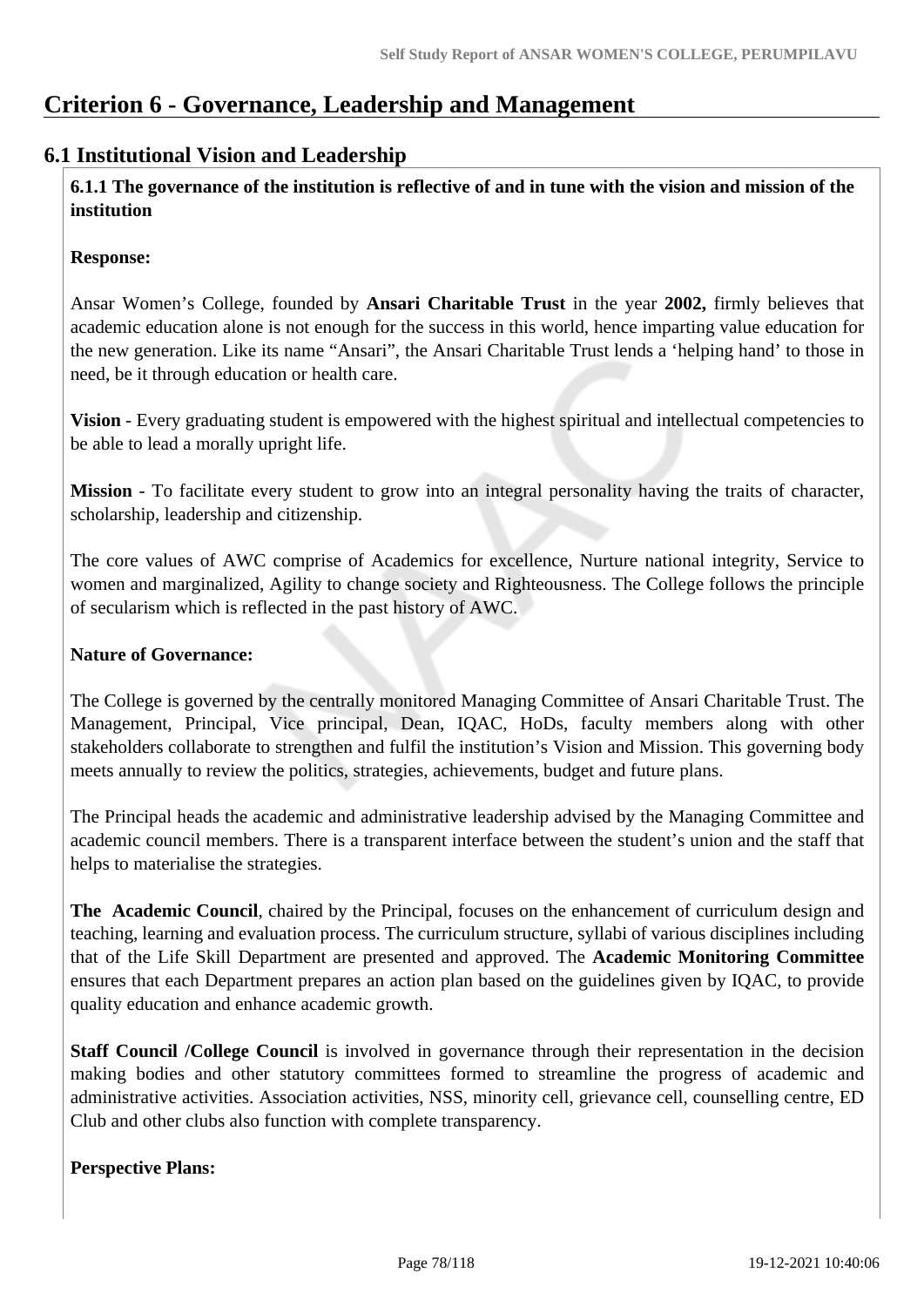The perspective plans based on the Vision and Mission are:

- To create a conducive learning ambience for all round development of students.
- To frame a curriculum that develops global competencies.
- To strengthen the academic potential and employability /entrepreneurship skills of students.
- To empower the women students to tackle the challenges in the job scenario.
- To awaken social consciousness and prepare socially responsible citizens through value based education.
- To develop excellence in teachers, creating the right environment for research, innovation and consultancy.
- To include students from economically and socially weaker sections of society and first generation learners.

The governing body adopts a style of person-oriented leadership, providing a healthy ambience for teaching and learning. The leadership continuously encourages contributions of the faculty, and the process of governance is not static but dynamic and progressive. The management system is participative, democratic, transparent and collaborative.

| <b>File Description</b>               | <b>Document</b>      |
|---------------------------------------|----------------------|
| Upload any additional information     | <b>View Document</b> |
| Paste link for additional information | <b>View Document</b> |

### **6.1.2 The effective leadership is visible in various institutional practices such as decentralization and participative management**

### **Response:**

Ansar Women's College follows an effective democratic management system through participative decision making. A Vice Principal and Head of Departments are appointed to occupy important administrative positions and assist in the academic and administrative duties.

The institution encourages and motivates a culture of decentralization and participative management by involving staff members in a number of administrative roles. A well-designed organizational structure including Governing Body, Academic Council, PTA, Moral Committee and College Council form the backbone of the institution. IQAC and auxiliary committees participate in planning, execution and monitoring academic and administrative processes. College organizes different events with involvement, cooperation and participation of all stakeholders.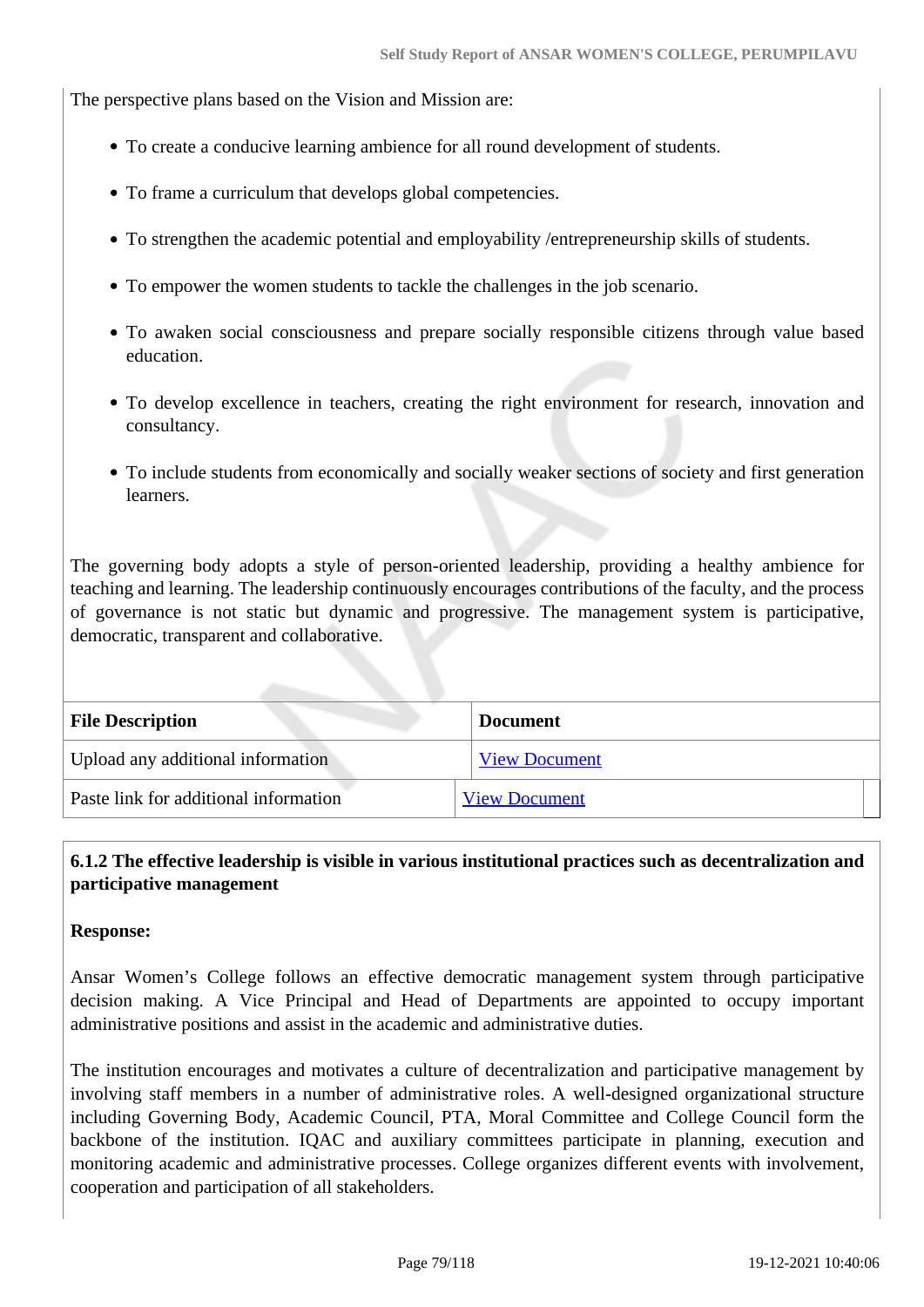Before the commencement of each academic year various college committees are formed by the College Council under the guidance of the Principal, consisting of teachers and some committees include nonteaching staff and students as well. Every Committee has the freedom to prepare an action plan, which is implemented after the approval of the Management.

The planning board meets at the beginning of the academic year to plan the academic, co-curricular and extra- curricular activities to be undertaken for the year. The infrastructural facilities that need to be updated are brought to the notice of the management.

The management committee, in consultation with all stakeholders, frames guidelines and strategies for the progress of the institution. Feedback data from all stakeholders is considered for policy and decisionmaking. The Principal is assisted by the staff council and IQAC and the Staff Council's decisions are executed at the department level through the respective heads and faculties.

Decisions and suggestions of the various Departments are presented by the respective heads in the staff council meetings. After careful deliberations, these recommendations are presented to the governing body for implementation. Participatory decision-making is practised within the student community too through the student council to accommodate any dissenting views.

To ascertain this aspect of governance, a case study of infrastructure pertaining to the **construction of a new building for the College Library** is taken. The institution had a library earlier, but it was not spacious enough to accommodate the growing strength of the campus. The Staff gave a request to the Principal through the various department heads to address the pressing need for a spacious, modern and well-equipped library. The Principal forwarded the request for further study to the planning board. It was then forwarded to the governing body for further decision and implementation. Suggestions and support were sought from all stakeholders. The blueprint of the plan was finalized and work progressed efficiently during the vacation.

As the construction commenced, the Principal, Vice Principal, HoDs and other staff of the institution took an active part in regular monitoring of the construction. New books and journals were listed out and purchased by the Librarian. Finally the College Library building was completed and handed over. The **inauguration of the new library building** was held on **23rd November 2020** by Dr. M.K.Jayaraj, the honourable Vice Chancellor of the University of Calicut.

| <b>File Description</b>               | <b>Document</b>      |  |
|---------------------------------------|----------------------|--|
| Upload any additional information     | <b>View Document</b> |  |
| Paste link for additional information | <b>View Document</b> |  |

### **6.2 Strategy Development and Deployment**

### **6.2.1 The institutional Strategic / Perspective plan is effectively deployed**

**Response:**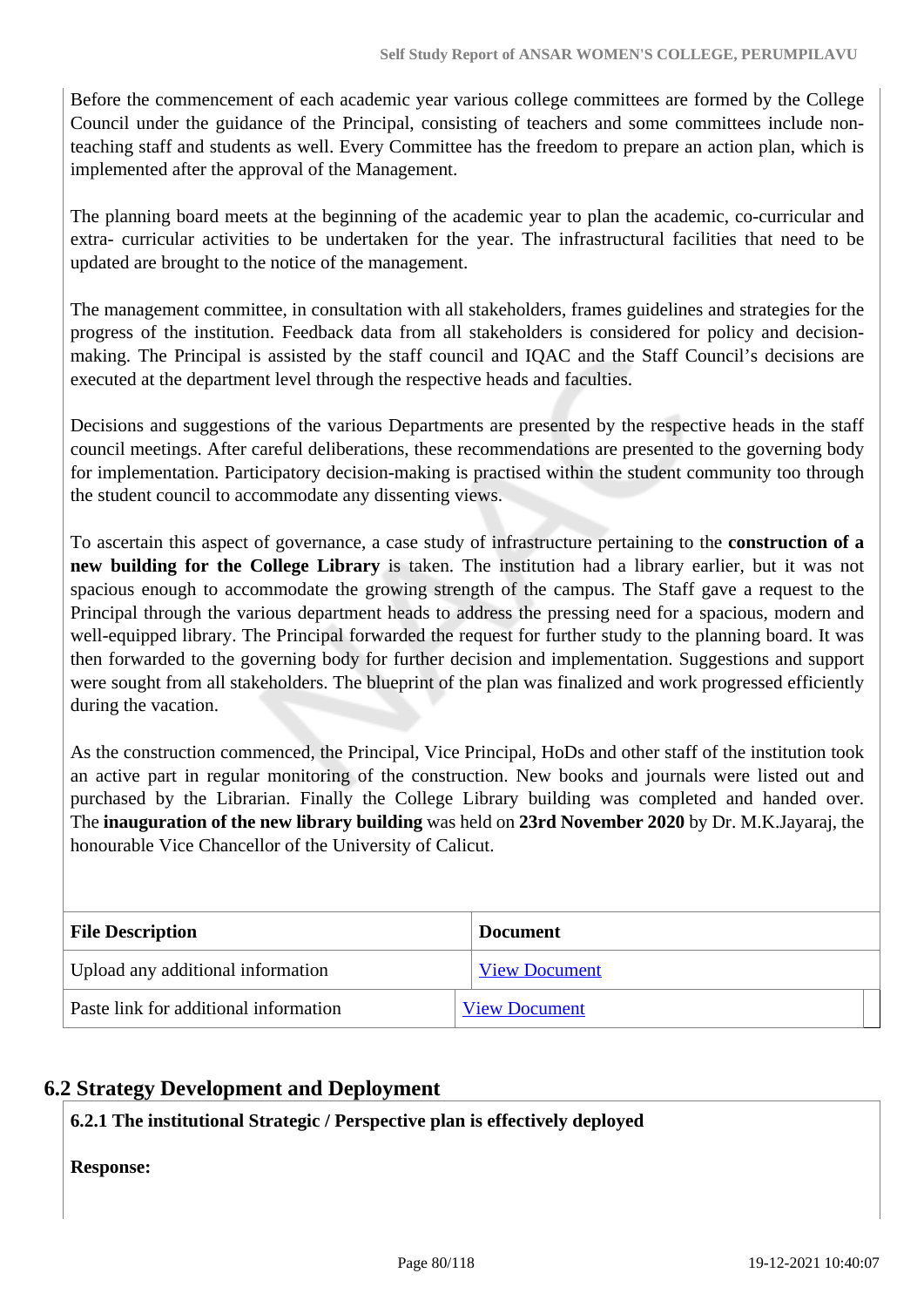#### **Certificate Courses & Add-on Courses:**

Ansar Women's College practices strategic planning to implement various perspective plans to enhance the academic dimensions of the institution. Keeping in mind the current institutional and higher education scenario, the IQAC proposes certain improvements and prepares perspective plans for starting new programmes that have great relevance in the present scenario.

The institution is administered by Ansari Charitable Trust which always prioritizes the quality of excellence. The strategic planning is effectively carried out at the right time. In line with the changing scenario of higher education and career opportunities, the Executive Board of Management realized the need to introduce Certificate Courses to supplement the current curriculum. Based on the feedback collected from staff and students separately and the changing career opportunities in the current global scenario, IQAC proposed this initiative to introduce Certificate Courses. Moreover the students are also encouraged to enroll in the various effective Add-on Courses provided by IGNOU.

Ansar Women's College itself is an IGNOU Special Study Centre, which began in July 2017 under the IGNOU Regional Centre at Cochin. This could be used as a platform for our students to enroll in Add-on Courses, equipping them with better skills and exposure for advanced career opportunities.

IQAC has created a short term and long-term perspective plan in consultation with the management and various stakeholders. The representation of our mentor institutions is also considered for the formulation of the strategic plan. The perspective plan is revised every year by the IQAC and management envisions its strategic plan based on it.

The institution is committed to the pursuit of excellence in the field and education. We achieve this by constantly improving our quality management through:

- Providing creative learning experience
- Conductive learning ambience
- Adapting innovative teaching methods
- Student centered activities
- Faculty development programmes

| <b>File Description</b>                                   | <b>Document</b>      |
|-----------------------------------------------------------|----------------------|
| Upload any additional information                         | <b>View Document</b> |
| strategic Plan and deployment documents on the<br>website | <b>View Document</b> |
| Paste link for additional information                     | <b>View Document</b> |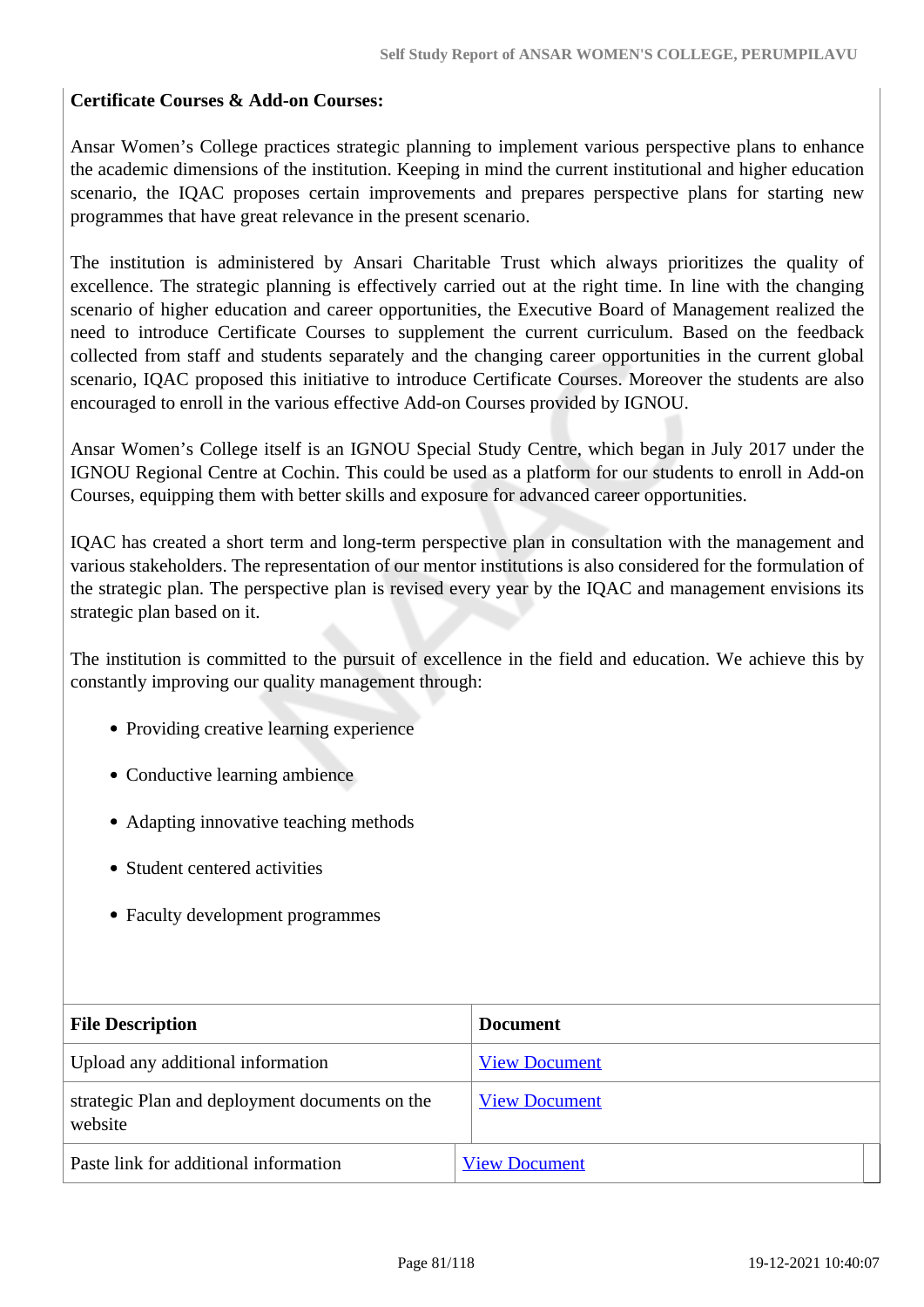**6.2.2 The functioning of the institutional bodies is effective and efficient as visible from policies, administrative setup, appointment and service rules, procedures, etc.**

**Response:** 

### **Organizational Structure:**

The College functions as per the Educational Policy of the University of Calicut and has a defined organizational structure. Important matters such as drawing Institutional Policies, starting of new Programmes, infrastructure development, sanctioning of posts, staff appointment and salary revision are decided by the Executive Board of Management and the Governing Body.

As and when required, the **Executive Board of Management** decides to increase decentralization including more functionaries and Committees for governance. The Organogram depicts the current organizational structure.

**The Academic Council**, chaired by the Principal, plans for the academic and administrative activities of the College. **The Controller of Examinations** is responsible for the conduct of the University Exams, while an **Internal Examination Cell** is in-charge of the smooth conduct of Internal Exams. The major decisions taken by the Staff Council and decision-making bodies are communicated to the staff through the HoDs. The staff serve as a link between the HoDs and students.

The Academic Council with the help of the **Staff Council** executes all the academic decisions. The Vice Principal assists the Principal in the organization, management and conduct of various activities of the College. The Co-curricular activities are planned and monitored by the various staff coordinators who are in-charge of the different Clubs and Cells. Extension is an integral part of the curriculum, which is coordinated by the Extension Cell.

The **IQAC**, chaired by the Principal, is an independent body which works to ensure the quality and excellence in the academic and non-academic activities of the College.

The Librarian along with the **Library Advisory Committee** take responsibility for maintenance and updation of library resources and facilities.

The **Planning Committee** plans and prepares a budget for department requirements based on their needs, and with the approval of the **Finance Committee**, the **Purchase Committee** purchases and supplies the requirements.

The **Office Superintendent** coordinates the functioning of the administrative staff for work allotted to them. For academic matters the administrative staff are governed by the Principal and for administrative work they report to the **Administrative Officer.**

The **Student Council**, which openly discusses matters relating to students' welfare, is guided by the Vice Principal. **Parent's Forum** also contributes suggestions through the PTA for student progress and institutional development.

The two way process of administration – top to bottom and bottom to top creates a collaborative environment.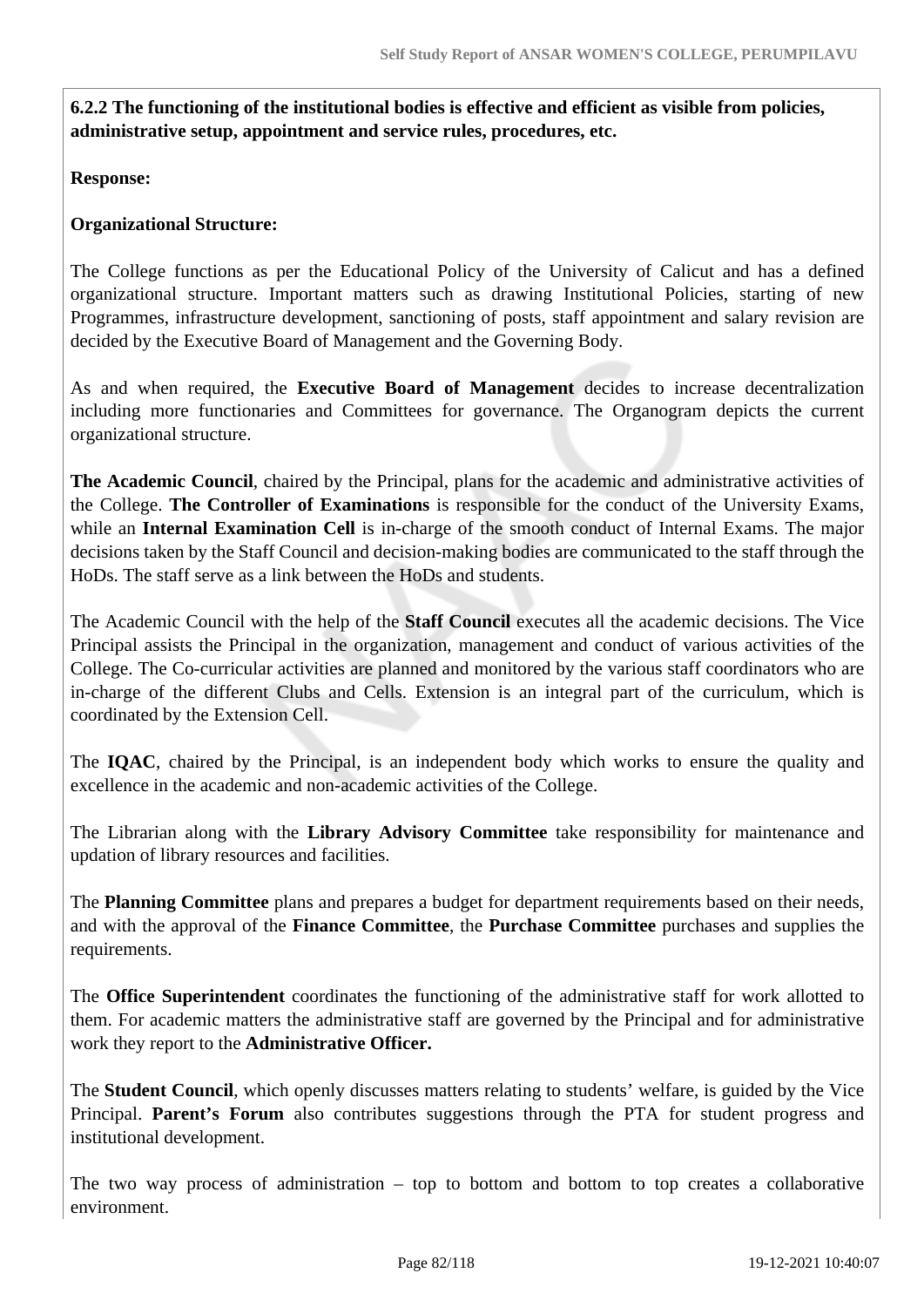| <b>File Description</b>                       | <b>Document</b>      |
|-----------------------------------------------|----------------------|
| Upload any additional information             | <b>View Document</b> |
| Link to Organogram of the Institution webpage | <b>View Document</b> |
| Paste link for additional information         | <b>View Document</b> |

# **6.2.3 Implementation of e-governance in areas of operation 1.Administration 2.Finance and Accounts 3.Student Admission and Support 4.Examination Response:** A. All of the above **File Description Document** Screen shots of user interfaces [View Document](https://assessmentonline.naac.gov.in/storage/app/hei/SSR/104353/6.2.3_1621514286_3559.pdf) ERP (Enterprise Resource Planning) Document [View Document](https://assessmentonline.naac.gov.in/storage/app/hei/SSR/104353/6.2.3_1621526495_3559.pdf) Details of implementation of e-governance in areas of operation, Administration etc [View Document](https://assessmentonline.naac.gov.in/storage/app/hei/SSR/104353/6.2.3_1620244898_3559.xlsx) Any additional information [View Document](https://assessmentonline.naac.gov.in/storage/app/hei/SSR/104353/6.2.3_1621514297_3559.pdf)

# **6.3 Faculty Empowerment Strategies**

### **6.3.1 The institution has effective welfare measures for teaching and non-teaching staff**

### **Response:**

As a pioneer in women's higher education, the College has several **welfare measures for the staff** to develop and upgrade their professional and administrative competency.

1. As per the EPF act, the institution contributes to Provident Fund and ESI Benefits are provided to all the employees.

3. Medical Leave & Maternity leave for eligible employees.

4. Employees get fee concessions for their wards in Ansar English School and free medical benefits are provided in ANSAR Hospitals.

6. The management ensures a multicultural environment by celebrating all festivals.

7. Internet and free Wi-Fi facilities are available for the smooth conduct of Smart Classes.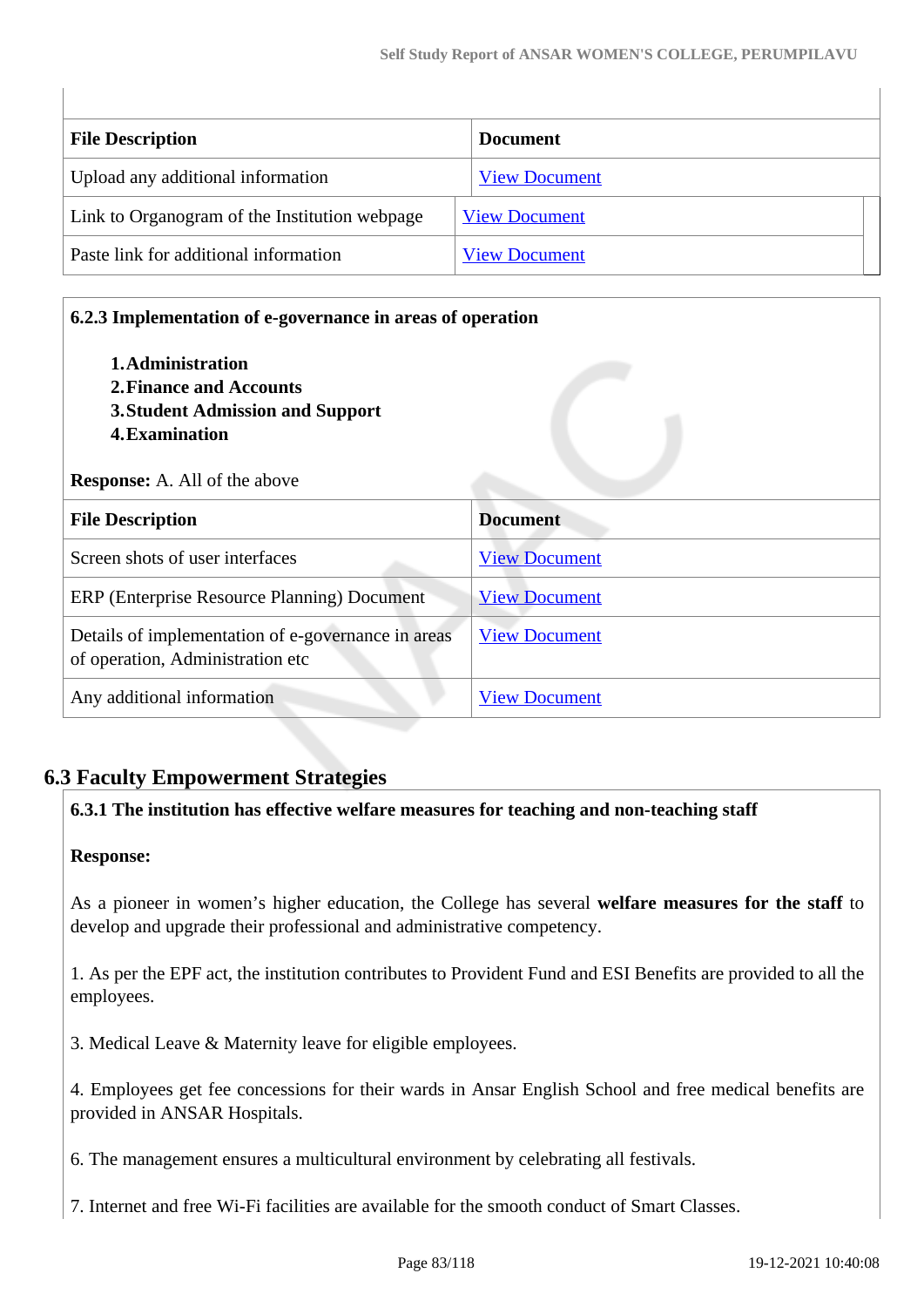8. Staff tours are organized annually.

9. Faculty Development Programs (FDP) for faculty members are organized on a regular basis, skill development courses are organized for non-teaching staff to enhance their skills in the work environment.

10. Automation of attendance and leave using a biometric system.

11. Gratuity for the employees of the institution.

12. Counselling is provided to increase the work life balance and increase productivity.

13. Language Training sessions are provided for the faculty to enhance their communication skills.

14. Women Cell is established for creating venues for women to flourish and gain empowerment.

15. All the non-doctoral staff members are encouraged to enroll for Ph.D. programs and one-year leave is granted for the purpose of maintaining their status/ benefits.

16. Staff Welfare Scheme is provided for all employees who have completed two years service, offering loans without levying Interest.

17. Crèche facility is available where the staff can bring their toddlers after their maternity leave maintaining continuous service.

18. Water Purification Plant on Campus.

19. Security personnel provide round-the-clock security.

20. Salary advances to staff members on request.

21. Grievance Cell exists for non-teaching staff. Meetings are held every month where their concerns are heard, chaired by AO, CEO.

22. Incentive for staff for special achievements such as Ph.D. produced, awards received, books published, participation in international conferences etc.

23. Faculty are permitted and encouraged to attend FDP, Orientation and Refresher programmes as per the stipulated rules. Reimbursement of claim for attending conference/FDP/STTP/Workshop.

24. On Duty leave /permission to attend Seminars/ Workshops/ Conferences at the national and International level and as Resource Persons / Consultancy to other institutions.

25. Financial support for staff to attend Seminars and Conferences (Travel and registration expenses)

26. Annual social gathering, including an annual Iftar party.

27. Bereavement leave or compassionate leave is provided for all employees including temporary staff.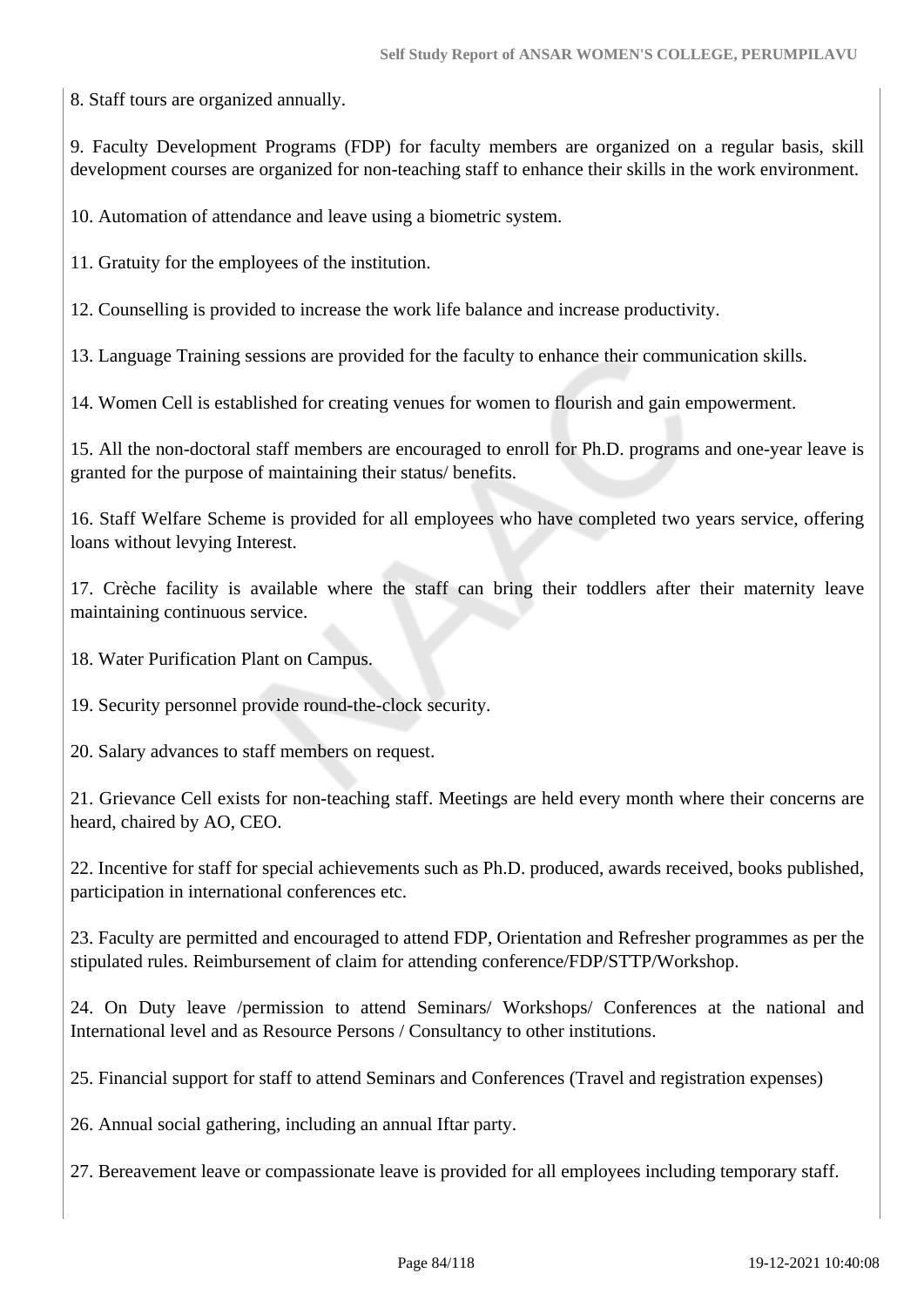- 28. Provision of Medical and Casual leaves.
- 29. Flexible working hours for faculty.
- 30. Salary advance facility for teaching and non-teaching staff in case of urgency
- 31. Sports and cultural meet for all teaching and non-teaching staff of the institution is held annually.
- 32. Festival allowance is given to all employees, once a year.
- 33. Secure boarding facility for female staff, both teaching and non-teaching.
- 34. Vehicle Parking facility is provided for the staff.
- 35. A Social centre and Canteen is facilitated within the campus premises.

| <b>File Description</b>               | <b>Document</b>      |
|---------------------------------------|----------------------|
| Upload any additional information     | <b>View Document</b> |
| Paste link for additional information | <b>View Document</b> |

### **6.3.2 Average percentage of teachers provided with financial support to attend conferences/workshops and towards membership fee of professional bodies during the last five years**

**Response:** 63.99

6.3.2.1 **Number of teachers provided with financial support to attend conferences/workshops and towards membership fee of professional bodies year wise during the last five years**

| 2019-20 | 2018-19 | 2017-18 | 2016-17             | 2015-16 |
|---------|---------|---------|---------------------|---------|
| 60      | 59      | 54      | $\overline{ }$<br>4 | 43      |

| <b>File Description</b>                                                                                                  | <b>Document</b>      |
|--------------------------------------------------------------------------------------------------------------------------|----------------------|
| Upload any additional information                                                                                        | <b>View Document</b> |
| Details of teachers provided with financial support<br>to attend conference, workshops etc during the last<br>five years | <b>View Document</b> |

 **6.3.3 Average number of professional development /administrative training programs organized by the institution for teaching and non teaching staff during the last five years**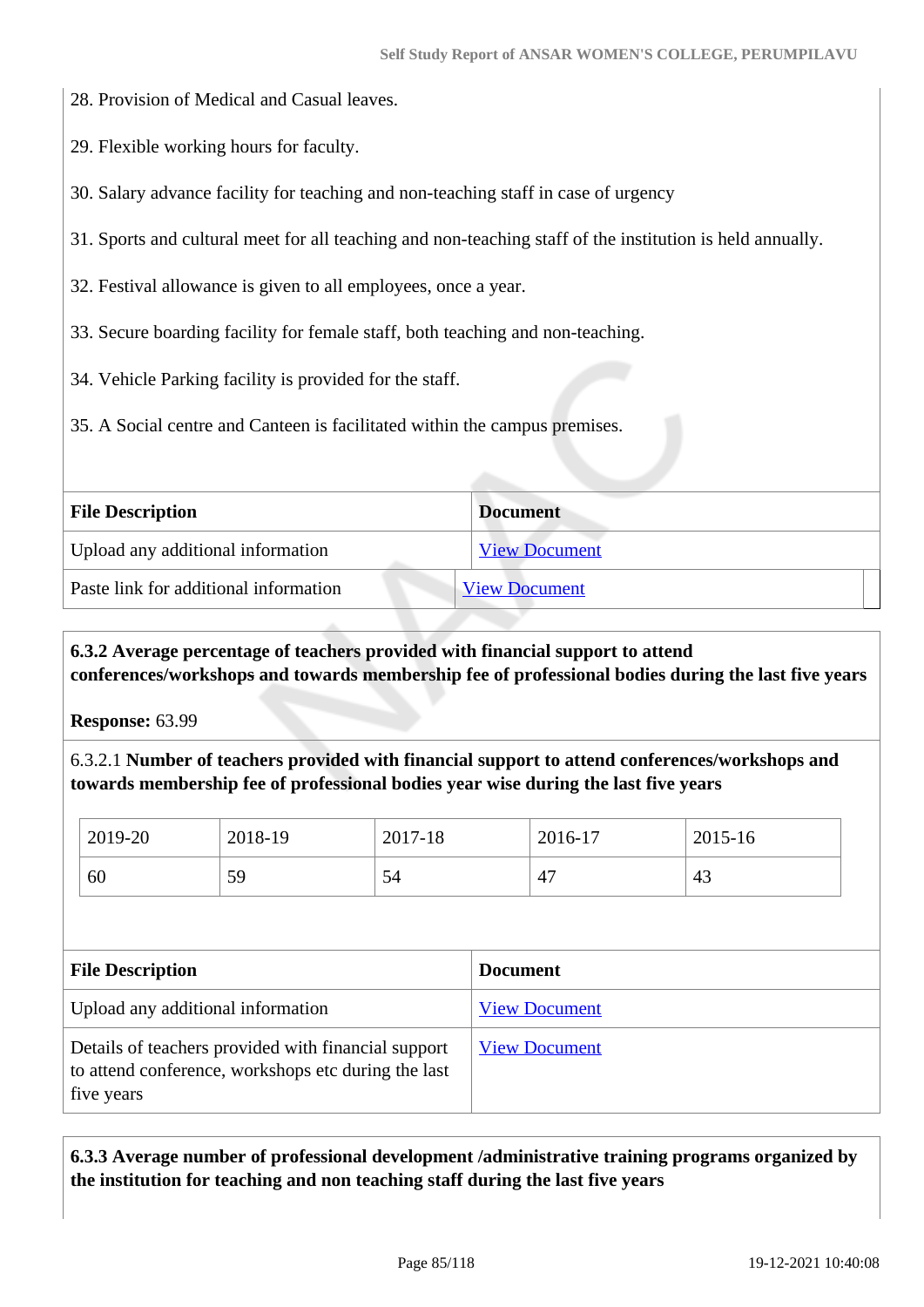#### **Response:** 0

### 6.3.3.1 **Total number of professional development /administrative training Programmes organized by the institution for teaching and non teaching staff year-wise during the last five years**

|                         | 2019-20                                                                                                                                        | 2018-19         | 2017-18  |                      | 2016-17  | 2015-16 |  |
|-------------------------|------------------------------------------------------------------------------------------------------------------------------------------------|-----------------|----------|----------------------|----------|---------|--|
|                         | $\boldsymbol{0}$                                                                                                                               | $\theta$        | $\theta$ |                      | $\theta$ | $\cup$  |  |
|                         |                                                                                                                                                |                 |          |                      |          |         |  |
| <b>File Description</b> |                                                                                                                                                | <b>Document</b> |          |                      |          |         |  |
|                         | Details of professional development / administrative<br>training Programmes organized by the University<br>for teaching and non teaching staff |                 |          | <b>View Document</b> |          |         |  |

### **6.3.4 Average percentage of teachers undergoing online/ face-to-face Faculty Development Programmes (FDP)during the last five years (Professional Development Programmes, Orientation / Induction Programmes, Refresher Course, Short Term Course ).**

**Response:** 5.03

### 6.3.4.1 **Total number of teachers attending professional development Programmes viz., Orientation / Induction Programme, Refresher Course, Short Term Course year-wise during the last five years**

| 2019-20 | 2018-19 | 2017-18 | 2016-17 | 2015-16 |
|---------|---------|---------|---------|---------|
| 18      |         | ν       |         |         |

| <b>File Description</b>                                                                         | <b>Document</b>      |
|-------------------------------------------------------------------------------------------------|----------------------|
| Upload any additional information                                                               | <b>View Document</b> |
| <b>IQAC</b> report summary                                                                      | <b>View Document</b> |
| Details of teachers attending professional<br>development programmes during the last five years | <b>View Document</b> |

### **6.3.5 Institutions Performance Appraisal System for teaching and non-teaching staff**

**Response:** 

### **Performance Appraisal System:**

The Institution has a Performance Appraisal System for the teaching and non-teaching staff. For the teaching staff, an all-inclusive performance appraisal system is in place where feedback is taken about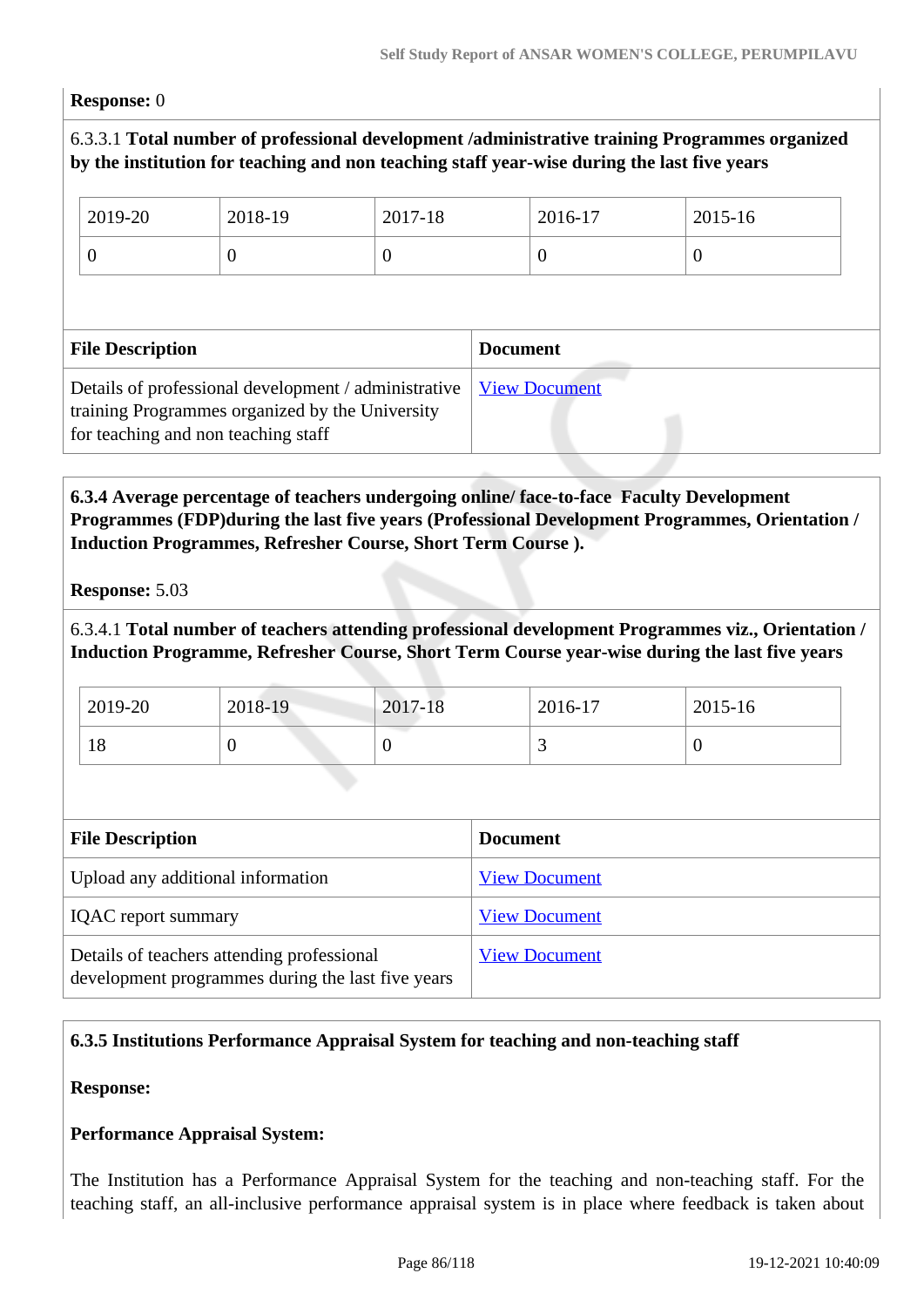every faculty in the form of self-appraisal, feedback from students and feedback from management. The data is compiled and the report is created by an online software, Integrated College Management System (ICMS). The report is forwarded to the management by the IQAC and appropriate actions are taken as necessary.

The Institution maintains an internal performance appraisal for monitoring the performance of the faculties and non-teaching staff, which is reviewed on an annual basis.

**Student evaluation of teachers:** A computerized teacher assessment of students is implemented by IQAC to evaluate performance of the staff. The Principal analyzes the consolidated evaluation report prepared by IQAC on individual teachers and hands over the report to the concerned teacher.

**Self-Appraisal Form for teachers:** It is compulsory for every teacher to furnish the self-appraisal form which provides the annual performance of teachers which include the curricular, co-curricular, and extracurricular as well as research activities every year. The Self-appraisal form is then reviewed by the Principal and IQAC. Management also conducts performance review meetings regularly.

**Monthly Report:** Monthly report is prepared by the Heads of the Departments contains all the departmental activities including portions covered by each teacher as well as achievements of students and faculty. This is regularly reviewed by the Principal.

**Academic Monitoring System:** By using the academic monitoring system by the Principal, teaching and learning system of the faculties have been improved. Principal and Vice Principal regularly conducts rounds of the campus during class hours and makes sure all the classes are handled well.

**Monitoring Committee for Teacher Profile:** IQAC evaluates Teacher Profile prepared by individual faculty and suggests measures to improve teacher quality.

**Evaluation by Management:** Special care and attention have been taken by Management to evaluate the departmental activities. Regular staff meetings, as well as Department meetings, are arranged with the Management.

**Performance Appraisal for non-teaching staff:** Self -appraisal forms of Non-teaching staff are collected annually through which the Principal reviews their performance. Changes, if necessary, are advised.

| <b>File Description</b>               | <b>Document</b>      |
|---------------------------------------|----------------------|
| Upload any additional information     | <b>View Document</b> |
| Paste link for additional information | <b>View Document</b> |

### **6.4 Financial Management and Resource Mobilization**

**6.4.1 Institution conducts internal and external financial audits regularly**

**Response:**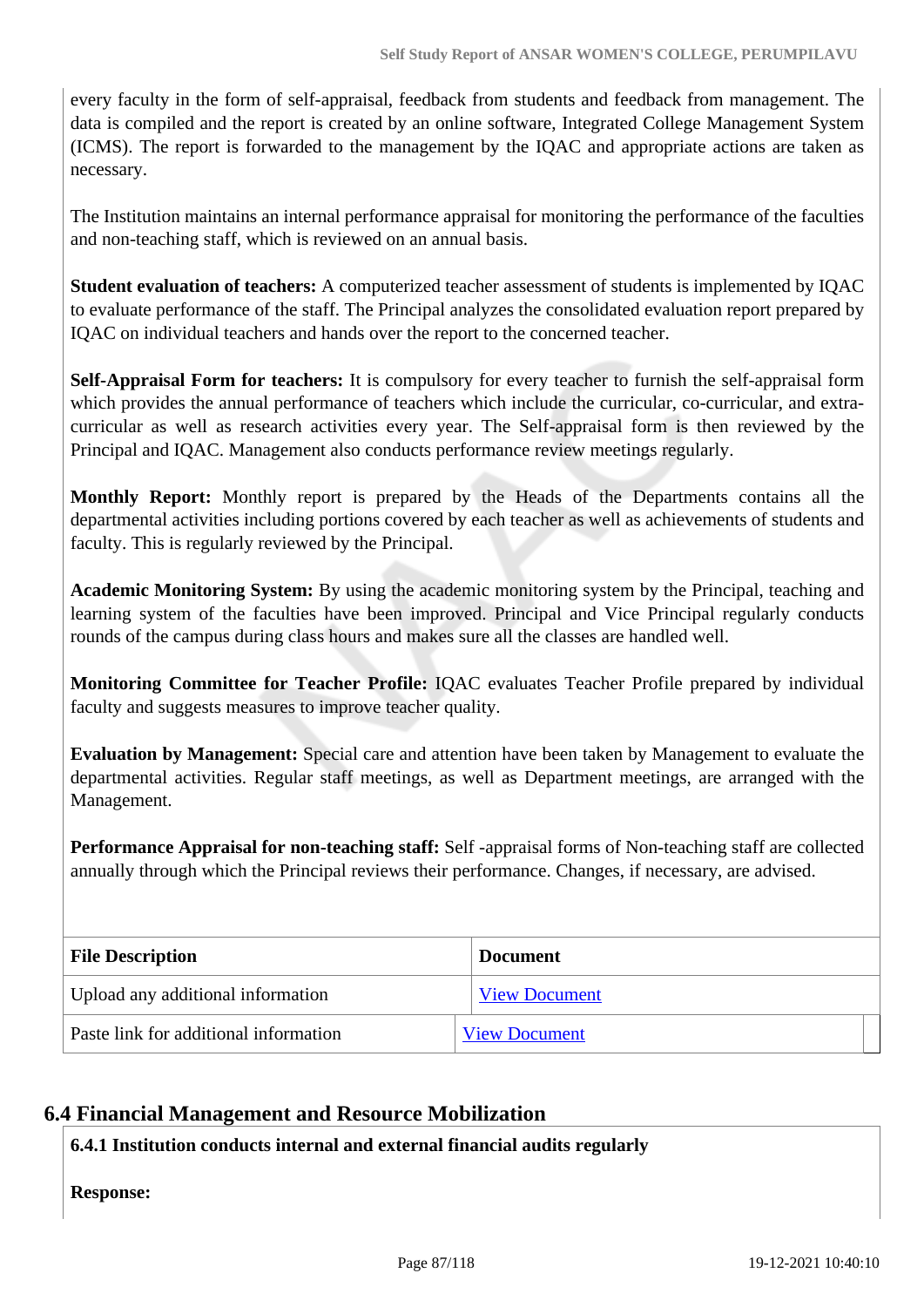The institution has transparent and well-structured mechanisms to supervise effective and efficient use of obtainable monetary funds from various sources like the Fee from Students, Management, PTA, Alumni and other agencies. Both internal and external audits are regularly conducted by the qualified auditors under the supervision of Managing Committee.

Beginning of the financial year (first week of April in every year) the finance manager will prepare the financial budget. The budget will be presented to the Managing committee. Based on a detailed discussion, the Managing Committee shall approve the budget. After every six months, the Managing committee shall analyze the actual amount with budgeted figures and the variance will be discussed with justification.

The institution follows the tender system/ quotation system when fund to be spent on equipment or infrastructure goes beyond a particular limit. Purchase of equipment, furniture and other materials are done consistently from recognized and authorized dealers. Payment above Rs.10,000/- is made through account payee cheques/Bank transfer only.

### **Internal Audit:**

The Managing committee shall appoint qualified internal auditors who checks the receipts /payments of all accounts. The internal auditors will ensure that budgets are on file. The budget figures shall be analyzed with historical data. Internal Auditors shall submit the detailed audit report to the management for consideration and approval. Certified Accountant EVM Shareef & Associates, conducts the Internal Audit on a regular basis. The audit is conducted in accordance with auditing standards generally accepted in India. The Internal audit includes the following:

- 1.Checks for compliance with policies, laws and regulations.
- 2.Compares budgeted statements with the actual one.
- 3.Review the means of safeguarding assets and verifying the existence of such assets.
- Verification of cash book
- Examining the bank passbook
- Verifies the fund allocated for various departments and committees and its utilization
- Admission record verification
- Verifies acknowledgement letters with regard to scholarships.
- 4. Reviewing and appraising the economy and efficiency with which resources are employed.
	- Examines payments for maintenance and any other miscellaneous expenses
	- Certify the audit report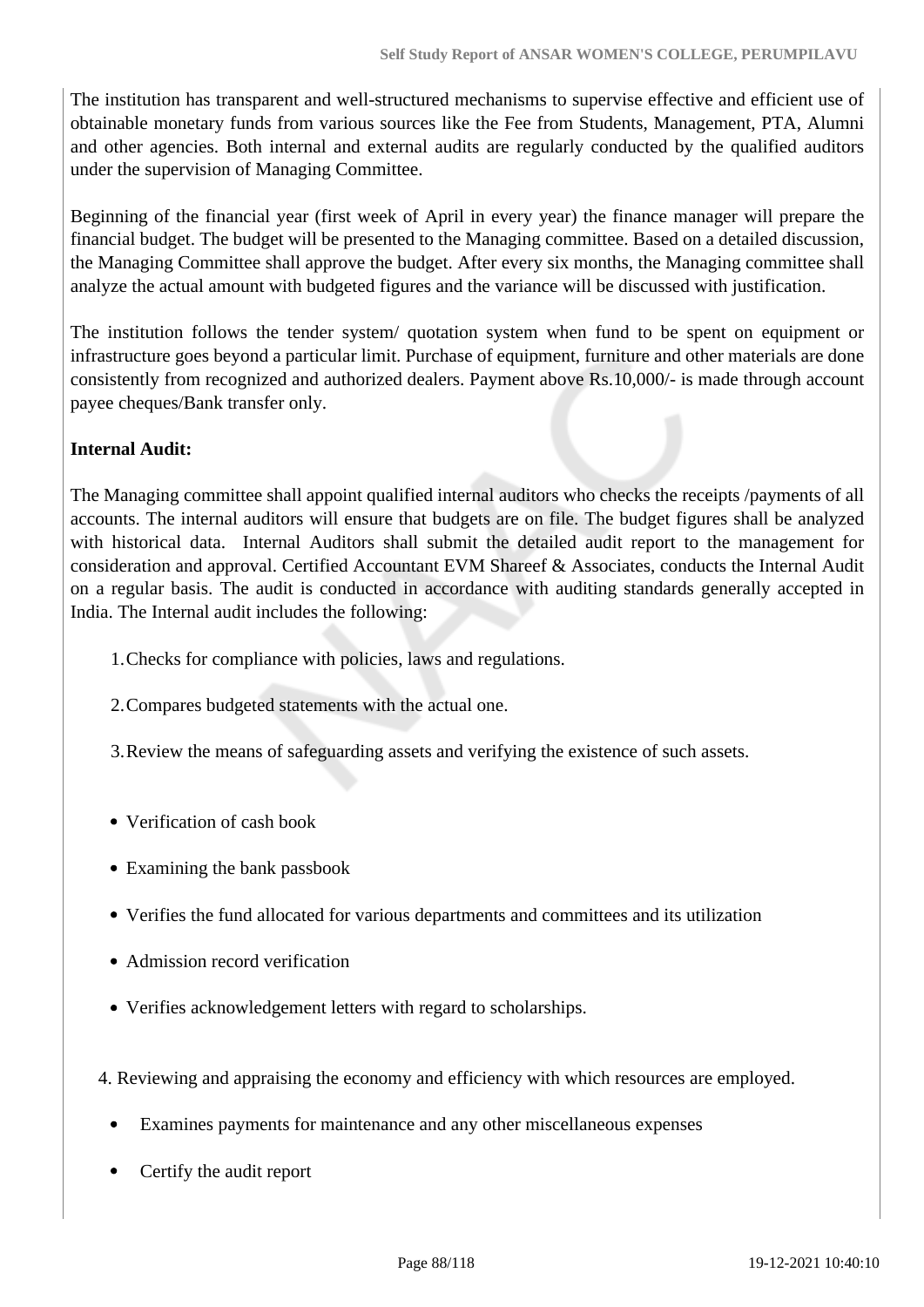Ensure legal compliances.

### **External Audit:**

The Managing committee shall appoint an independent auditing firm a full audit of the books, to be completed prior to the following first of April to March 31st. The external audit is carried out in an elaborate manner on a yearly-basis by CA. Jeeson.C.S, certified Chartered Accountants of Jeeson and Company Chartered Accountants. The External Audit Team regularly audits the college financial report

| <b>File Description</b>               | <b>Document</b>      |  |
|---------------------------------------|----------------------|--|
| Upload any additional information     | <b>View Document</b> |  |
| Paste link for additional information | <b>View Document</b> |  |

### **6.4.2 Funds / Grants received from non-government bodies, individuals, philanthropers during the last five years (not covered in Criterion III)**

#### **Response:** 12.88

6.4.2.1 Total Grants received from non-government bodies, individuals, Philanthropers year wise during the last five years (INR in Lakhs)

| 2019-20 | 2018-19 | 2017-18 | 2016-17                               | 2015-16                |
|---------|---------|---------|---------------------------------------|------------------------|
| 2.85    | 2.59    | 2.67    | $\bigcap$ $\leq$ 1<br>$\sim$ $\sim$ 1 | つ つちち<br><i>L</i> .LJJ |

| <b>File Description</b>                                                                                                             | <b>Document</b>      |
|-------------------------------------------------------------------------------------------------------------------------------------|----------------------|
| Details of Funds / Grants received from of the non-<br>government bodies, individuals, Philanthropers<br>during the last five years | <b>View Document</b> |
| Any additional information                                                                                                          | <b>View Document</b> |
| Annual statements of accounts                                                                                                       | <b>View Document</b> |

### **6.4.3 Institutional strategies for mobilisation of funds and the optimal utilisation of resources**

### **Response:**

Ansar Women's College has an effective and transparent institutional mechanism for the mobilisation of funds ensuring accountability by conducting annual financial audits. The institution has clear, well distinct and methodical policies to guarantee the perfect utilization of obtainable resources. All the strategies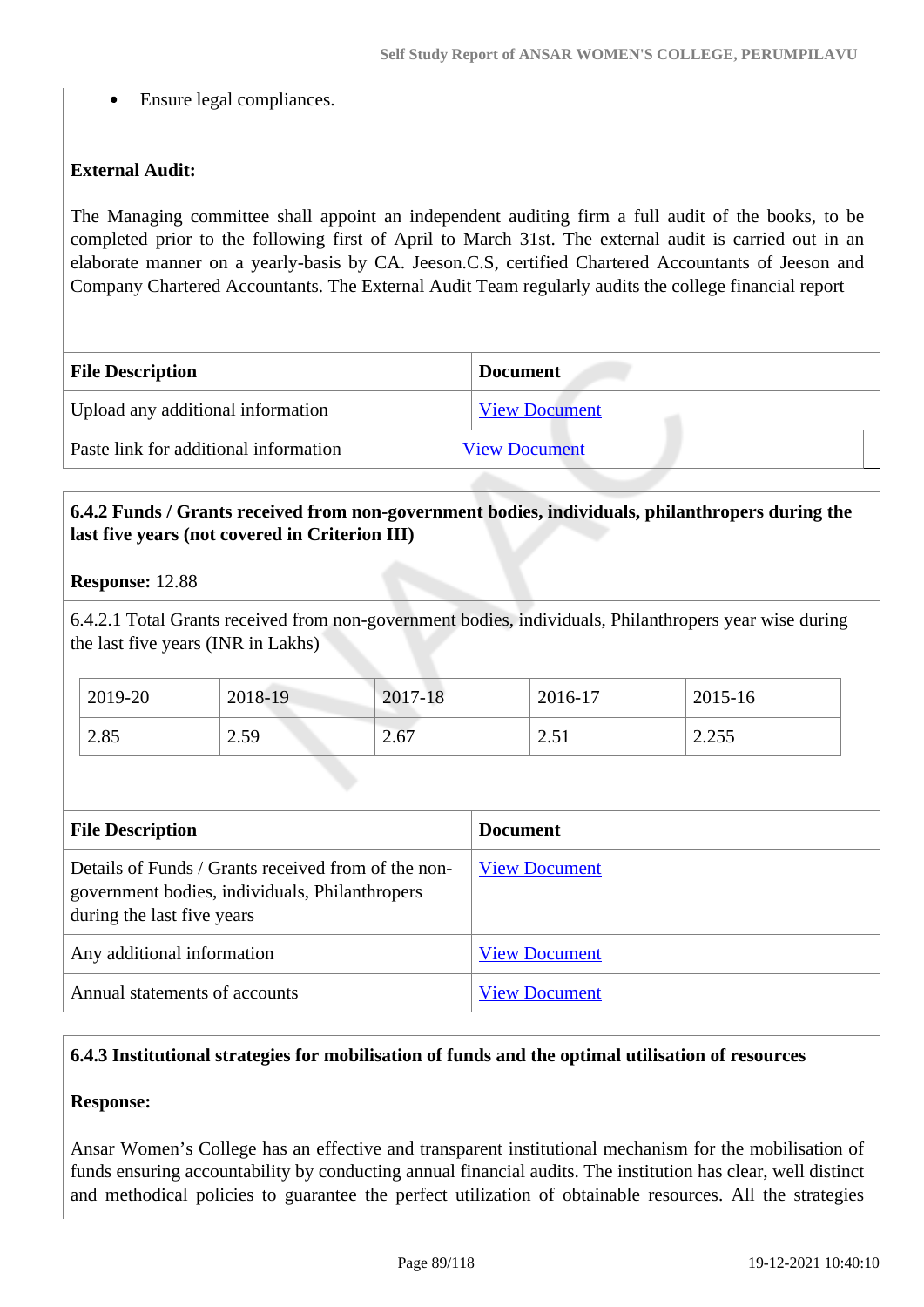regarding resource allocation and its optimal utilization and decisions concerning the same are taken by the Managing Committee.

The honorary governing body members ensure that the income generated is spent optimally in the institution itself. A Finance Committee is in place to manage inflow and outflow of funds. All the transactions are based on the budget and budgetary control. The management provides financial support to faculties for attending seminars/workshops/ activities/Faculty Development programmes etc. The management has an obvious free education policy for financially backward students. The extracurricular activities of the students are a major concern and adequate funds provide for Sports and Cultural activities.

Fees from students and contribution from the parent organization – Ansari Charitable Trust are the main sources of funds. The Resource mobilization policy focuses on achieving the goals and target of the institution ensuring accountability and transparency. The harmonized Governing body under Trust namely Finance Committee & Managing Committee coordinates and monitors the optimal utilization of the funds for the development of the organization.

Legal compliances such as Provident fund (PF), Employee State Insurance (ESI), and Gratuity payment as per payment of gratuity act are already implemented in the institution. In addition to this, a Staff Welfare Scheme is also introduced for the benefit of the employees to meet their immediate financial requirements.

The financial resources are effectively monitored by a financial advisory body which is in place to monitor the utilization of management and other funds.

### **Audit:**

Proper accounting and utilization are ensured through financial auditing at the end of each financial year. The institution maintains both internal and external audit systems for the effective and efficient utilization of available financial resources.

### **Major sources of income are:**

- The Ansari Charitable Trust is the major source of funding for developmental activities, renovations, academic resources such as books and journals, infrastructures such as laboratory equipment, computers and sports facilities.
- Management also contributes by way of scholarships, the payment of term fees to needy students, financing for the construction of buildings and maintenance and infrastructural development of the institution
- University funding for NSS activities.
- Kerala State Women Development Corporation Ltd. Provides financial funds for the activities of the Women Development Cell of the College.
- Scholarships for students are availed from both state and central government.
- Endowments and scholarships for students by Alumni, PTA and Management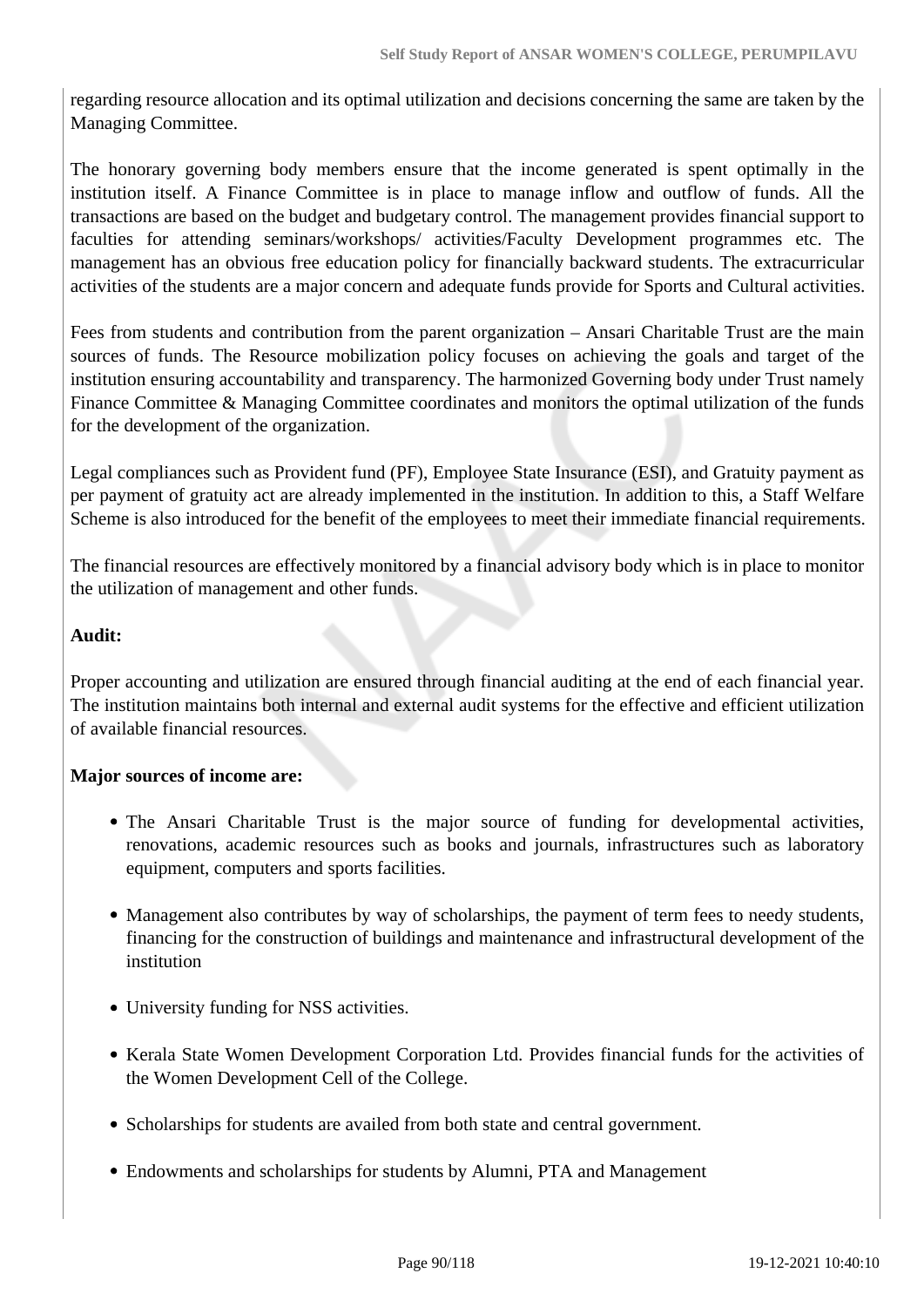- Hostel fees from students.
- Funds from non-governmental bodies like PTA, Alumni and individuals.

Optimum Utilization of space & resources to generate funds:

Allocating the College building, Students' hall for conducting various competitive exams like PSC Exams, Bank Exams etc.

| <b>File Description</b>               | <b>Document</b>      |
|---------------------------------------|----------------------|
| Upload any additional information     | <b>View Document</b> |
| Paste link for additional information | <b>View Document</b> |

### **6.5 Internal Quality Assurance System**

 **6.5.1 Internal Quality Assurance Cell (IQAC) has contributed significantly for institutionalizing the quality assurance strategies and processes**

**Response:** 

### **Internal Quality Assurance Cell (IQAC) plays a significant role in promoting Quality Initiatives.**

IQAC of the College is active in framing the quality enhancement by continuous improvement in all working areas of the Institution. It ensures the integration of modern methods of teaching, promoting research initiatives and maintains a professional standard. It inculcates a value system among the students for good academic performance as well as to make them better human beings.

### **Practice 1: ACADEMIC AUDIT**

As a quality assurance and enhancement initiative, the IQAC of Ansar Women's College has conducted audits at the academic level.

**External & Internal Academic Performance Audits** are conducted regularly by the Institution. The External Audit team consisted of Experts well-versed in the field of NAAC Accreditation and the audit was undertaken using a format prepared by them based on the NAAC Self Study Report. The outcome of the External audit and the recommendations for further action were relayed to the concerned authorities. The Internal Audit team consisted of the Coordinators of the various NAAC Criterion Committees chaired by the IQAC Coordinator and respective changes were incorporated into the academic framework.

The Academic Audit by External Experts was conducted on 25th October 2019 as planned in the Staff Council to evaluate the performance of every department in terms of achievements and progress made by the Students, Staff and Department as a whole.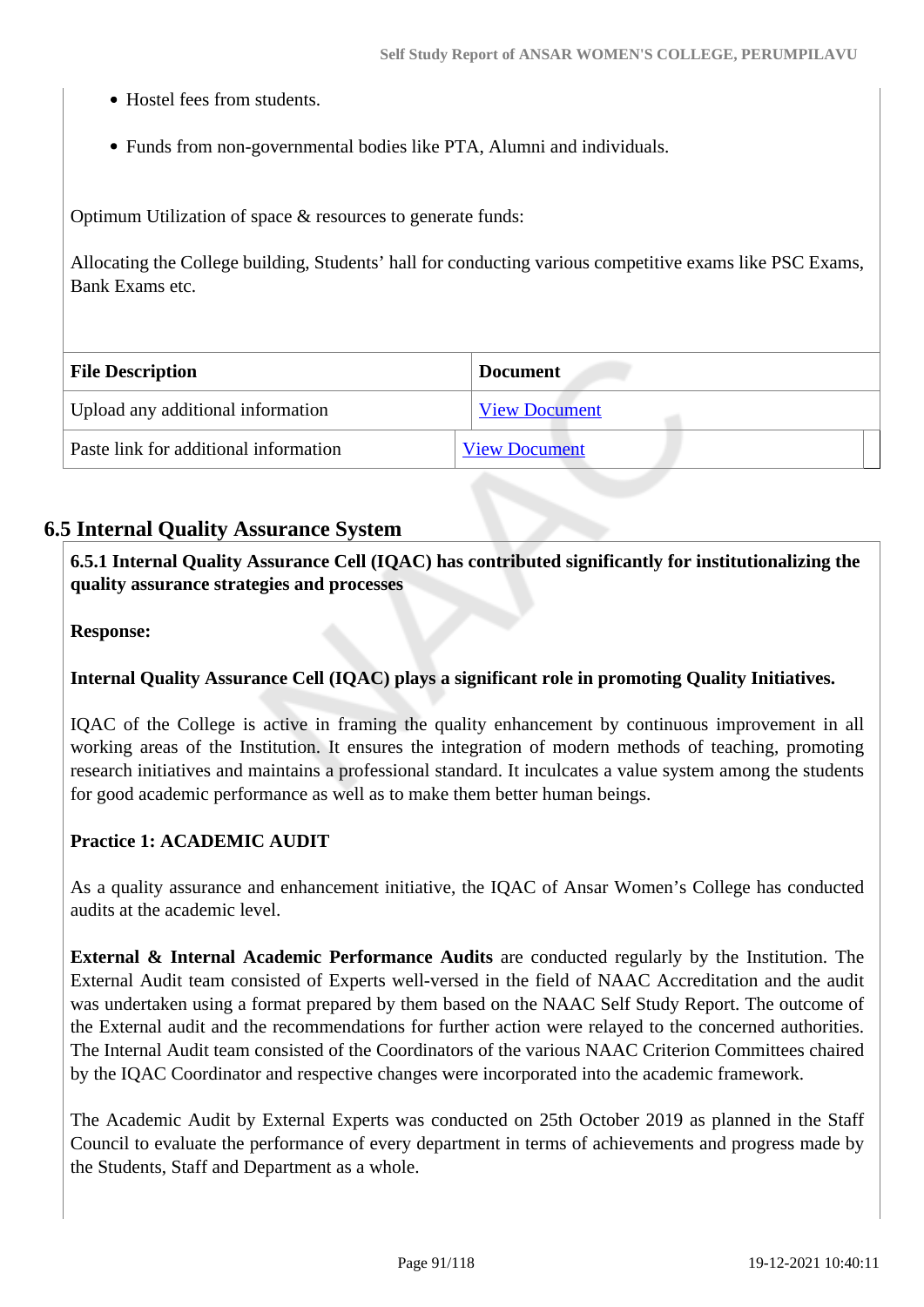To improve the quality achievements, a Performance Audit was carried out by the External Experts. They reviewed the Department activities and interacted with the staff and gave constructive suggestions for improvement. The HoDs incorporated these suggestions in their annual plan for the next academic year.

### **Practice 2: ONLINE PERFORMANCE APPRAISAL SYSTEM:**

The Institution has implemented an online Performance Appraisal System for the teaching and nonteaching staff since 2019. For the teaching staff, an all-inclusive performance appraisal system is in place where feedback is taken about every faculty in the form of self-appraisal, feedback from students and feedback from management. The data is compiled and the report is created by Campus Technology, the LMS employed by the institution. The report is forwarded to the management by the IQAC and appropriate actions are taken as necessary.

The Institution maintains an online Internal performance appraisal for monitoring the performance of the faculties, which is reviewed on an annual basis.

**Student evaluation of teachers:** A computerized teacher assessment of students is implemented by IQAC to evaluate performance of the staff. The Principal analyzes the consolidated evaluation report prepared by IQAC on individual teachers and hands over the report to the concerned teacher.

**Self-Appraisal Form for teachers:** It is compulsory for every teacher to furnish the self-appraisal form which provides the annual performance of teachers which include the curricular, co-curricular, and extracurricular as well as research activities every year. The Self-appraisal form is then reviewed by the Principal and IQAC. Management also conducts performance review meetings regularly. The faculty are also encouraged to submit feedback on the existing curriculum and measures like supplementing with Certificate Courses are implemented.

| <b>File Description</b>               | <b>Document</b>      |  |
|---------------------------------------|----------------------|--|
| Upload any additional information     | <b>View Document</b> |  |
| Paste link for additional information | <b>View Document</b> |  |

 **6.5.2 The institution reviews its teaching learning process, structures & methodologies of operations and learning outcomes at periodic intervals through IQAC set up as per norms and recorded the incremental improvement in various activities ( For first cycle - Incremental improvements made for the preceding five years with regard to quality For second and subsequent cycles - Incremental improvements made for the preceding five years with regard to quality and post accreditation quality initiatives )** 

### **Response:**

The IQAC of the College has a significant role in reviewing the teaching-learning process and outcomes for its effectiveness and introducing reforms for quality enhancement. Two of the examples are described below: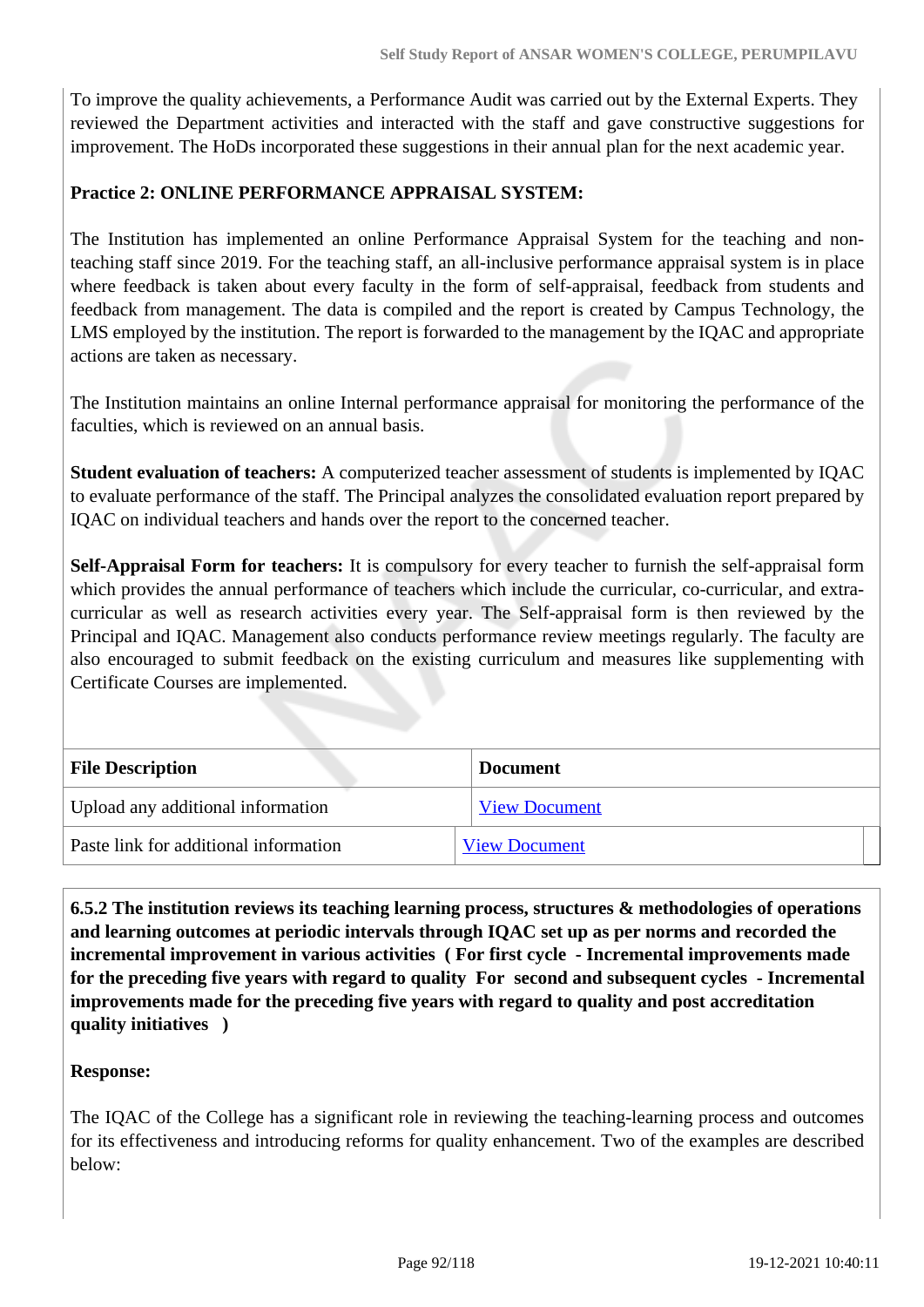### **1. Updating of lesson plans and instructional strategies including the use of ICT:**

The College has been following Blooms Taxonomy as its pedagogical strategy to spell out the learning outcomes and prepare lesson plans. As an institutional practice, all teachers submit their lesson plans in a common format to the Vice Principal's Office after scrutiny and approval by the respective HoDs. The Vice Principal reviews these and gives constructive suggestions for improvement. The teachers are encouraged to think critically and creatively and present the Lesson for the hour based on components such as prerequisite knowledge, micro planning-recap, evocation and specific objectives to be explained, Formative Assessment, Discussion, Mind Map and Summary.

Teachers were also trained on Innovative and participative learning approaches involving students in the process. This methodology is appreciated by the students because it makes learning easier, supplemented by the use of ICT. Students are also encouraged to come out with ideas and evolve concepts and do extra reading on the topic of the lesson using the references provided in the lesson plan.

Feedback on curriculum is collected from both staff and students which is then reviewed by the IQAC. A Summary report including certain recommendations based on these feedbacks is prepared by the IQAC and presented at the Academic Council. Initiatives such as Certificate Courses are implemented for effective Academic growth.

### **2. Reviewing Learning Outcome:**

IQAC has initiated several measures to review the teaching-learning process and implemented several reforms to evaluate student's learning outcomes. The institution reviews its teaching-learning process regularly by a comprehensive process operated at three different levels, which ultimately culminates into an academic audit at the end of each semester. IQAC plays a key role in the process at the level of Institution, Department and Mentor.

*Institution Level:* Staff coordinators of various academic bodies are decided annually on a rotational basis. The Principal announces the strategies to be deployed in the academic year based on the annual review by the IQAC and a detailed Academic Schedule is prepared. Result analysis and other academic matters are discussed in Staff council and HOD meeting. Academic audit and teacher feedback are collected at the end of every semester by the IQAC.

*Department Level:* The departments prepare an Action Plan for the year based on IQAC guidelines. Academic process based on the monthly report prepared by the faculty members is reviewed in department meetings. HoDs presents the progress of academic activities in the college council and staff meetings.

*Faculty/Mentor Level:* Teaching plan, Teaching schedule and Monthly reports are prepared by every faculty. Mentors monitor and evaluate the result of each student under his/her group. The result of continuous evaluation is informed by the mentor in PTA meetings. Students' feedback is obtained by the IQAC for review and evaluation.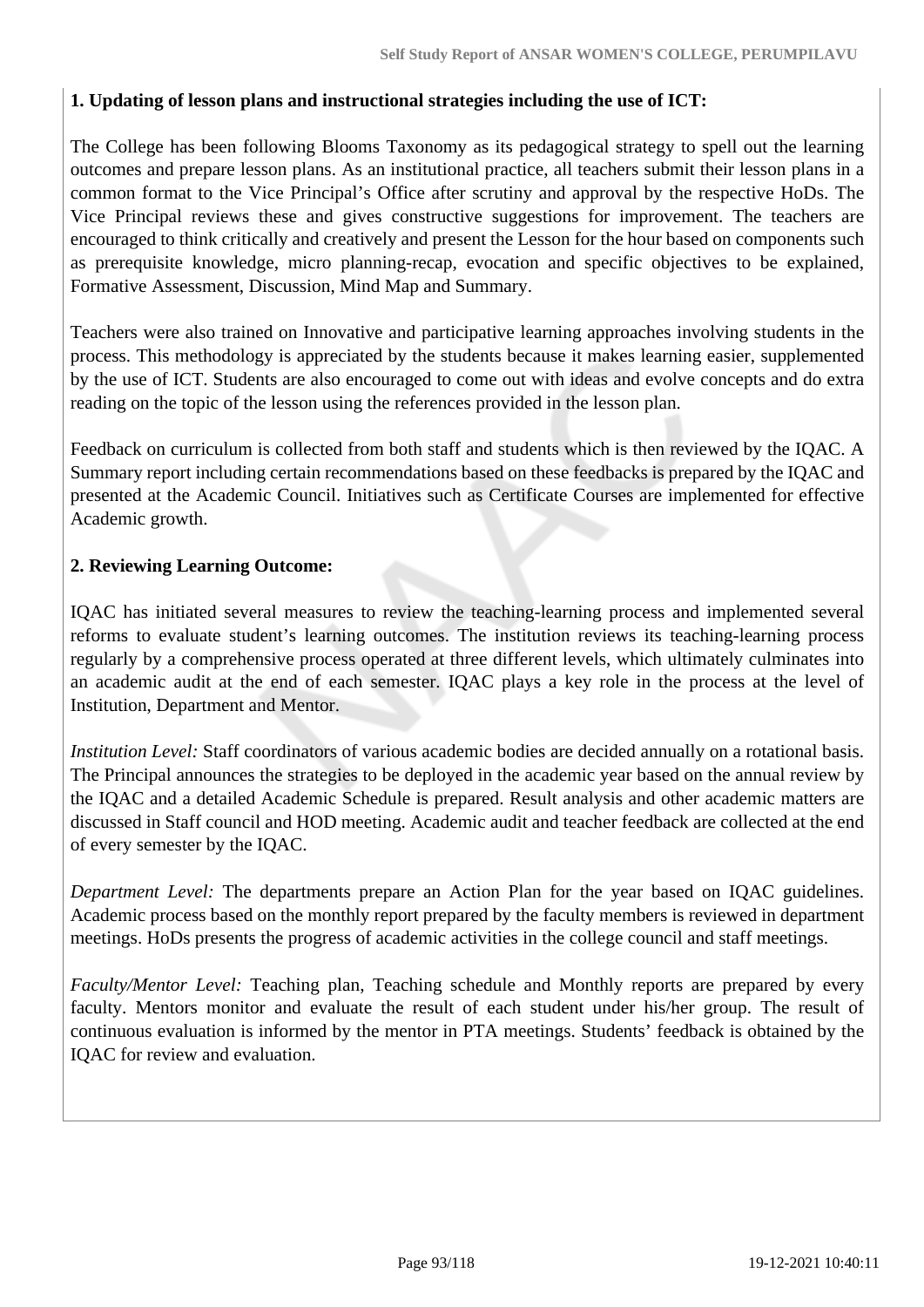| <b>File Description</b>               | <b>Document</b>      |  |
|---------------------------------------|----------------------|--|
| Upload any additional information     | <b>View Document</b> |  |
| Paste link for additional information | <b>View Document</b> |  |

#### **6.5.3 Quality assurance initiatives of the institution include:**

- **1.Regular meeting of Internal Quality Assurance Cell (IQAC); Feedback collected, analysed and used for improvements**
- **2.Collaborative quality intitiatives with other institution(s)**
- **3.Participation in NIRF**
- **4.any other quality audit recognized by state, national or international agencies (ISO Certification, NBA)**

**Response:** B. 3 of the above

| <b>File Description</b>                                               | <b>Document</b>      |
|-----------------------------------------------------------------------|----------------------|
| Upload e-copies of the accreditations and<br>certifications           | <b>View Document</b> |
| Upload details of Quality assurance initiatives of the<br>institution | <b>View Document</b> |
| Upload any additional information                                     | <b>View Document</b> |
| Paste web link of Annual reports of Institution                       | <b>View Document</b> |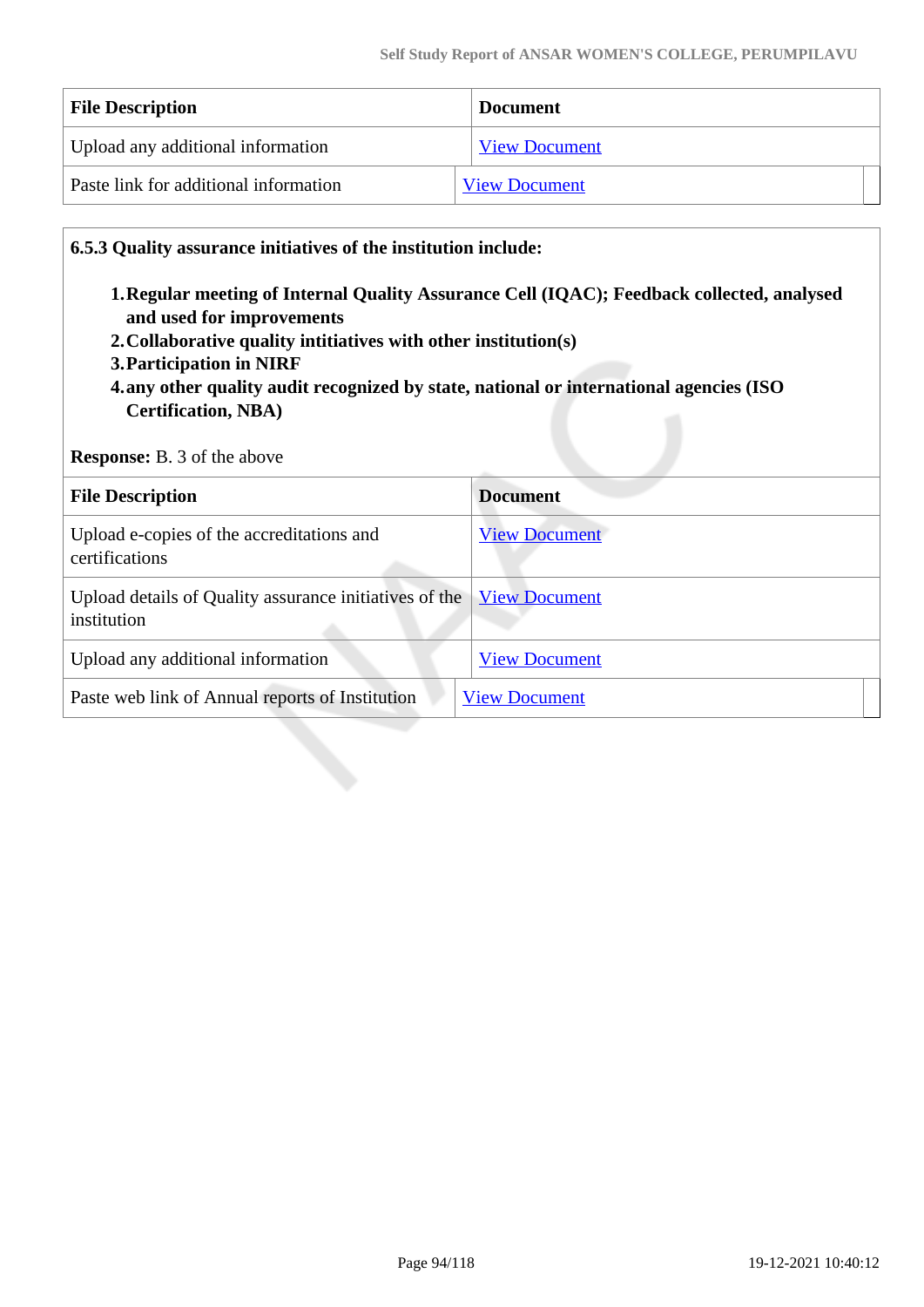# **Criterion 7 - Institutional Values and Best Practices**

### **7.1 Institutional Values and Social Responsibilities**

 **7.1.1 Measures initiated by the Institution for the promotion of gender equity during the last five years.**

#### **Response:**

Gender sensitization is a modification of behaviour to instill empathy and to examine attitudes & beliefs through an awareness of gender equality. Ansar Women's College, with more than 1000 students, provides adequate physical facilities as well as counselling services and activities for the well being of the students.

#### **Safety & Security Measures:**

- CCTV cameras are installed at strategic points and Security personnel guard the campus round the clock.
- To monitor entry of visitors, log books are maintained at the entrance. College Id is made compulsory within the campus and students are let out during college hours with an exit pass.
- Anti Ragging and Anti Sexual Harassment Cell are active.
- The security personnel regulate the heavy flow of traffic during peak hours.
- SMS is sent to parents to intimate them regarding their wards' attendance and any change in the college hours.
- Fire extinguishers are kept ready near the science laboratories and in the hostel.
- Safety manuals are available in Science Laboratories.
- Handrails have been installed on the top floors as per precaution.
- Hostel facility is provided for female staff & students.

### **Counselling & Well-being Measures:**

- Through the Mentoring system and Tutoring system, faculty gives individual counselling.
- The College has a full-time professional counsellor and the faculty of Department of Psychology are also available.
- Legal Aid awareness and guidance on Legal issues are given.
- Health Care Services are provided by Ansar Hospital.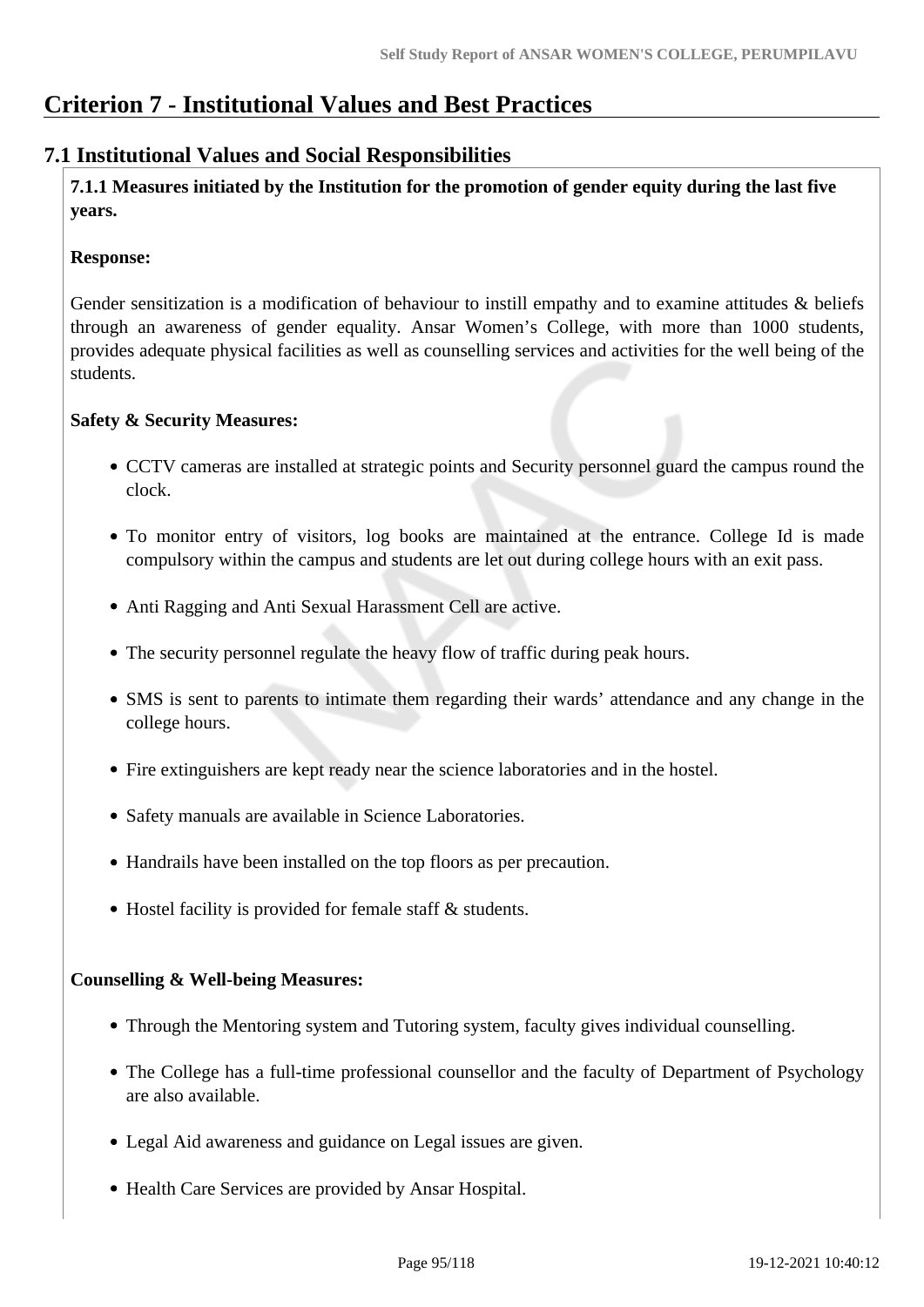- Career Counselling is facilitated through Career Guidance & Placement Cell.
- Marital Counselling Programmes are organized by Life Skill Education Department.
- Parental Counselling is given to parents on Healthy Parenting. Parents of Special Children are given appropriate counselling pertinent to their needs.
- Students of Single Parents are duly identified and given special counselling.

#### **Common Rooms:**

- The College provides well-equipped restrooms for women students, with Sanitary Napkin vending facility & incinerator.
- A Social Centre, Feeding room and Sick room are facilitated within the campus.
- A common room with TV & WiFi is available in the hostel.

#### **Daycare Center for young children:**

A creche facility is provided by the college for the children of employees and students ensuring a gender sensitized environment.

#### **Any other relevant information:**

- The course syllabus includes values and attitudes of gender equality.
- Women Cell conducts gender sensitization programmes, workshops and seminars.
- Self defence training, yoga classes and Cyber crimes awareness classes are also conducted.
- Seminars and Workshops on topics of gender sensitization are also encouraged.
- An add-on course on Disaster Management is provided.
- Entrepreneurship Development Club conducts many programmes & activities to inculcate entrepreneurial culture.
- An awareness class on "Domestic Violation Act" was held for parents of first and second year students by the Women Cell of the campus.
- The College facilitates interviews with eminent personalities in connection to Gender sensitization like Dr. Preethi, Sreemathi Sreeja V, Munsif Court Judge and Pink Police.
- International Women's Day is observed on 8th March every year by the Women Development Cell and PG Department of English, selecting the "Femina" of Ansar and chart making competition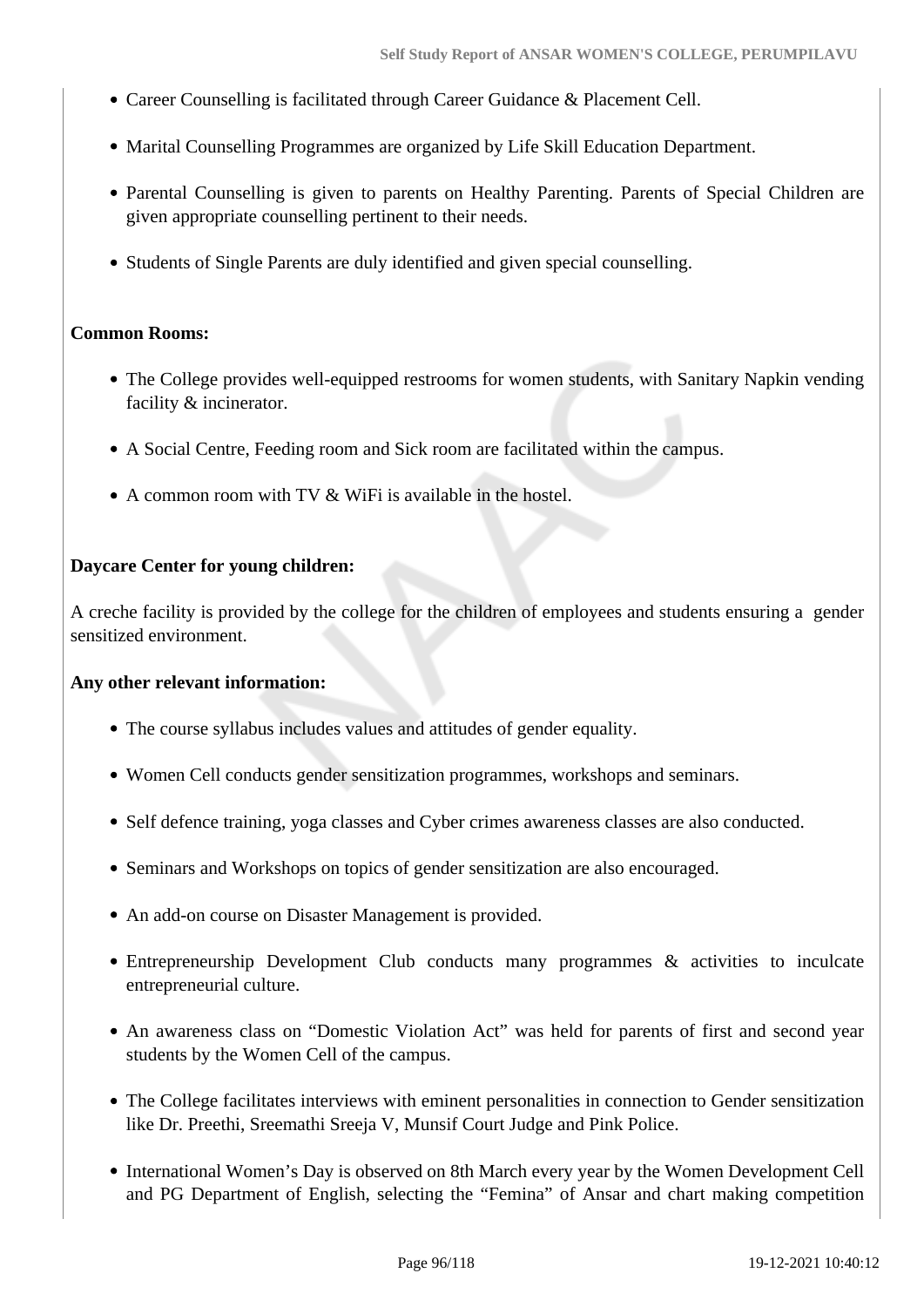related to themes of Gender sensitization.

| <b>File Description</b>                                                                                                                                                                             | <b>Document</b>      |
|-----------------------------------------------------------------------------------------------------------------------------------------------------------------------------------------------------|----------------------|
| Link for specific facilities provided for women in<br>terms of: a. Safety and security b. Counselling c.<br>Common Rooms d. Day care center for young<br>children e. Any other relevant information | <b>View Document</b> |
| Link for annual gender sensitization action plan                                                                                                                                                    | <b>View Document</b> |

### **7.1.2 The Institution has facilities for alternate sources of energy and energy conservation measures**

- **1.Solar energy**
- **2.Biogas plant**
- **3.Wheeling to the Grid**
- **4.Sensor-based energy conservation**
- **5.Use of LED bulbs/ power efficient equipment**

#### **Response:** A. 4 or All of the above

| <b>File Description</b>        | <b>Document</b>      |
|--------------------------------|----------------------|
| <b>Geotagged Photographs</b>   | <b>View Document</b> |
| Any other relevant information | <b>View Document</b> |

#### **7.1.3 Describe the facilities in the Institution for the management of the following types of degradable and non-degradable waste (within 500 words)**

- **Solid waste management**
- **Liquid waste management**
- **Biomedical waste management**
- **E-waste management**
- **Waste recycling system**
- **Hazardous chemicals and radioactive waste management**

#### **Response:**

Ansar Women's College, as any other established higher education institution situated in Kerala, follows a well-planned and hygienic design for the management of the following types of degradable and nondegradable waste.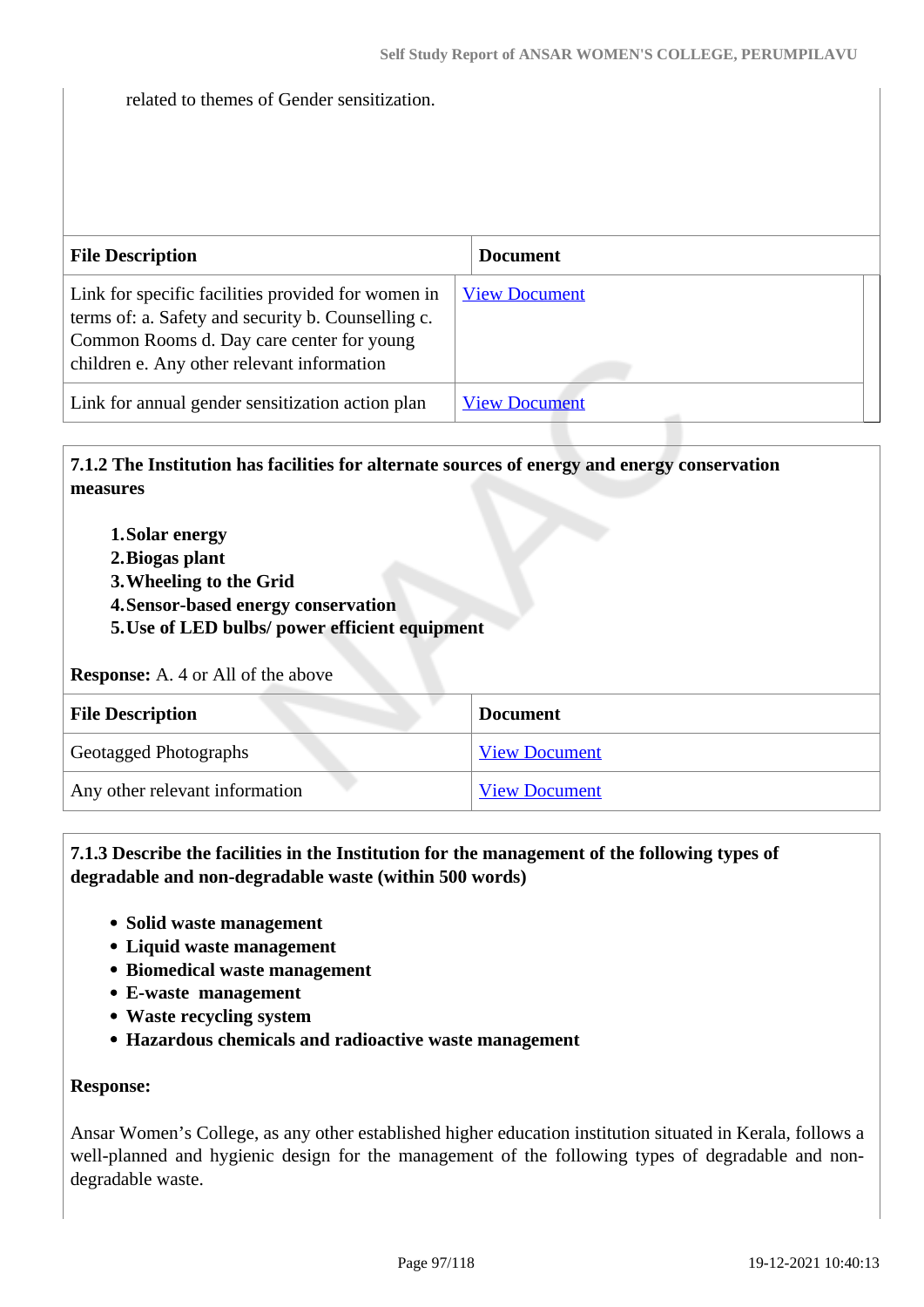The Institution follows **Green Protocol** and adopts methods to become a **zero-waste campus**. **NSS Unit, Eco Club** and **Green Cave-Nature Club** conducts campaigns on the importance of keeping natural resources uncontaminated through the reduction of waste generation, proper disposal and recycling. **Timely Green audits are initiated** to revitalize existing green practices.

The wastes generated in the campus are minimized to the extent possible, what is to be processed systematically collected and disposed of, through the government approved channels.

Waste generated is systematically segregated into organic and inorganic wastes. The Biodegradable wet wastes are directed at source itself and piped to the Biogas plant. Energy is tapped from them as well and fully utilized, saving on LPG charges.

Garbage collection from activity areas and hostel rooms is another distributed source of wastes. Adequate number of garbage bins are provided in the campus premises and boarding areas and they are deployed efficiently in the campus.

A part of the total volume of waste paper generated in the campus is used for decorative materials. One such informal way is by conducting competitions like "Best out of Waste" and other such initiatives.

The Institution houses academic buildings, recreational areas, boarding facilities with a well operational drainage system for solid waste management. Disposed napkins are incinerated at a central facility common to the College and School.

The College practices many initiatives and conducts awareness to reduce and replace plastic and other nonbiodegradable products by promoting use of eco-friendly materials and hence generate less plastic and paper.

The Institution being an Arts and Science College, it avoids generating bio-medical and chemical waste on a large scale. The limited scale of chemical wastes and glass wastes generated from the laboratories are disposed of safely.

In order to reduce the generation of E-waste and to lessen its impact on the environment, only quality goods are purchased and proper upgradation and maintenance are guaranteed.

| <b>File Description</b>                                                                            | <b>Document</b>      |
|----------------------------------------------------------------------------------------------------|----------------------|
| Any other relevant information                                                                     | <b>View Document</b> |
| Link for Relevant documents like<br>agreements/MoUs with Government and other<br>approved agencies | <b>View Document</b> |
| Link for Geotagged photographs of the facilities                                                   | <b>View Document</b> |

### **7.1.4 Water conservation facilities available in the Institution:**

### **1.Rain water harvesting**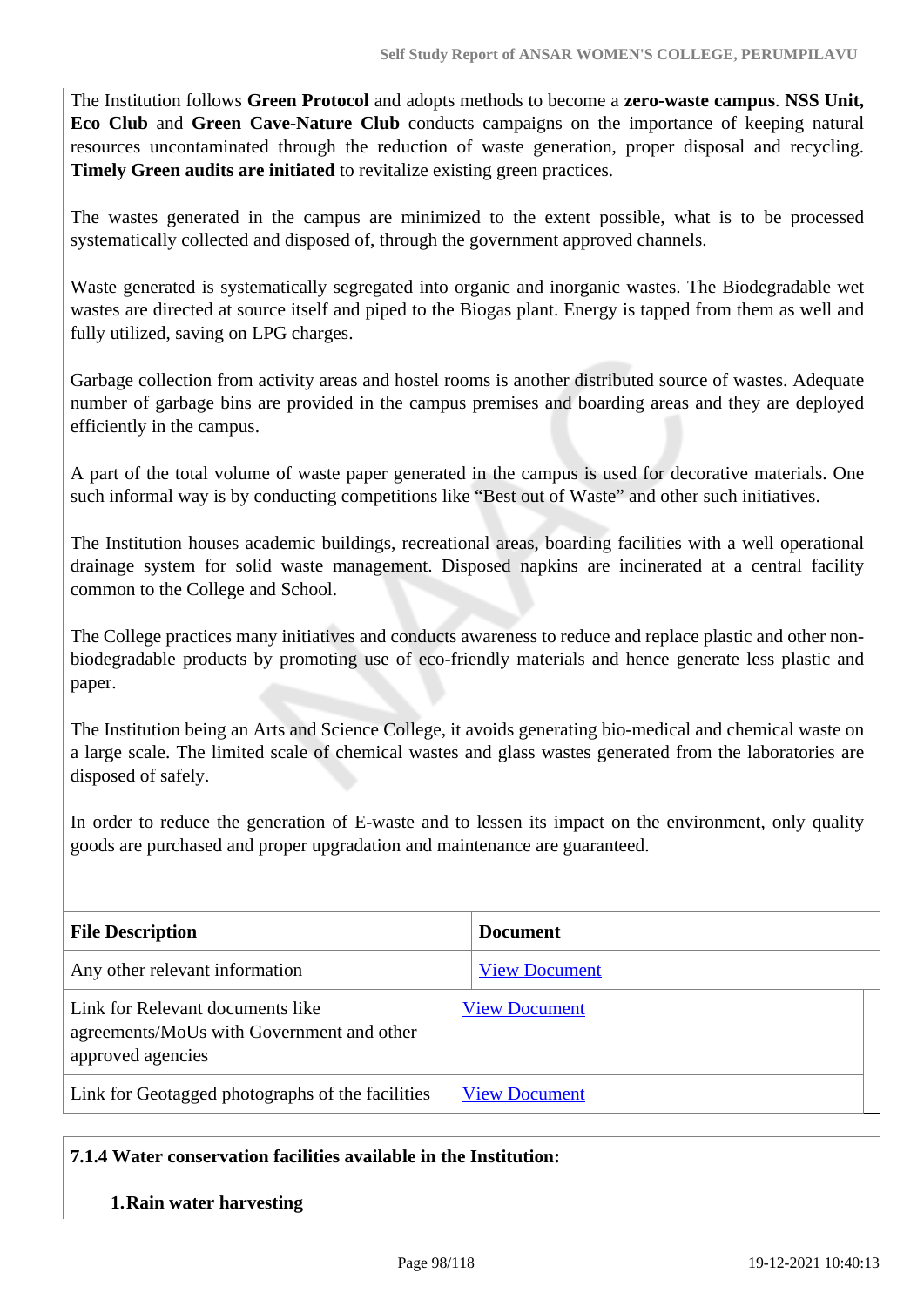#### **2.Borewell /Open well recharge**

- **3.Construction of tanks and bunds**
- **4.Waste water recycling**
- **5.Maintenance of water bodies and distribution system in the campus**

**Response:** A. Any 4 or all of the above

| <b>File Description</b>                          | <b>Document</b>      |
|--------------------------------------------------|----------------------|
| Geotagged photographs / videos of the facilities | <b>View Document</b> |
| Any other relevant information                   | <b>View Document</b> |

#### **7.1.5 Green campus initiatives include:**

- **1.Restricted entry of automobiles**
- **2.Use of Bicycles/ Battery powered vehicles**
- **3.Pedestrian Friendly pathways**
- **4.Ban on use of Plastic**
- **5.landscaping with trees and plants**

**Response:** Any 4 or All of the above

| <b>File Description</b>                                               | <b>Document</b>      |
|-----------------------------------------------------------------------|----------------------|
| Various policy documents / decisions circulated for<br>implementation | <b>View Document</b> |
| Geotagged photos / videos of the facilities                           | <b>View Document</b> |
| Any other relevant documents                                          | <b>View Document</b> |

 **7.1.6 Quality audits on environment and energy regularly undertaken by the Institution and any awards received for such green campus initiatives:**

- **1.Green audit**
- **2.Energy audit**
- **3.Environment audit**
- **4.Clean and green campus recognitions / awards**
- **5.Beyond the campus environmental promotion activities**

**Response:** A. Any 4 or all of the above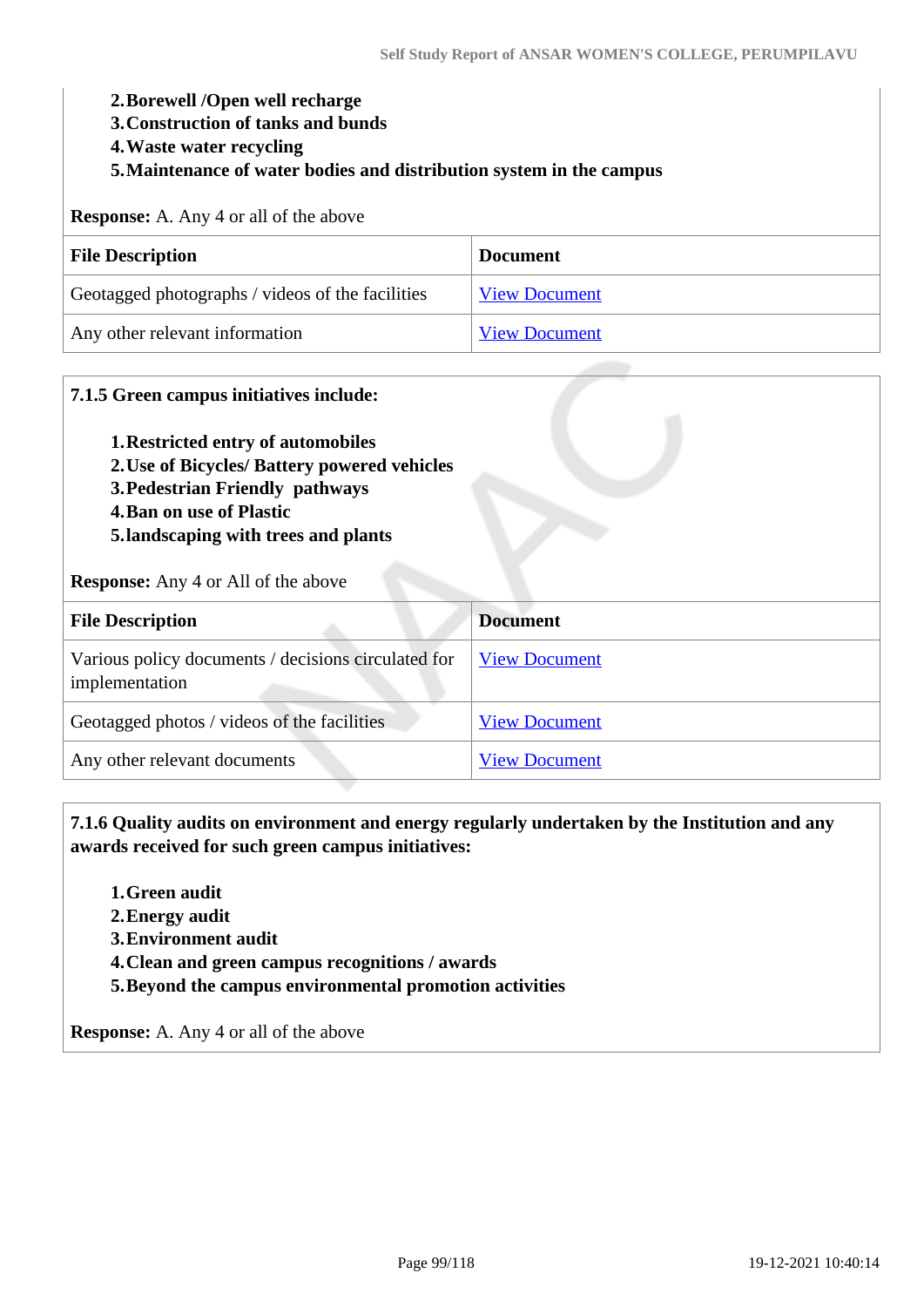| <b>File Description</b>                                                      | <b>Document</b>      |
|------------------------------------------------------------------------------|----------------------|
| Reports on environment and energy audits<br>submitted by the auditing agency | <b>View Document</b> |
| Certification by the auditing agency                                         | <b>View Document</b> |
| Certificates of the awards received                                          | <b>View Document</b> |
| Any other relevant information                                               | <b>View Document</b> |

### **7.1.7 The Institution has disabled-friendly, barrier free environment**

- **1.Built environment with ramps/lifts for easy access to classrooms.**
- **2.Divyangjan friendly washrooms**
- **3.Signage including tactile path, lights, display boards and signposts**
- **4.Assistive technology and facilities for Divyangjan accessible website, screen-reading software, mechanized equipment**
- **5.Provision for enquiry and information : Human assistance, reader, scribe, soft copies of reading material, screen reading**

**Response:** A. Any 4 or all of the above

| <b>File Description</b>                                                     | <b>Document</b>      |
|-----------------------------------------------------------------------------|----------------------|
| Policy documents and information brochures on the<br>support to be provided | <b>View Document</b> |
| Geotagged photographs / videos of the facilities                            | <b>View Document</b> |
| Details of the Software procured for providing the<br>assistance            | <b>View Document</b> |
| Any other relevant information                                              | <b>View Document</b> |

 **7.1.8 Describe the Institutional efforts/initiatives in providing an inclusive environment i.e., tolerance and harmony towards cultural, regional, linguistic, communal socioeconomic and other diversities (within 500 words).**

#### **Response:**

Ansar Women's College aims at facilitating an inclusive environment, extending a sense of belonging within the campus irrespective of social, cultural and economic disparities.

· Communal Harmony Week was celebrated by the College Union. Onam Eid Celebrations - Eenam is conducted annually, where students actively participate in the inter-cultural programmes and activities.

· Christmas Celebrations are also observed annually, where students take part in the festive season through card making competitions and other activities.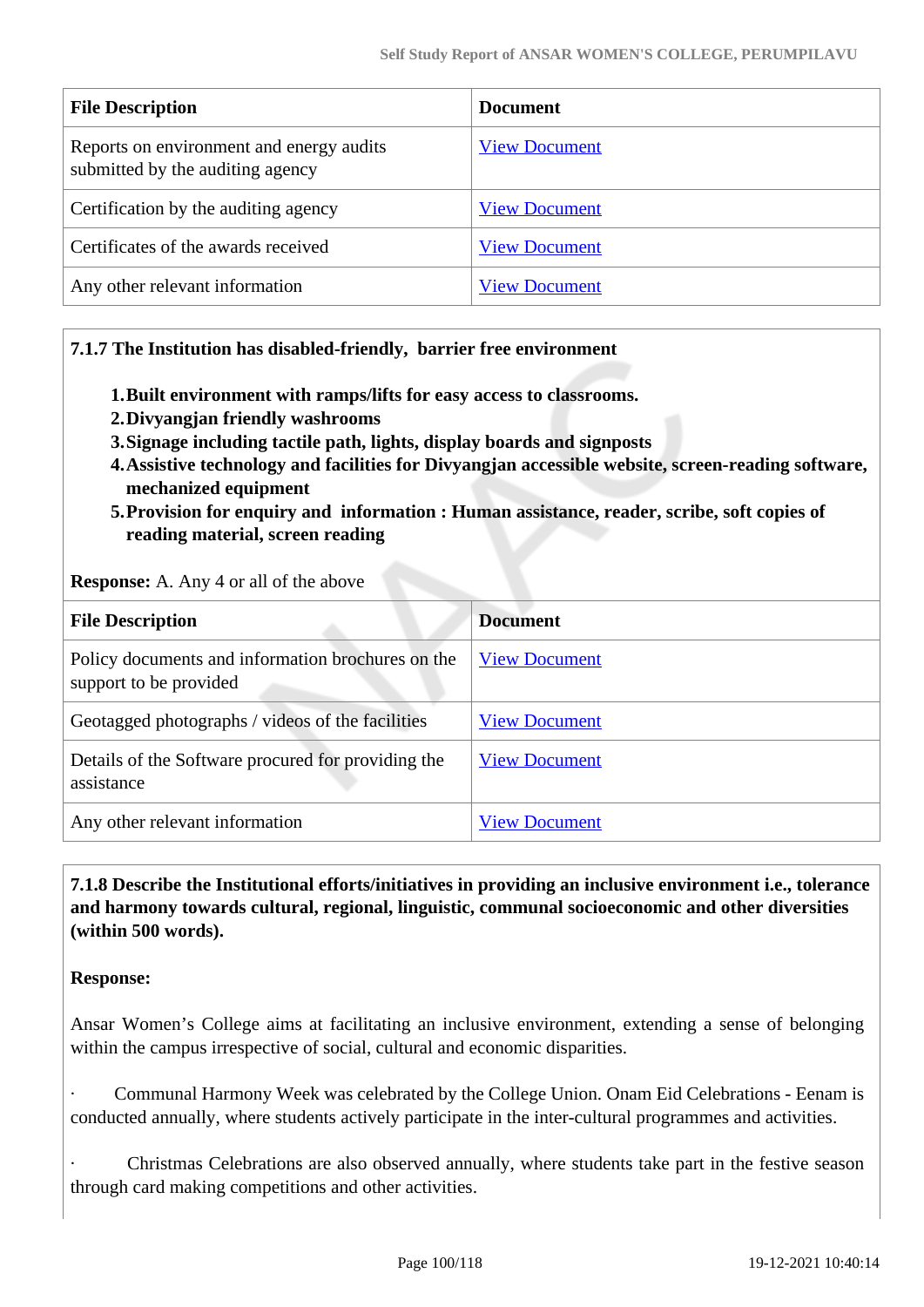World Elder's Day "Nanmamaram" was observed, where the students had a varied experience when the grandparents who were honoured shared their experiences. Alzheimer's month was also observed in the campus.

World Aids Day is observed every year, creating solidarity with those afflicted with the disease and to unite in the fight against HIV.

As a part of Padheyam initiative, the students had contributed food kits to the freezer installed at Perumpilavu. Such activities helped create a feeling of harmony with the society at large.

· A Day with Superheroes was celebrated honouring the differently-abled children from a Special School in the vicinity, making the students aware of such challenged individuals in society.

Human Rights Day is observed every year with much zeal by the different departments and students, giving special focus to the annual theme. Awareness classes and various competitions are held to instil a respect for the rights of every individual. An inter-institutional quiz was conducted on 13th December 2016, while an essay competition on the topic: "Constraints and violations of Human Rights" was held in 2017. A Skit in relation to the theme of Human Rights Day of 2018 was organized and an Open Forum on "Justice: The Truth Inside" was conducted by NSS and Debate Club on 11th December of 2019.

Life Skill Department focuses on imparting Value-added Courses and sessions to the staff and students.

· A Cultural Fest was celebrated by the College Union, paying tribute to the cultural differences of all the states in India. A competition was held whereby students dressed up in attire of different states and spoke about the state they represented.

Giving prominence to linguistic disparities, Mathrubasha Dinam and Arabic Day is observed with much gusto, showing the relevance of vernaculars for the young generation.

Ashwas Club and Student Relief Wing conducts activities to create a culture of welfare and charity by organizing activities like fund contribution for medical treatment, food kit distribution and home care to patients (Santhwanam initiative).

· The NSS unit and College students have arranged visits to Old age homes like the Deenabandu Old Age Home Visit and distributed blankets and one-day meals to the inmates.

The NSS volunteers had collected and distributed food kits to twenty seven needy people in the vicinity.

NSS students had visited the Jyothirgamaya Hostel for Blind and collected a fund for the Indian Association for Blinds through stamp distribution.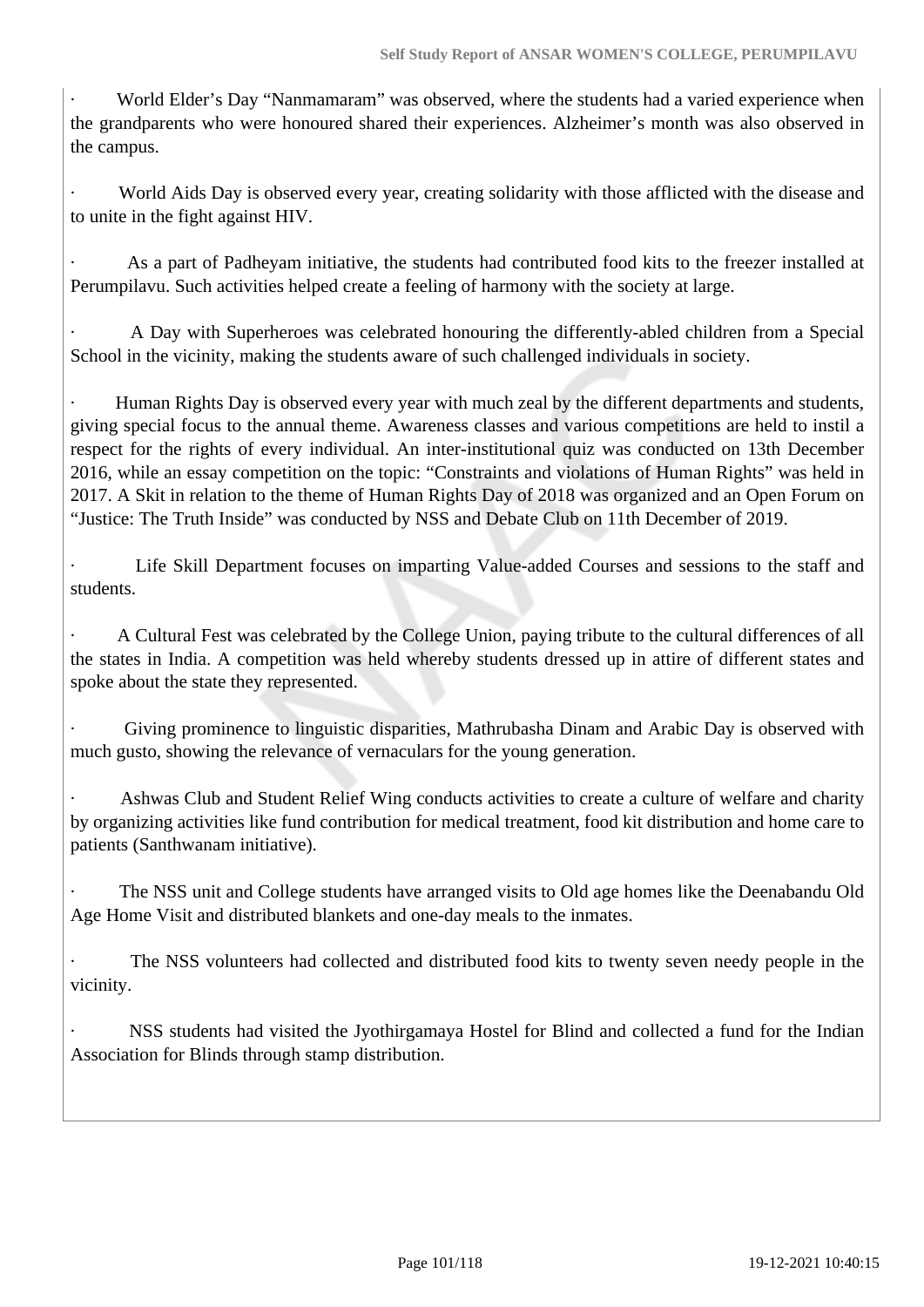| <b>File Description</b>                                                                                                                         | <b>Document</b>      |
|-------------------------------------------------------------------------------------------------------------------------------------------------|----------------------|
| Link for supporting documents on the information<br>provided (as reflected in the administrative and<br>academic activities of the Institution) | <b>View Document</b> |
| Link for any other relevant information                                                                                                         | <b>View Document</b> |

### **7.1.9 Sensitization of students and employees of the Institution to the constitutional obligations: values, rights, duties and responsibilities of citizens (within 500 words).**

### **Response:**

The College plans and organizes appropriate activities to inculcate consciousness about national identity and symbols, Fundamental duties, rights of the students as citizens and other constitutional obligations.

- The College organizes awareness classes on "Constitutional rights, values and challenges". Mr. Kamal Pasha, Rtd. Judge of the High Court was a guest on one such occasion on 25th January, 2020.
- Debates on constitutional and legal topics of current relevance are held.
- Legal awareness classes are conducted, including interactive sessions to encourage student participation. An interview was held with Sreemathi Sreeja V, Munsif Court Judge on 9th January 2019.
- Academic Curriculum also includes courses related to Constitutional awareness like "Media Law & Ethics" prescribed by the University for BA Mass Communication. A general course, "Preamble of the Constitution" is also included in the academic curriculum for all UG programmes.
- Republic Day, Independence Day and other such occasions are observed with enthusiasm and pride, instilling patriotic feelings in the students. Patriotic Song competitions, Quiz, Essay writing competitions etc are conducted.
- Martyrs Day is commemorated in the college by the NSS Unit and an Oath is taken.
- An Open Forum on "The Accused & the Trials by Media" was organized by the Life Skill Department in association with Debate Club on 10th December 2018.
- The NSS Unit of the college actively conducts various activities in relation to uplifting National Identity like Flag hoisting on Independence Day, Republic Day and by observing Rashtriya Ekta Divas.
- Various department activities include observations related to national consciousness. The PG Department of English conducted cartoon drawing competition in relation to Quit India Day on the theme: "Freedom is never dear at any price. It is the breath of life".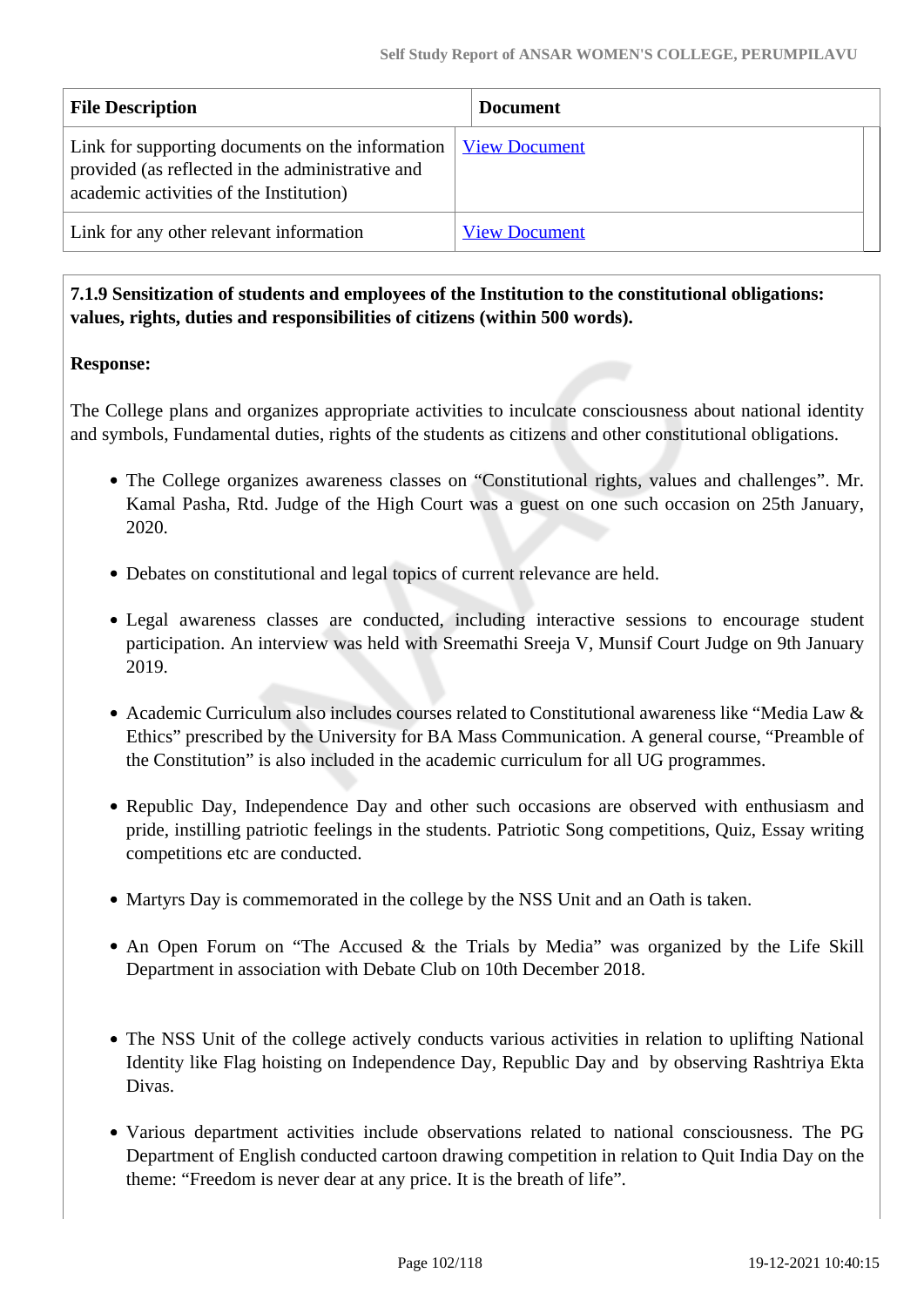- In connection with Keralapiravi in the year 2019, a Communal Harmony Day was observed with an oath taking and the students gathered in the ground and let loose different coloured balloons symbolizing unity and oneness.
- Constitution Day was observed, conducting flag making, cartoon drawing and caption making competitions.
- A Debate on "Indian Democracy and its challenges" was conducted.
- An Open Forum on "Limits of Freedom of Expression" was held in connection with Independence Day Celebrations.
- Debate competitions inculcating national values and awareness was held in connection with International Youth Day.
- An awareness class on "Domestic Violation Act" was held for parents of first and second year students by the Women Development Cell of the campus.
- Human Rights Day is observed annually; an inter-institutional quiz and essay competition was organized. A Skit in relation to the theme of Human Rights Day of 2018 was organized and an Open Forum was conducted.

 Intellectual Property Rights is an issue of relevance in the current scenario and the college organizes seminars & workshops related to IPR regularly. A two-day Seminar was held on 23rd and 24th January 2019 by the PG Department of Commerce & Management Studies.

| <b>File Description</b>                                                                                            | <b>Document</b>      |
|--------------------------------------------------------------------------------------------------------------------|----------------------|
| Link for details of activities that inculcate values<br>necessary to render students in to responsible<br>citizens | <b>View Document</b> |
| Link for any other relevant information                                                                            | <b>View Document</b> |

 **7.1.10 The Institution has a prescribed code of conduct for students, teachers, administrators and other staff and conducts periodic programmes in this regard.** 

- **1.The Code of Conduct is displayed on the website**
- **2.There is a committee to monitor adherence to the Code of Conduct**
- **3.Institution organizes professional ethics programmes for students, teachers, administrators and other staff**
- **4.Annual awareness programmes on Code of Conduct are organized**

**Response:** A. All of the above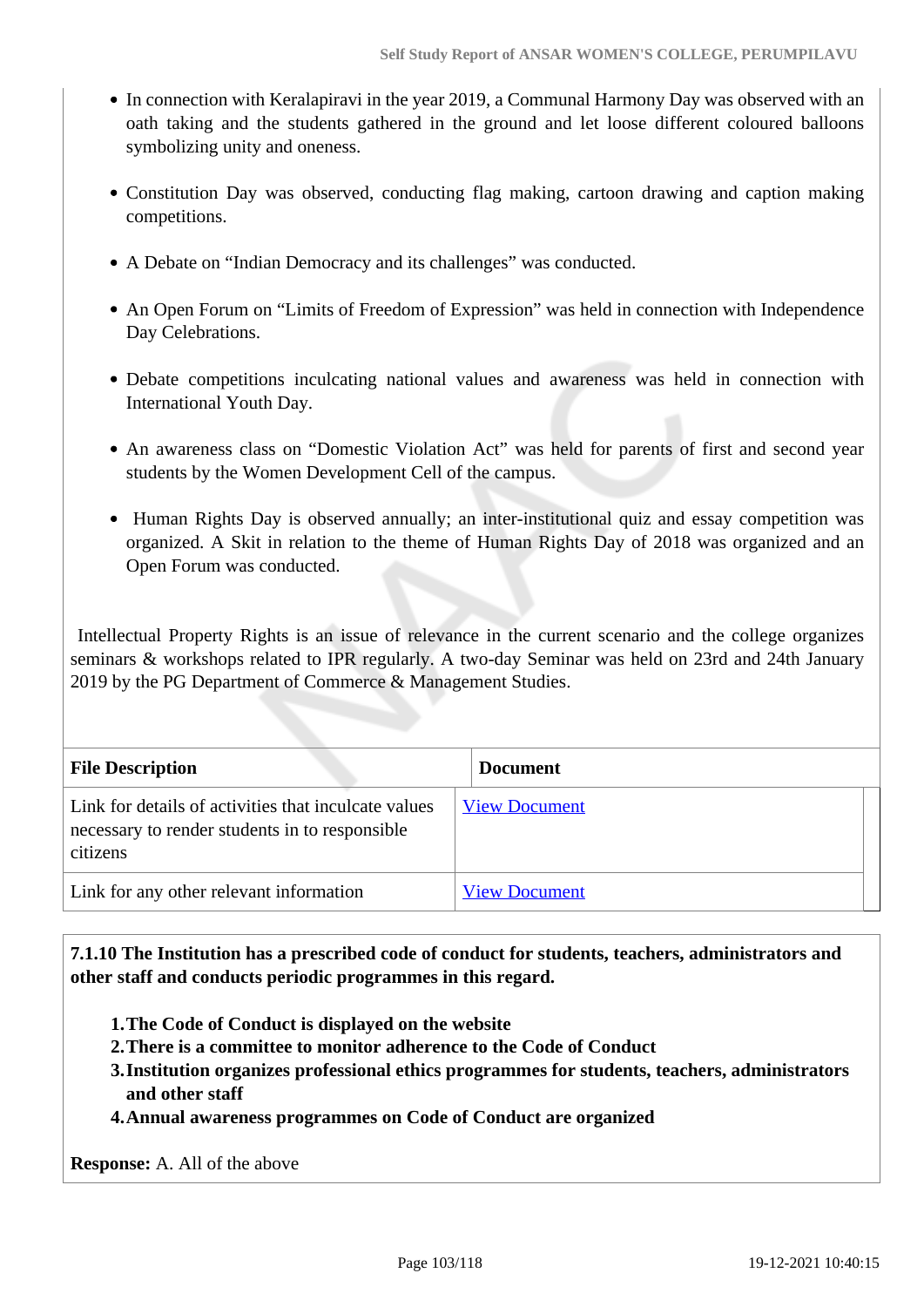| <b>File Description</b>                                                                                                                                                                   | <b>Document</b>      |
|-------------------------------------------------------------------------------------------------------------------------------------------------------------------------------------------|----------------------|
| Details of the monitoring committee composition<br>and minutes of the committee meeting number of<br>programmes organized reports on the various<br>programs etc in support of the claims | <b>View Document</b> |
| Code of ethics policy document                                                                                                                                                            | <b>View Document</b> |
| Any other relevant information                                                                                                                                                            | <b>View Document</b> |

### **7.1.11 Institution celebrates / organizes national and international commemorative days, events and festivals (within 500 words).**

### **Response:**

The national/international commemorative days are occasions to educate the students on issues of concern, to address global problems and to reinforce humanity.

Every year under the auspices of **Independence Day**, competitions like flag-making, collage making, quiz are conducted. **Republic Day** is observed with patriotic fervour & the NSS Unit organizes many activities related to it.

**National Science Day** is commemorated by conducting seminars, exhibitions associated with the annual theme. **National Mathematics Day** is also observed by conducting exhibitions and quiz competitions. The **Hiroshima Nagazakki Day** is observed, upholding the message of peace with an Oath-taking ceremony, drafting letters to global leaders etc.

**Reader's Day /Week** is also observed by the Reader's Forum in collaboration with different Departments. Quiz competitions, book review, Essay writing competitions etc were held. Music Club organized a Poetry recitation competition and Read India was also observed. Eminent guests like M.K. Gopinath and V.K.Sreeraman had honoured the College with their presence.

The NSS volunteers keep alive the spirit of the Father of our Nation by observing **Gandhi Jayanthi /Gandhi Smrithi** with their various activities - cleaning the roads and locality of the adopted village, Nayadi Colony. Cartoon drawing competition was conducted in relation to **Quit India Day** on "Freedom is never dear at any price. It is the breath of life".

In connection with **Keralapiravi** in the year 2019, a **Communal Harmony Day** was observed with an oath taking and the students gathered in the ground and let loose different coloured balloons symbolizing unity and oneness. Competitions related to the theme "Milestones in the history of Kerala" are organized annually.

**Kamala Surayya Anusmaranam** was organized by the Readers Forum with a recitation competition and screening of movie and Interview. **Sukumar Azheekode Anusmaranam** was observed with a documentary screening and elocution competition. **ONV Anusmaranam** was also organized by conducting documentary screening and recitation. **Basheer Anusmaranam** was organized with a guest talk by P.Surendran, poet and writer. **Poet's Day** is observed every year and a quiz competition was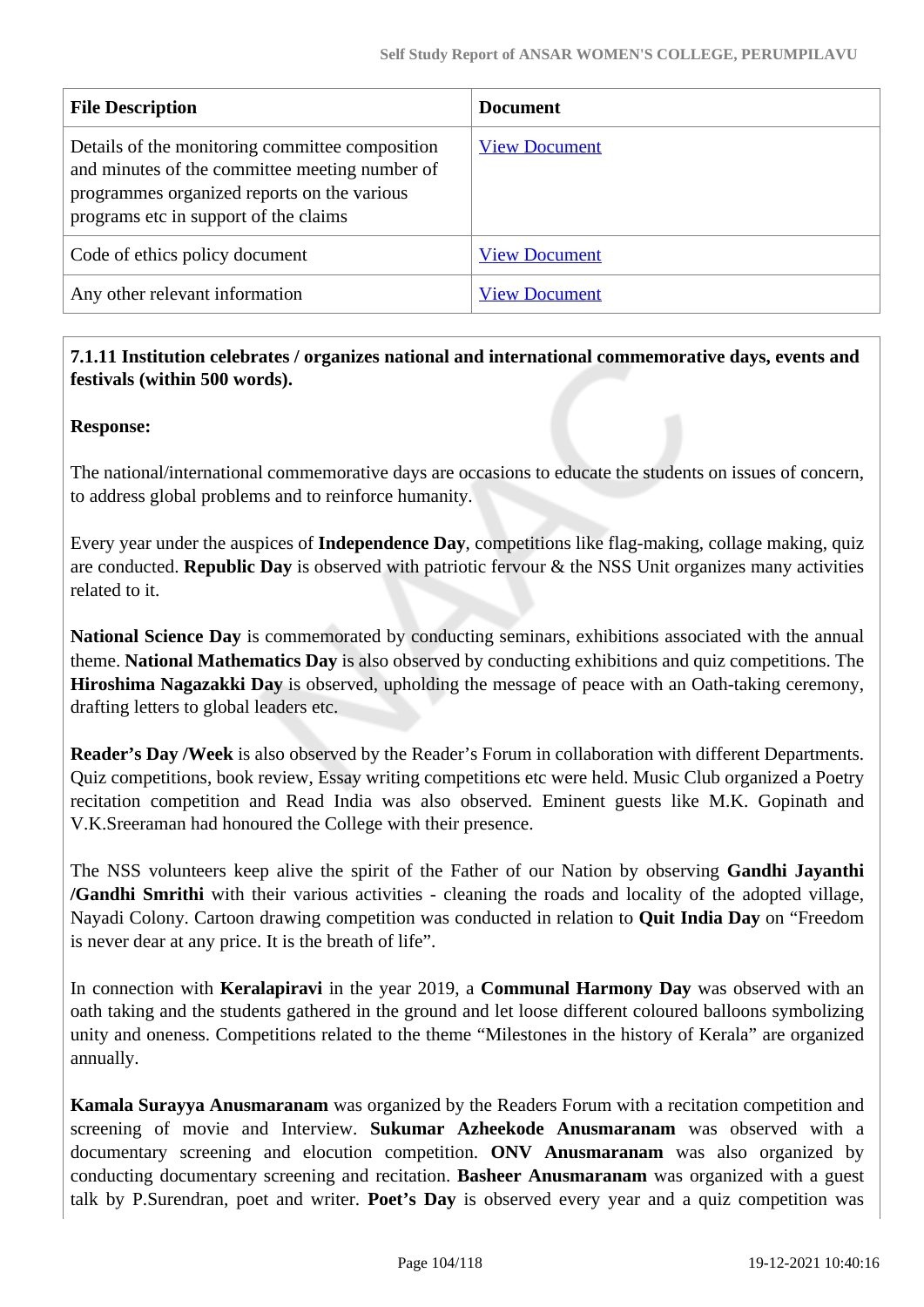organized in relation to **Shakespeare's Day.** In relation to Girish Karnad commemoration, a Quiz competition & PPT presentation was organized.

**World Environment Day** is observed annually by the Eco club and on **World Nature's Day,** Green Cave- the Nature Club was inaugurated with an awareness session. **Plush Animal Lover's Day and National Animal Shelter and Appreciation Week** was also observed by the Green Cave Club with Face Painting Competition and a Youtube video release.

**Dr. Ambedkar Jayanthi** is observed annually by distributing Books and materials related to competitive exams to financially backward students. **World Student's Day** is observed by organizing a PPT presentation, "Wings of Fire" review and Quiz competition.

**International Women's Day** is observed by selecting the "Femina" of Ansar. **World Refugee Day, Anti-Child Labour Day** and **World Population Day** are also observed with an Open Forum. **World Day for Social Justice** and Post traumatic Stress Disorder Awareness Week are also observed.

| <b>File Description</b>                        | <b>Document</b>      |
|------------------------------------------------|----------------------|
|                                                |                      |
| Link for any other relevant information        | <b>View Document</b> |
| Link for Geotagged photographs of some of the  | <b>View Document</b> |
| events                                         |                      |
| Link for Annual report of the celebrations and | <b>View Document</b> |
| commemorative events for the last five years   |                      |

### **7.2 Best Practices**

 **7.2.1 Describe two best practices successfully implemented by the Institution as per NAAC format provided in the Manual.**

**Response:** 

**Best Practice 1: ASHWAS**

 ASHWAS (Activist for the Service of Human Welfare and Altruism to Society) is Ansar Women's College's outreach Programme flourished in line with the institution's Vision and Mission. ASHWAS aims at Moulding Socially Responsible Citizen

**Objectives and Principles:** This practice, which is built on the concept of 'Classroom to the Community' is designed with the following intended outcomes.

- To fulfil the Vision and Mission of the institution
- To make the students aware of the community in which they work and their relation to the community.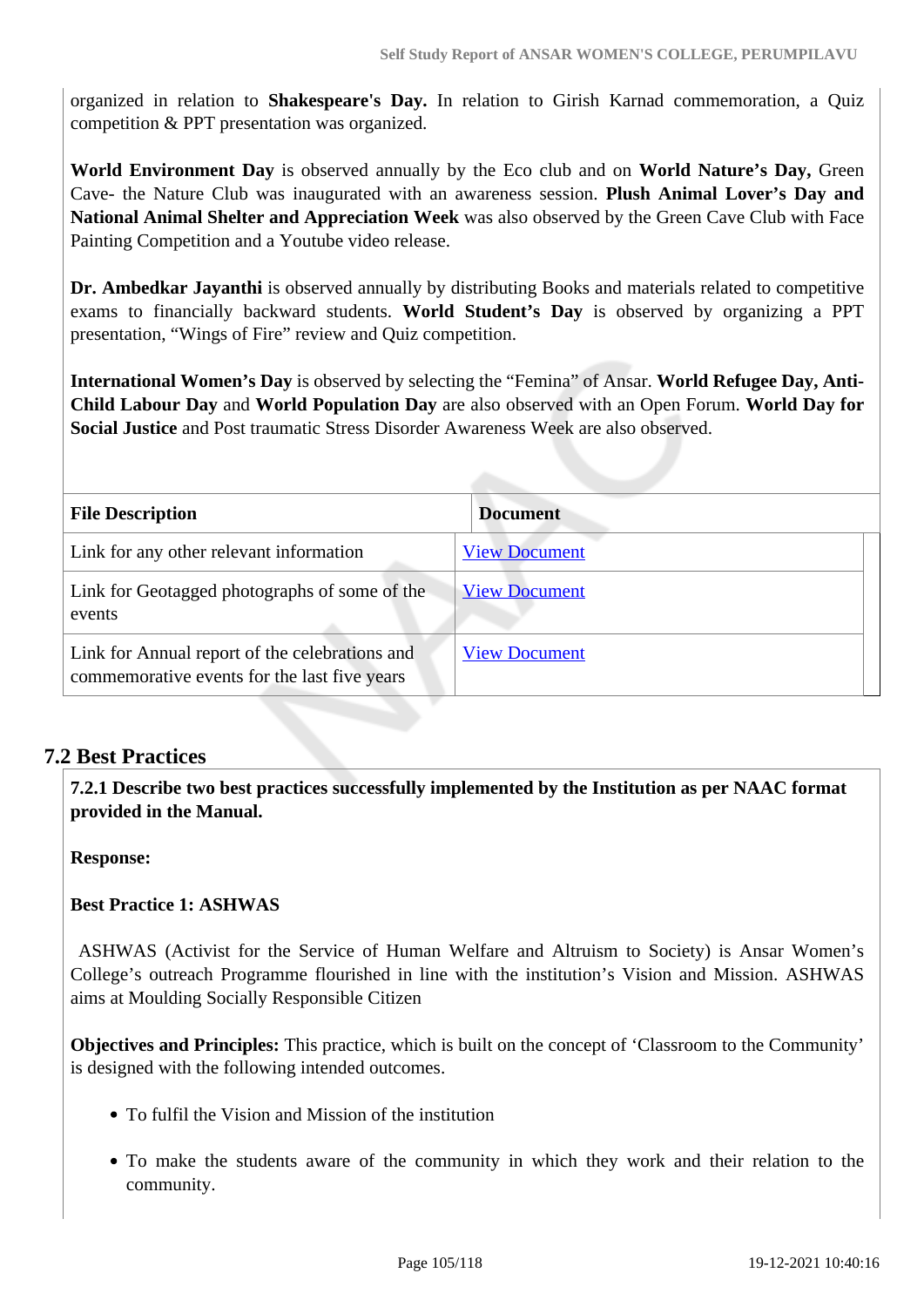- To make the students aware of their obligation to the society, especially the weaker section.
- To enable the students to identify the needs and problems of the community and involve in problem solving process.
- To create a sense of social and civic responsibility in students.
- ASHWAS develop competence required for group-living and sharing of responsibility.
- To gain skills in mobilizing community participation with leadership qualities and democratic attitude.

### **The Context:**

Education is not just acquiring knowledge and obtaining degrees and recognition but using the knowledge gained for the benefit of the society at large. Social responsibility and inclusiveness form an integral part of the graduation process. Instilling social responsibility in students help them to realize their potential and turn it to their own benefit and for the benefit of the society. Cancer and other Non-Communicable Diseases have emerged as major public health problem in our society. When chronic or life-threatening illnesses strike, it is a crippling blow for the victims and their families. Therefore, a crucial need for a system of care at home that can best be built by a community-based palliative care movement. It is in this context Pain and Palliative Care Unit and Student Relief Wing (ASHWAS) was established. ASHWAS is always in the forefront of inculcating social values among students by the organizing various activities that benefit the neighbouring community and society at large.

### **The Practice:**

Ansar Women's College enthusiastically implements its activities through ASHWAS club. The Club has been created to cater to the interests of the students to hone their life skills. Exhibitions and Food fests are organized to raise funds which are distributed to the inmates of orphanages, old age homes and to the widows and destitute. Food, clothes, and blankets are distributed to the poor. The institution waives fee and allows payment of fee in instalments to the needy students. Students' force is used to help the society in natural calamities. Conducted workshops, awareness sessions, blood donation camps. etc.

- The Club members conducted a campaign 'Let's Fight Against Cancer 'and visited the houses of cancer patients along with home care team of various Palliative Units and extended physical and financial help.
- Students regularly involved in Blood Donation.
- They rendered a helping hand to the people of Kerala and Chennai when they were affected by the flood. Medicines, dresses and Kitchen utensils were donated.
- Awareness sessions on 'Role of Students in Palliative Care', 'Breast cancer'…etc. were conducted and an amount was collected by the students and donated to a Kidney patient, Cancer patients having financial difficulty for medical treatment.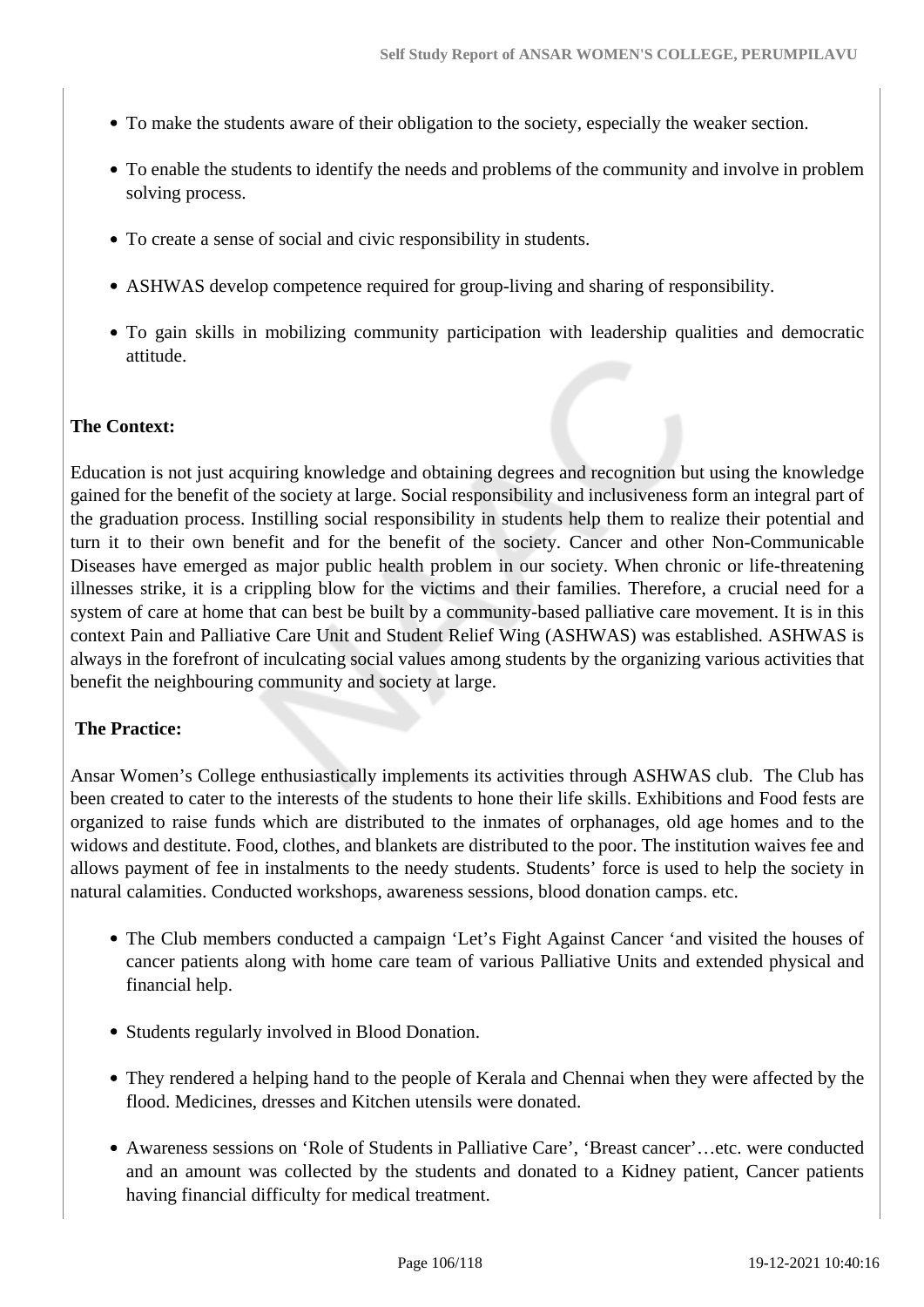- An amount was collected and donated under the project "Palliative Kudumbangalkku Viddhyarthikalude Kythangu" (Student Support for Afflicted Families).
- Students also involved in Home care with other Palliative units.
- Construction of Houses: Many of the patients and their families and homeless. To address the problem ASHWAS and NSS volunteers collected money from the students and supported in constructing their houses.
- A scheme named "Changathikoru Kaithangu" (A Friend in Need) was executed to pay the semester fee of needy students.
- 'One Man's Trash, Other's Treasure': Materials collected by the students under this project was handed over to the Goodwill store of Alpha Palliative Care Unit, Thrissur.
- 'Padheyam project' (Food kit distribution) helped to eradicate poverty in the locality to a great extent.
- ASHWAS members visited orphanages and distributed groceries and donated clothes at regular intervals.
- Students visited Blind Schools in the locality and provided support to install advanced software for their studies.
- Members visited Kottol Nayadi Colony, adopted village of NSS, in connection with festivals like Onam, Ramadan and Christmas and distributed groceries. The health awareness programmes raised awareness on health and hygiene. Severe health issues reported by club members are referred to Ansar Hospital with the support of the management.

### **Evidence of Success:**

There is a mechanism to get feedback from the students and the beneficiaries. Such feedbacks are indicative of the attitudinal changes in the students with reference to community issues. The beneficiaries and local community members also testify that the interaction and the support of the students have improved their life. The club collaborates with NGOs and other Government Organisations that play a complementary role for the effective implementation of the projects for the benefit of the Community.

The Club received special appreciation from Pain and Palliative Club, Kunnamkulam and Amala Fellowship for the meritorious services.

### **Problems Encountered and Resources Required:**

One of the biggest issues that our students face is Time. Visit of the students for home care is not a continuous process due to their busy academic schedule. Extreme financial burdens, and lasting psychological issues of patients and their families are increasing day by day. The current economic climate is making it more difficult for our students to find adequate funding.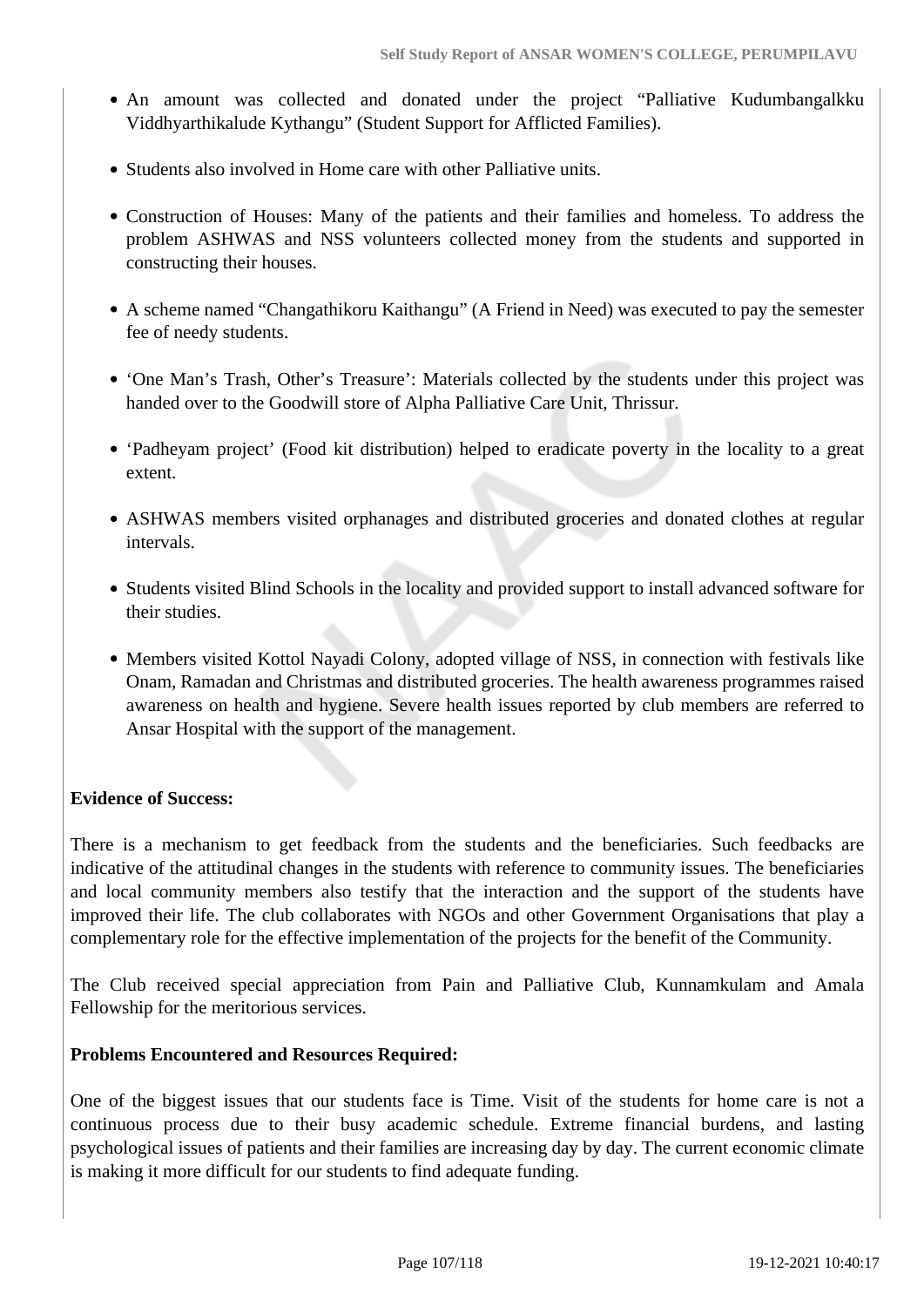### **Best Practice 2: CENTRE FOR LIFE SKILL EDUCATION**

### **Objectives:**

Institutional has a noble mission of grooming students in four dimensions, CHARACTER, SCHOLARSHIP, LEADERSHIP and CITIZENSHIP, and thereby empowering our graduates to be a part of building a morally upright, welfare world. The future generations need to be multi-literate, creative and innovative. Life skill education enables adolescents to tackle problems they encounter in their daily life with confidence. It aims to create active, informed and responsible citizens who can contribute to the political process. Apart from these basic skills acquired through academic learning, direct life experiences enrich students with values that make them greater human beings.

### **The Context:**

The College has achieved many milestones pursuing philanthropic ideals of democratizing education. At a time when knowledge and health had been turned into mere merchandise, Ansar upholds its commitment making it accessible to all.

In the highly challenging and post-modern world, everything has become stressful for young minds, where they find the expectations of parents and society crushing down upon them. Academic Stress regarding anticipated academic challenges or failure can lead to mental distress. There is a need to nurture them to tackle such failures, relationships, sexuality, cut-throat competition, peer pressure etc. Moreover, in India's complex and diverse scenario, there is a need to promote a social inclusive environment to acquire knowledge.

The College under the aegis of the Ansari Charitable Trust took up the mission to lend a helping hand to the students to overcome these challenges, equipping them with the essential skills for success in the 21st century.

### **The Practice:**

A Centre for Life Skill Education was begun with this noble vision in mind and it follows a highly scholastic and standardized cumulative curriculum. A detailed syllabus is designed by expert faculty in a Spiral form that allows the teaching of the topics across various levels, but with variation in depth of coverage at various levels.

The major focus of the Centre would be to ensure the all-round development of the students, extending from nurturing the environment through Rhythms of Nature Campaign to the Creative Carnival Initiative which foster and bring out their inner talents through workshops and talks. Interfaith Harmony Discussions and Open Forums are focussed by the Centre.

Visiting Flood victims, observing Refugee Day, conducting Open Forum and other activities related to Human Rights Awareness Week are all just some ways of imparting social values through experiences. The students are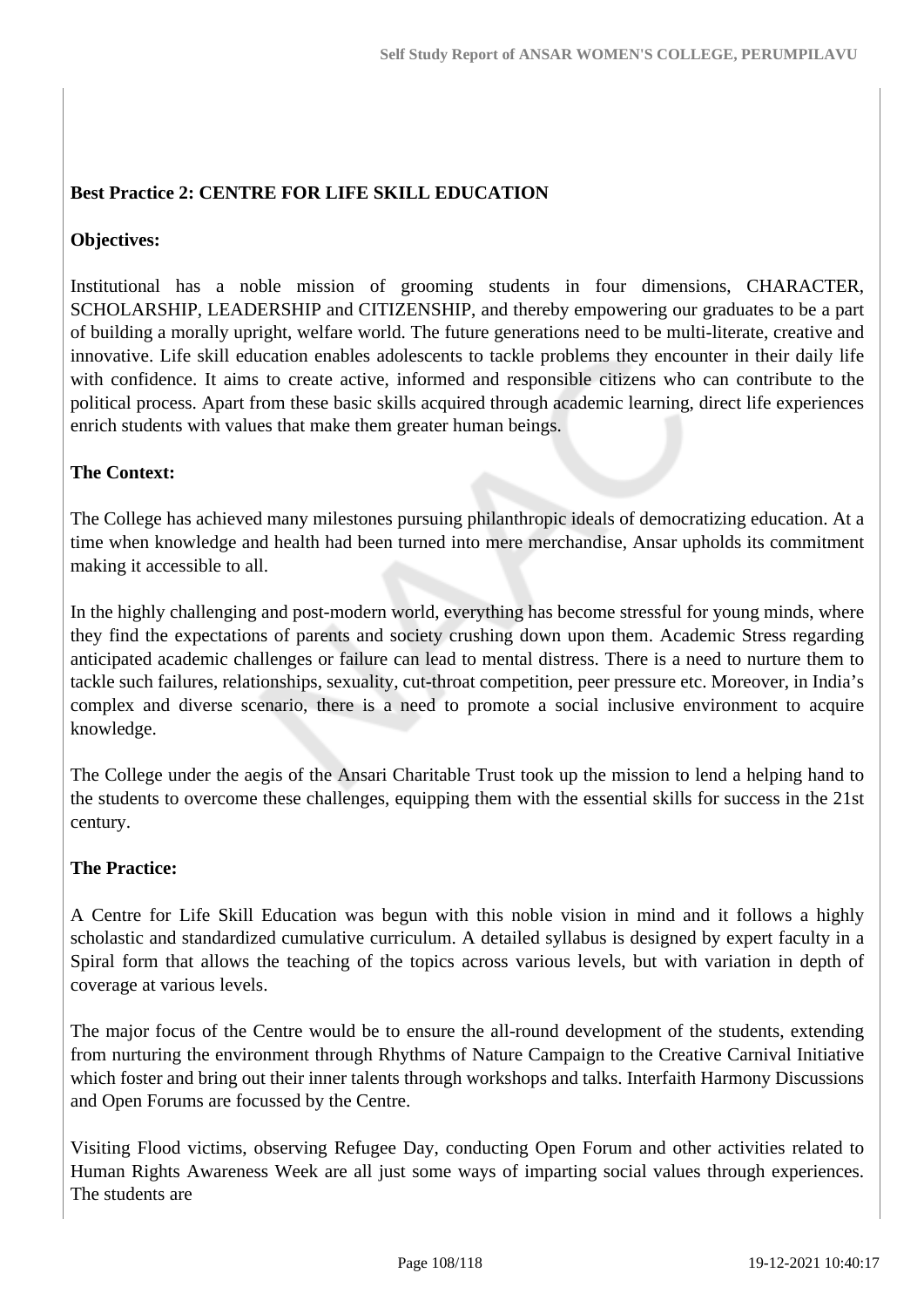The Centre for Life Skill Education also extends its guidance to parents, faculty members and women in particular through its various multi-faceted initiatives. Prabaprasaram (Faculty development Sessions) is a series of motivation sessions organized for the teaching faculty as the stress and anxiety levels teachers experience cannot be overlooked. Sthree Shakthi (Women Empowerment campaign) are extension activities focusing on women in the neighbourhood, imparting tips for empowerment and growth. Parenting Manual focuses on parents, imparting counselling sessions and guidance in dealing with teenage wards.

Pro-Teen campaigns are initiated by the Centre for nurturing responsible young adults. Youth Camps or Residential camps are organized for the students, including them in Community activities and imparting social values of living in a community through real-life experiences. The Centre for Life Skill Education exposes the students to experiences giving them a chance to understand different cultures & traditions through Exhibitions and celebrations like Eenam, Xmas etc. Nanmamaram (Care for the Elderly) is a campaign where the elders are honoured (as a part of Elder's Day) and their life-experiences are shared thereby bestowing a new light into the young lives.

Save Children, Save Future Campaign is another novel initiative of the Centre, creating a network with the schools and local institutions for the protection of Human Rights of Children. The students of the College are active volunteers of the campaign and help to provide orientation to the school children through skits and plays, thus sensitizing them to the significance of child rights and child protection. Pre-marital and post-marital Counselling sessions are also initiated recognizing the need to mould the young generation to build a healthy, strong relationship that can be a foundation for a better society.

### **Evidence of Success:**

The beneficiaries and local community members testify that the students have lent support and improved their life in many ways. Our former students have often initiated projects and campaigns for the betterment of society during perilous times like the BREAK THE FEAR campaign. Initiated by a few students of Psychology Department 2016-19 batch, the volunteers provided online counselling to those afflicted with mental stress during this pandemic. A WhatsApp group was formed on April 12th, 2020 and later on 28th of the same month, an Instagram page was opened to reach out to more people. Various other students have become certified trainers, becoming an inspiration for many with their motivational talks. Some have also published books and started a YouTube channel. It is indeed our pride to witness many students who have also left a mark in society with their contributions in the socio-political arena.

### **Problems Encountered and Resources Required:**

The collective effort of the institutional stakeholders has indeed paved the way for success as evident from feedback and reviews so far. Yet many problems are encountered by the Centre for Life Skill Education in extending its activities for the benefit of more people. One of the major constraints encountered is the lack of financial backing to continue many projects or campaigns. Student involvement is often restricted by the hectic academic schedule. Coordination among the many departments is often found difficult due to the large number of students and faculty members.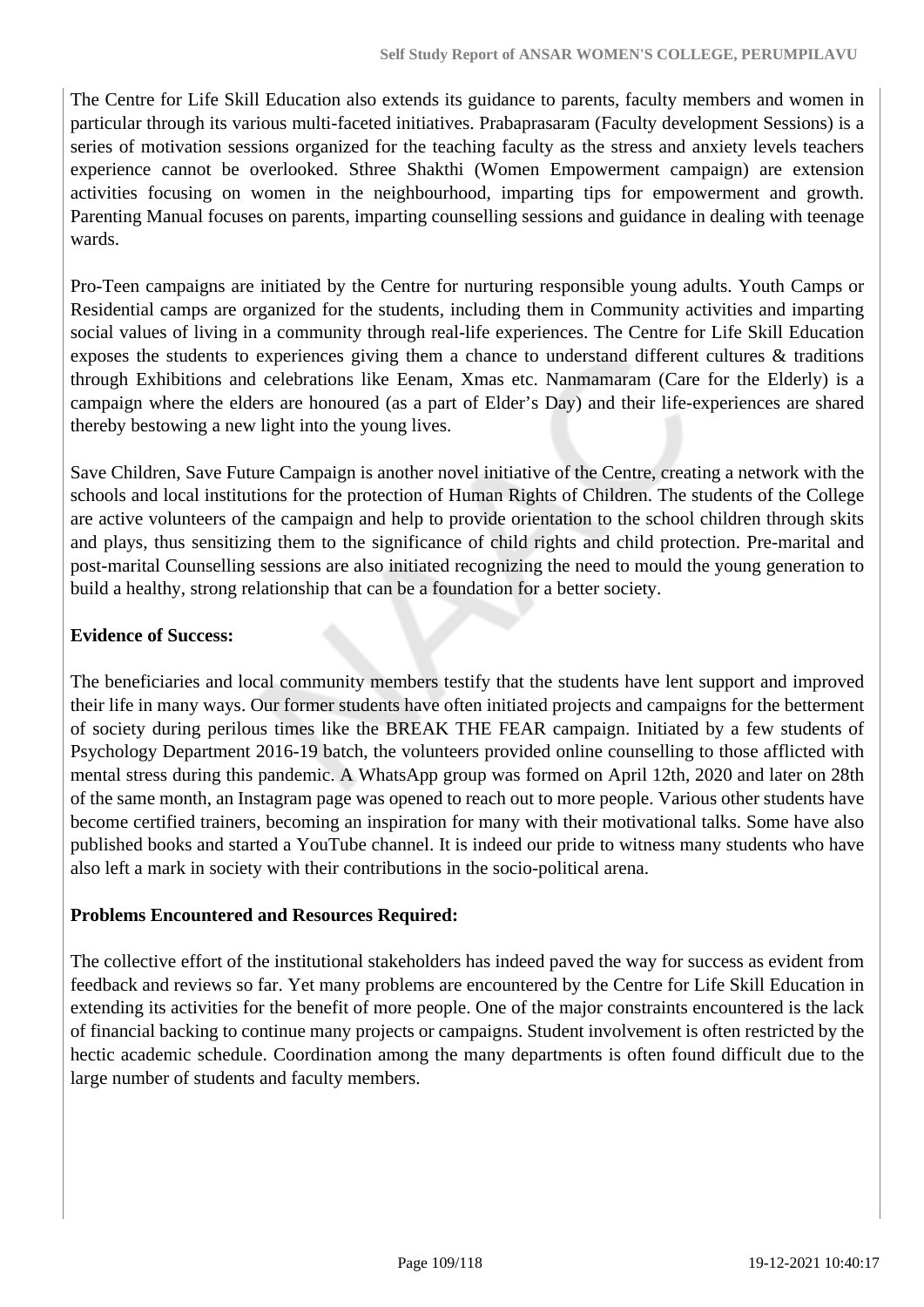| <b>File Description</b>                                  | <b>Document</b>      |
|----------------------------------------------------------|----------------------|
| Link for Best practices in the Institutional web<br>site | <b>View Document</b> |
| Link for any other relevant information                  | <b>View Document</b> |

# **7.3 Institutional Distinctiveness**

 **7.3.1 Portray the performance of the Institution in one area distinctive to its priority and thrust within 1000 words**

**Response:** 

## **Women Empowerment – Our Holistic Mission**

Managed by Ansari Charitable Trust, Ansar Women's College, a self-financing college affiliated to the University of Calicut was established in 2002. The prime mission of this institution is **to empower and enlighten women** through academic excellence embedded with moral values to face challenges and thereby mould and lead the successive generations. Being a women's college with a minority status, it ensures the economic and social development of its students and aims to empower them with better career opportunities. A profound understanding of the rural background and its cultural foundation has enabled this noble mission.

It has the chief distinction of being **the only self-financing women's college in the District with 19 years of yeomen service in the upliftment of women** in general and the educationally backward Muslim women in particular, through modern good quality education.

The college follows a unique approach when dealing with women students who belong to communities where they are married early. A gnawing issue that is found to be predominant is the hindrances encountered by the girls in realising their higher education dreams. Economic, social and cultural factors play a regressive role, thus impeding their academic journey. The authorities and faculty members encourage the determination and interest of the married students to pursue their higher education. The total number of students studying in the college is currently over 1500 among which a vast majority are married and some even already young mothers. A day care facility is provided for the weaning mothers, ensuring a healthy environment for both mother and child without affecting their academics. The pregnant students are given special considerations while allocating examination halls, providing them provision in the ground floor itself. Furthermore, the college counsellor and faculty are always ready to provide counselling or motivation to such students and their families.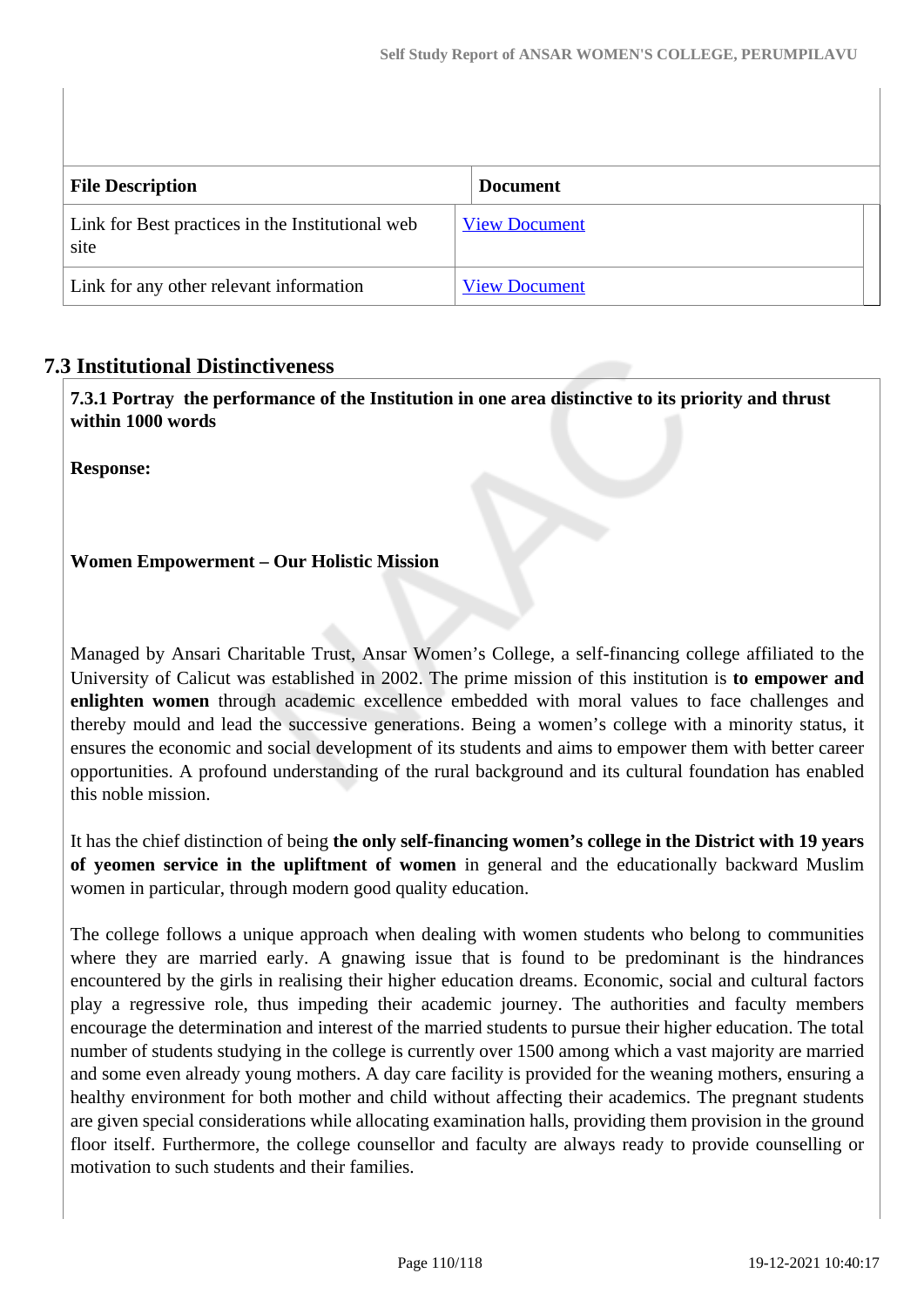Aiming to **bring the marginalized girls to the mainstream breaking gender and class barriers**, training in communication skills, computer and digital media literacy, orientation in financial literacy and marketing skills are given to our students. The **Centre for Life Skill Education** also extends its guidance to parents, faculty members and women in particular through its various multi-faceted initiatives. **Prabaprasaram** is a series of motivation sessions organized for the teaching faculty as the stress and anxiety levels teachers experience cannot be overlooked. The Institution facilitates social consciousness towards society through the Sthree Shakthi campaign to chart an ecosystem of excellence for women bridging responsibilities and commitment to fellow beings. **Sthree Shakthi** is a series of extension activities focusing on women in the neighbourhood, imparting tips for empowerment and growth. As a part of this, surveys are conducted among the women community to assess their health awareness and other living situations. To give them proper guidance regarding sexual and reproductive health, medical camps are conducted regularly.

Under the aegis of Kerala State Women Development Corporation Ltd., the **Women Development Cell** was established in the college in 2013. The objective of Women Cell is to intellectually enrich and uplift women students. The Cell has been working to safeguard women's rights and safety and many programmes, guest talks by empowered women and activities are conducted and coordinated. It mainly focuses on enlightening the community about gender equity and the need for equivalent exposure to resources in all realms. The Cell recognizes that empowerment encompasses the process of increasing a woman's sense of dignity, her decision-making capability, her access to opportunities and resources and her ability to effect change. The coordinators and volunteers of the Women Development Cell rightly assesses the advantages and disadvantages of the locality and comprehends the role it can play to enlighten the community about gender equity and to enrich the opportunities for the women in and around the institution.

The PG Department of English extended its wings of social commitment to the housewives and domestic helps in the locality to elaborate their entrepreneurial skills for the betterment of their livelihood through the **Each One Teach One campaign**. The student volunteers from the department had identified housewives/ domestic helps in their neighbourhood who are untrained/unschooled and trained them in using basic social media tools/ platforms, taught them to create a google account or fb account. They were also taught to edit and upload simple videos on YouTube, create their own channel, Instagram page etc. Through the **Career Guidance & Placement Cell**, the institution cherishes the value of prioritizing the quality enhancement of the student outcome as we consider it as essential to ensure employability of students, through which empowerment is assured. In order to provide equal opportunities, Job Fairs and Career counselling sessions are regularly provided for the students by the Cell and it is indeed a proud moment to witness our students getting placed during their tenure here.

The **Entrepreneurship Development Club** initiates a number of programmes to inculcate the spirit of entrepreneurship among the students. Training and skill development workshops, industrial visits and talks with successful entrepreneurs including successful alumni entrepreneurs are arranged by the Club to provide motivation to the students.

A **Research Promotion Cell** is active in the campus, inculcating research culture and aptitude amongst the women students and teachers with an aim to empower them. Research Journals including contributions by students and faculty are published by various Departments.

Women's educational achievements have positive ripple effects within the family and across generations. The exposures provided through programmes such as field trips, industrial visits, and internship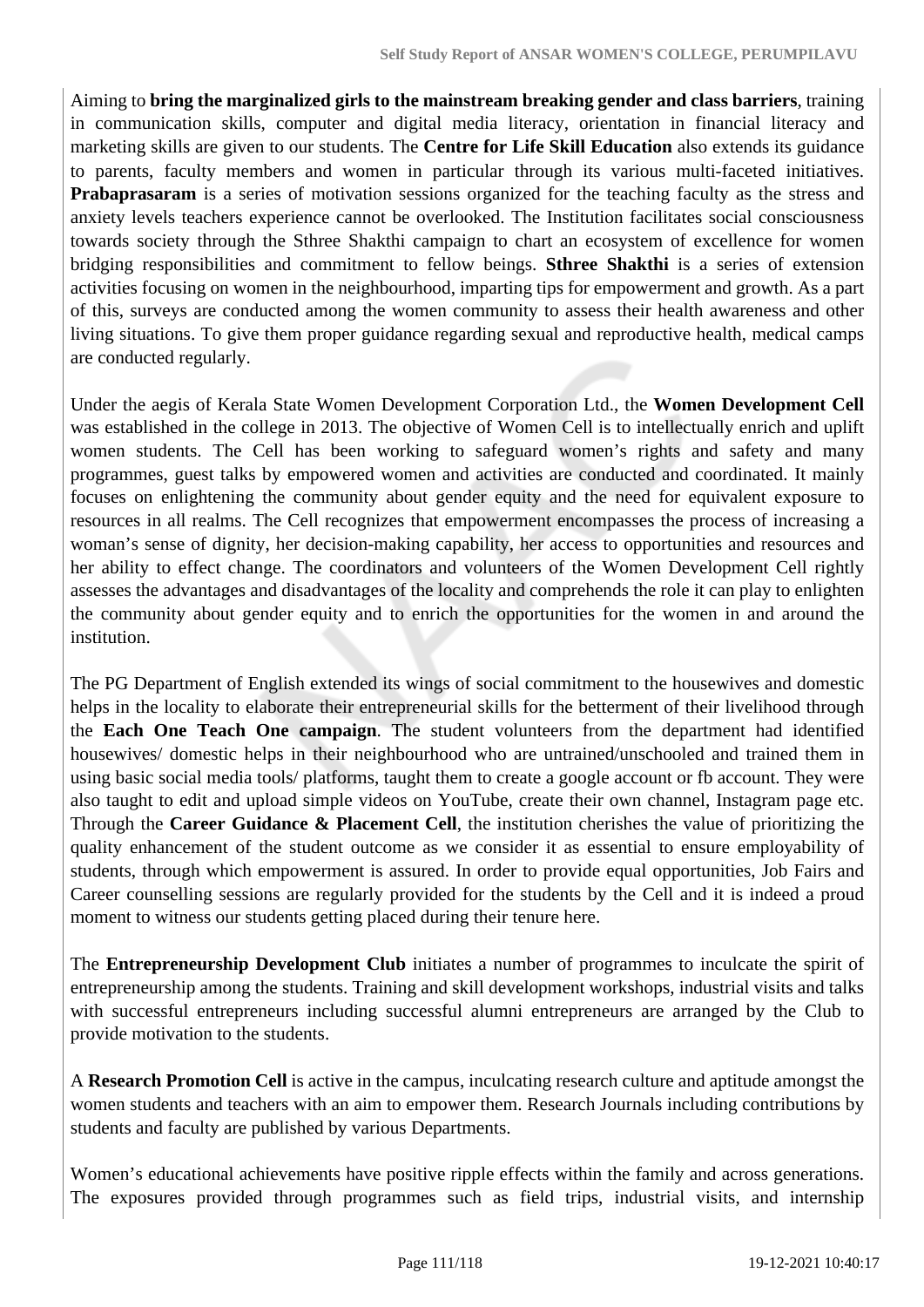programmes help in widening their horizon. The **student union** activities kindle the students' role in nation building. The slogans of Green Campus inspire the young environmentalists to disseminate the messages of preserving nature. Altogether the women empowerment mission in the college works with a thrust on knowledge, skills and self-confidence necessary to participate productively in the development process of the community on a local scale and globally on a larger platform. Hence the Institution assures the holistic development of the women students so as to support them to become universal citizens of tomorrow.

| <b>File Description</b>                                  | <b>Document</b>      |
|----------------------------------------------------------|----------------------|
| Link for appropriate web in the Institutional<br>website | <b>View Document</b> |
| Link for any other relevant information                  | <b>View Document</b> |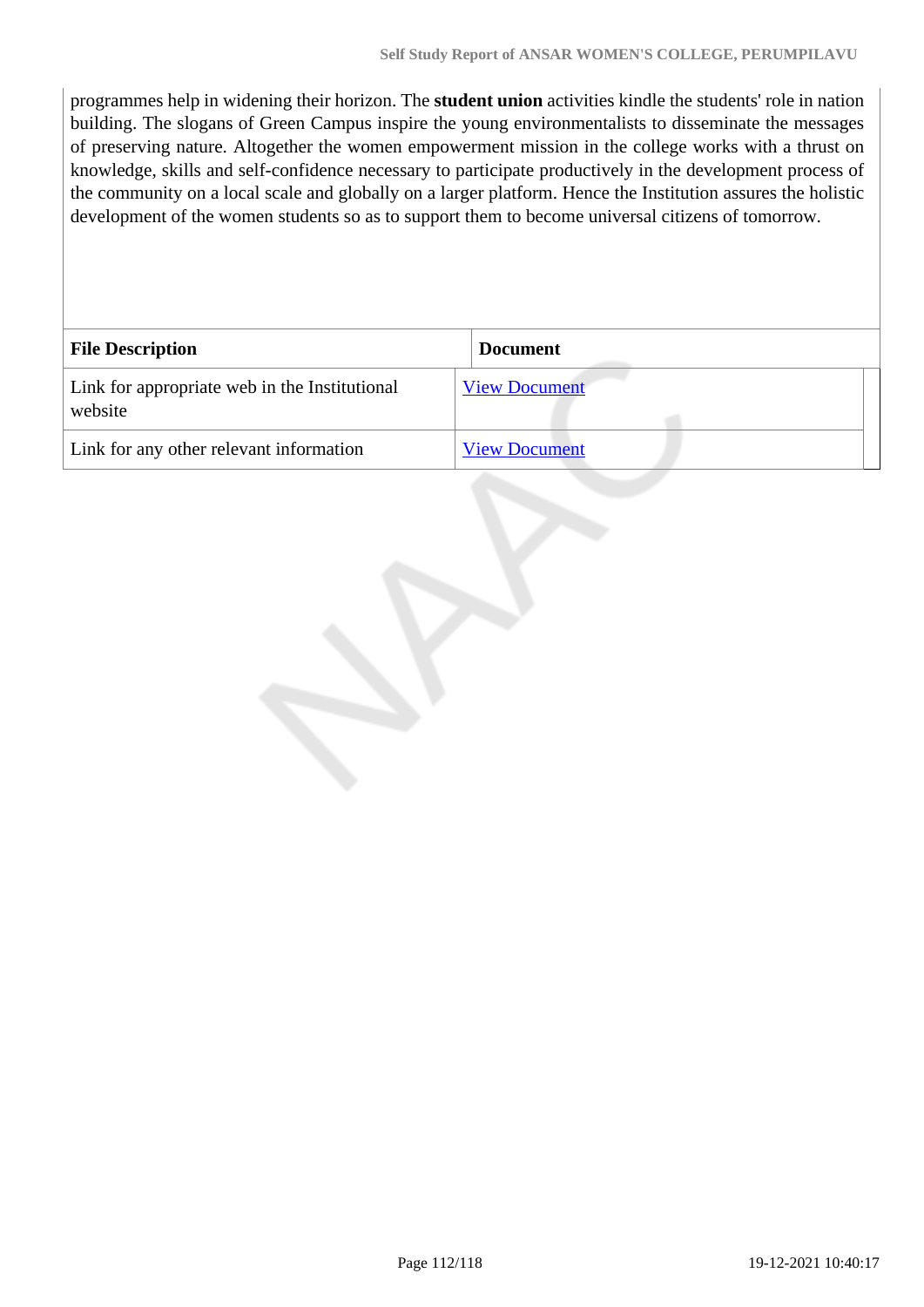# **5. CONCLUSION**

# **Additional Information :**

The College has achieved many milestones pursuing philanthropic ideals of democratizing education. At a time when knowledge and health had been turned into mere merchandise, Ansar upholds its commitment making it accessible to all.

Centre for Life Skill Education conducts personality development program, empowering our graduates to be a part of building a morally upright, welfare world. Realizing the importance of skill development of students, the college offers value-added / certificate programs continuously every year.

IQAC encourages faculty and students to adopt innovative teaching and learning techniques, through organizing orientations and faculty development programs on regular basis. Learning resources from reputed institutions like NPTEL, SWAYAM etc. are shared as supportive learning materials. The college plans to get associated with industries to provide job/skill-oriented courses to improve the placement to 100%.

# **Concluding Remarks :**

It has been an eventful journey of about 20 years and Ansar Women's College intends to cross many more miles in the path of excellence. Endeavouring to evolve into a comprehensive academic institution, our ethos is organically attached to human welfare through compassion and integrity. We believe in empowerment through education and then further through the application of knowledge for human welfare.

 The noteworthy rise in the percentage of students pursuing higher studies and faculty pursuing research in well-reputed Universities and Research centres of excellence bears testimony to the institution's success in creating an atmosphere conducive to learning and research. MoUs and collaborations with premier institutions, ICT enabled teaching ecosystem, green initiatives, entrepreneurship promotion, several extension and outreach programmes, library e-resources, upgradation of language lab and increased faculty participation in prestigious national and international seminars and conferences are all testimony to the overall transformation of the institution.

 From a modest beginning in 2001, institution has witnessed significant growth in its journey. Today the college accommodates more than 1600 students, 85 teachers, and 47 support staff on the campus. Catering to the ever-shifting and challenging needs of the society, the institution upholds humanistic and egalitarian values, forever striving to contribute dynamically to nation-building.

 The College believes that great social and national commitment among the students has to be encouraged and motivated through value-oriented activities, the celebration of national festivals. We are dedicated to providing good quality-oriented courses and programmes to suit the young minds. We are dedicated to strengthening bonding with all our stakeholders and committed to the vision and mission of the institution.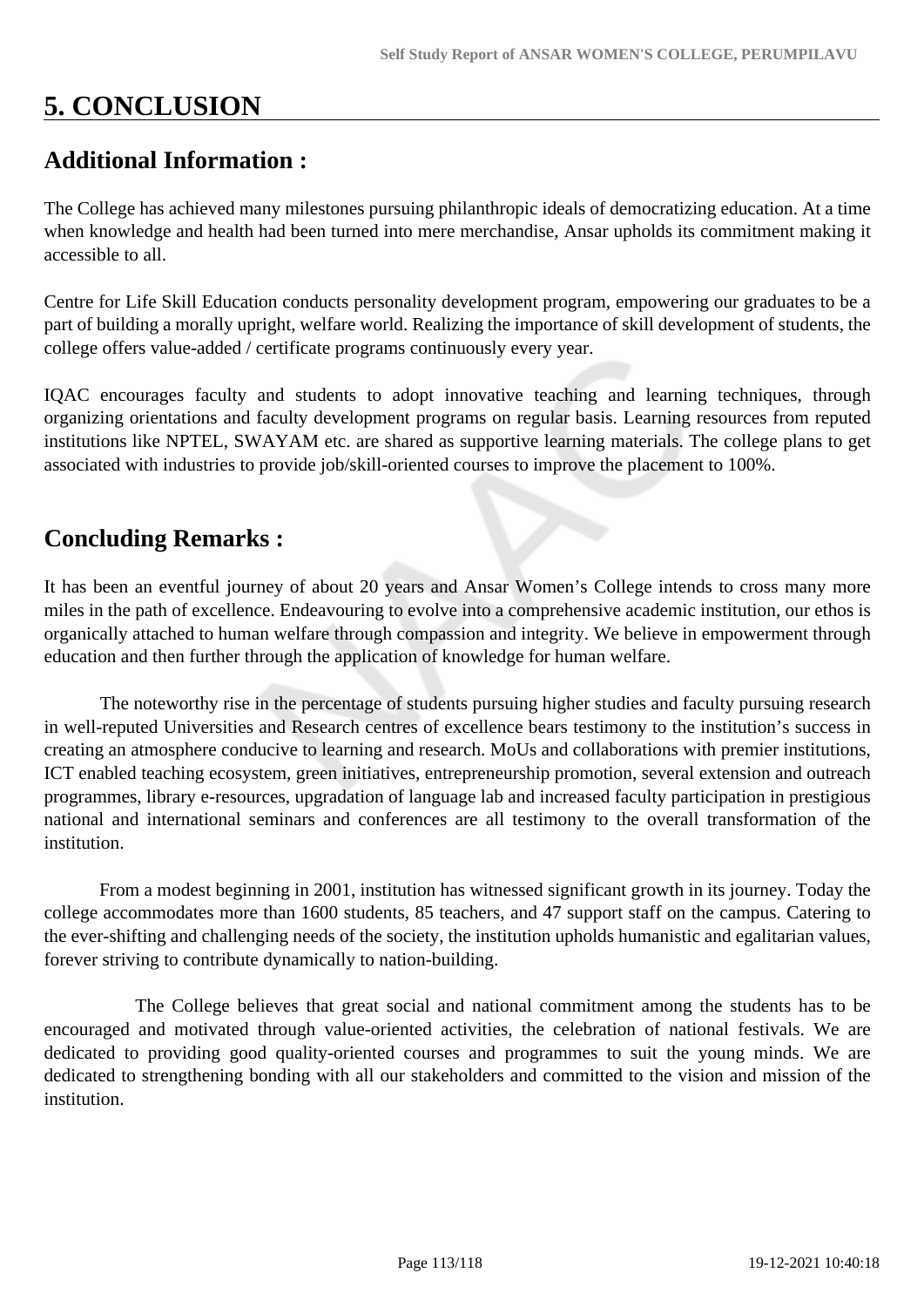# **6.ANNEXURE**

## **1.Metrics Level Deviations**

| Metric ID | Sub Questions and Answers before and after DVV Verification                                 |         |                                 |                                                  |                                                          |         |                                                                                               |  |  |
|-----------|---------------------------------------------------------------------------------------------|---------|---------------------------------|--------------------------------------------------|----------------------------------------------------------|---------|-----------------------------------------------------------------------------------------------|--|--|
| 1.2.3     | Average percentage of students enrolled in Certificate/Add-on programs as against the total |         |                                 |                                                  |                                                          |         |                                                                                               |  |  |
|           | number of students during the last five years                                               |         |                                 |                                                  |                                                          |         |                                                                                               |  |  |
|           |                                                                                             |         |                                 |                                                  |                                                          |         |                                                                                               |  |  |
|           | 1.2.3.1. Number of students enrolled in subject related Certificate or Add-on programs year |         |                                 |                                                  |                                                          |         |                                                                                               |  |  |
|           | wise during last five years                                                                 |         |                                 |                                                  |                                                          |         |                                                                                               |  |  |
|           |                                                                                             |         |                                 | Answer before DVV Verification:                  |                                                          |         |                                                                                               |  |  |
|           |                                                                                             | 2019-20 | 2018-19                         | 2017-18                                          | 2016-17                                                  | 2015-16 |                                                                                               |  |  |
|           | 1485                                                                                        |         | 1381                            | 1325                                             | 1175                                                     | 1033    |                                                                                               |  |  |
|           |                                                                                             |         |                                 | <b>Answer After DVV Verification:</b>            |                                                          |         |                                                                                               |  |  |
|           |                                                                                             | 2019-20 | 2018-19                         | 2017-18                                          | 2016-17                                                  | 2015-16 |                                                                                               |  |  |
|           | 1486                                                                                        |         | 1382                            | 1324                                             | 1183                                                     | 1039    |                                                                                               |  |  |
|           |                                                                                             |         |                                 |                                                  |                                                          |         |                                                                                               |  |  |
|           |                                                                                             |         |                                 |                                                  | Remark : Input is edited as per document provided by HEI |         |                                                                                               |  |  |
| 1.3.2     |                                                                                             |         |                                 |                                                  |                                                          |         | Average percentage of courses that include experiential learning through project work/field   |  |  |
|           |                                                                                             |         |                                 | work/internship during last five years           |                                                          |         |                                                                                               |  |  |
|           |                                                                                             |         |                                 |                                                  |                                                          |         |                                                                                               |  |  |
|           |                                                                                             |         |                                 |                                                  |                                                          |         | 1.3.2.1. Number of courses that include experiential learning through project work/field      |  |  |
|           |                                                                                             |         |                                 | work/internship year-wise during last five years |                                                          |         |                                                                                               |  |  |
|           |                                                                                             |         |                                 | Answer before DVV Verification:                  |                                                          |         |                                                                                               |  |  |
|           |                                                                                             | 2019-20 | 2018-19                         | 2017-18                                          | 2016-17                                                  | 2015-16 |                                                                                               |  |  |
|           | 44                                                                                          |         | 42                              | 43                                               | 38                                                       | 36      |                                                                                               |  |  |
|           |                                                                                             |         | Answer After DVV Verification : |                                                  |                                                          |         |                                                                                               |  |  |
|           |                                                                                             | 2019-20 | 2018-19                         | 2017-18                                          | 2016-17                                                  | 2015-16 |                                                                                               |  |  |
|           | 44                                                                                          |         | 43                              | 43                                               | 38                                                       | 36      |                                                                                               |  |  |
|           |                                                                                             |         |                                 |                                                  |                                                          |         |                                                                                               |  |  |
| 1.3.3     |                                                                                             |         |                                 |                                                  |                                                          |         | Percentage of students undertaking project work/field work/ internships (Data for the latest  |  |  |
|           | completed academic year                                                                     |         |                                 |                                                  |                                                          |         |                                                                                               |  |  |
|           |                                                                                             |         |                                 |                                                  |                                                          |         |                                                                                               |  |  |
|           | 1.3.3.1. Number of students undertaking project work/field work / internships               |         |                                 |                                                  |                                                          |         |                                                                                               |  |  |
|           | Answer before DVV Verification: 528<br>Answer after DVV Verification: 520                   |         |                                 |                                                  |                                                          |         |                                                                                               |  |  |
|           |                                                                                             |         |                                 |                                                  |                                                          |         |                                                                                               |  |  |
|           |                                                                                             |         |                                 |                                                  | Remark: Input is edited as per document provided by HEI  |         |                                                                                               |  |  |
| 2.1.2     |                                                                                             |         |                                 |                                                  |                                                          |         | Average percentage of seats filled against reserved categories (SC, ST, OBC, Divyangjan, etc. |  |  |
|           |                                                                                             |         |                                 |                                                  |                                                          |         |                                                                                               |  |  |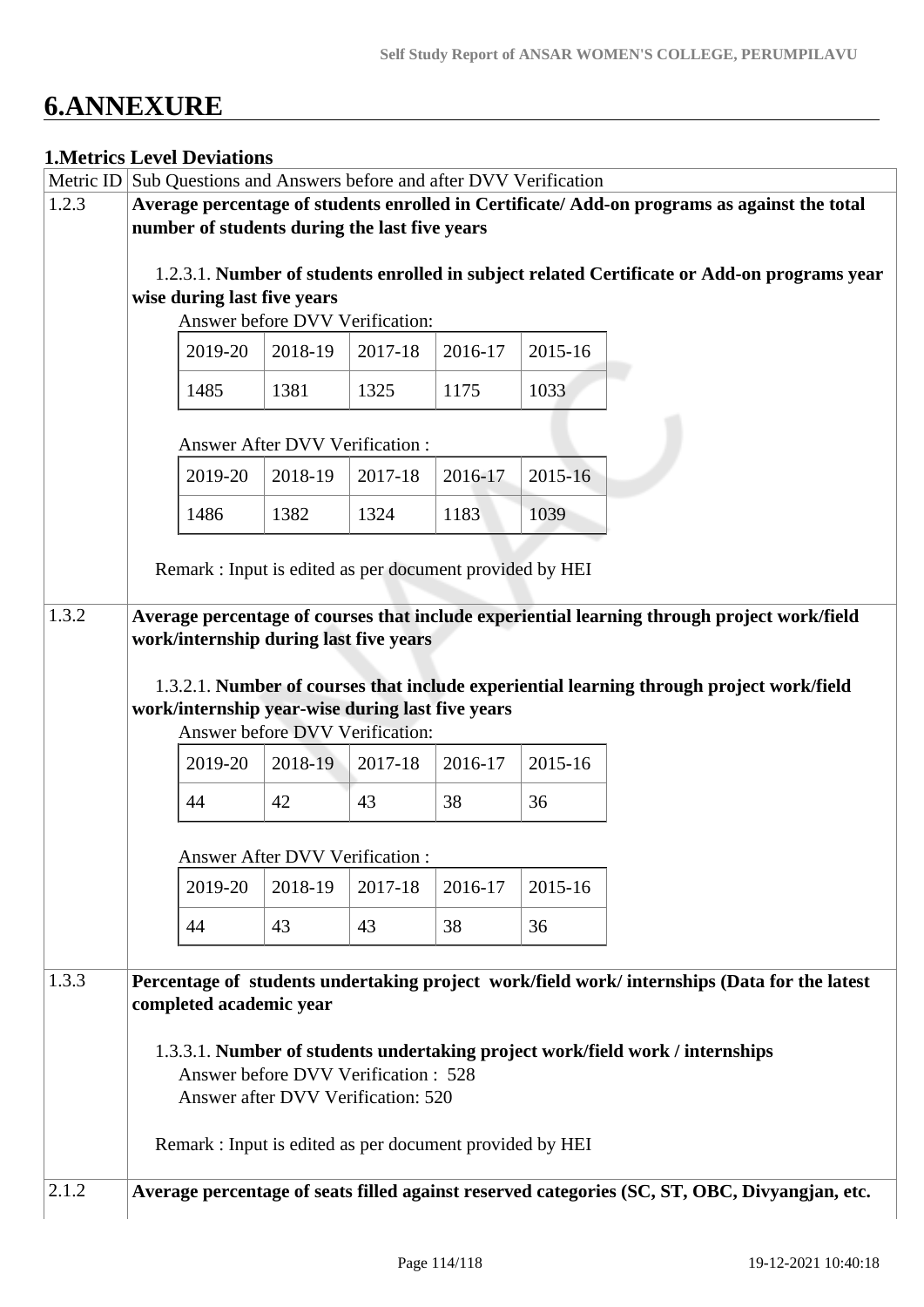**as per applicable reservation policy ) during the last five years ( exclusive of supernumerary seats)**

 2.1.2.1. Number of actual students admitted from the reserved categories year-wise during the last five years

# Answer before DVV Verification:

| 2019-20 |     | 2018-19   2017-18   2016-17 |     | $ 2015-16$ |
|---------|-----|-----------------------------|-----|------------|
|         | 339 | 341                         | 330 | 282        |

#### Answer After DVV Verification :

|  |     | $2019-20$   2018-19   2017-18   2016-17   2015-16 |     |     |
|--|-----|---------------------------------------------------|-----|-----|
|  | 266 | 321                                               | 286 | 266 |

Remark : Observation accepted, edited according to metric id 2.2.

2.4.2 **Average percentage of full time teachers with Ph. D. / D.M. / M.Ch. / D.N.B Superspeciality / D.Sc. / D.Litt. during the last five years (consider only highest degree for count)**

> 2.4.2.1. **Number of full time teachers with** *Ph. D. / D.M. / M.Ch. / D.N.B Superspeciality / D.Sc. / D.Litt.* **year wise during the last five years**

Answer before DVV Verification:

|  | $2019-20$   2018-19   2017-18   2016-17   2015-16 |  |
|--|---------------------------------------------------|--|
|  |                                                   |  |

#### Answer After DVV Verification :

|  | 2019-20   2018-19   2017-18   2016-17   2015-16 |  |
|--|-------------------------------------------------|--|
|  |                                                 |  |

Remark : Input is edited as per document provided by HEI

2.4.3 **Average teaching experience of full time teachers in the same institution (Data for the latest completed academic year in number of years)** 

> 2.4.3.1. **Total experience of full-time teachers** Answer before DVV Verification : 455 Answer after DVV Verification: 454

Remark : Experience of Physical teacher is not considered.

### 2.6.3 **Average pass percentage of Students during last five years**

 2.6.3.1. **Number of final year students who passed the university examination year-wise during the last five years**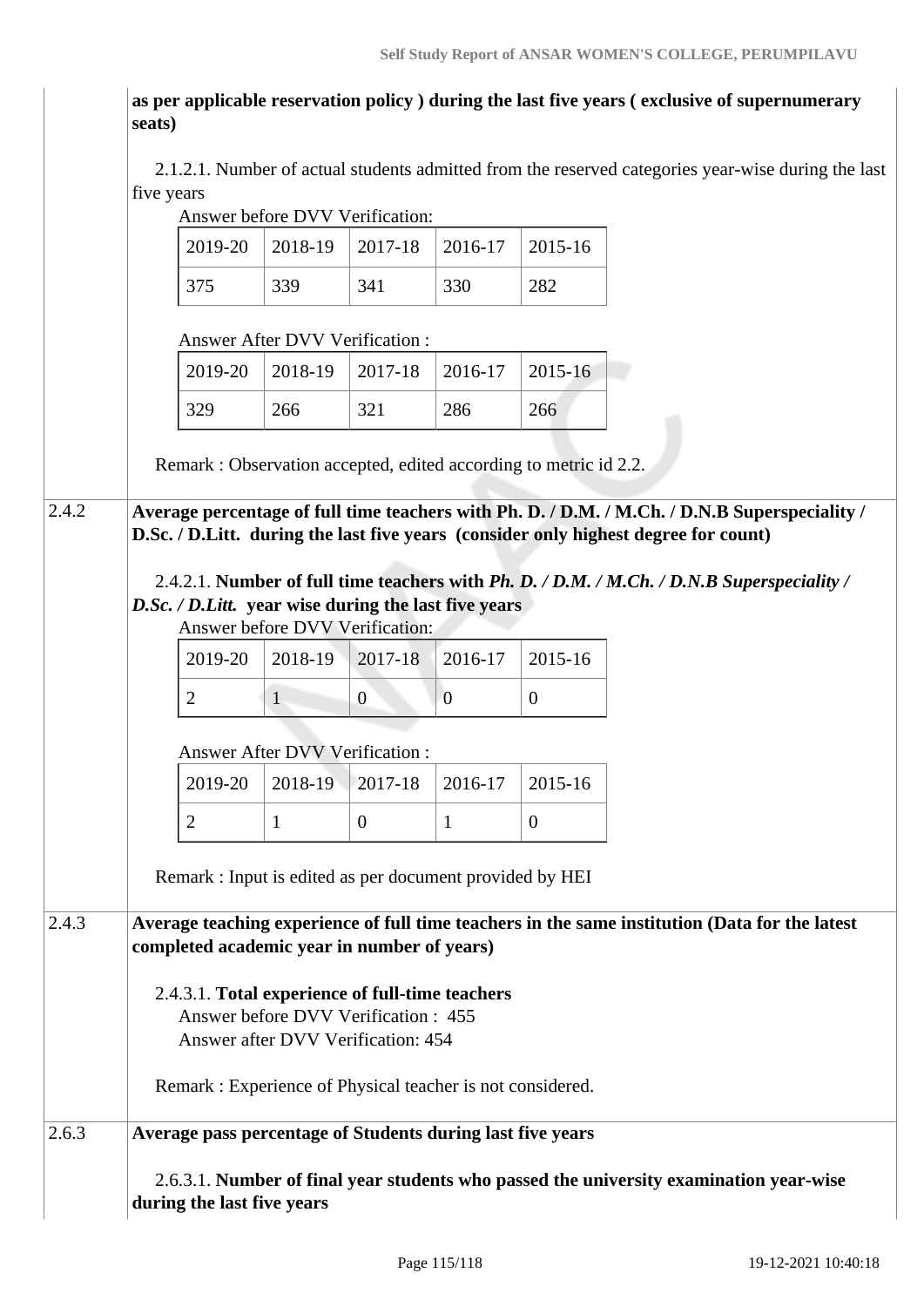|                                                                     |                                                                          |         |         |         | Self Study Report of ANSAR WOMEN'S COLLEGE, PERUMPILAVU                                       |
|---------------------------------------------------------------------|--------------------------------------------------------------------------|---------|---------|---------|-----------------------------------------------------------------------------------------------|
|                                                                     | Answer before DVV Verification:                                          |         |         |         |                                                                                               |
| 2019-20                                                             | 2018-19                                                                  | 2017-18 | 2016-17 | 2015-16 |                                                                                               |
| 348                                                                 | 347                                                                      | 362     | 317     | 265     |                                                                                               |
|                                                                     | Answer After DVV Verification:                                           |         |         |         |                                                                                               |
| 2019-20                                                             | 2018-19                                                                  | 2017-18 | 2016-17 | 2015-16 |                                                                                               |
| 354                                                                 | 331                                                                      | 322     | 301     | 268     |                                                                                               |
|                                                                     |                                                                          |         |         |         | 2.6.3.2. Number of final year students who appeared for the university examination year-      |
| wise during the last five years                                     |                                                                          |         |         |         |                                                                                               |
|                                                                     | Answer before DVV Verification:                                          |         |         |         |                                                                                               |
| 2019-20                                                             | 2018-19                                                                  | 2017-18 | 2016-17 | 2015-16 |                                                                                               |
| 479                                                                 | 418                                                                      | 396     | 337     | 288     |                                                                                               |
|                                                                     | <b>Answer After DVV Verification:</b>                                    |         |         |         |                                                                                               |
| 2019-20                                                             | 2018-19                                                                  | 2017-18 | 2016-17 | 2015-16 |                                                                                               |
| 479                                                                 | 418                                                                      | 396     | 337     | 288     |                                                                                               |
|                                                                     |                                                                          |         |         |         |                                                                                               |
| Remark : Input is edited as per document provided by HEI            |                                                                          |         |         |         |                                                                                               |
|                                                                     |                                                                          |         |         |         | Percentage of classrooms and seminar halls with ICT- enabled facilities such as smart class,  |
| LMS, etc. (Data for the latest completed academic year)             |                                                                          |         |         |         |                                                                                               |
| 4.1.3.1. Number of classrooms and seminar halls with ICT facilities |                                                                          |         |         |         |                                                                                               |
|                                                                     | Answer before DVV Verification : 52<br>Answer after DVV Verification: 35 |         |         |         |                                                                                               |
|                                                                     |                                                                          |         |         |         |                                                                                               |
|                                                                     |                                                                          |         |         |         | Average percentage of students progressing to higher education during the last five years     |
|                                                                     |                                                                          |         |         |         | 5.2.2.1. Number of outgoing student progression to higher education during last five years    |
|                                                                     | Answer before DVV Verification: 706                                      |         |         |         |                                                                                               |
|                                                                     | Answer after DVV Verification: 705                                       |         |         |         |                                                                                               |
|                                                                     |                                                                          |         |         |         | Remark: observation not accepted because supporting document validate the HEI input           |
|                                                                     |                                                                          |         |         |         | Average percentage of students qualifying in state/national/ international level examinations |
| <b>TOEFL/Civil Services/State government examinations, etc.)</b>    |                                                                          |         |         |         | during the last five years (eg: IIT-JAM/CLAT/ NET/SLET/GATE/ GMAT/CAT/GRE/                    |
|                                                                     |                                                                          |         |         |         |                                                                                               |
|                                                                     |                                                                          |         |         |         | 5.2.3.1. Number of students qualifying in state/national/international level examinations     |

 5.2.3.1. **Number of students qualifying in state/ national/ international level examinations (eg: IIT/JAM/ NET/ SLET/ GATE/ GMAT/CAT/GRE/ TOEFL/ Civil Services/ State government examinations***, etc.)***) year-wise during last five years**

Answer before DVV Verification: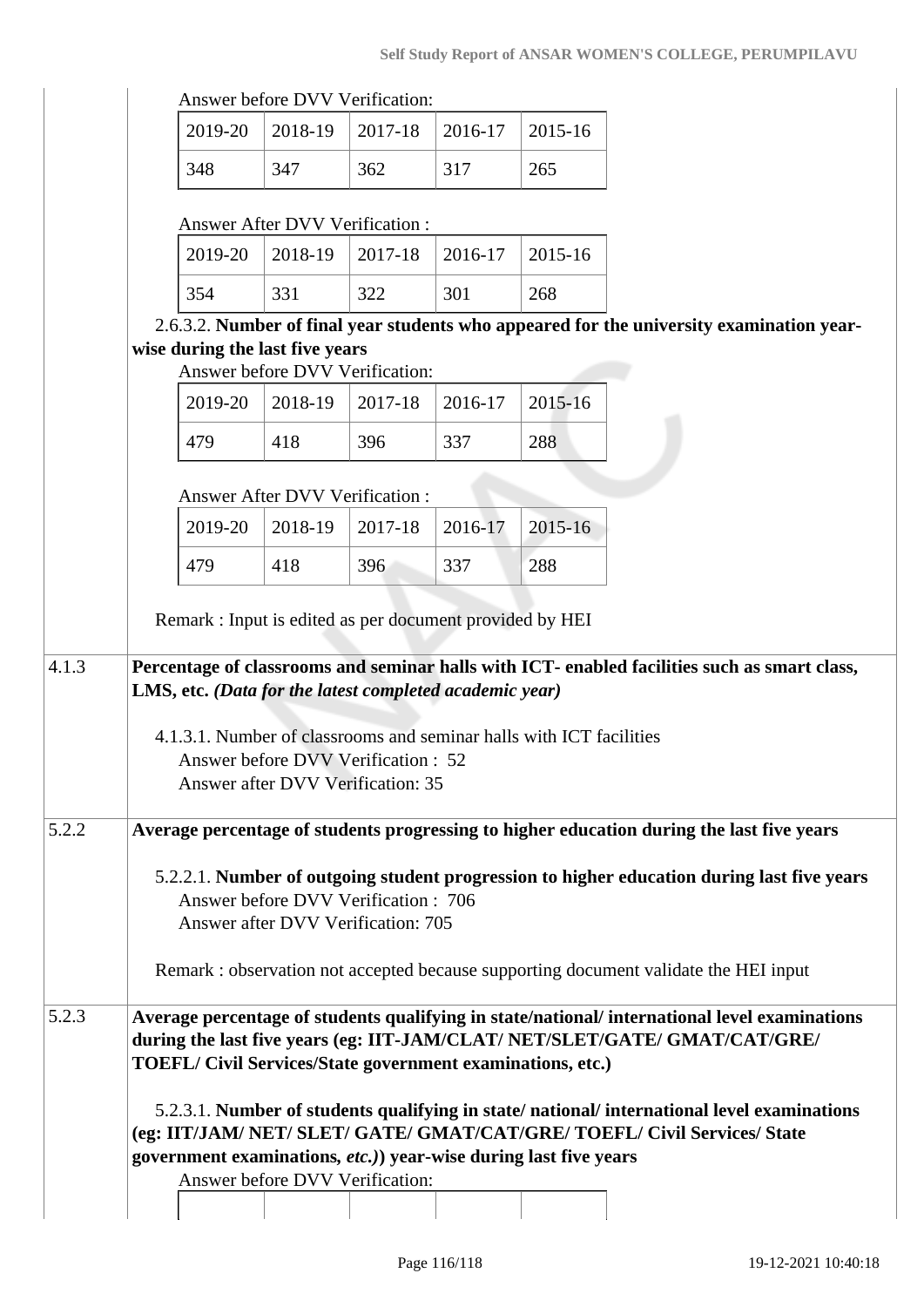|                 | $\vert$ 2019-20 $\vert$ 2018-19 $\vert$ 2017-18 $\vert$ 2016-17 $\vert$ 2015-16 |  |
|-----------------|---------------------------------------------------------------------------------|--|
| $\frac{129}{2}$ |                                                                                 |  |

#### Answer After DVV Verification :

| $\vert$ 2019-20 $\vert$ 2018-19 $\vert$ 2017-18 $\vert$ 2016-17 $\vert$ 2015-16 |  |  |
|---------------------------------------------------------------------------------|--|--|
|                                                                                 |  |  |

 5.2.3.2. **Number of students appearing in state/ national/ international level examinations (eg: JAM/CLAT/NET/ SLET/ GATE/ GMAT/CAT,GRE/ TOFEL/ Civil Services/ State government examinations) year-wise during last five years**

Answer before DVV Verification:

|  | 2019-20   2018-19   2017-18   2016-17   2015-16 |  |
|--|-------------------------------------------------|--|
|  |                                                 |  |

### Answer After DVV Verification :

|  | $2019-20$   2018-19   2017-18   2016-17   2015-16 |  |
|--|---------------------------------------------------|--|
|  |                                                   |  |

Remark : Input is edited as per document provided by HEI

# **2.Extended Profile Deviations**

| ID  | <b>Extended Questions</b>                                |                                 |         |         |         |                                                                                             |  |  |  |  |
|-----|----------------------------------------------------------|---------------------------------|---------|---------|---------|---------------------------------------------------------------------------------------------|--|--|--|--|
| 1.2 | Number of programs offered year-wise for last five years |                                 |         |         |         |                                                                                             |  |  |  |  |
|     | Answer before DVV Verification:                          |                                 |         |         |         |                                                                                             |  |  |  |  |
|     | 2019-20                                                  | 2018-19                         | 2017-18 | 2016-17 | 2015-16 |                                                                                             |  |  |  |  |
|     | 17                                                       | 16                              | 16      | 16      | 16      |                                                                                             |  |  |  |  |
|     | Answer After DVV Verification:                           |                                 |         |         |         |                                                                                             |  |  |  |  |
|     | 2019-20                                                  | 2018-19                         | 2017-18 | 2016-17 | 2015-16 |                                                                                             |  |  |  |  |
|     | 17                                                       | 16                              | 16      | 16      | 16      |                                                                                             |  |  |  |  |
|     |                                                          |                                 |         |         |         |                                                                                             |  |  |  |  |
| 2.2 | last five years                                          |                                 |         |         |         | Number of seats earmarked for reserved category as per GOI/State Govt rule year-wise during |  |  |  |  |
|     |                                                          |                                 |         |         |         |                                                                                             |  |  |  |  |
|     |                                                          | Answer before DVV Verification: |         |         |         |                                                                                             |  |  |  |  |
|     | 2019-20                                                  | 2018-19                         | 2017-18 | 2016-17 | 2015-16 |                                                                                             |  |  |  |  |
|     | 444                                                      | 359                             | 433     | 386     | 355     |                                                                                             |  |  |  |  |
|     |                                                          |                                 |         |         |         |                                                                                             |  |  |  |  |
|     |                                                          | Answer After DVV Verification:  |         |         |         |                                                                                             |  |  |  |  |
|     |                                                          |                                 |         |         |         |                                                                                             |  |  |  |  |